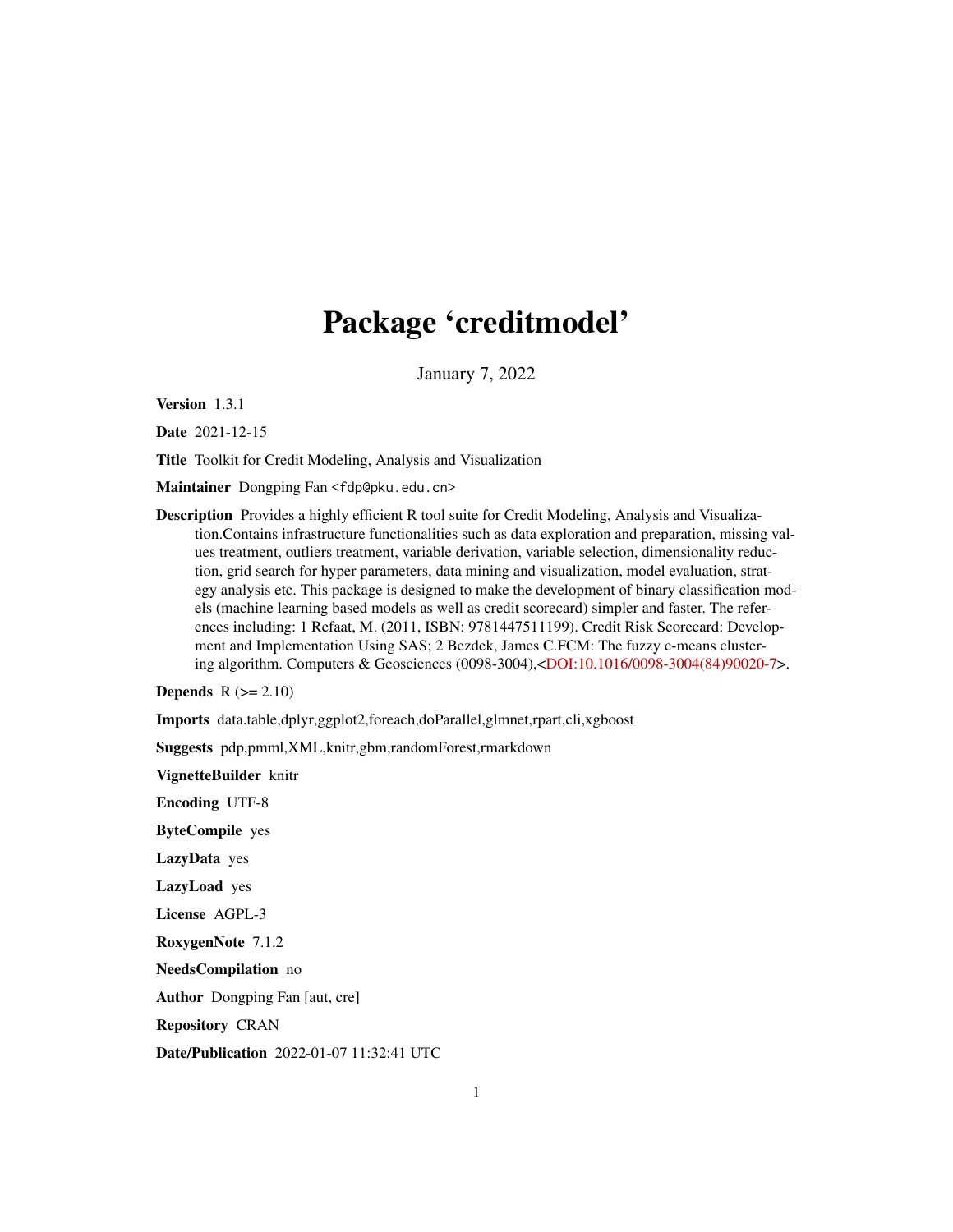# R topics documented:

|                                                                                                                       | 5              |
|-----------------------------------------------------------------------------------------------------------------------|----------------|
|                                                                                                                       | 5              |
|                                                                                                                       | 6              |
|                                                                                                                       | 6              |
|                                                                                                                       | $\overline{7}$ |
|                                                                                                                       | 8              |
|                                                                                                                       | 8              |
|                                                                                                                       | 9              |
|                                                                                                                       | 10             |
|                                                                                                                       | 11             |
|                                                                                                                       | 11             |
|                                                                                                                       | 12             |
|                                                                                                                       | 13             |
|                                                                                                                       | 13             |
|                                                                                                                       | 14             |
|                                                                                                                       | -15            |
|                                                                                                                       | <sup>15</sup>  |
|                                                                                                                       | 17             |
|                                                                                                                       | -17            |
|                                                                                                                       | -18            |
|                                                                                                                       |                |
|                                                                                                                       |                |
|                                                                                                                       | 21             |
|                                                                                                                       | 22             |
|                                                                                                                       |                |
|                                                                                                                       | 23             |
| $de\_one\_hot\_encoding \dots \dots \dots \dots \dots \dots \dots \dots \dots \dots \dots \dots \dots \dots$          | 24             |
|                                                                                                                       | 25             |
|                                                                                                                       |                |
|                                                                                                                       | 26             |
|                                                                                                                       | 27             |
|                                                                                                                       | 27             |
|                                                                                                                       | 28             |
|                                                                                                                       | 28             |
|                                                                                                                       |                |
|                                                                                                                       | - 30           |
|                                                                                                                       |                |
|                                                                                                                       | 33             |
|                                                                                                                       | 34             |
|                                                                                                                       | 36             |
|                                                                                                                       | 37             |
|                                                                                                                       | 38             |
|                                                                                                                       | 39             |
| $get\_correlation\_group \dots \dots \dots \dots \dots \dots \dots \dots \dots \dots \dots \dots \dots \dots$         | 42             |
| get_iv_all<br>a de la caractería de la caractería de la caractería de la caractería de la caractería de la caractería | 43             |
|                                                                                                                       | 45             |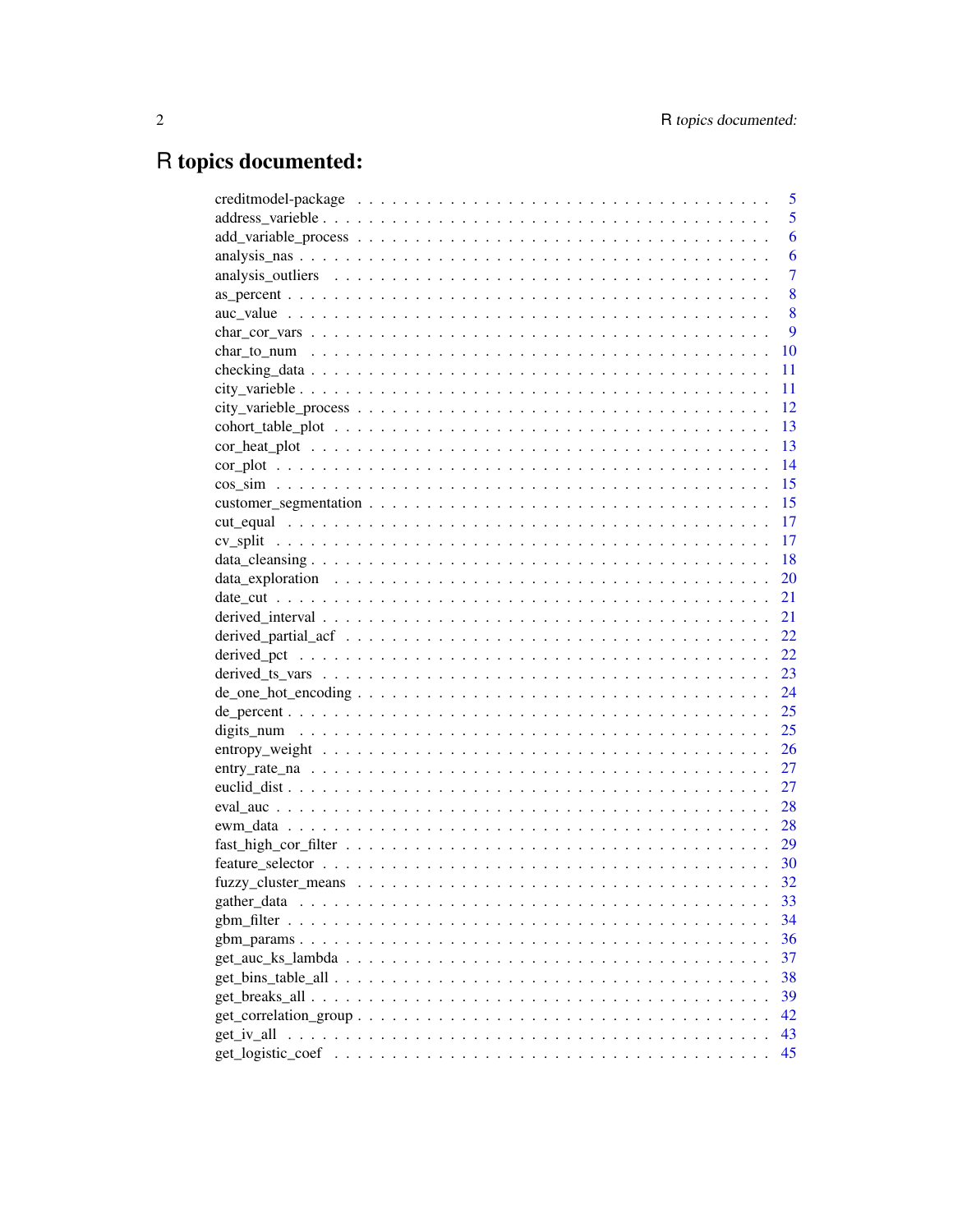|                     | 46  |
|---------------------|-----|
|                     | 47  |
|                     | 48  |
|                     | 48  |
|                     | 50  |
|                     | 52  |
|                     | 54  |
|                     | 56  |
|                     | 56  |
|                     | 57  |
|                     | 58  |
|                     | 59  |
|                     | 59  |
|                     | 60  |
|                     | 61  |
|                     | 63  |
|                     | 63  |
|                     | 65  |
|                     | 66  |
|                     | 67  |
|                     | 67  |
|                     | 68  |
|                     | 69  |
|                     | 70  |
|                     | 70  |
|                     | 73  |
|                     | 73  |
|                     | 74  |
|                     | 75  |
|                     | 75  |
|                     | 78  |
|                     | 79  |
|                     | 80  |
|                     | 81  |
|                     | 81  |
|                     | -82 |
|                     | 83  |
|                     | 84  |
| plot_colors         | 85  |
|                     | 85  |
| plot table $\ldots$ | 87  |
| plot_theme          | 88  |
|                     | 89  |
|                     | 90  |
|                     |     |
|                     | 92  |
|                     | 93  |
| $p_1$               | 95  |
|                     | 96  |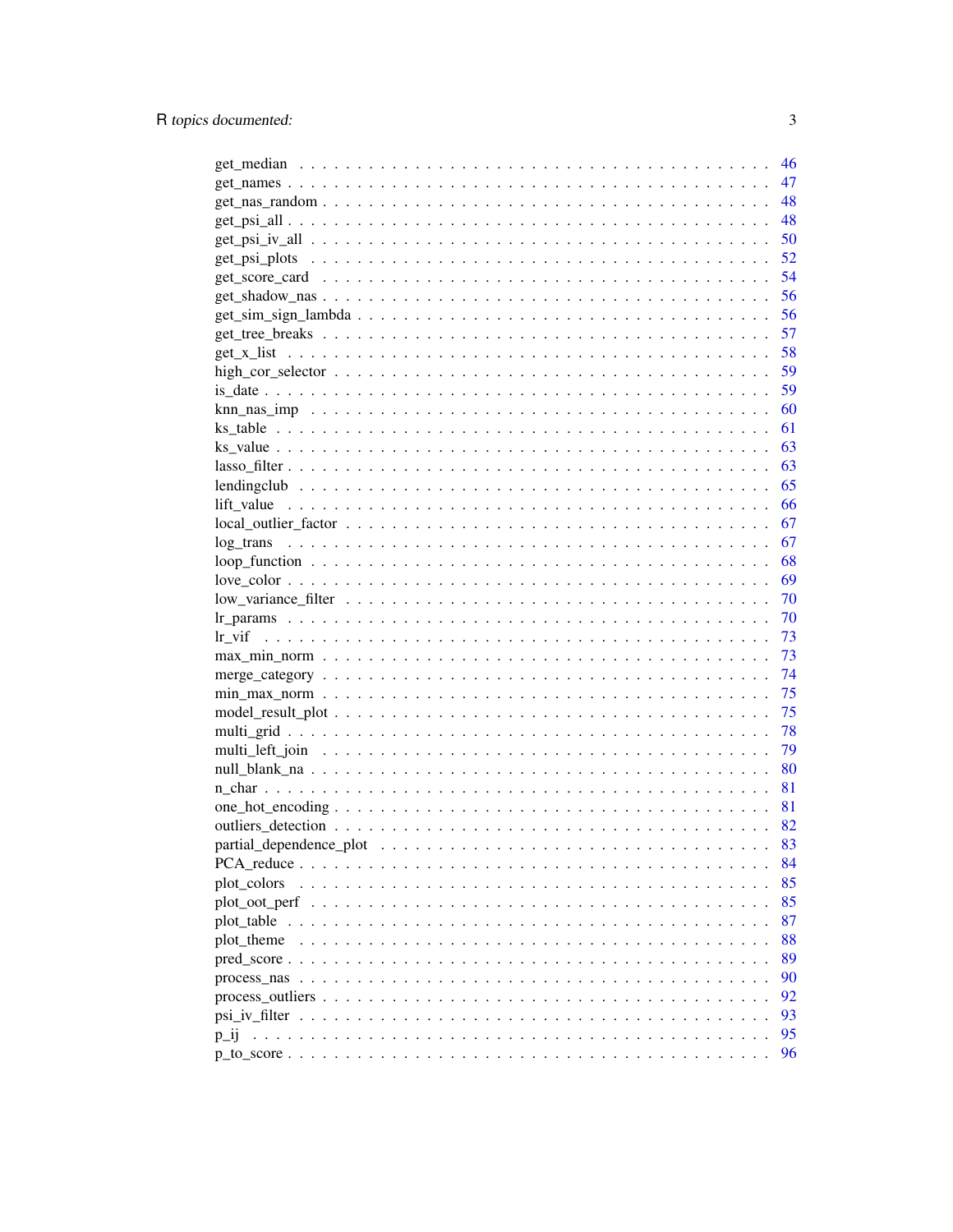| $\%$ islike $\%$ |
|------------------|

**Index**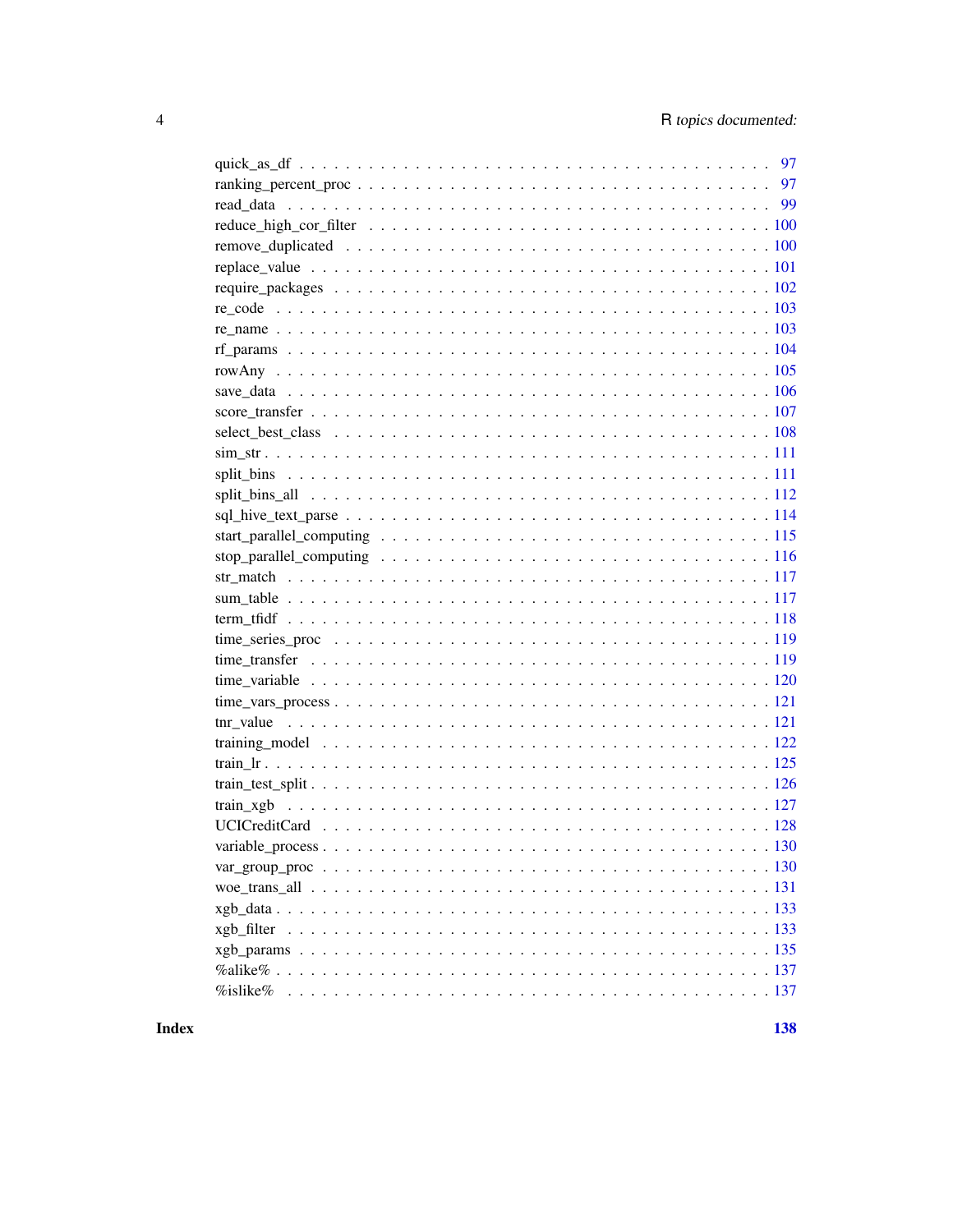<span id="page-4-0"></span>creditmodel-package *creditmodel: toolkit for credit modeling and data analysis*

#### **Description**

creditmodel provides a highly efficient R tool suite for Credit Modeling, Analysis and Visualization. Contains infrastructure functionalities such as data exploration and preparation, missing values treatment, outliers treatment, variable derivation, variable selection, dimensionality reduction, grid search for hyper parameters, data mining and visualization, model evaluation, strategy analysis etc. This package is designed to make the development of binary classification models (machine learning based models as well as credit scorecard) simpler and faster.

#### Details

It has three main goals:

- creditmodel is a free and open source automated modeling R package designed to help model developers improve model development efficiency and enable many people with no background in data science to complete the modeling work in a short time. Let them focus more on the problem itself and allocate more time to decision-making.
- creditmodel covers various tools such as data preprocessing, variable processing/derivation, variable screening/dimensionality reduction, modeling, data analysis, data visualization, model evaluation, strategy analysis, etc. It is a set of customized "core" tool kit for model developers.
- 'creditmodel' is suitable for machine learning automated modeling of classification targets, and is more suitable for the risk and marketing data of financial credit, e-commerce, and insurance with relatively high noise and low information content.

To learn more about creditmodel, start with the WeChat Platform: hansenmode

#### Author(s)

Maintainer: Dongping Fan <fdp@pku.edu.cn>

address\_varieble *address\_varieble*

#### Description

This function is not intended to be used by end user.

#### Usage

```
address_varieble(
  df,
  address_cols = NULL,
 address_pattern = NULL,
 parallel = TRUE
)
```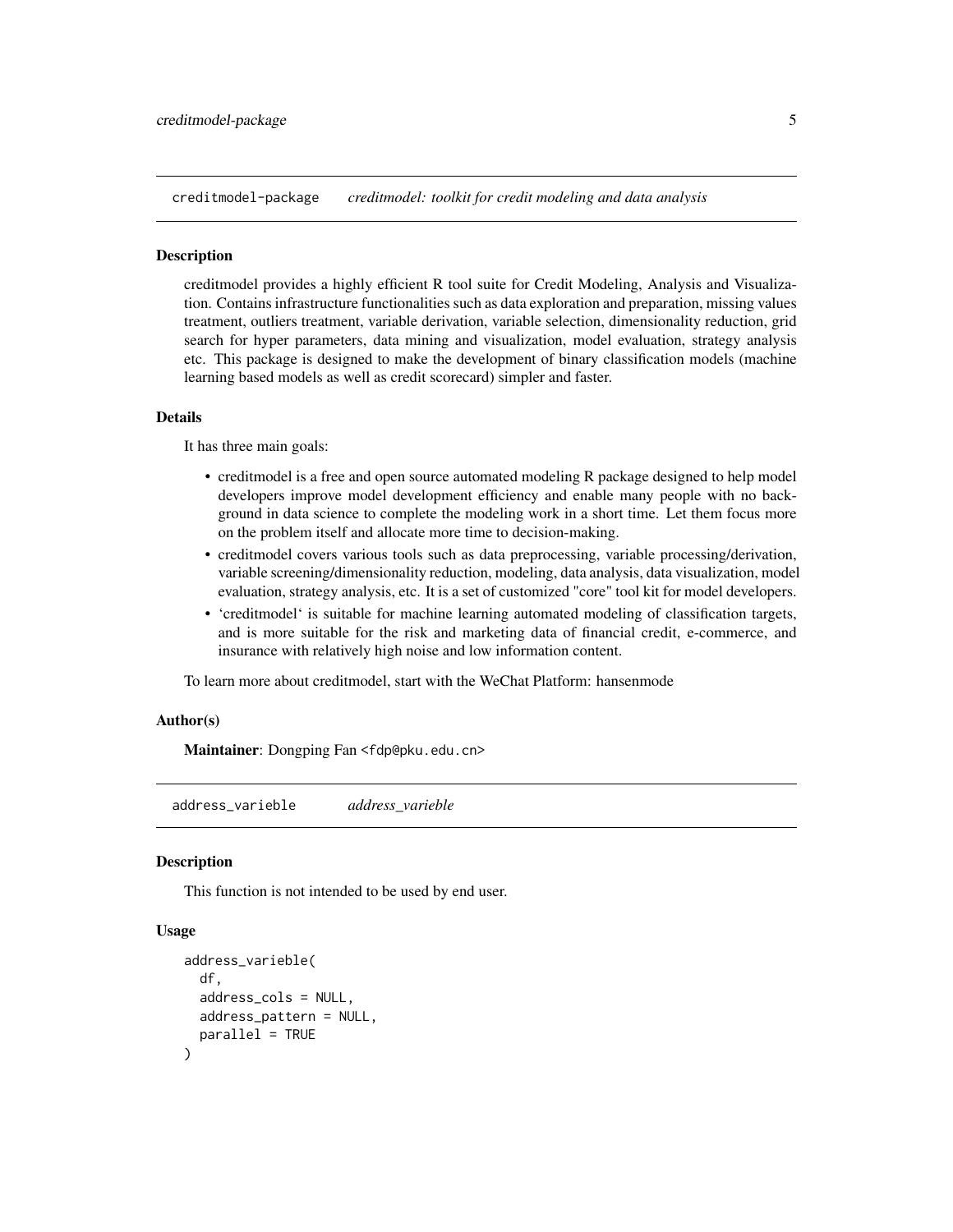#### <span id="page-5-0"></span>Arguments

| df              | A data.frame.                                              |
|-----------------|------------------------------------------------------------|
|                 | address_cols Variables of address,                         |
| address_pattern |                                                            |
|                 | Regular expressions, used to match address variable names. |
| parallel        | Logical, parallel computing. Default is TRUE.              |

add\_variable\_process *add\_variable\_process*

#### Description

This function is not intended to be used by end user.

# Usage

```
add_variable_process(add)
```
#### Arguments

add A data.frame contained address variables.

analysis\_nas *missing Analysis*

# Description

#' analysis\_nas is for understanding the reason for missing data and understand distribution of missing data so we can categorise it as:

- missing completely at random(MCAR)
- Mmissing at random(MAR), or
- missing not at random, also known as IM.

#### Usage

```
analysis_nas(
  dat,
  class_var = FALSE,
  nas_rate = NULL,
  na_vars = NULL,
  mat_nas_shadow = NULL,
  dt_nas_random = NULL,
  ...
\mathcal{E}
```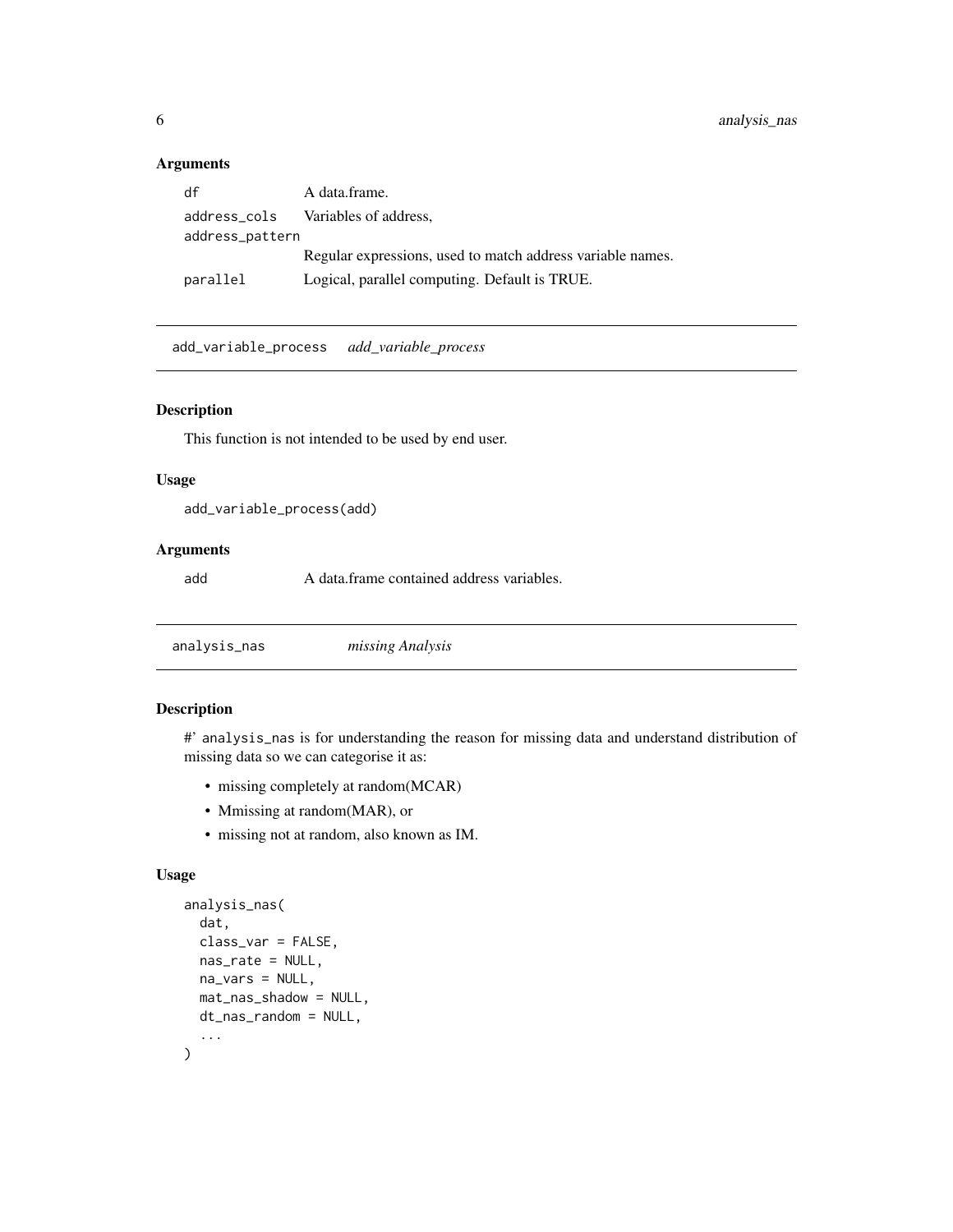# <span id="page-6-0"></span>Arguments

| dat       | A data frame with independent variables and target variable.     |
|-----------|------------------------------------------------------------------|
| class_var | Logical, nas analysis of the nominal variables. Default is TRUE. |
| nas_rate  | A list contains nas rate of each variable.                       |
| na_vars   | Names of variables which contain nas.                            |
|           | mat_nas_shadow A shadow matrix of variables which contain nas.   |
|           | dt_nas_random A data.frame with random nas imputation.           |
|           | Other parameters.                                                |

#### Value

A data.frame with outliers analysis for each variable.

analysis\_outliers *Outliers Analysis*

# Description

#' analysis\_outliers is the function for outliers analysis.

# Usage

```
analysis_outliers(dat, target, x, lof = NULL)
```
# Arguments

| dat    | A data frame with independent variables and target variable. |
|--------|--------------------------------------------------------------|
| target | The name of target variable.                                 |
| x      | The name of variable to process.                             |
| 1 of   | Outliers of each variable detected by outliers_detection.    |

# Value

A data.frame with outliers analysis for each variable.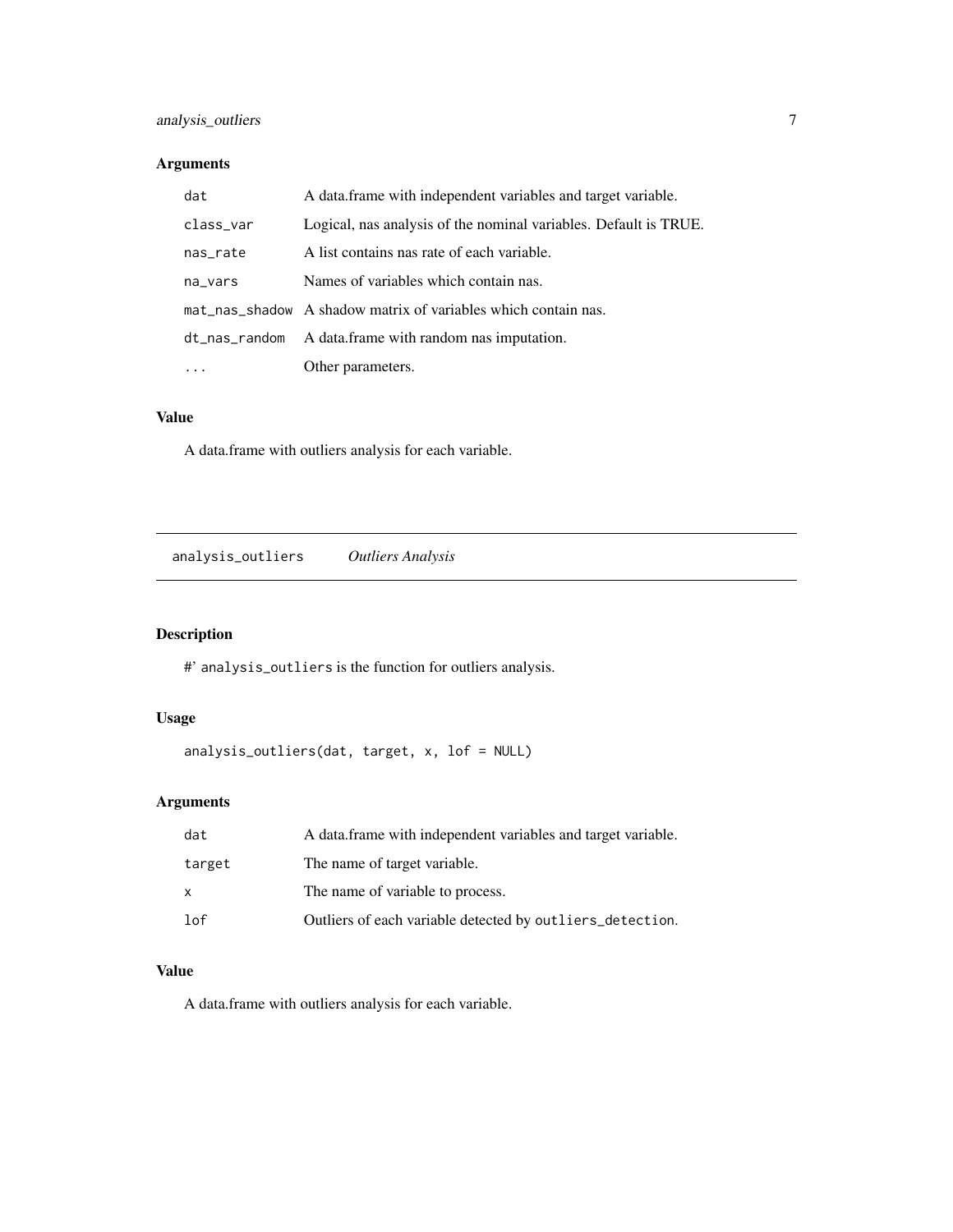<span id="page-7-0"></span>

as\_percent is a small function for making percent format..

# Usage

 $as\_percent(x, digits = 2)$ 

# Arguments

|        | A numeric vector or list.     |
|--------|-------------------------------|
| digits | Number of digits. Default: 2. |

# Value

x with percent format.

#### Examples

 $as_p$ ercent(0.2363, digits = 2) as\_percent(1)

| auc_value | auc_value auc_value is for get best lambda required in lasso_filter. |
|-----------|----------------------------------------------------------------------|
|           | This function required in lasso_filter                               |

#### Description

auc\_value auc\_value is for get best lambda required in lasso\_filter. This function required in lasso\_filter

# Usage

auc\_value(target, prob)

# Arguments

| target | Vector of target.                      |
|--------|----------------------------------------|
| prob   | A list of redict probability or score. |

# Value

Lanmbda value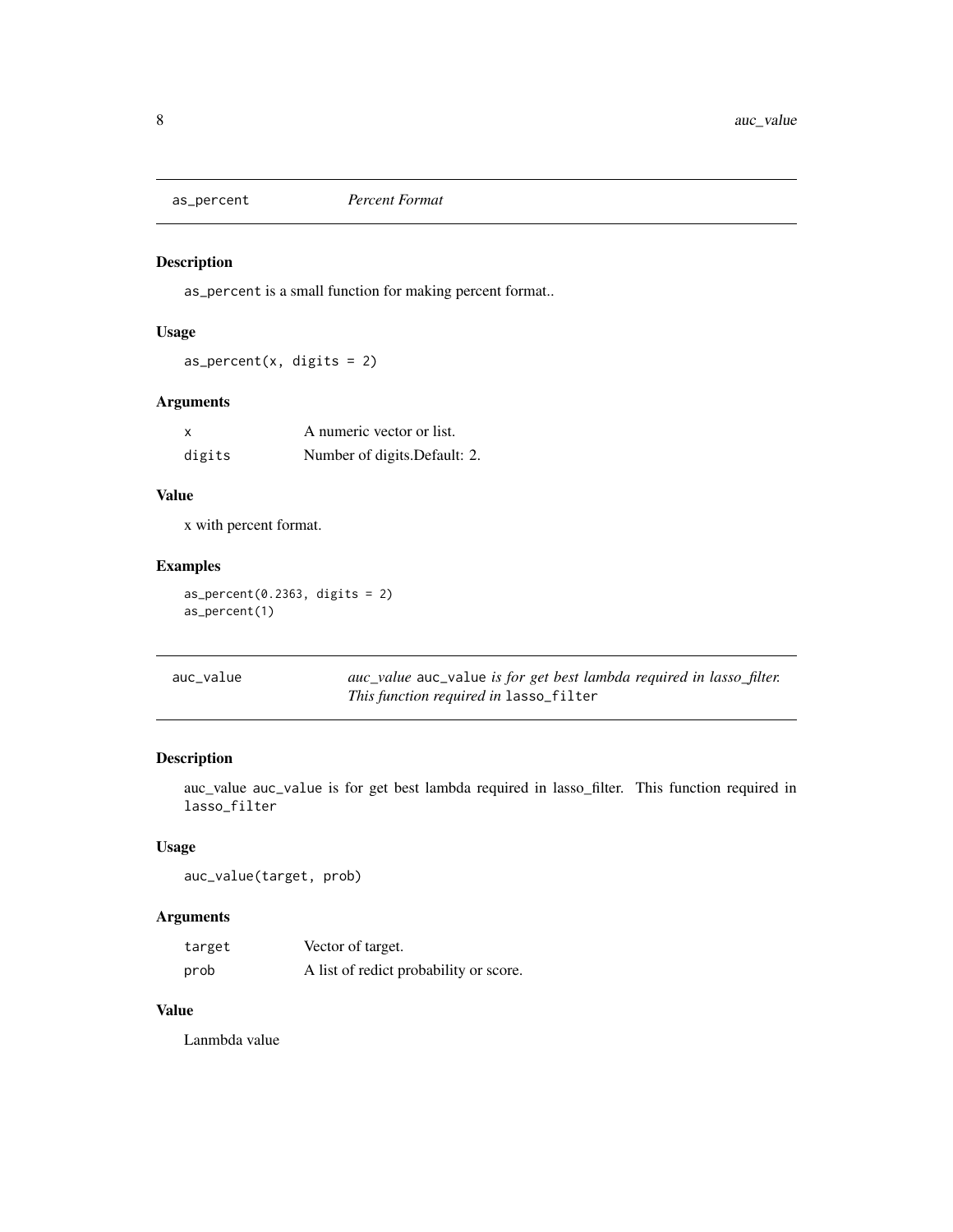<span id="page-8-1"></span><span id="page-8-0"></span>

char\_cor\_vars is function for calculating Cramer's V matrix between categorical variables. char\_cor is function for calculating the correlation coefficient between variables by cremers 'V

#### Usage

```
char_cor_vars(dat, x)
char_cor(dat, x_list = NULL, ex_cols = "date$", parallel = FALSE, note = FALSE)
```
#### Arguments

| dat      | A data frame.                                                                                                   |
|----------|-----------------------------------------------------------------------------------------------------------------|
| X        | The name of variable to process.                                                                                |
| x_list   | Names of independent variables.                                                                                 |
| ex_cols  | A list of excluded variables. Regular expressions can also be used to match<br>variable names. Default is NULL. |
| parallel | Logical, parallel computing. Default is FALSE.                                                                  |
| note     | Logical. Outputs info. Default is TRUE.                                                                         |

# Value

A list contains correlation index of x with other variables in dat.

# Examples

```
## Not run:
char_x_list = get_names(dat = UCICreditCard,
types = c('factor', 'character'),
ex_cols = "ID$|date$|default.payment.next.month$", get_ex = FALSE)
char_cor(dat = UCICreditCard[char_x_list])
```
## End(Not run)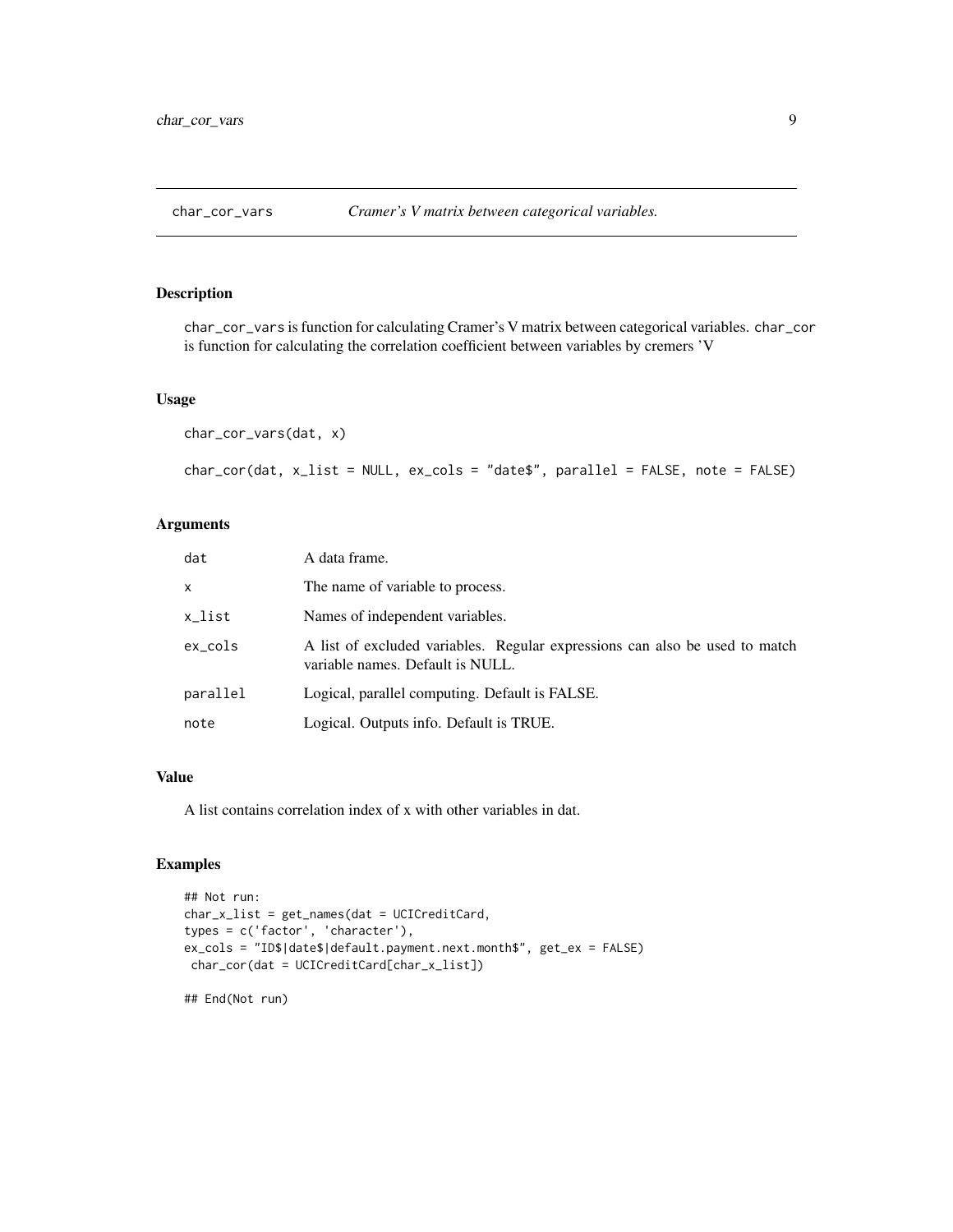<span id="page-9-0"></span>

char\_to\_num is for transfering character variables which are actually numerical numbers containing strings to numeric.

# Usage

```
char_to_num(
  dat,
  char_list = NULL,
  m = 0,p = 0.5,
  note = FALSE,
  ex_cols = NULL
)
```
#### Arguments

| dat       | A data frame                                                                                                                                                |
|-----------|-------------------------------------------------------------------------------------------------------------------------------------------------------------|
| char_list | The list of charecteristic variables that need to merge categories, Default is<br>NULL. In case of NULL, merge categories for all variables of string type. |
| m         | The minimum number of categories.                                                                                                                           |
| p         | The max percent of categories.                                                                                                                              |
| note      | Logical, outputs info. Default is TRUE.                                                                                                                     |
| ex_cols   | A list of excluded variables. Regular expressions can also be used to match<br>variable names. Default is NULL.                                             |

# Value

A data.frame

# Examples

```
dat_sub = lendingclub[c('dti_joint','emp_length')]
str(dat_sub)
#variables that are converted to numbers containing strings
dat_sub = char_to_num(dat_sub)
str(dat_sub)
```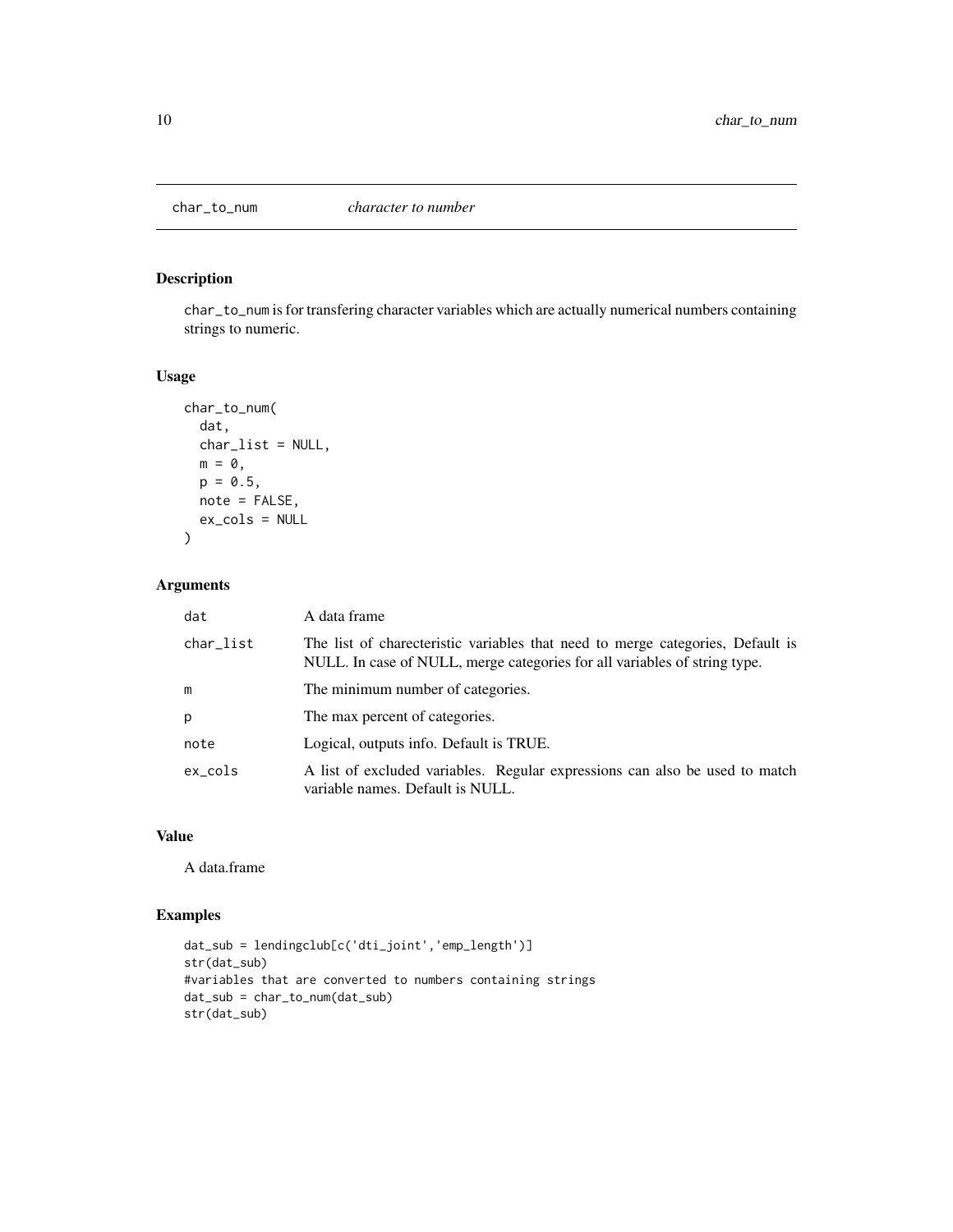<span id="page-10-0"></span>checking\_data *Checking Data*

# Description

checking\_data cheking dat before processing.

#### Usage

```
checking_data(
 dat = NULL,target = NULL,
 occur_time = NULL,
 note = FALSE,
 pos_flag = NULL
)
```
# Arguments

| dat        | A data frame with independent variables and target variable.                                |
|------------|---------------------------------------------------------------------------------------------|
| target     | The name of target variable. Default is NULL.                                               |
| occur_time | The name of the variable that represents the time at which each observation takes<br>place. |
| note       | Logical.Outputs info.Default is TRUE.                                                       |
| pos_flag   | The value of positive class of target variable, default: "1".                               |

# Value

data.frame

# Examples

```
dat = checking_data(dat = UCICreditCard, target = "default.payment.next.month")
```
city\_varieble *city\_varieble*

# Description

This function is used for city variables derivation.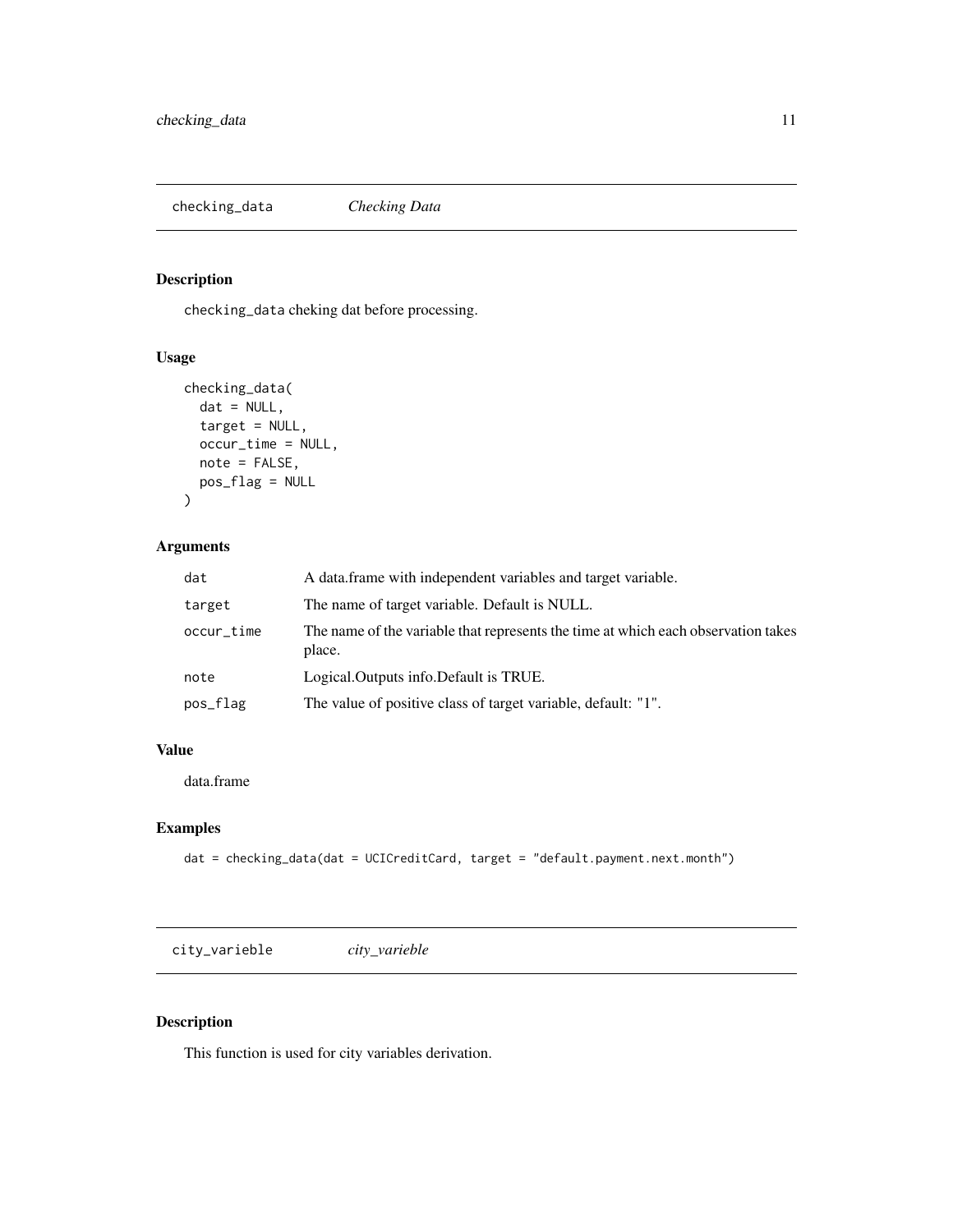# Usage

```
city_varieble(
  df = df,
  city_cols = NULL,
  city_pattern = NULL,
  city_class = city_class,
  parallel = TRUE
)
```
# Arguments

| df           | A data.frame.                                                                |
|--------------|------------------------------------------------------------------------------|
| city_cols    | Variables of city,                                                           |
| city_pattern | Regular expressions, used to match city variable names. Default is "city\$". |
| citv_class   | Class or levels of cities.                                                   |
| parallel     | Logical, parallel computing. Default is TRUE.                                |

city\_varieble\_process *Processing of Address Variables*

# Description

This function is not intended to be used by end user.

# Usage

```
city_varieble_process(df_city, x, city_class)
```

| df_citv    | A data.frame.              |
|------------|----------------------------|
| x          | Variables of city,         |
| citv_class | Class or levels of cities. |

<span id="page-11-0"></span>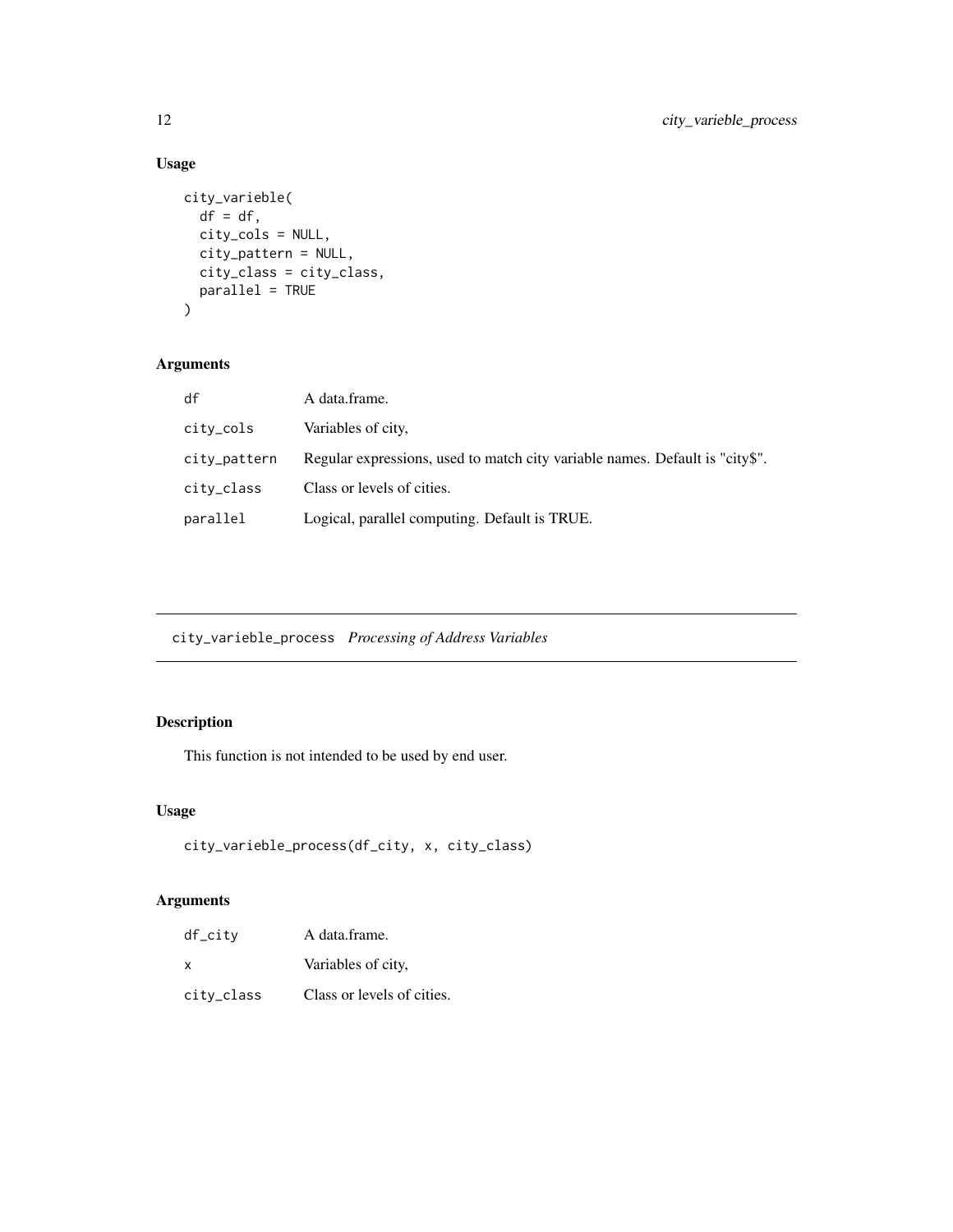<span id="page-12-0"></span>cohort\_table\_plot *cohort\_table\_plot* cohort\_table\_plot *is for ploting cohort(vintage) analysis table.*

# Description

This function is not intended to be used by end user.

#### Usage

```
cohort_table_plot(cohort_dat)
```
cohort\_plot(cohort\_dat)

#### Arguments

cohort\_dat A data.frame generated by cohort\_analysis.

cor\_heat\_plot *Correlation Heat Plot*

# Description

cor\_heat\_plot is for ploting correlation matrix

# Usage

```
cor_heat_plot(
  cor_mat,
  low_color = love_color("deep_red"),
 high_color = love_color("light_cyan"),
  title = "Correlation Matrix"
\mathcal{E}
```

| cor_mat    | A correlation matrix.                               |
|------------|-----------------------------------------------------|
| low_color  | color of the lowest correlation between variables.  |
| high_color | color of the highest correlation between variables. |
| title      | title of plot.                                      |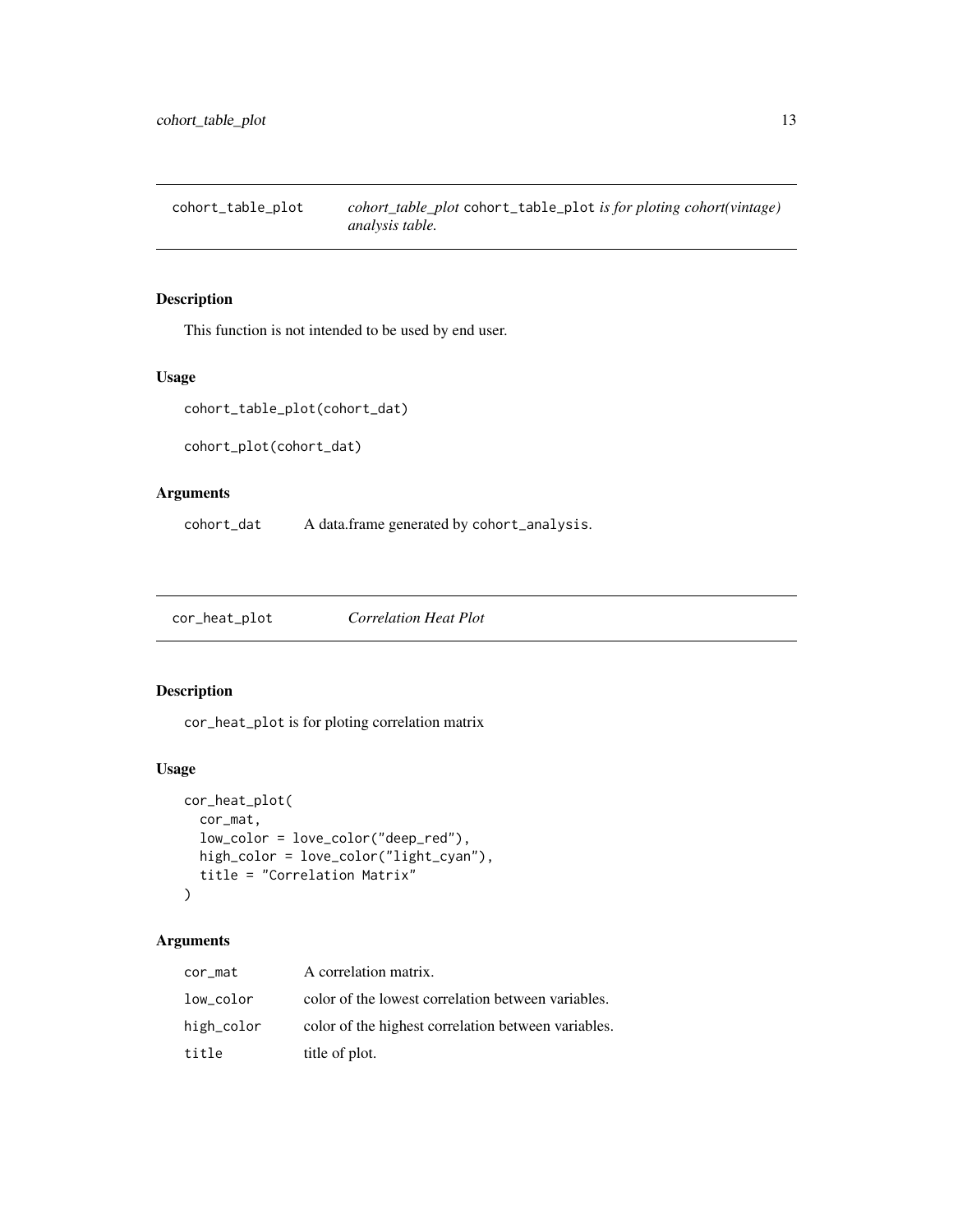# Examples

```
train_test = train_test_split(UCICreditCard,
split_type = "Random", prop = 0.8, save_data = FALSE)dat_train = train_test$train
dat_test = train_test$test
cor_mat = cor(dat_train[,8:12],use = "complete.obs")
cor_heat_plot(cor_mat)
```
cor\_plot *Correlation Plot*

# Description

cor\_plot is for ploting correlation matrix

#### Usage

```
cor_plot(
  dat,
  dir\_path = tempdir(),x<sup>list = NULL</sup>,
  gtitle = NULL,
  save_data = FALSE,
  plot_show = FALSE
\mathcal{L}
```
#### Arguments

| dat       | A data frame with independent variables and target variable.                                                      |
|-----------|-------------------------------------------------------------------------------------------------------------------|
| dir_path  | The path for periodically saved graphic files. Default is "./model/LR"                                            |
| x_list    | Names of independent variables.                                                                                   |
| gtitle    | The title of the graph & The name for periodically saved graphic file. Default is<br>" correlation of variables". |
| save_data | Logical, save results in locally specified folder. Default is TRUE                                                |
| plot_show | Logical, show graph in current graphic device.                                                                    |

#### Examples

```
train_test = train_test_split(UCICreditCard,
split_type = "Random", prop = 0.8,save_data = FALSE)
dat_train = train_test$train
dat_test = train_test$test
cor_plot(dat_train[,8:12],plot_show = TRUE)
```
<span id="page-13-0"></span>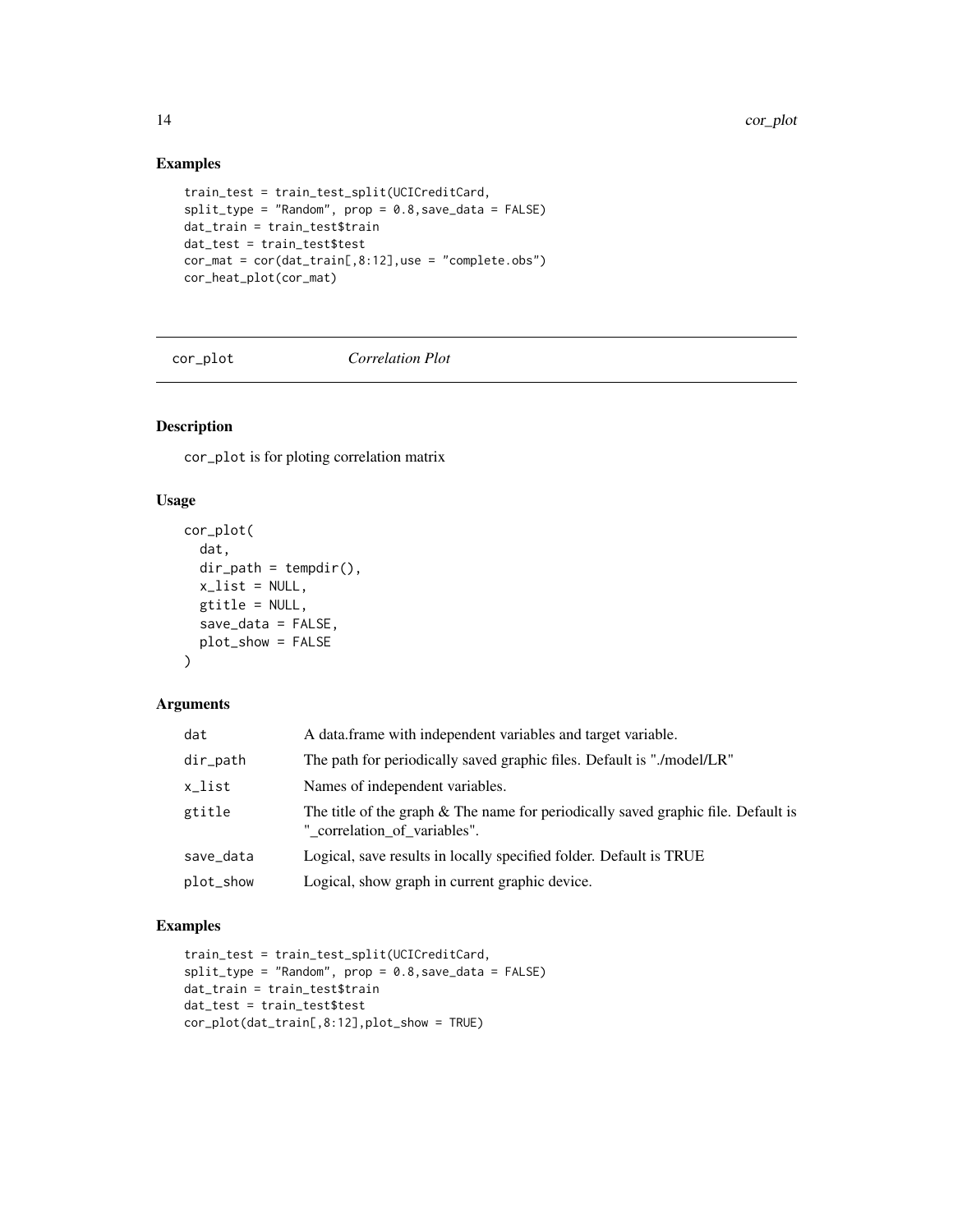<span id="page-14-0"></span>cos\_sim *cos\_sim*

#### Description

This function is not intended to be used by end user.

#### Usage

 $cos_sim(x, y, cos_margin = 1)$ 

# Arguments

| $\mathsf{x}$ | A list of numbers                                          |
|--------------|------------------------------------------------------------|
| <b>V</b>     | A list of numbers                                          |
| cos_margin   | Margin of matrix, 1 for rows and 2 for cols, Default is 1. |

# Value

A number of cosin similarity

customer\_segmentation *Customer Segmentation*

#### Description

customer\_segmentation is a function for clustering and find the best segment variable.

#### Usage

```
customer_segmentation(
  dat,
 x<sup>list = NULL</sup>,
 ex_cols = NULL,
 cluster_control = list(meth = "Kmeans", kc = 2, nstart = 1, epsm = 1e-06, sf = 2,
    max\_iter = 100,
 tree\_control = list(cv_folds = 5, maxdepth = kc + 1, minbucket = nrow(data)/(kc + 1)),save_data = FALSE,
 file_name = NULL,
  dir_path = tempdir()
)
```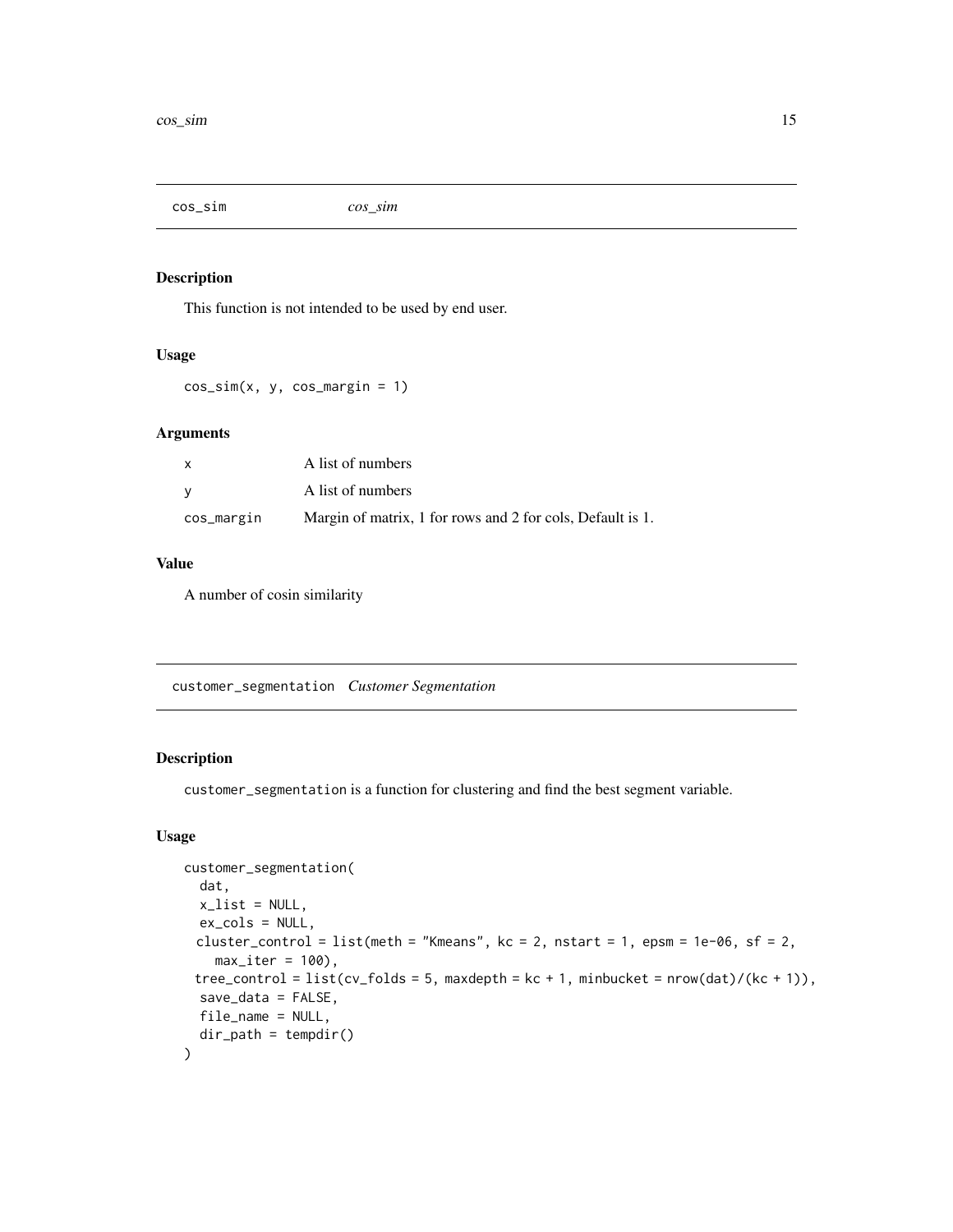# Arguments

| A data.frame contained only predict variables.                                                                                                                                              |
|---------------------------------------------------------------------------------------------------------------------------------------------------------------------------------------------|
| A list of x variables.                                                                                                                                                                      |
| A list of excluded variables. Default is NULL.                                                                                                                                              |
|                                                                                                                                                                                             |
| A list controls cluster. kc is the number of cluster center (default is 2), nstart<br>is the number of random groups (default is 1), max_iter max iteration num-<br>ber(default is $100$ ). |
| • meth Method of clustering. Provides two mehods, "Kmeans" and "FCM(Fuzzy<br>Cluster Means)" (default is "Kmeans").                                                                         |
| • kc Number of cluster center (default is 2).                                                                                                                                               |
| • nstart Number of random groups (default is 1).                                                                                                                                            |
| • max_iter Max iteration number(default is 100).                                                                                                                                            |
| A list of controls for desison tree to find the best segment variable.                                                                                                                      |
| • cv_folds Number of cross-validations(default is 5).                                                                                                                                       |
| • maxdepth Maximum depth of a tree(default is $kc +1$ ).                                                                                                                                    |
| • minbucket Minimum percent of observations in any terminal <leaf> node<br/>(default is nrow(dat) / (kc + 1)).</leaf>                                                                       |
| Logical. If TRUE, save outliers analysis file to the specified folder at dir_path                                                                                                           |
| The name for periodically saved segmentation file. Default is NULL.                                                                                                                         |
| The path for periodically saved segmentation file.                                                                                                                                          |
|                                                                                                                                                                                             |

#### Value

A "data.frame" object contains cluster results.

# References

Bezdek, James C. "FCM: The fuzzy c-means clustering algorithm". Computers & Geosciences (0098-3004),doi: [10.1016/00983004\(84\)900207](https://doi.org/10.1016/0098-3004(84)90020-7)

# Examples

```
clust = customer_segmentation(dat = lendingclub[1:10000,20:30],
                              x_list = NULL, ex_cols = "id$|loan_status",
                         cluster_control = list(meth = "FCM", kc = 2), save_data = FALSE,
                         tree_control = list(minbucket = round(nrow(lendingclub) / 10)),
                              file_name = NULL, dir_path = tempdir())
```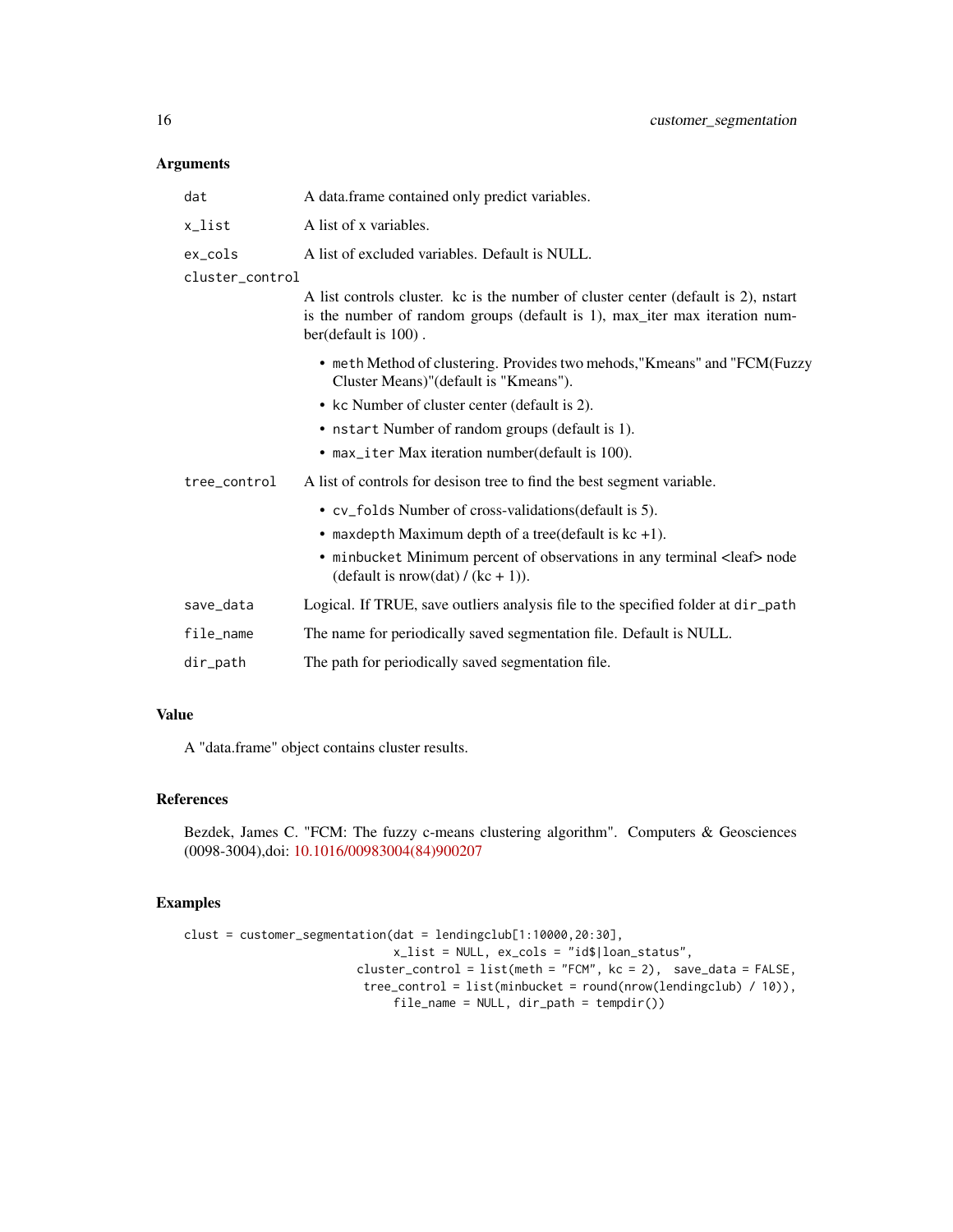<span id="page-16-0"></span>

cut\_equal is used to generate initial breaks for equal frequency binning.

# Usage

 $cut_equal(data_x, g = 10, sp_values = NULL, cut\_bin = "equal_dept")$ 

# Arguments

| dat x     | A vector of an variable x.                                          |
|-----------|---------------------------------------------------------------------|
| g.        | numeric, number of initial bins for equal bins.                     |
| sp_values | a list of special value. Default: list(-1, "missing")               |
| cut bin   | A string, 'equal_depth' or 'equal_width', default is 'equal_depth'. |

# See Also

[get\\_breaks](#page-38-1), [get\\_breaks\\_all](#page-38-2),[get\\_tree\\_breaks](#page-56-1)

#### Examples

```
#equal sample size breaks
equ_breaks = cut_equal(dat = UCICreditCard[, "PAY_AMT2"], g = 10)
```
cv\_split *Stratified Folds*

# Description

this function creates stratified folds for cross validation.

#### Usage

 $cv\_split(data, k = 5, occur_time = NULL, seed = 46)$ 

| dat        | A data frame.                                          |
|------------|--------------------------------------------------------|
| k          | k is an integer specifying the number of folds.        |
| occur_time | time variable for creating OOT folds. Default is NULL. |
| seed       | A seed. Default is 46.                                 |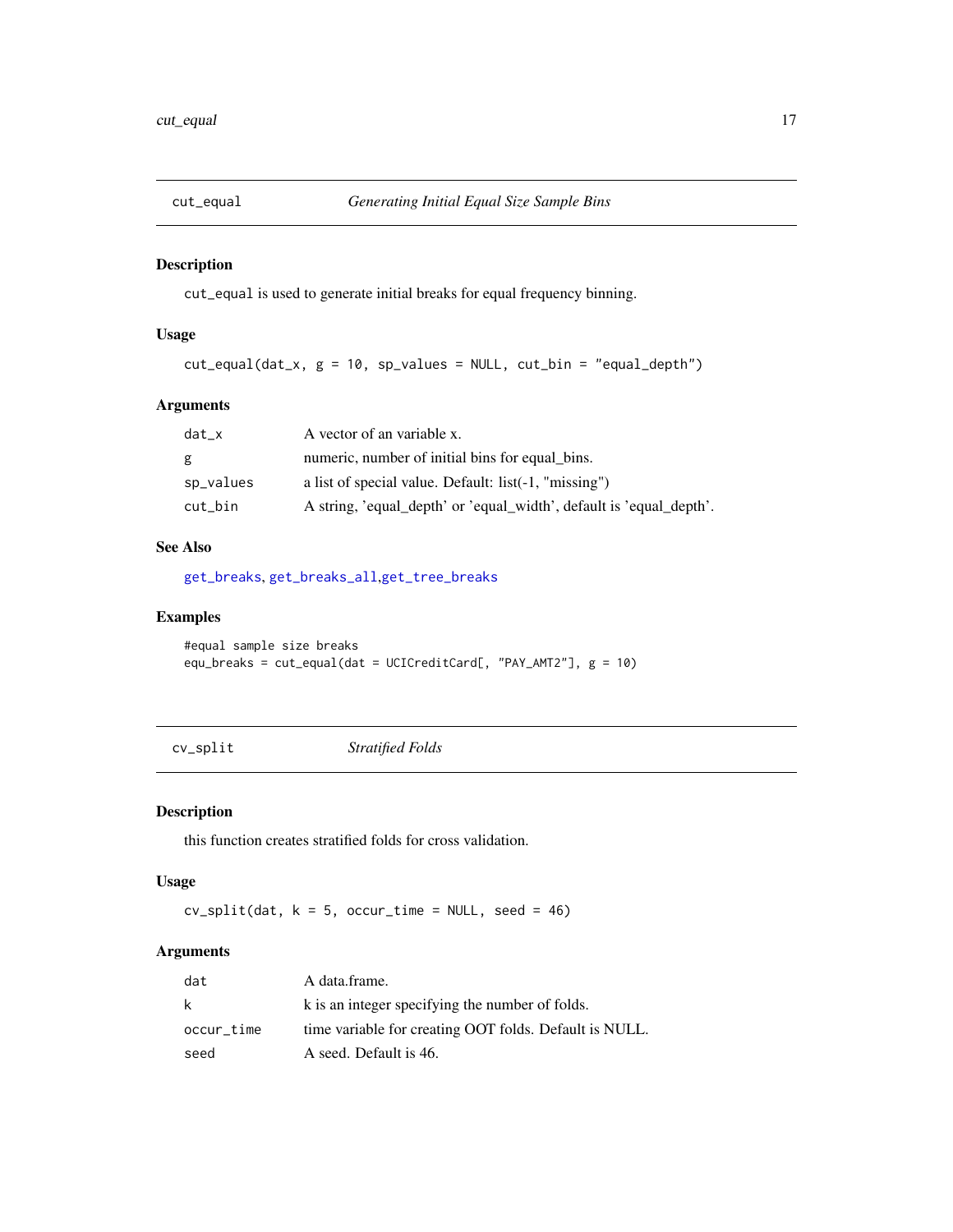#### Value

a list of indices

#### Examples

 $sub = cv_split(UCICredictCard, k = 30)[[1]]$ dat = UCICreditCard[sub,]

data\_cleansing *Data Cleaning*

# Description

The data\_cleansing function is a simpler wrapper for data cleaning functions, such as delete variables that values are all NAs; checking dat and target format. delete low variance variables replace null or NULL or blank with NA; encode variables which NAs & miss value rate is more than 95 encode variables which unique value rate is more than 95 merge categories of character variables that is more than 10; transfer time variables to dateformation; remove duplicated observations; process outliers; process NAs.

# Usage

```
data_cleansing(
  dat,
  target = NULL,obs_id = NULL,occur_time = NULL,
 pos_flag = NULL,
  x<sup>list = NULL</sup>,
  ex_cols = NULL,
 miss_values = NULL,
  remove_dup = TRUE,
  outlier_proc = TRUE,
  missing_proc = "median",
  low\_var = 0.999,
  missing_rate = 0.999,
 merge_cat = TRUE,
  note = TRUE,
 parallel = FALSE,
  save_data = FALSE,
  file_name = NULL,
  dir_path = tempdir()
)
```
<span id="page-17-0"></span>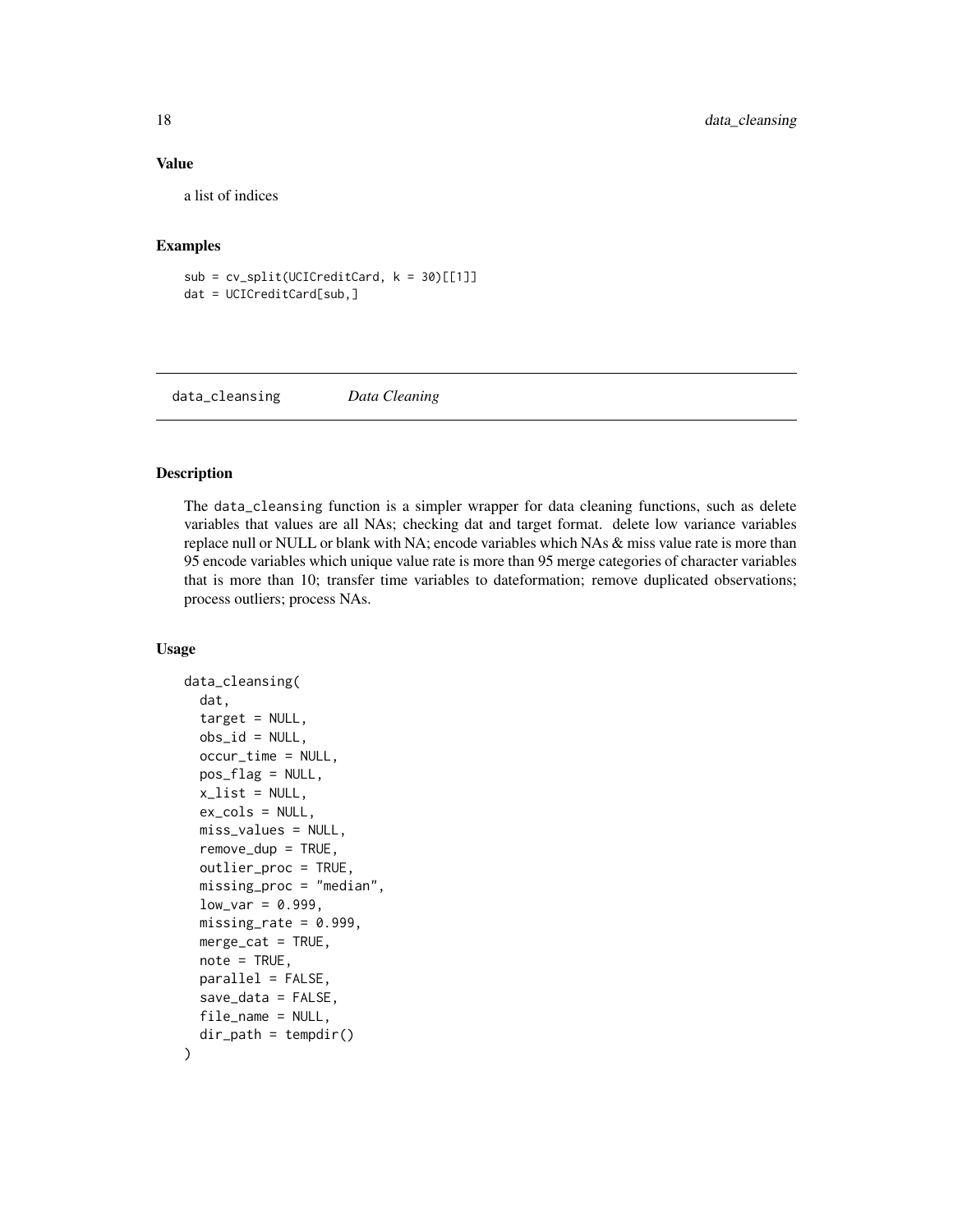# data\_cleansing 19

# Arguments

| A data frame with x and target.                                                                                                                                                                                                                                                                                                                                                           |
|-------------------------------------------------------------------------------------------------------------------------------------------------------------------------------------------------------------------------------------------------------------------------------------------------------------------------------------------------------------------------------------------|
| The name of target variable.                                                                                                                                                                                                                                                                                                                                                              |
| The name of ID of observations. Default is NULL.                                                                                                                                                                                                                                                                                                                                          |
| The name of occur time of observations. Default is NULL.                                                                                                                                                                                                                                                                                                                                  |
| The value of positive class of target variable, default: "1".                                                                                                                                                                                                                                                                                                                             |
| A list of x variables.                                                                                                                                                                                                                                                                                                                                                                    |
| A list of excluded variables. Default is NULL.                                                                                                                                                                                                                                                                                                                                            |
| Other extreme value might be used to represent missing values, e.g: -9999, -<br>9998. These miss_values will be encoded to -1 or "missing".                                                                                                                                                                                                                                               |
| Logical, if TRUE, remove the duplicated observations.                                                                                                                                                                                                                                                                                                                                     |
| Logical, process outliers or not. Default is TRUE.                                                                                                                                                                                                                                                                                                                                        |
| If logical, process missing values or not. If "median", then Nas imputation with<br>k neighbors median. If "avg_dist", the distance weighted average method is ap-<br>plied to determine the NAs imputation with k neighbors. If "default", assigning<br>the missing values to -1 or "missing", otherwise ,processing the missing values<br>according to the results of missing analysis. |
| The maximum percent of unique values (including NAs) for filtering low vari-<br>ance variables.                                                                                                                                                                                                                                                                                           |
| The maximum percent of missing values for recoding values to missing and<br>non_missing.                                                                                                                                                                                                                                                                                                  |
| The minimum number of categories for merging categories of character vari-<br>ables.                                                                                                                                                                                                                                                                                                      |
| Logical. Outputs info. Default is TRUE.                                                                                                                                                                                                                                                                                                                                                   |
| Logical, parallel computing or not. Default is FALSE.                                                                                                                                                                                                                                                                                                                                     |
| Logical, save the result or not. Default is FALSE.                                                                                                                                                                                                                                                                                                                                        |
| The name for periodically saved data file. Default is NULL.                                                                                                                                                                                                                                                                                                                               |
| The path for periodically saved data file. Default is tempdir().                                                                                                                                                                                                                                                                                                                          |
|                                                                                                                                                                                                                                                                                                                                                                                           |

# Value

A preprocessed data.frame

# See Also

```
remove_duplicated, null_blank_na, entry_rate_na, low_variance_filter, process_nas,
process_outliers
```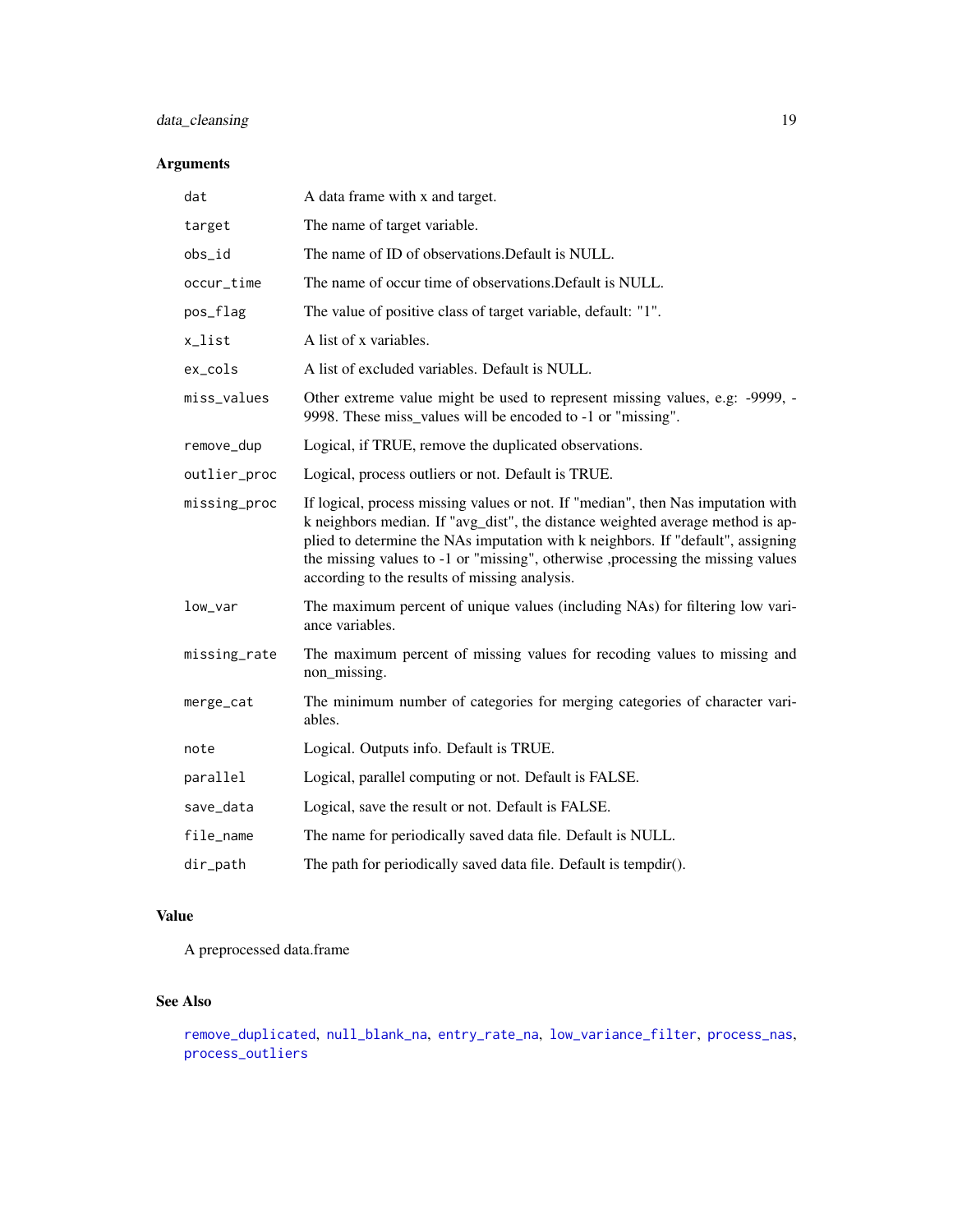# Examples

```
#data cleaning
dat_cl = data_clensing(data = UCICreditCard[1:2000,],target = "default.payment.next.month",
                       x<sup>list = NULL</sup>,
                       obs_id = "ID".occur_time = "apply_date",
                       ex\_cols = c("PAY_6|BILL",
                       outlier_proc = TRUE,
                       missing_proc = TRUE,
                       low\_var = TRUE,save_data = FALSE)
```
data\_exploration *Data Exploration*

#### Description

#'The data\_exploration includes both univariate and bivariate analysis and ranges from univariate statistics and frequency distributions, to correlations, cross-tabulation and characteristic analysis.

#### Usage

```
data_exploration(
  dat,
  save_data = FALSE,
  file_name = NULL,
  dir\_path = tempdir(),note = FALSE
)
```
#### Arguments

| dat         | A data.frame with x and target.                                               |
|-------------|-------------------------------------------------------------------------------|
| save_data   | Logical. If TRUE, save files to the specified folder at dir_path              |
| file_name   | The file name for periodically saved outliers analysis file. Default is NULL. |
| $dir$ -path | The path for periodically saved outliers analysis file. Default is tempdir(). |
| note        | Logical, outputs info. Default is TRUE.                                       |

#### Value

A list contains both categrory and numeric variable analysis.

#### Examples

data\_ex = data\_exploration(dat = UCICreditCard[1:1000,])

<span id="page-19-0"></span>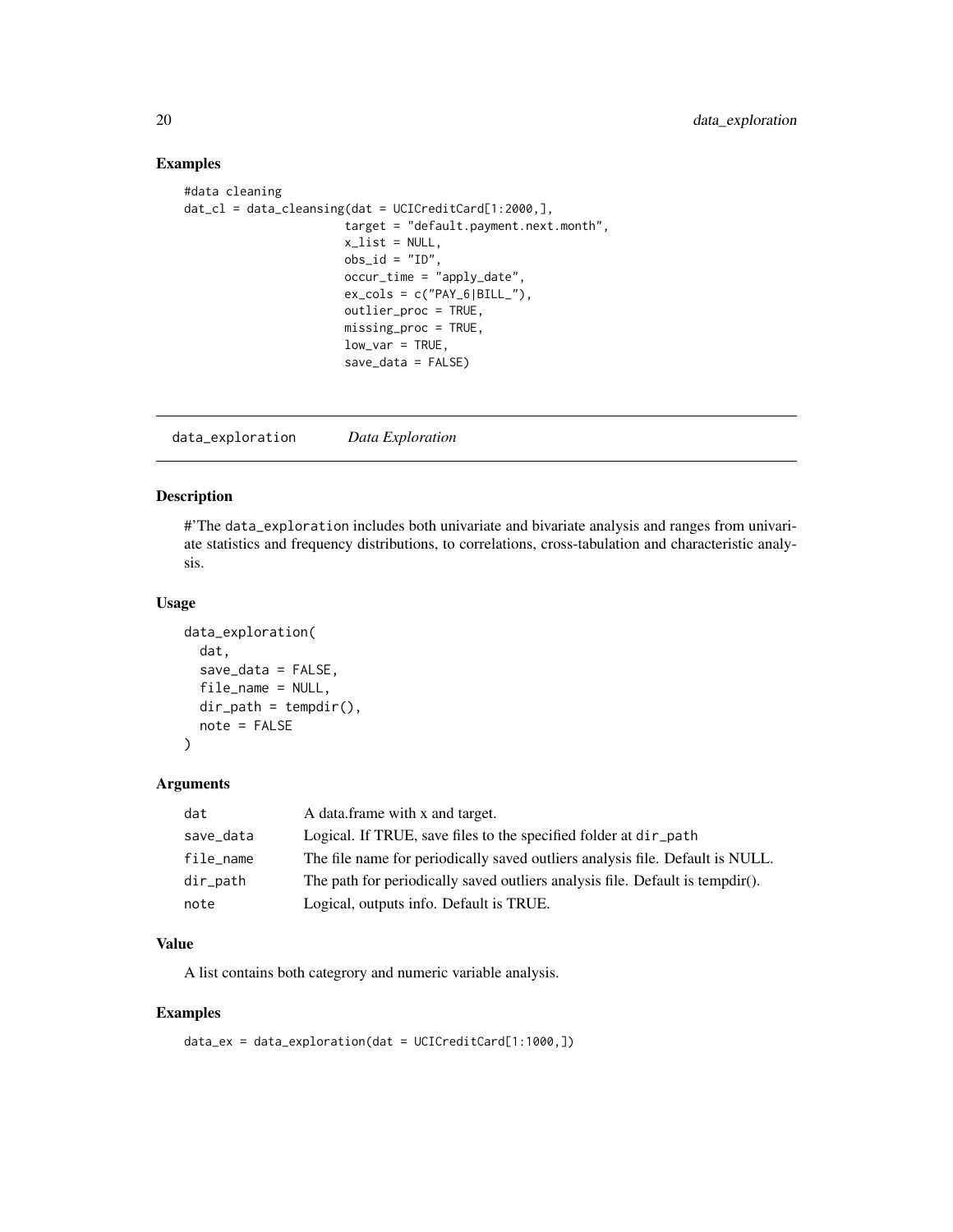<span id="page-20-0"></span>

date\_cut is a small function to get date point.

#### Usage

date\_cut(dat\_time, pct =  $0.7$ , g = 100)

#### Arguments

| dat time | time vectors.                         |
|----------|---------------------------------------|
| pct      | the percent of cutting. Default: 0.7. |
| g        | Number of cuts.                       |

#### Value

A Date.

# Examples

date\_cut(dat\_time = lendingclub\$issue\_d, pct = 0.8) #"2018-08-01"

derived\_interval *derived\_interval*

# Description

This function is not intended to be used by end user.

# Usage

```
derived_interval(dat_s, interval_type = c("cnt_interval", "time_interval"))
```

| dat s | A data frame contained only predict variables.                |
|-------|---------------------------------------------------------------|
|       | interval_type Available of c("cnt_interval", "time_interval") |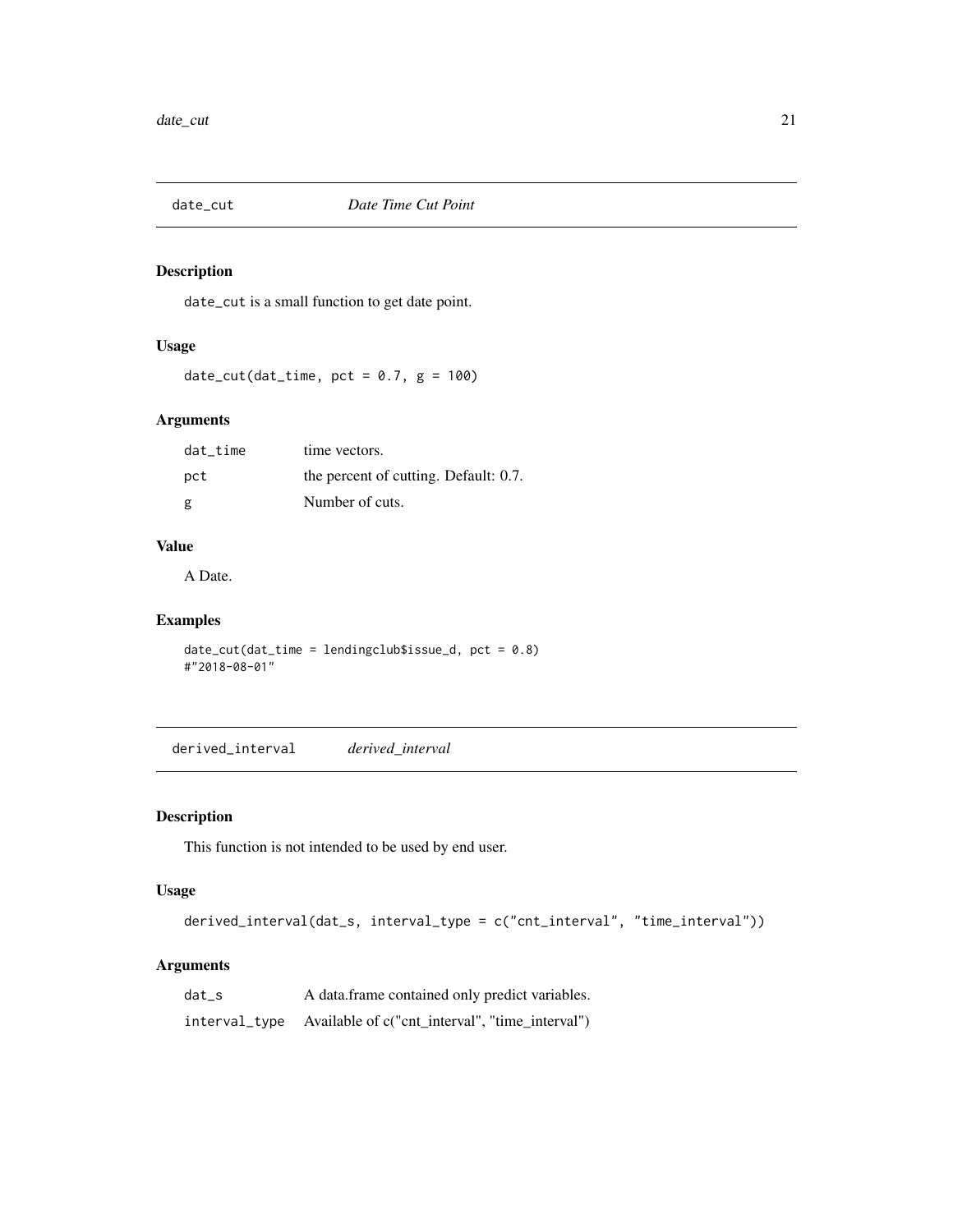<span id="page-21-0"></span>derived\_partial\_acf *derived\_partial\_acf*

# Description

This function is not intended to be used by end user.

# Usage

```
derived_partial_acf(dat_s)
```
# Arguments

dat\_s A data.frame

derived\_pct *derived\_pct*

# Description

This function is not intended to be used by end user.

# Usage

```
derived_pct(dat_s, pct_type = "total_pct")
```

| $dat_s$  | A data frame contained only predict variables. |
|----------|------------------------------------------------|
| pct_type | Available of "total_pct"                       |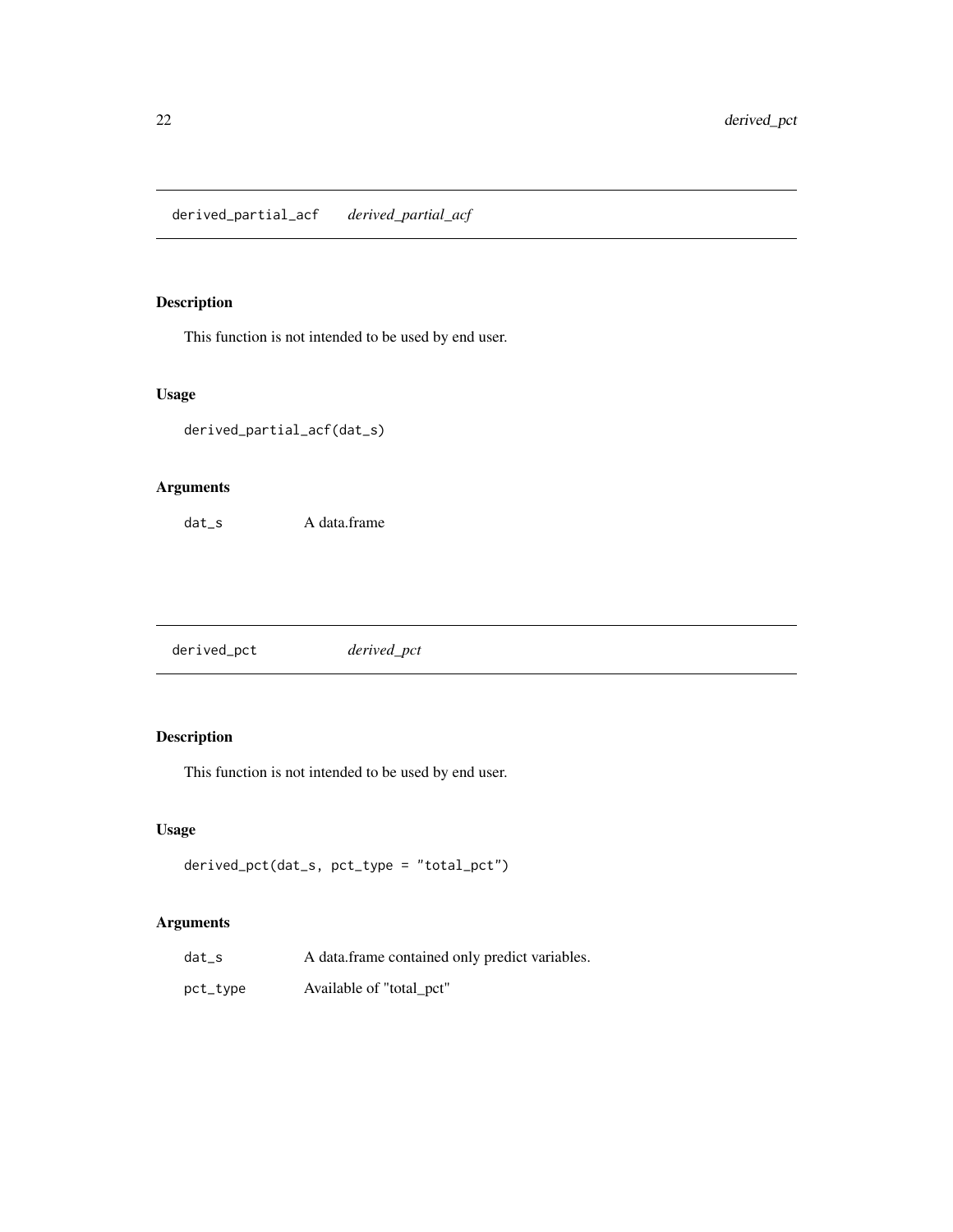<span id="page-22-0"></span>derived\_ts\_vars *Derivation of Behavioral Variables*

#### Description

This function is used for derivating behavioral variables and is not intended to be used by end user.

# Usage

```
derived_ts_vars(
  dat,
  grx = NULL,td = NULL,ID = NULL,ex_cols = NULL,
  x<sup>-</sup>list = NULL,
 der = c("cvs", "sums", "means", "maxs", "max_mins", "time_intervals",
    "cnt_intervals", "total_pcts", "cum_pcts", "partial_acfs"),
 parallel = TRUE,
 note = TRUE
)
derived_ts(
  dat,
  grx_x = NULL,x<sup>list = NULL</sup>,
  td = NULL,ID = NULL,ex_cols = NULL,
  der = c("cvs", "sums", "means", "maxs", "max_mins", "time_intervals",
    "cnt_intervals", "total_pcts", "cum_pcts", "partial_acfs")
)
```

| dat        | A data frame contained only predict variables.                                                                  |
|------------|-----------------------------------------------------------------------------------------------------------------|
| grx        | Regular expressions used to match variable names.                                                               |
| td         | Number of variables to derivate.                                                                                |
| ID         | The name of ID of observations or key variable of data. Default is NULL.                                        |
| $ex\_cols$ | A list of excluded variables. Regular expressions can also be used to match<br>variable names. Default is NULL. |
| x_list     | Names of independent variables.                                                                                 |
| der        | Variables to derivate                                                                                           |
| parallel   | Logical, parallel computing. Default is FALSE.                                                                  |
| note       | Logical, outputs info. Default is TRUE.                                                                         |
| $grx_{X}$  | Regular expression used to match a group of variable names.                                                     |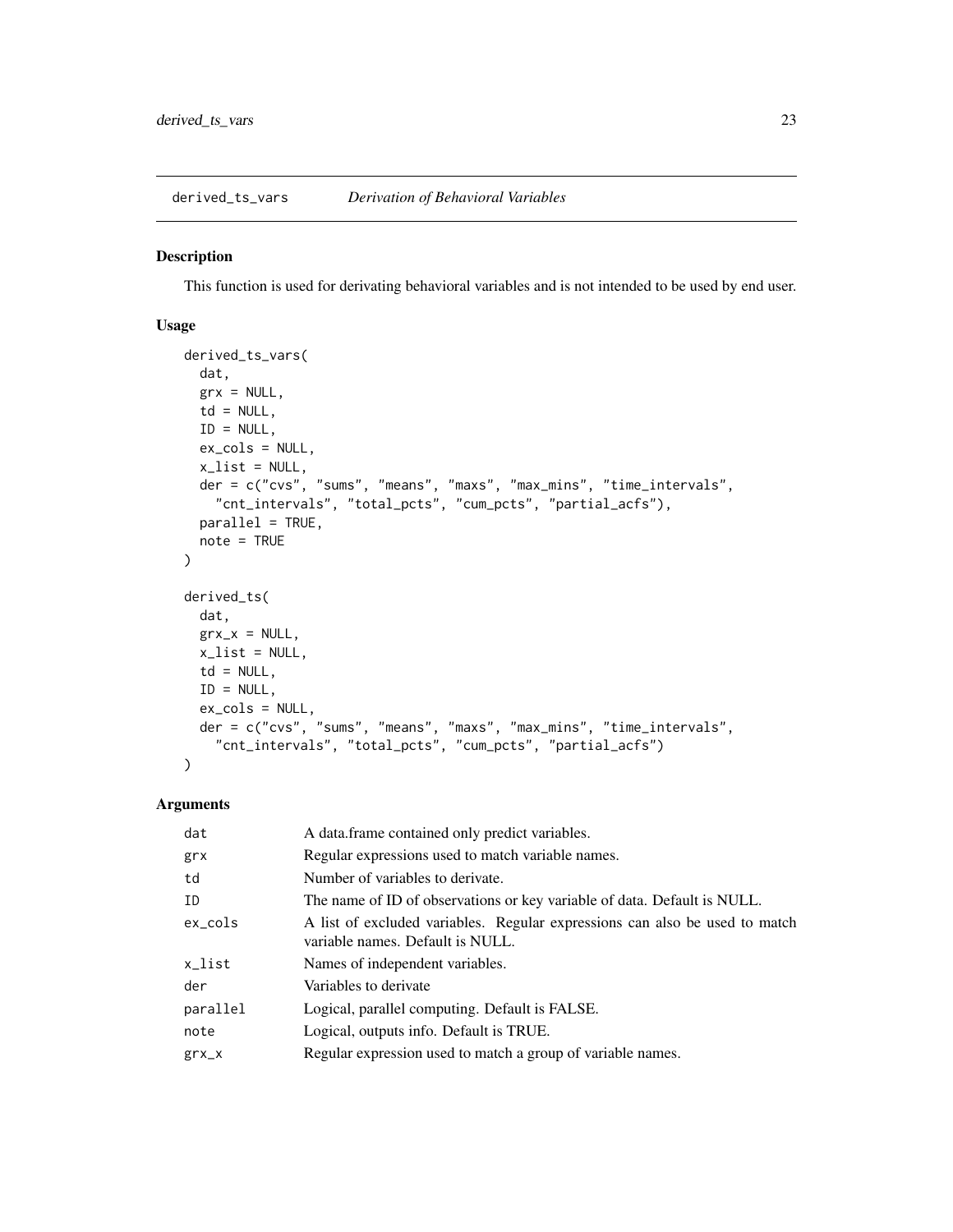#### <span id="page-23-0"></span>Details

The key to creating a good model is not the power of a specific modelling technique, but the breadth and depth of derived variables that represent a higher level of knowledge about the phenomena under examination.

de\_one\_hot\_encoding *Recovery One-Hot Encoding*

#### Description

de\_one\_hot\_encoding is for one-hot encoding recovery processing

#### Usage

```
de_one_hot_encoding(dat_one_hot, cat_vars = NULL, na_act = TRUE, note = FALSE)
```
#### Arguments

| dat_one_hot | A dat frame with the one hot encoding variables                                                                          |
|-------------|--------------------------------------------------------------------------------------------------------------------------|
| cat_vars    | variables to be recovery processed, default is null, if null, find these variables<br>through regular expressions.       |
| na_act      | Logical, If true, the missing value is assigned as "missing", if FALSE missing<br>value is omitted, the default is TRUE. |
| note        | Logical. Outputs info. Default is TRUE.                                                                                  |

#### Value

A dat frame with the one hot encoding recorery character variables

#### See Also

[one\\_hot\\_encoding](#page-80-1)

#### Examples

```
#one hot encoding
dat1 = one_hot_encoding(dat = UCICreditCard,
cat_vars = c("SEX", "MARRIAGE"),
merge_cat = TRUE, na_act = TRUE)
#de one hot encoding
dat2 = de_one_hot_encoding(dat_one_hot = dat1,
cat_vars = c("SEX","MARRIAGE"),
na\_act = FALSE)
```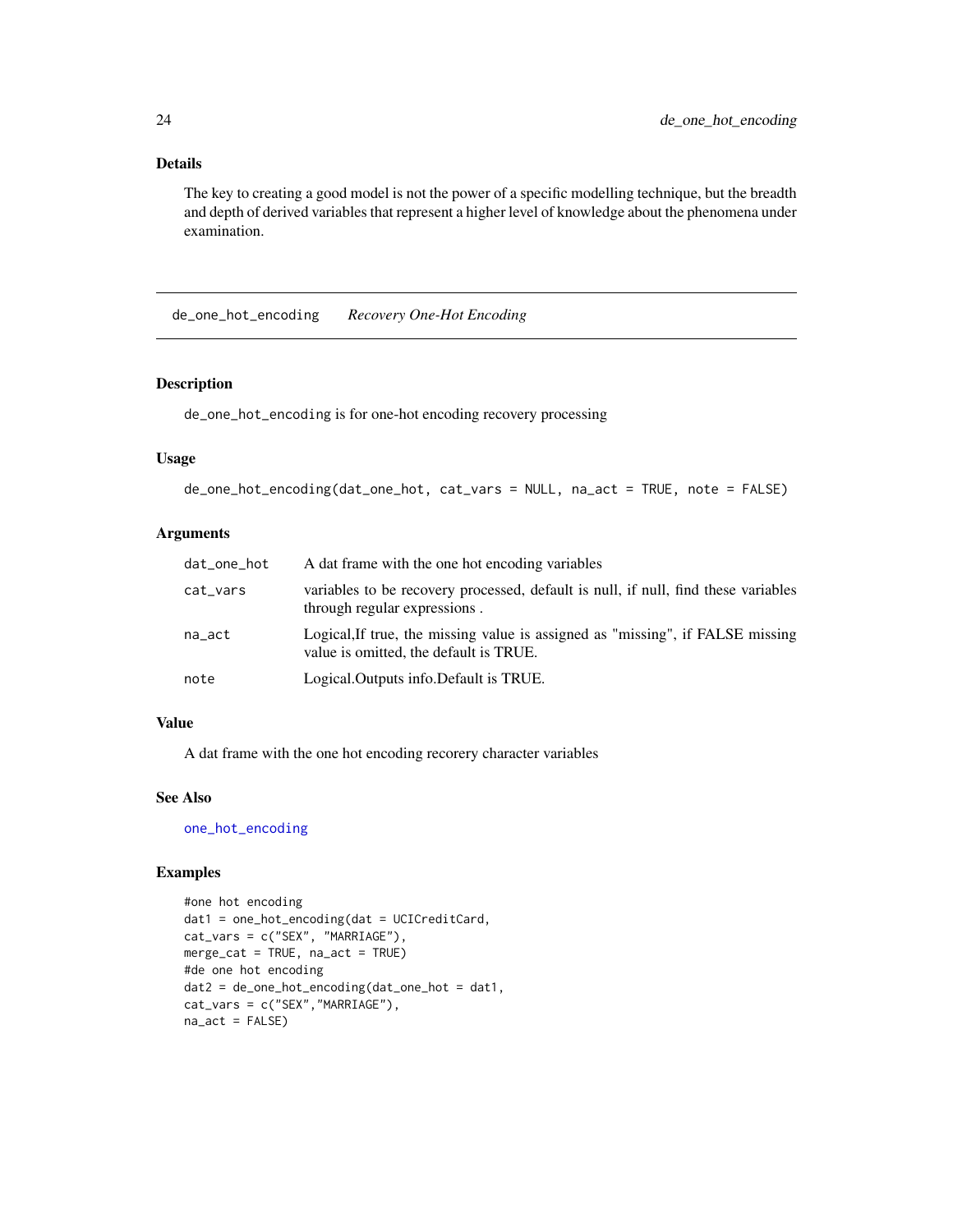<span id="page-24-0"></span>

de\_percent is a small function for recoverying percent format..

# Usage

de\_percent(x, digits = 2)

# Arguments

|        | Character with percent formant. |
|--------|---------------------------------|
| digits | Number of digits. Default: 2.   |

#### Value

x without percent format.

# Examples

de\_percent("24%")

digits\_num *Number of digits*

# Description

digits\_num is for caculating optimal digits number for numeric variables.

#### Usage

digits\_num(dat\_x)

#### Arguments

dat\_x A numeric variable.

#### Value

A number of digits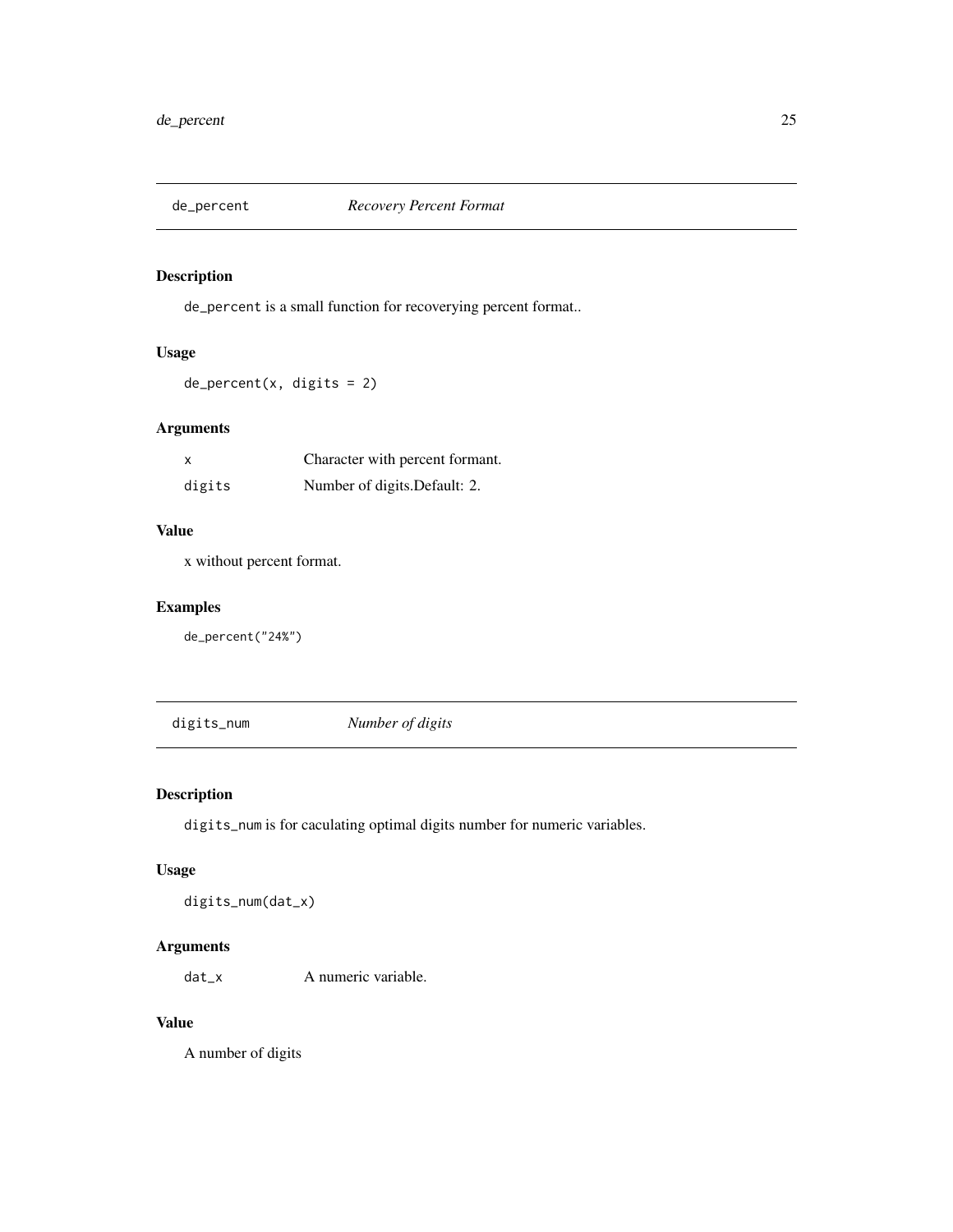#### Examples

```
## Not run:
digits_num(lendingclub[,"dti"])
# 7
## End(Not run)
```
entropy\_weight *Entropy Weight Method*

# Description

entropy\_weight is for calculating Entropy Weight.

# Usage

```
entropy_weight(dat, pos_vars, neg_vars)
```
#### Arguments

| dat      | A data frame with independent variables.                                |
|----------|-------------------------------------------------------------------------|
| pos_vars | Names or index of positive direction variables, the bigger the better.  |
| neg_vars | Names or index of negative direction variables, the smaller the better. |

#### Details

Step1 Raw data normalization Step2 Find out the total amount of contributions of all samples to the index Xj Step3 Each element of the step generated matrix is transformed into the product of each element and the LN (element), and the information entropy is calculated. Step4 Calculate redundancy. Step5 Calculate the weight of each index.

#### Value

A data.frame with weights of each variable.

#### Examples

```
entropy_weight(dat = ewm_data,
              pos\_vars = c(6, 8, 9, 10),
              neg\_vars = c(7,11)
```
<span id="page-25-0"></span>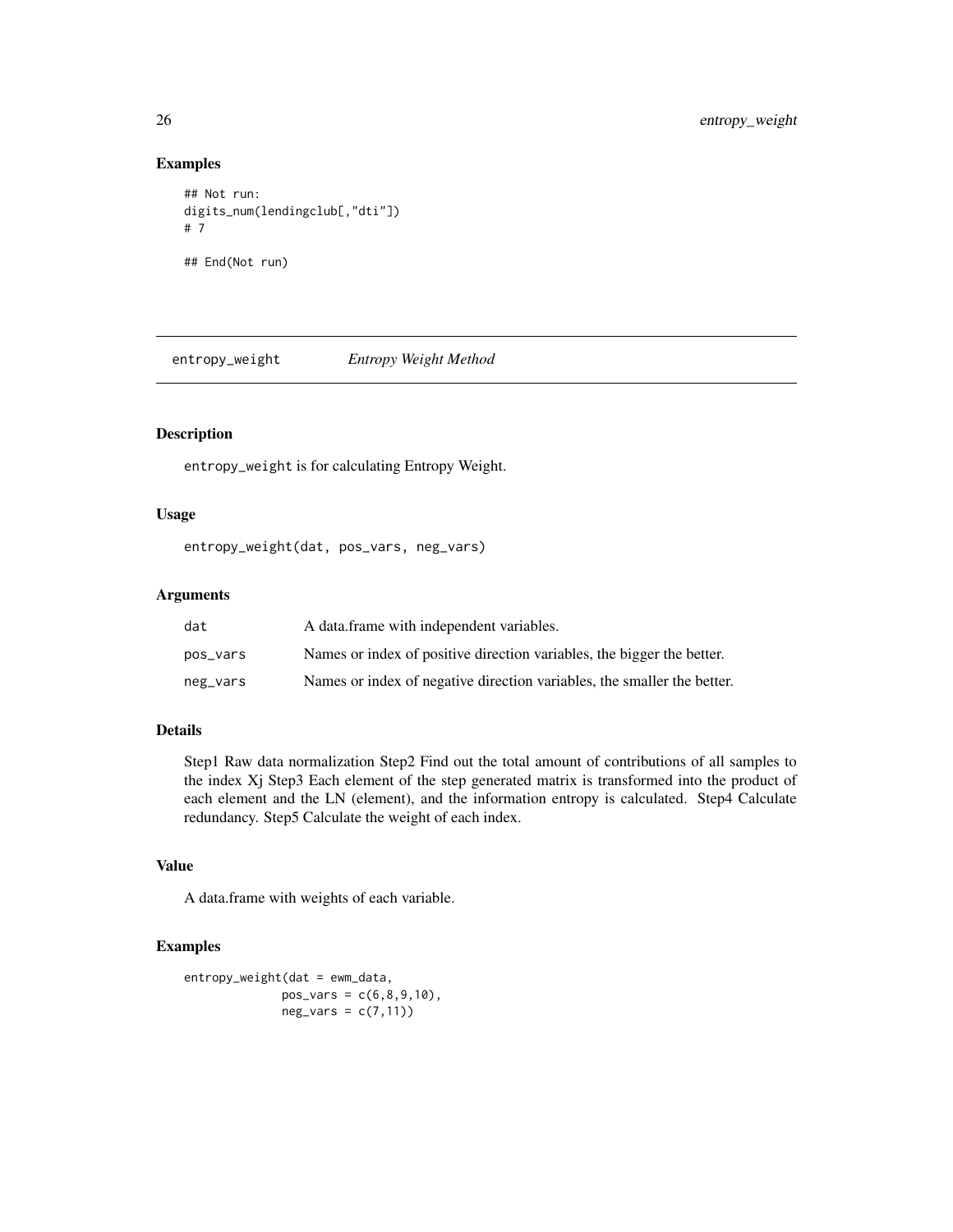<span id="page-26-1"></span><span id="page-26-0"></span>

entry\_rate\_na is the function to recode variables with missing values up to a certain percentage with missing and non\_missing.

#### Usage

entry\_rate\_na(dat, nr = 0.98, note = FALSE)

# Arguments

| dat  | A data frame with x and target.       |
|------|---------------------------------------|
| nr   | The maximum percent of NAs.           |
| note | Logical.Outputs info.Default is TRUE. |

# Value

A data.frame

# Examples

datss = entry\_rate\_na(dat = lendingclub[1:1000, ], nr = 0.98)

euclid\_dist *euclid\_dist*

# Description

This function is not intended to be used by end user.

# Usage

euclid\_dist(x, y, cos\_margin = 1)

| X          | A list       |
|------------|--------------|
| <b>V</b>   | A list       |
| cos_margin | rows or cols |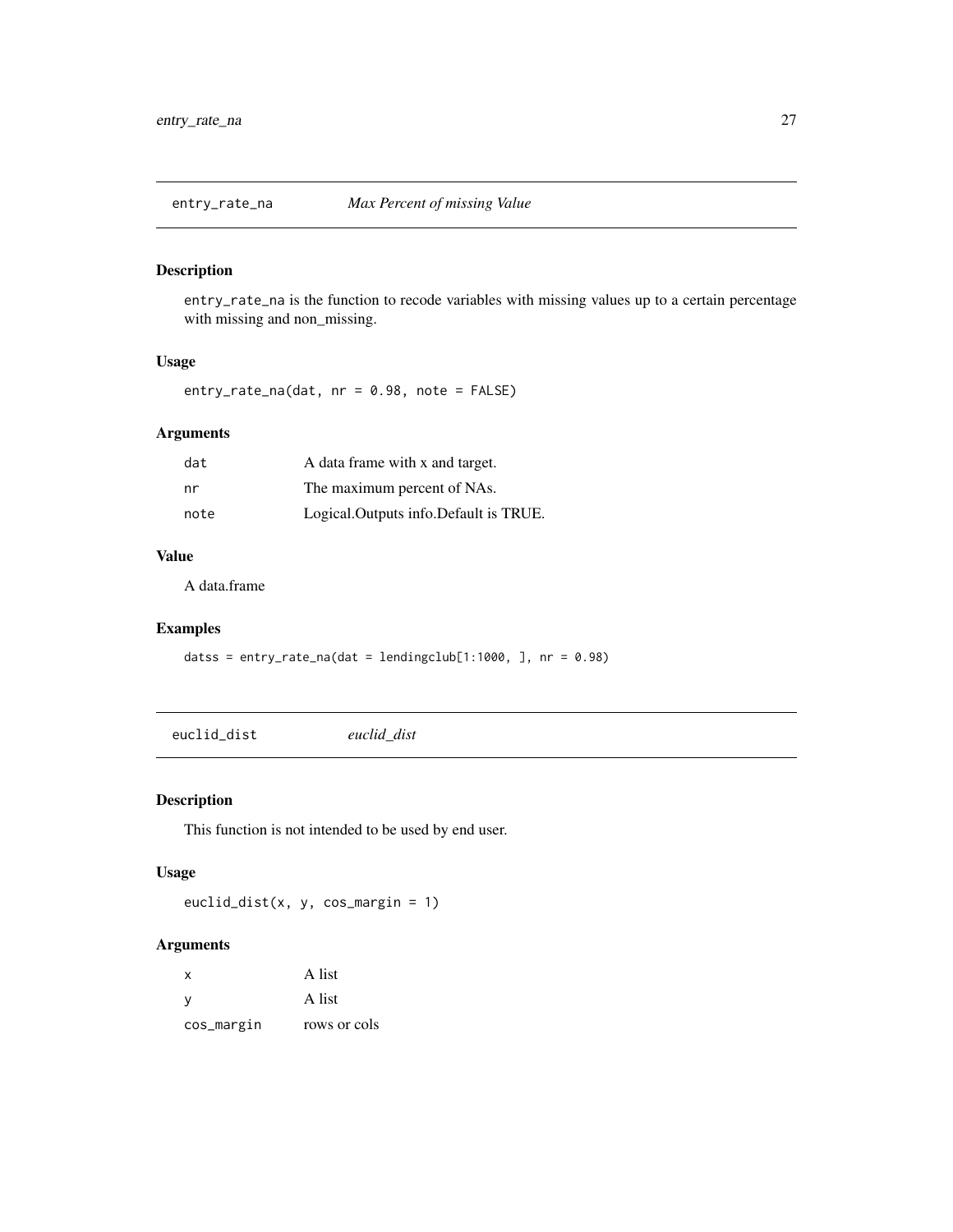<span id="page-27-0"></span>

eval\_auc ,eval\_ks ,eval\_lift,eval\_tnr is for getting best params of xgboost.

# Usage

```
eval_auc(preds, dtrain)
eval_ks(preds, dtrain)
eval_tnr(preds, dtrain)
eval_lift(preds, dtrain)
```
# Arguments

| preds  | A list of predict probability or score. |
|--------|-----------------------------------------|
| dtrain | Matrix of x predictors.                 |

#### Value

List of best value

ewm\_data *Entropy Weight Method Data*

# Description

This data is for Entropy Weight Method examples.

# Format

A data frame with 10 rows and 13 variables.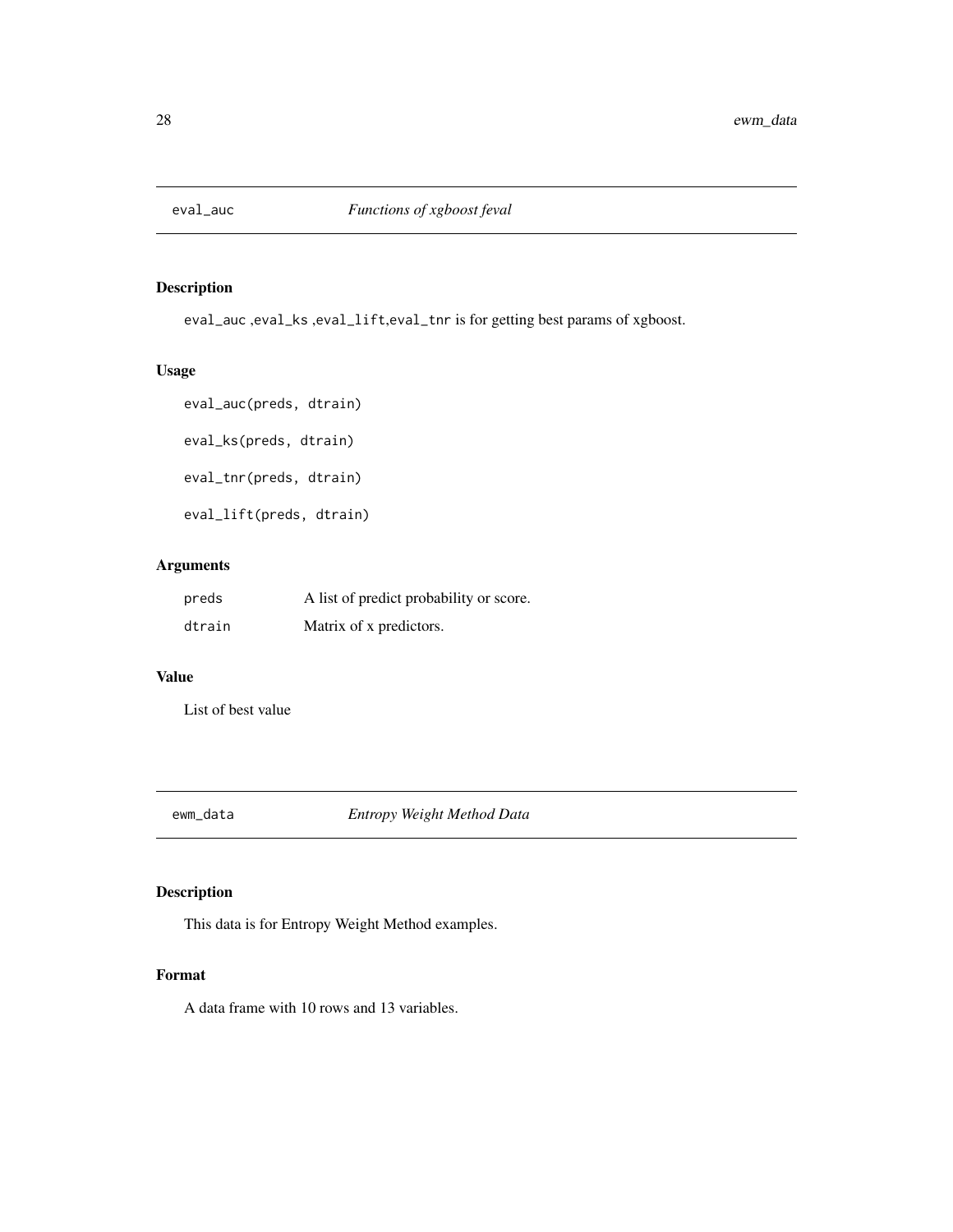<span id="page-28-0"></span>fast\_high\_cor\_filter In a highly correlated variable group, select the variable with the highest IV. high\_cor\_filter In a highly correlated variable group, select the variable with the highest IV.

#### Usage

```
fast_high_cor_filter(
  dat,
  p = 0.95,
  x<sup>-</sup>list = NULL,
  com_list = NULL,
  ex_cols = NULL,
  save_data = FALSE,
  cor_class = TRUE,
  vars_name = TRUE,
 parallel = FALSE,
 note = FALSE,
  file_name = NULL,
  dir\_path = tempdir(),...
)
high_cor_filter(
  dat,
  com_list = NULL,
  x<sup>list = NULL</sup>,
  ex_cols = NULL,
  onehot = TRUE,
 parallel = FALSE,
 p = 0.7,
  file_name = NULL,
  dir\_path = tempdir(),
  save_data = FALSE,
  note = FALSE,
  ...
)
```

| dat    | A data frame with independent variables.                    |
|--------|-------------------------------------------------------------|
| D      | Threshold of correlation between features. Default is 0.95. |
| x list | Names of independent variables.                             |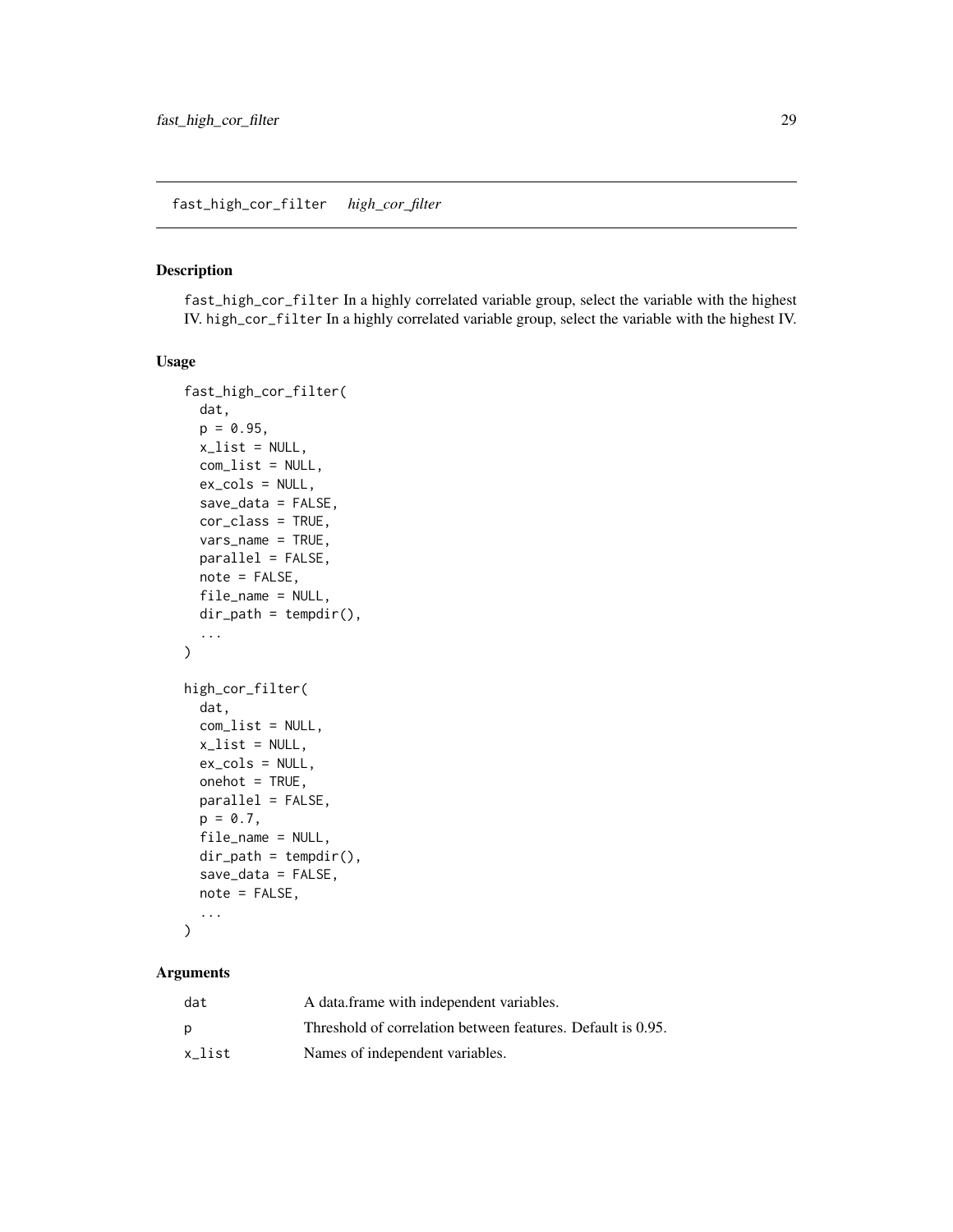<span id="page-29-0"></span>

| com_list  | A data.frame with important values of each variable. eg : IV_list                                                        |
|-----------|--------------------------------------------------------------------------------------------------------------------------|
| ex_cols   | A list of excluded variables. Regular expressions can also be used to match<br>variable names. Default is NULL.          |
| save_data | Logical, save results in locally specified folder. Default is FALSE.                                                     |
| cor_class | Culculate catagery variables's correlation matrix. Default is FALSE.                                                     |
| vars_name | Logical, output a list of filtered variables or table with detailed compared value<br>of each variable. Default is TRUE. |
| parallel  | Logical, parallel computing. Default is FALSE.                                                                           |
| note      | Logical. Outputs info. Default is TRUE.                                                                                  |
| file_name | The name for periodically saved results files. Default is "Feature_selected_COR".                                        |
| dir_path  | The path for periodically saved results files. Default is "./variable".                                                  |
| $\ddotsc$ | Additional parameters.                                                                                                   |
| onehot    | one-hot-encoding independent variables.                                                                                  |

#### Value

A list of selected variables.

#### See Also

[get\\_correlation\\_group](#page-41-1), [high\\_cor\\_selector](#page-58-1), [char\\_cor\\_vars](#page-8-1)

#### Examples

```
# calculate iv for each variable.
iv_list = feature_selector(dat_train = UCICreditCard[1:1000,], dat_test = NULL,
target = "default.payment.next.month",
occur_time = "apply_date",
filter = c("IV"), cv_folds = 1, iv_ccp = 0.01,
ex_cols = "ID$|date$|default.payment.next.month$",
save_data = FALSE, vars_name = FALSE)
fast_high_cor_filter(dat = UCICreditCard[1:1000,],
com_list = iv_list, save_data = FALSE,
ex_cols = "ID$|date$|default.payment.next.month$",
p = 0.9, cor_{class} = FALSE, var_name = FALSE
```
<span id="page-29-1"></span>feature\_selector *Feature Selection Wrapper*

# Description

feature\_selector This function uses four different methods (IV, PSI, correlation, xgboost) in order to select important features.The correlation algorithm must be used with IV.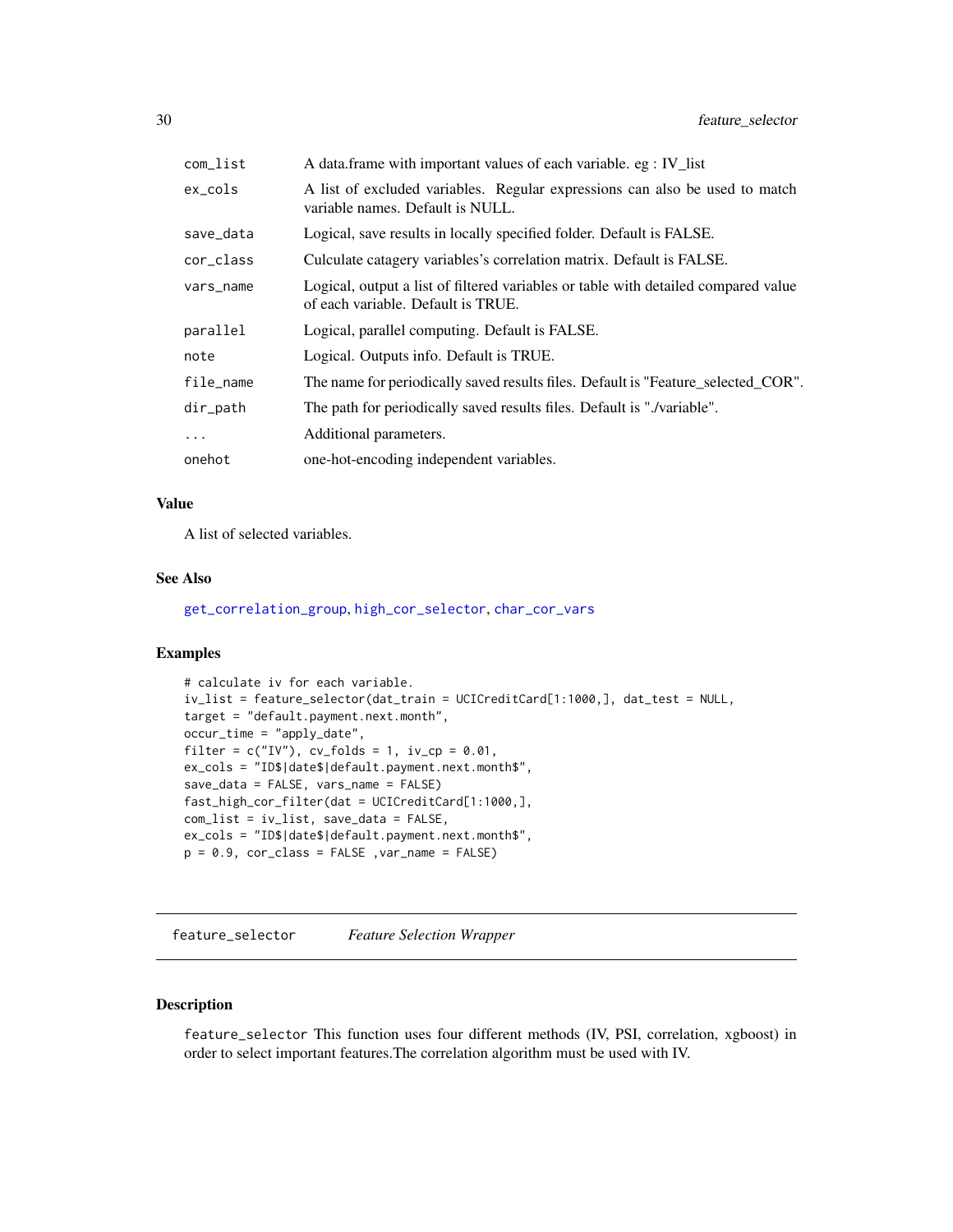feature\_selector 31

# Usage

```
feature_selector(
 dat_train,
 dat_test = NULL,
 x<sup>list = NULL</sup>,
  target = NULL,pos_flag = NULL,
 occur_time = NULL,
  ex_cols = NULL,
 filter = c("IV", "PSI", "XGB", "COR"),
  cv_folds = 1,
  iv_{-}cp = 0.01,
 psi_cpsi_cp = 0.5,
 xgb_cp = 0,
  cor_{cp} = 0.98,
 breaks_list = NULL,
 hopper = FALSE,vars_name = TRUE,
 parallel = FALSE,
 note = TRUE,
  seed = 46,
  save_data = FALSE,
  file_name = NULL,
 dir\_path = tempdir(),
  ...
\mathcal{L}
```

| dat_train  | A data frame with independent variables and target variable.                                                    |
|------------|-----------------------------------------------------------------------------------------------------------------|
| dat_test   | A data frame of test data. Default is NULL.                                                                     |
| x_list     | Names of independent variables.                                                                                 |
| target     | The name of target variable.                                                                                    |
| pos_flag   | The value of positive class of target variable, default: "1".                                                   |
| occur_time | The name of the variable that represents the time at which each observation takes<br>place.                     |
| ex_cols    | A list of excluded variables. Regular expressions can also be used to match<br>variable names. Default is NULL. |
| filter     | The methods for selecting important and stable variables.                                                       |
| cv_folds   | Number of cross-validations. Default: 5.                                                                        |
| iv_cp      | The minimum threshold of IV. $0 < iv_i$ ; 0.01 to 0.1 usually work. Default: 0.02                               |
| psi_cp     | The maximum threshold of PSI. $0 \leq psi_i \leq -1$ ; 0.05 to 0.2 usually work. De-<br>fault: $0.1$            |
| xgb_cp     | Threshold of XGB feature's Gain. $0 \le xgb_c$ = 1. Default is 1/number of<br>independent variables.            |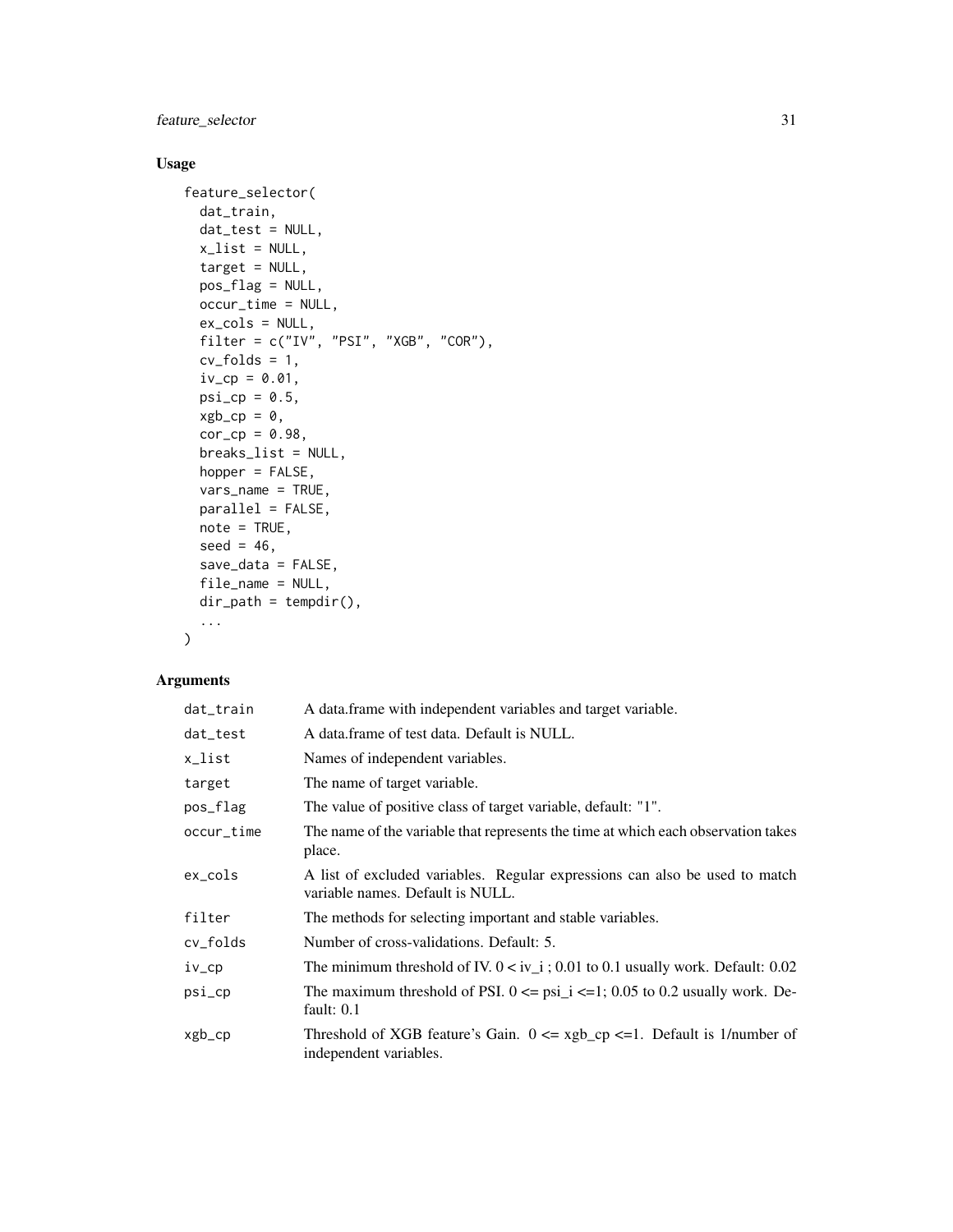<span id="page-31-0"></span>

| cor_cp      | Threshold of correlation between features. $0 \leq \text{cor\_cp} \leq 1$ ; 0.7 to 0.98 usually<br>work. Default is 0.98.   |
|-------------|-----------------------------------------------------------------------------------------------------------------------------|
| breaks_list | A table containing a list of splitting points for each independent variable. De-<br>fault is NULL.                          |
| hopper      | Logical. Filtering screening. Default is FALSE.                                                                             |
| vars_name   | Logical, output a list of filtered variables or table with detailed IV and PSI value<br>of each variable. Default is FALSE. |
| parallel    | Logical, parallel computing. Default is FALSE.                                                                              |
| note        | Logical. Outputs info. Default is TRUE.                                                                                     |
| seed        | Random number seed. Default is 46.                                                                                          |
| save_data   | Logical, save results in locally specified folder. Default is FALSE.                                                        |
| file_name   | The name for periodically saved results files. Default is "select_vars".                                                    |
| dir_path    | The path for periodically saved results files. Default is "./variable"                                                      |
| $\cdots$    | Other parameters.                                                                                                           |

#### Value

A list of selected features

#### See Also

[psi\\_iv\\_filter](#page-92-1), [xgb\\_filter](#page-132-1), [gbm\\_filter](#page-33-1)

#### Examples

```
feature_selector(dat_train = UCICreditCard[1:1000,c(2,8:12,26)],
                       dat_test = NULL, target = "default.payment.next.month",
                       occur_time = "apply_date", filter = c("IV", "PSI"),
                     cv_folds = 1, iv_ccp = 0.01, psi_ccp = 0.1, xgb_ccp = 0, cor_ccp = 0.98,
                      vars_name = FALSE,note = FALSE)
```
fuzzy\_cluster\_means *Fuzzy Cluster means.*

# Description

This function is used for Fuzzy Clustering.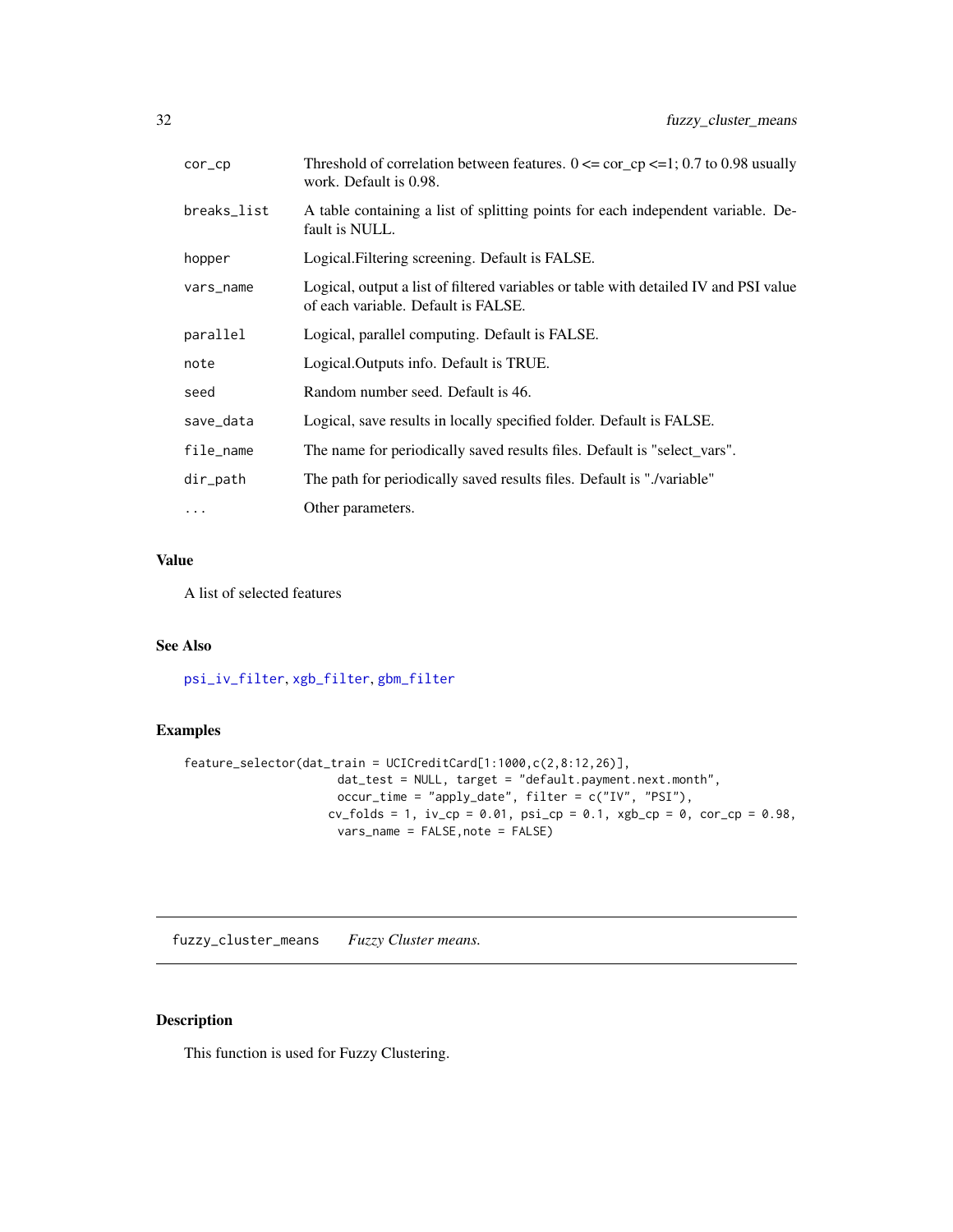<span id="page-32-0"></span>gather\_data 33

# Usage

```
fuzzy_cluster_means(
 dat,
 kc = 2,
 sf = 2,nstart = 1,
 max\_iter = 100,
 epsm = 1e-06
```

```
)
```

```
fuzzy_cluster(dat, kc = 2, init_centers, sf = 3, max_iter = 100, epsm = 1e-06)
```
# Arguments

| dat                    | A data frame contained only predict variables. |
|------------------------|------------------------------------------------|
| kc                     | The number of cluster center (default is 2).   |
| sf                     | Default is 2.                                  |
| nstart                 | The number of random groups (default is 1),    |
| $max$ <sub>Liter</sub> | Max iteration number (default is 100).         |
| epsm                   | Default is 1e-06.                              |
| init_centers           | Initial centers of obs.                        |

# References

Bezdek, James C. "FCM: The fuzzy c-means clustering algorithm". Computers & Geosciences (0098-3004),doi: [10.1016/00983004\(84\)900207](https://doi.org/10.1016/0098-3004(84)90020-7)

gather\_data *gather or aggregate data*

#### Description

This function is used for gathering or aggregating data.

#### Usage

```
gather\_data(data, x_list = NULL, ID = NULL, FUN = sum_x)
```

| dat    | A data frame contained only predict variables.                           |
|--------|--------------------------------------------------------------------------|
| x_list | The names of variables to gather.                                        |
| ΙD     | The name of ID of observations or key variable of data. Default is NULL. |
| FUN    | The function of gathering method.                                        |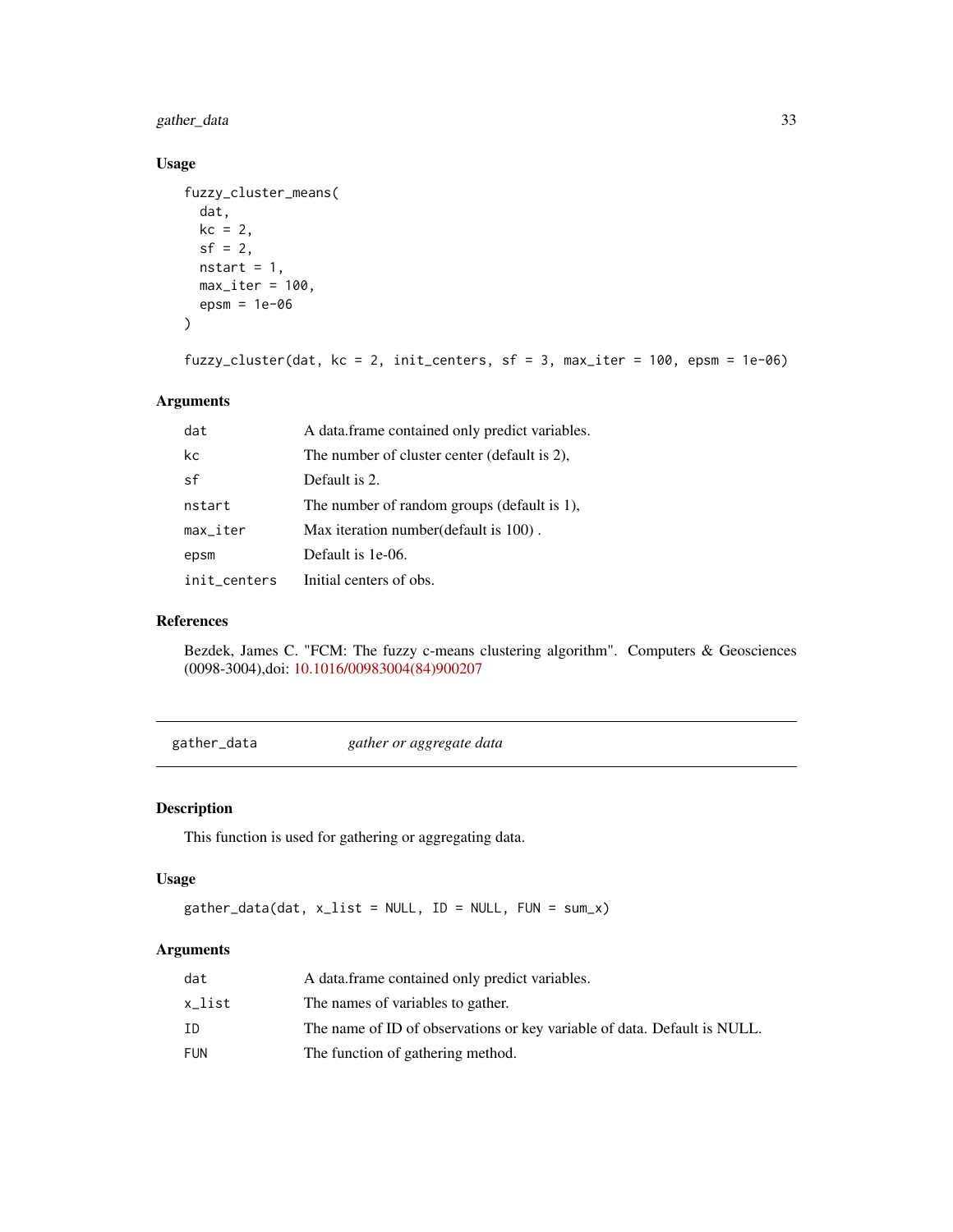#### <span id="page-33-0"></span>Details

The key to creating a good model is not the power of a specific modelling technique, but the breadth and depth of derived variables that represent a higher level of knowledge about the phenomena under examination.

# Examples

```
dat = data.frame(id = c(1,1,1,2,2,3,3,3,4,4,4,4,4,5,5,6,7,7,8,8,8,9,9,9,10,10,11,11,11,11,11,11),
                     terms = c('a','b','c','a','c','d','d','a',
                                'b','c','a','c','d','a','c',
                                  'd','a','e','f','b','c','f','b',
                               'c','h','h','i','c','d','g','k','k'),
                     time = c(8,3,1,9,6,1,4,9,1,3,4,8,2,7,1,
                              3,4,1,8,7,2,5,7,8,8,2,1,5,7,2,7,3))
```
gather\_data(dat = dat,  $x$ \_list = "time", ID = 'id', FUN = sum\_x)

#### <span id="page-33-1"></span>gbm\_filter *Select Features using GBM*

#### Description

gbm\_filter is for selecting important features using GBM.

#### Usage

```
gbm_filter(
  dat,
  target = NULL,x<sup>list = NULL</sup>,
 ex_cols = NULL,
 pos_flag = NULL,
 GBM.params = gbm_params(),
 cores\_num = 2,vars_name = TRUE,
  note = TRUE,
  save_data = FALSE,
  file_name = NULL,
  dir\_path = tempdir(),
  seed = 46,
  ...
)
```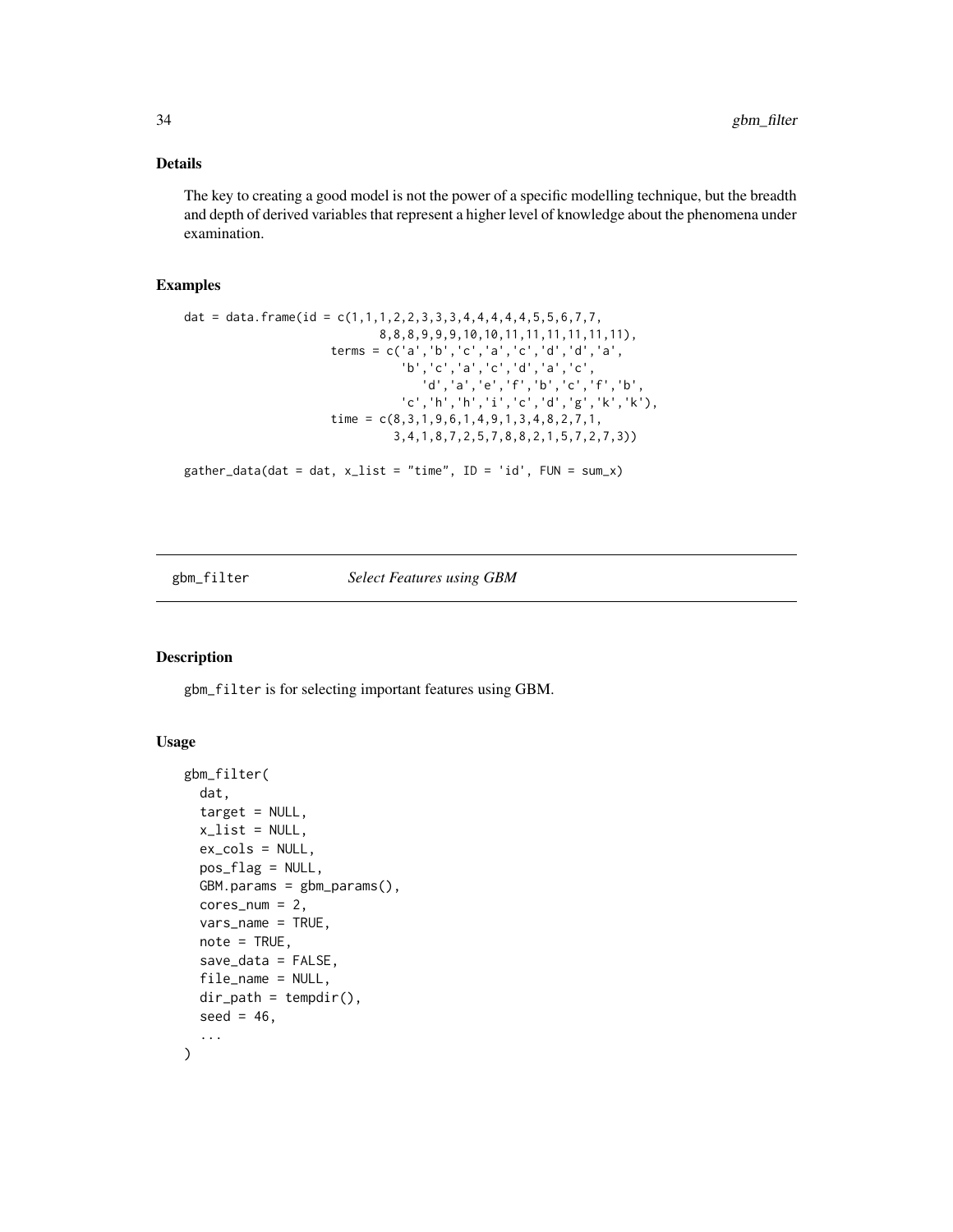# gbm\_filter 35

# Arguments

| A data.frame with independent variables and target variable.                                                               |
|----------------------------------------------------------------------------------------------------------------------------|
| The name of target variable.                                                                                               |
| Names of independent variables.                                                                                            |
| A list of excluded variables. Regular expressions can also be used to match<br>variable names. Default is NULL.            |
| The value of positive class of target variable, default: "1".                                                              |
| Parameters of GBM.                                                                                                         |
| The number of CPU cores to use.                                                                                            |
| Logical, output a list of filtered variables or table with detailed IV and PSI value<br>of each variable. Default is TRUE. |
| Logical, outputs info. Default is TRUE.                                                                                    |
| Logical, save results results in locally specified folder. Default is FALSE.                                               |
| The name for periodically saved results files. Default is "Feature_importance_GBDT".                                       |
| The path for periodically saved results files. Default is "./variable".                                                    |
| Random number seed. Default is 46.                                                                                         |
| Other parameters to pass to gbdt_params.                                                                                   |
|                                                                                                                            |

# Value

Selected variables.

#### See Also

[psi\\_iv\\_filter](#page-92-1), [xgb\\_filter](#page-132-1), [feature\\_selector](#page-29-1)

# Examples

```
GBM.params = gbm_params(n.trees = 2, interaction.depth = 2, shrinkage = 0.1,
                      bag.fraction = 1, train.fraction = 1,
                      n.minobsinnode = 30,
                    cv.folds = 2)## Not run:
 features = gbm_filter(dat = UCICreditCard[1:1000, c(8:12, 26)],
        target = "default.payment.next.month",
     occur_time = "apply_date",
     GBM.params = GBM.params
       , vars_name = FALSE)
```
## End(Not run)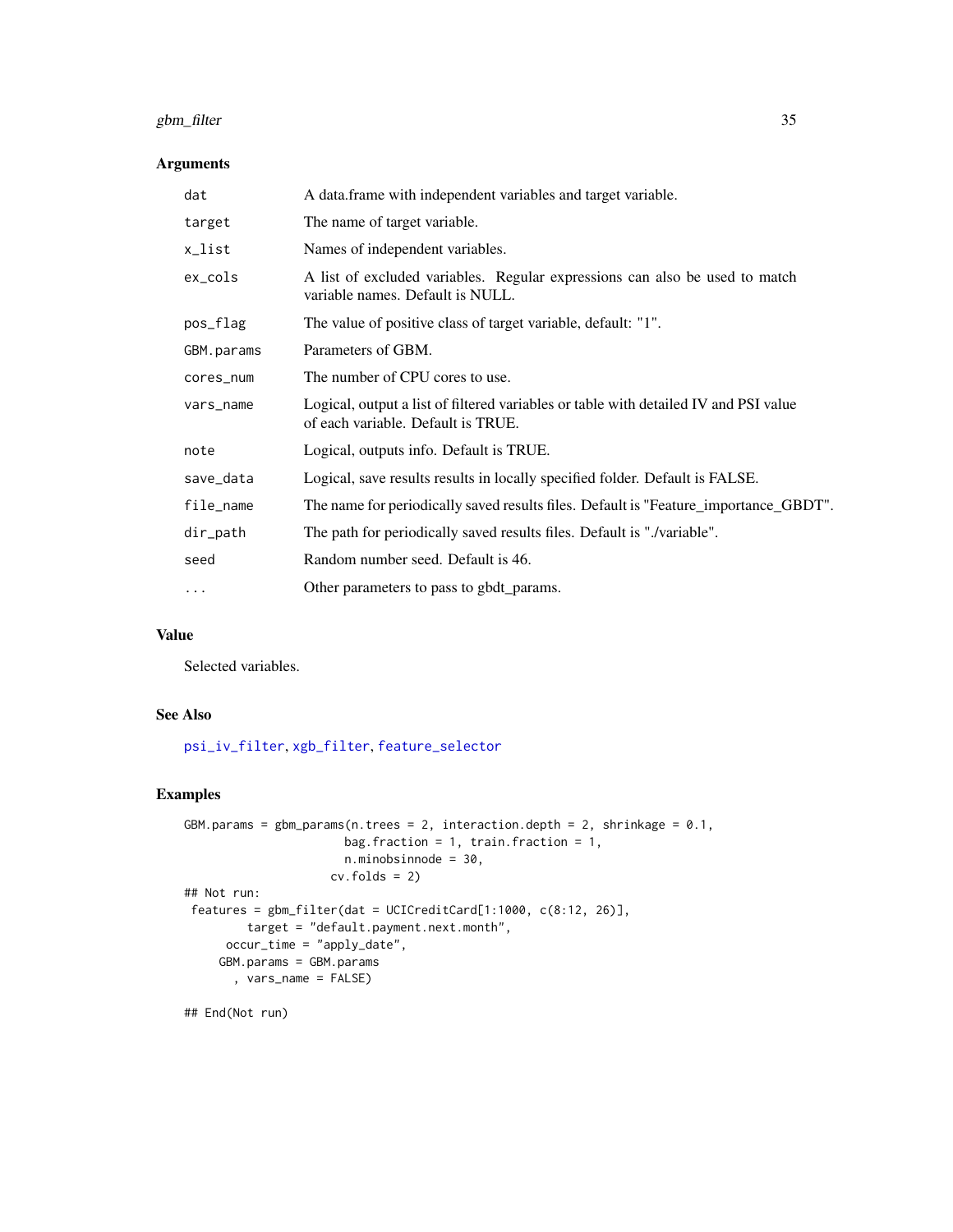<span id="page-35-0"></span>

gbm\_params is the list of parameters to train a GBM using in [training\\_model](#page-121-1).

# Usage

```
gbm_params(
 n.trees = 1000,
 interaction.depth = 6,
  shrinkage = 0.01,
 bag.fraction = 0.5,
  train.fraction = 0.7,
 n.minobsinnode = 30,
  cv.folds = 5,
  ...
)
```

| n.trees           | Integer specifying the total number of trees to fit. This is equivalent to the num-<br>ber of iterations and the number of basis functions in the additive expansion.                                                                                                                                                                                                                                                                                                 |
|-------------------|-----------------------------------------------------------------------------------------------------------------------------------------------------------------------------------------------------------------------------------------------------------------------------------------------------------------------------------------------------------------------------------------------------------------------------------------------------------------------|
|                   | Default is 100.                                                                                                                                                                                                                                                                                                                                                                                                                                                       |
| interaction.depth |                                                                                                                                                                                                                                                                                                                                                                                                                                                                       |
|                   | Integer specifying the maximum depth of each tree(i.e., the highest level of vari-<br>able interactions allowed). A value of 1 implies an additive model, a value of 2<br>implies a model with up to 2 - way interactions, etc. Default is 1.                                                                                                                                                                                                                         |
| shrinkage         | a shrinkage parameter applied to each tree in the expansion. Also known as the<br>learning rate or step - size reduction; 0.001 to 0.1 usually work, but a smaller<br>learning rate typically requires more trees. Default is 0.1.                                                                                                                                                                                                                                    |
| bag.fraction      | the fraction of the training set observations randomly selected to propose the<br>next tree in the expansion. This introduces randomnesses into the model fit. If<br>bag. fraction $\lt 1$ then running the same model twice will result in similar but<br>different fits. gbm uses the R random number generator so set seed can ensure<br>that the model can be reconstructed. Preferably, the user can save the returned<br>gbm.object using save. Default is 0.5. |
| train.fraction    | The first train. fraction * nrows (data) observations are used to fit the gbm and the<br>remainder are used for computing out-of-sample estimates of the loss function.                                                                                                                                                                                                                                                                                               |
| n.minobsinnode    | Integer specifying the minimum number of observations in the terminal nodes<br>of the trees. Note that this is the actual number of observations, not the total<br>weight.                                                                                                                                                                                                                                                                                            |
| cv.folds          | Number of cross - validation folds to perform. If cv.folds $> 1$ then gbm, in<br>addition to the usual fit, will perform a cross - validation, calculate an estimate<br>of generalization error returned in cv.error.                                                                                                                                                                                                                                                 |
| .                 | Other parameters                                                                                                                                                                                                                                                                                                                                                                                                                                                      |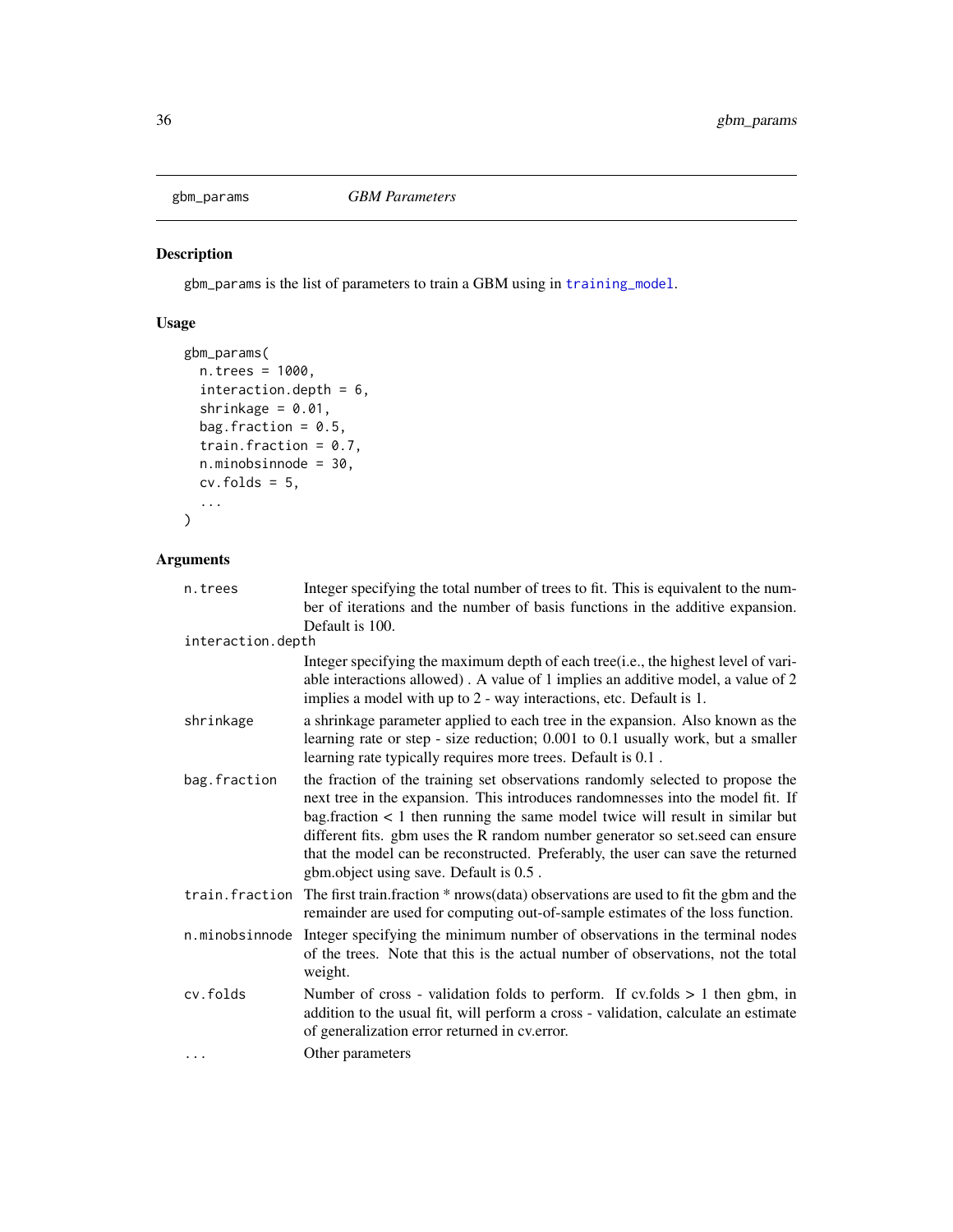get\_auc\_ks\_lambda 37

# Details

See details at: gbm

### Value

A list of parameters.

## See Also

[training\\_model](#page-121-0), [lr\\_params](#page-69-0), [xgb\\_params](#page-134-0), [rf\\_params](#page-103-0)

get\_auc\_ks\_lambda *get\_auc\_ks\_lambda* get\_auc\_ks\_lambda *is for get best lambda required in lasso\_filter. This function required in* lasso\_filter

## Description

get\_auc\_ks\_lambda get\_auc\_ks\_lambda is for get best lambda required in lasso\_filter. This function required in lasso\_filter

### Usage

```
get_auc_ks_lambda(
  lasso_model,
  x_test,
  y_test,
  save_data = FALSE,
  plot_show = TRUE,
  file_name = NULL,
  dir_path = tempdir()
\mathcal{E}
```
## Arguments

| lasso_model | A lasso model genereted by glmnet.                                  |
|-------------|---------------------------------------------------------------------|
| x_test      | A matrix of test dataset with x.                                    |
| y_test      | A matrix of y test dataset with y.                                  |
| save_data   | Logical, save results in locally specified folder. Default is FALSE |
| plot_show   | Logical, if TRUE plot the results. Default is TRUE.                 |
| file_name   | The name for periodically saved results files. Default is NULL.     |
| dir_path    | The path for periodically saved results files.                      |

### Value

Lanmbda values with max K-S and AUC.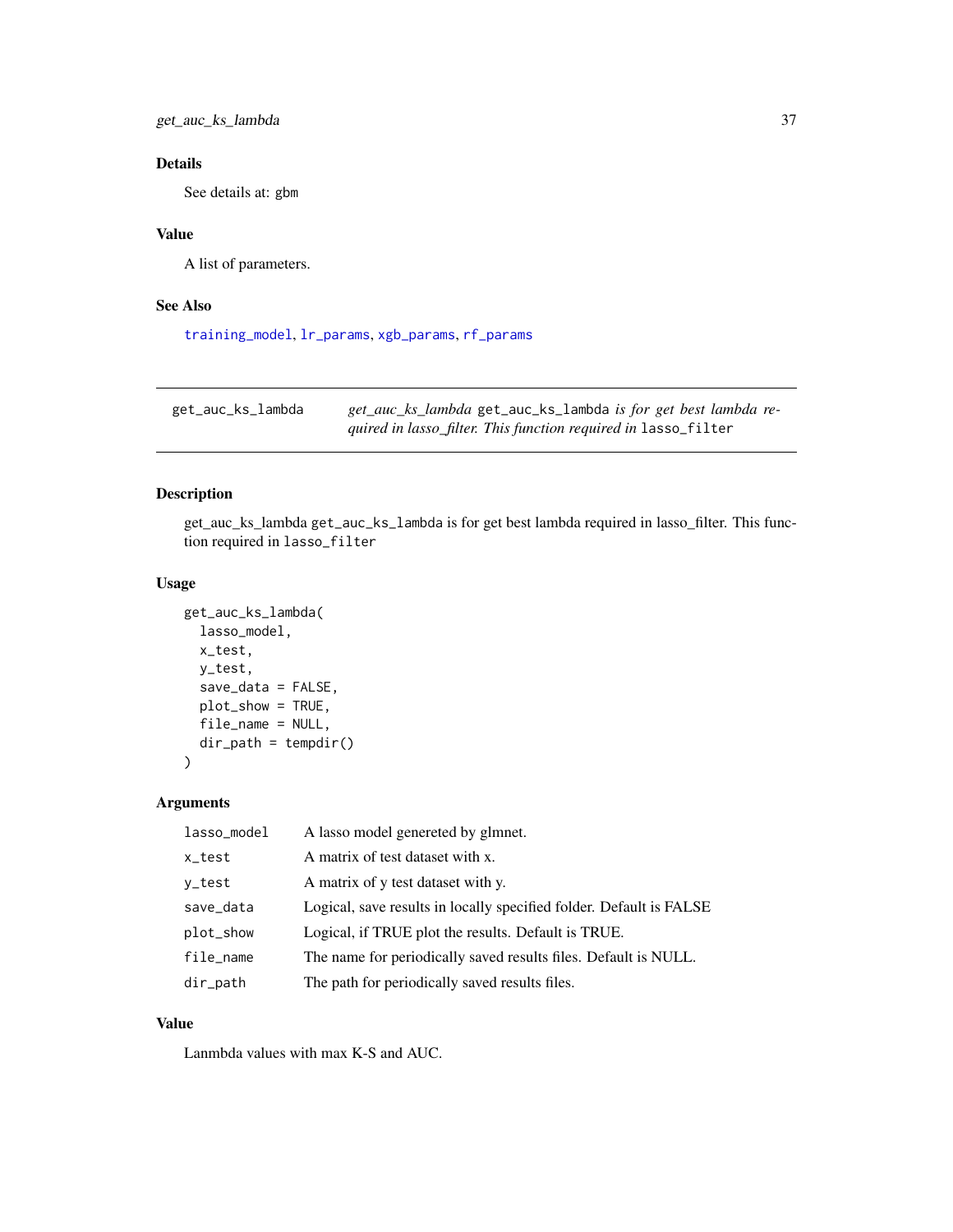## See Also

[lasso\\_filter](#page-62-0), [get\\_sim\\_sign\\_lambda](#page-55-0)

get\_bins\_table\_all *Table of Binning*

### <span id="page-37-0"></span>Description

get\_bins\_table is used to generates summary information of varaibles. get\_bins\_table\_all can generates bins table for all specified independent variables.

### Usage

```
get_bins_table_all(
 dat,
  x<sup>list = NULL</sup>,
  target = NULL,pos_flag = NULL,
 dat_test = NULL,
 ex_cols = NULL,
 breaks_list = NULL,
 parallel = FALSE,
 note = FALSE,
 bins_total = TRUE,
  save_data = FALSE,
 file_name = NULL,
 dir_path = tempdir()
)
get_bins_table(
 dat,
  x,
  target = NULL,pos_flag = NULL,
 dat_test = NULL,
 breaks = NULL,
 breaks_list = NULL,
 bins_total = TRUE,
 note = FALSE
\mathcal{L}
```

| dat    | A data frame with independent variables and target variable. |
|--------|--------------------------------------------------------------|
| x list | Names of independent variables.                              |
| target | The name of target variable.                                 |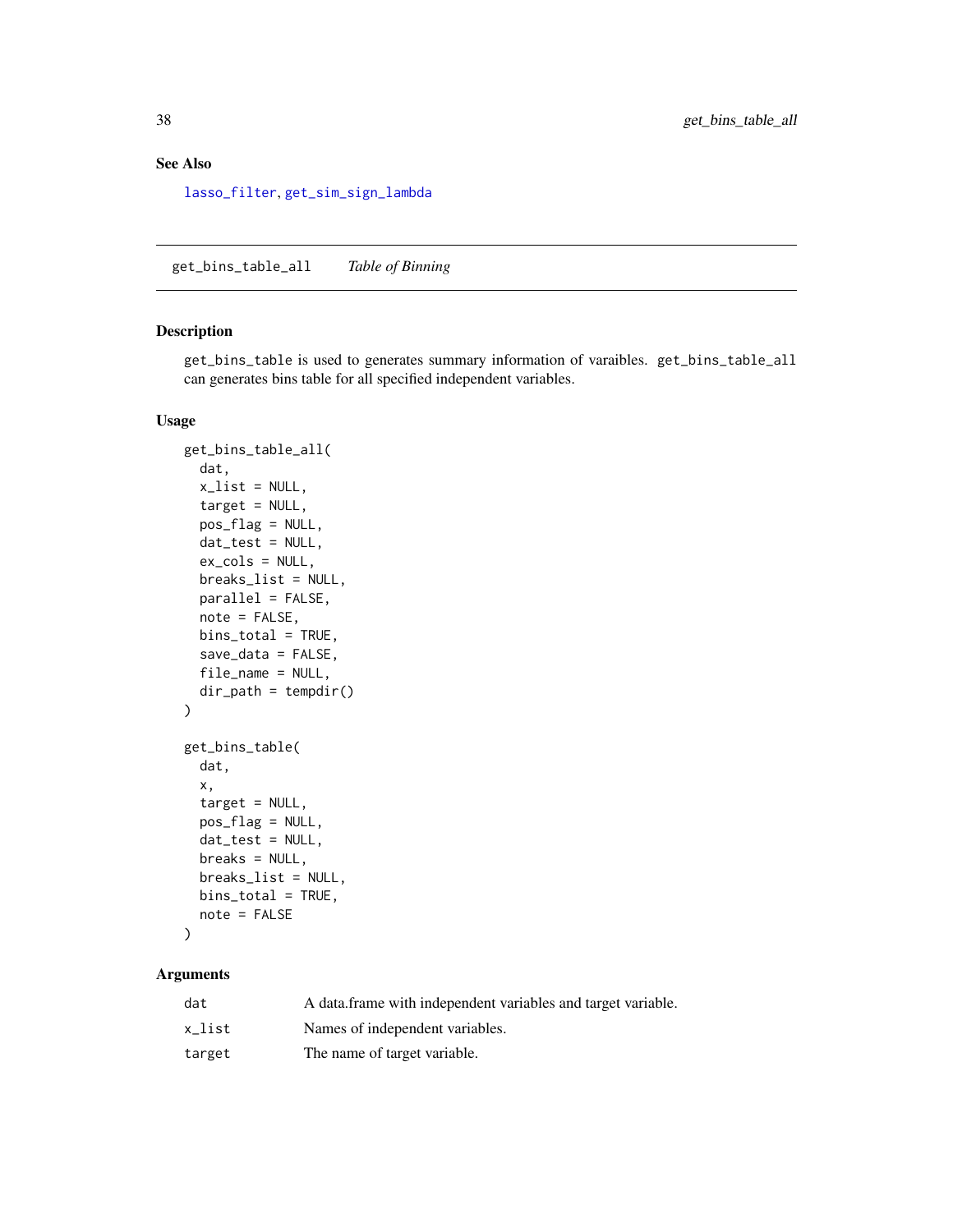| pos_flag    | Value of positive class, Default is "1".                                                                        |
|-------------|-----------------------------------------------------------------------------------------------------------------|
| dat_test    | A data frame of test data. Default is NULL.                                                                     |
| ex_cols     | A list of excluded variables. Regular expressions can also be used to match<br>variable names. Default is NULL. |
| breaks_list | A table containing a list of splitting points for each independent variable. De-<br>fault is NULL.              |
| parallel    | Logical, parallel computing. Default is FALSE.                                                                  |
| note        | Logical, outputs info. Default is TRUE.                                                                         |
| bins_total  | Logical, total sum for each columns.                                                                            |
| save_data   | Logical, save results in locally specified folder. Default is FALSE.                                            |
| file_name   | The name for periodically saved bins table file. Default is "bins_table".                                       |
| dir_path    | The path for periodically saved bins table file. Default is "./variable".                                       |
| X           | The name of an independent variable.                                                                            |
| breaks      | Splitting points for an independent variable. Default is NULL.                                                  |

### See Also

[get\\_iv](#page-42-0), [get\\_iv\\_all](#page-42-1), [get\\_psi](#page-47-0), [get\\_psi\\_all](#page-47-1)

### Examples

```
breaks_list = get_breaks_all(dat = UCICreditCard, x_list = names(UCICreditCard)[3:4],
target = "default.payment.next.month", equal_bins =TRUE,best = FALSE,g=5,
ex_cols = "ID|apply_date", save_data = FALSE)
get_bins_table_all(dat = UCICreditCard, breaks_list = breaks_list,
target = "default.payment.next.month")
```
<span id="page-38-1"></span>get\_breaks\_all *Generates Best Breaks for Binning*

### <span id="page-38-0"></span>Description

get\_breaks is for generating optimal binning for numerical and nominal variables. The get\_breaks\_all is a simpler wrapper for get\_breaks.

### Usage

```
get_breaks_all(
  dat,
  target = NULL,
  x<sup>-</sup>list = NULL,
  ex_cols = NULL,
  pos_flag = NULL,
  occur_time = NULL,
```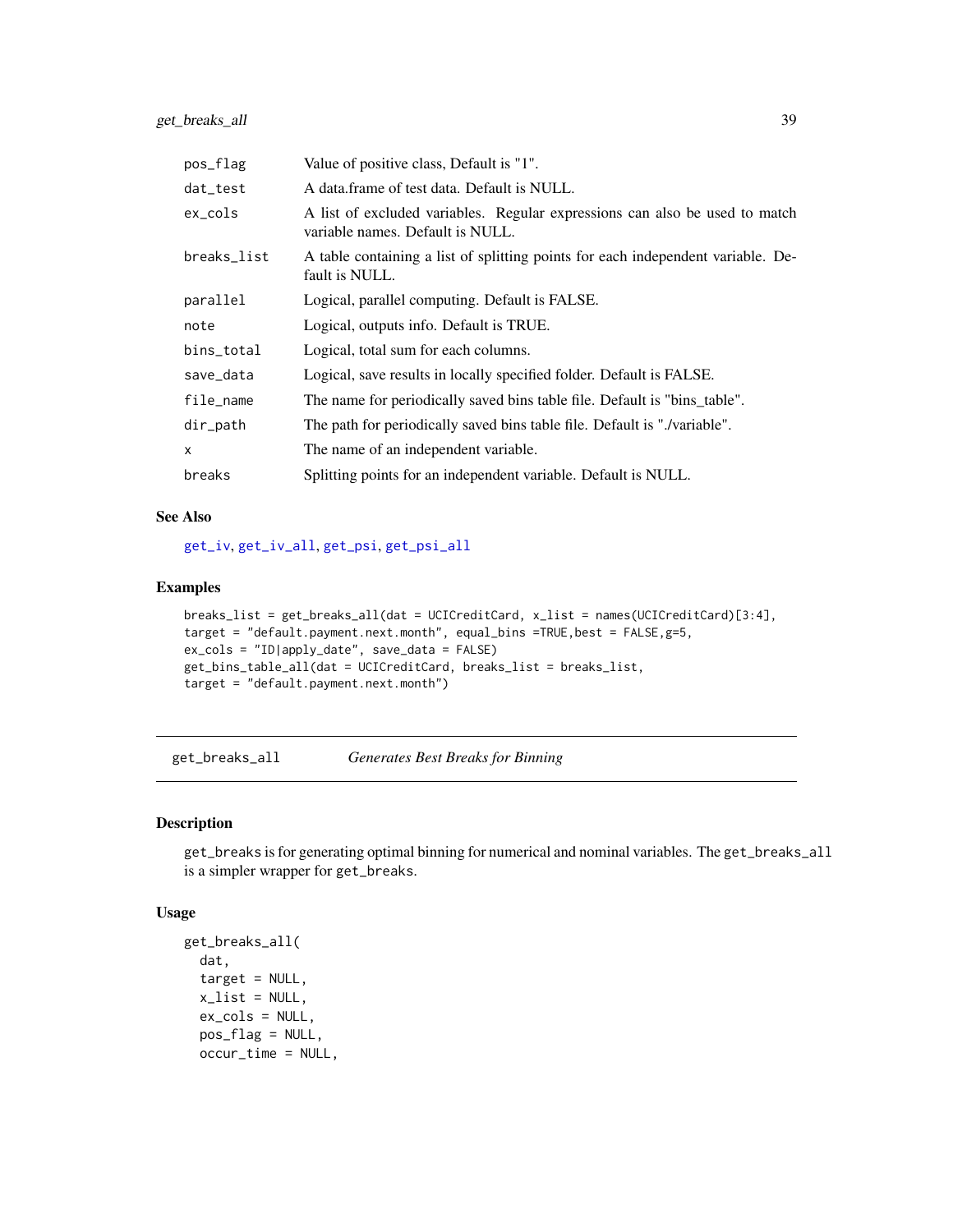```
oot_pct = 0.7,
 best = TRUE,equal_bins = FALSE,
 cut_bin = "equal_depth",
 g = 10,
 sp_values = NULL,
  tree_control = list(p = 0.05, cp = 1e-06, xval = 5, maxdepth = 10),
 bins_control = list(bins_num = 10, bins_pct = 0.05, b_chi = 0.05, b_odds = 0.1, b_psi
   = 0.05, b_{or} = 0.15, mono = 0.3, odds_psi = 0.2, kc = 1),
 parallel = FALSE,
 note = FALSE,
 save_data = FALSE,
 file_name = NULL,
 dir\_path = tempdir(),...
\mathcal{L}get_breaks(
 dat,
 x,
 target = NULL,pos_flag = NULL,
 best = TRUE,equal_bins = FALSE,
 cut_bin = "equal_depth",
 g = 10,
 sp_values = NULL,
 occur_time = NULL,
 oot_pct = 0.7,
 tree_control = NULL,
 bins_control = NULL,
 note = FALSE,
  ...
```

```
\mathcal{L}
```

| dat        | A data frame with x and target.                                                                        |
|------------|--------------------------------------------------------------------------------------------------------|
| target     | The name of target variable.                                                                           |
| x_list     | A list of x variables.                                                                                 |
| $ex\_cols$ | A list of excluded variables. Default is NULL.                                                         |
| pos_flag   | The value of positive class of target variable, default: "1".                                          |
| occur_time | The name of the variable that represents the time at which each observation takes<br>place.            |
| oot_pct    | Percentage of observations retained for overtime test (especially to calculate<br>PSI). Defualt is 0.7 |
| best       | Logical, if TRUE, merge initial breaks to get optimal breaks for binning.                              |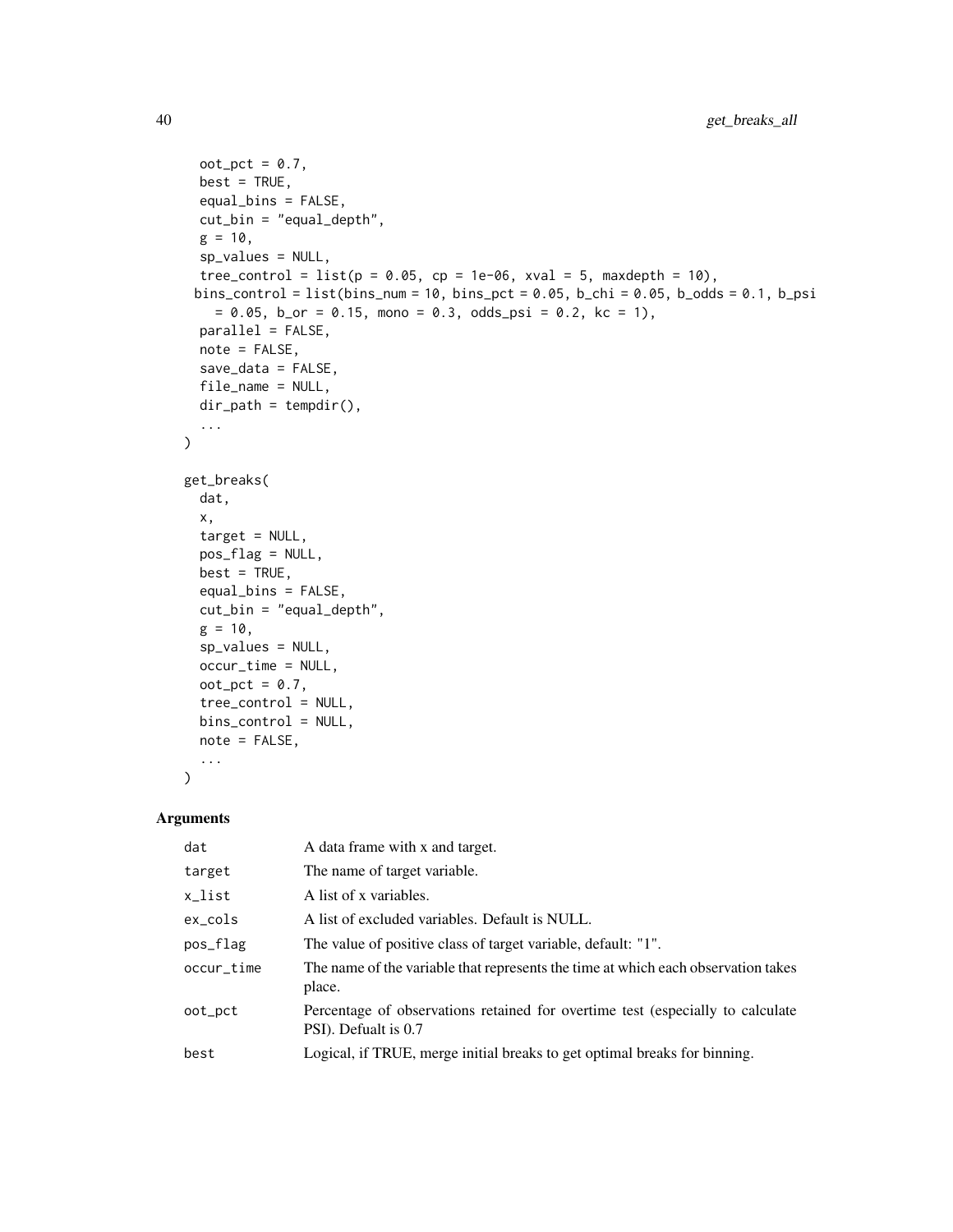| equal_bins   | Logical, if TRUE, equal sample size initial breaks generates. If FALSE, tree<br>breaks generates using desison tree.                                              |
|--------------|-------------------------------------------------------------------------------------------------------------------------------------------------------------------|
| cut_bin      | A string, if equal bins is TRUE, 'equal depth' or 'equal width', default is<br>'equal_depth'.                                                                     |
| g            | Integer, number of initial bins for equal_bins.                                                                                                                   |
| sp_values    | A list of missing values.                                                                                                                                         |
| tree_control | the list of tree parameters.                                                                                                                                      |
|              | • p the minimum percent of observations in any terminal <leaf> node. <math>0 &lt; p &lt;</math><br/><math>1; 0.01</math> to <math>0.1</math> usually work.</leaf> |
|              | • cp complexity parameter. the larger, the more conservative the algorithm<br>will be. $0 <$ cp $< 1$ ; 0.0001 to 0.0000001 usually work.                         |
|              | • xval number of cross-validations. Default: 5                                                                                                                    |
|              | • max_depth maximum depth of a tree. Default: 10                                                                                                                  |
| bins_control | the list of parameters.                                                                                                                                           |
|              | • bins_num The maximum number of bins. 5 to 10 usually work. Default:<br>10                                                                                       |
|              | $\bullet$ bins_pct The minimum percent of observations in any bins. $0 < \text{bins\_pot}$<br>$< 1$ , 0.01 to 0.1 usually work. Default: 0.02                     |
|              | • b_chi The minimum threshold of chi-square merge. $0 < b$ _chi< 1; 0.01 to<br>0.1 usually work. Default: 0.02                                                    |
|              | • b_odds The minimum threshold of odds merge. $0 < b$ _odds < 1; 0.05 to 0.2<br>usually work. Default: 0.1                                                        |
|              | • b_psi The maximum threshold of PSI in any bins. $0 < b$ _psi < 1; 0 to 0.1<br>usually work. Default: 0.05                                                       |
|              | • b_or The maximum threshold of G/B index in any bins. $0 < b$ _or < 1; 0.05                                                                                      |

- to 0.3 usually work. Default: 0.15 • odds\_psi The maximum threshold of Training and Testing G/B index PSI in any bins. 0 < odds\_psi < 1 ; 0.01 to 0.3 usually work. Default: 0.1
- mono Monotonicity of all bins, the larger, the more nonmonotonic the bins will be.  $0 <$  mono  $< 0.5$ ; 0.2 to 0.4 usually work. Default: 0.2
- kc number of cross-validations. 1 to 5 usually work. Default: 1

| parallel    | Logical, parallel computing or not. Default is FALSE.                              |
|-------------|------------------------------------------------------------------------------------|
| note        | Logical. Outputs info. Default is TRUE.                                            |
| save_data   | Logical, save results in locally specified folder. Default is TRUE                 |
| file_name   | File name that save results in locally specified folder. Default is "breaks_list". |
| $dir$ -path | Path to save results. Default is "./variable"                                      |
| $\ddotsc$   | Additional parameters.                                                             |
| X           | The Name of an independent variable.                                               |
|             |                                                                                    |

## Value

A table containing a list of splitting points for each independent variable.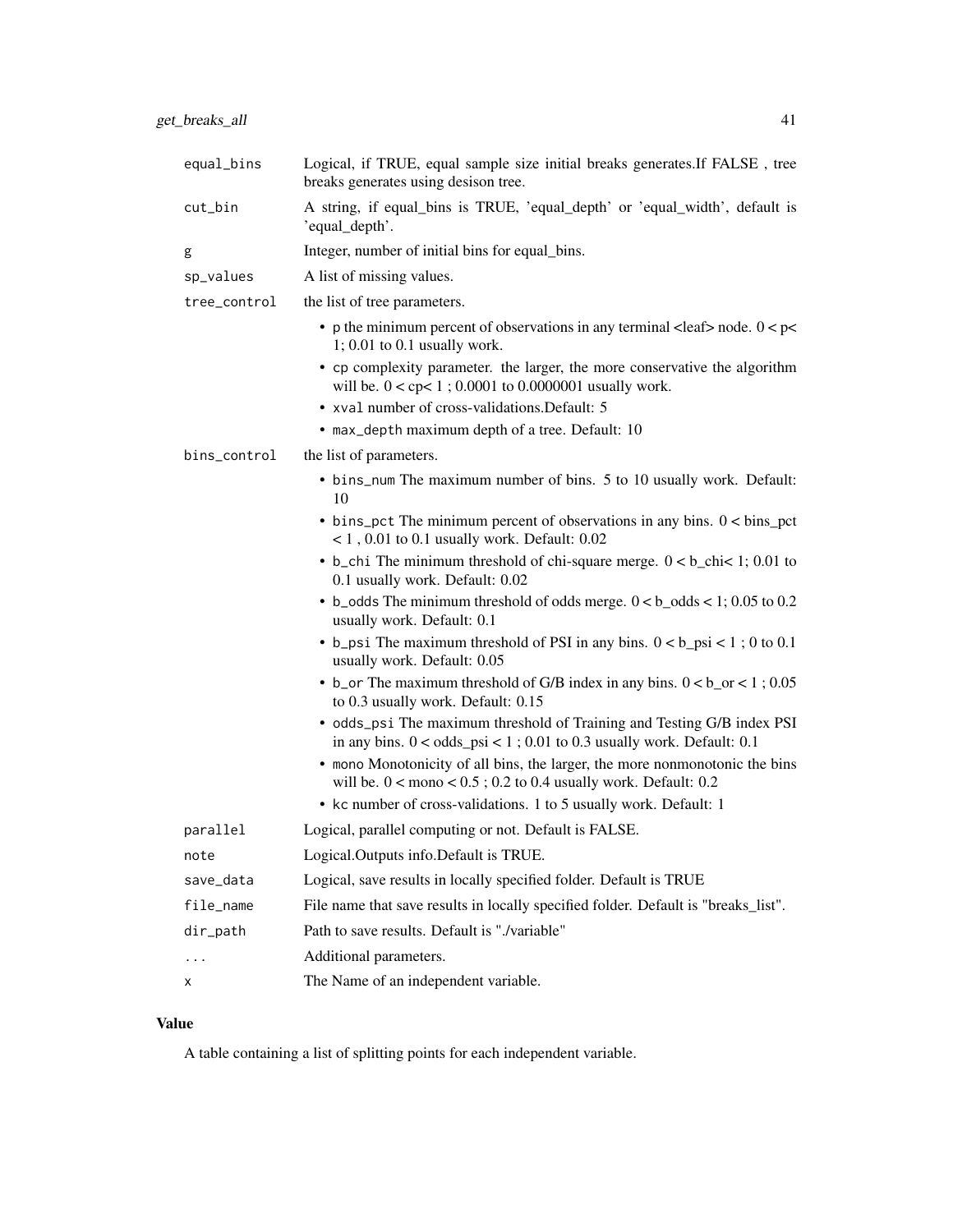### See Also

[get\\_tree\\_breaks](#page-56-0), [cut\\_equal](#page-16-0), [select\\_best\\_class](#page-107-0), [select\\_best\\_breaks](#page-107-1)

### Examples

```
#controls
tree_{control = list(p = 0.02, cp = 0.000001, xval = 5, maxdepth = 10)bins_control = list(bins_num = 10, bins_pct = 0.02, b_chi = 0.02, b_odds = 0.1,
                   b_psi = 0.05, b_por = 15, mono = 0.2, odds_psi = 0.1, kc = 5)
# get categrory variable breaks
b = get\_breaks(data = UCICreditCard[1:1000,], x = "MARKIAGE",target = "default.payment.next.month",
                occur_time = "apply_date",
                sp_values = list(-1, "missing"),tree_control = tree_control, bins_control = bins_control)
# get numeric variable breaks
b2 = get_breaks(data = UCICreditCard[1:1000,], x = "PAY_2",target = "default.payment.next.month",
                 occur_time = "apply_date",
                 sp_values = list(-1, "missing"),tree_control = tree_control, bins_control = bins_control)
# get breaks of all predictive variables
b3 = get_breaks_all(dat = UCICreditCard[1:1000,], target = "default.payment.next.month",
                     x<sup>1</sup>ist = c("MARRIAGE","PAY<sup>2</sup>"),
                     occur_time = "apply_date", ex_cols = "ID",
                     sp_values = list(-1, "missing"),
                    tree_control = tree_control, bins_control = bins_control,
                     save_data = FALSE)
```
get\_correlation\_group *get\_correlation\_group*

## **Description**

get\_correlation\_group is funtion for obtaining highly correlated variable groups. select\_cor\_group is funtion for selecting highly correlated variable group. select\_cor\_list is funtion for selecting highly correlated variable list.

### Usage

```
get_correlation_group(cor_mat, p = 0.8)
```
select\_cor\_group(cor\_vars)

select\_cor\_list(cor\_vars\_list)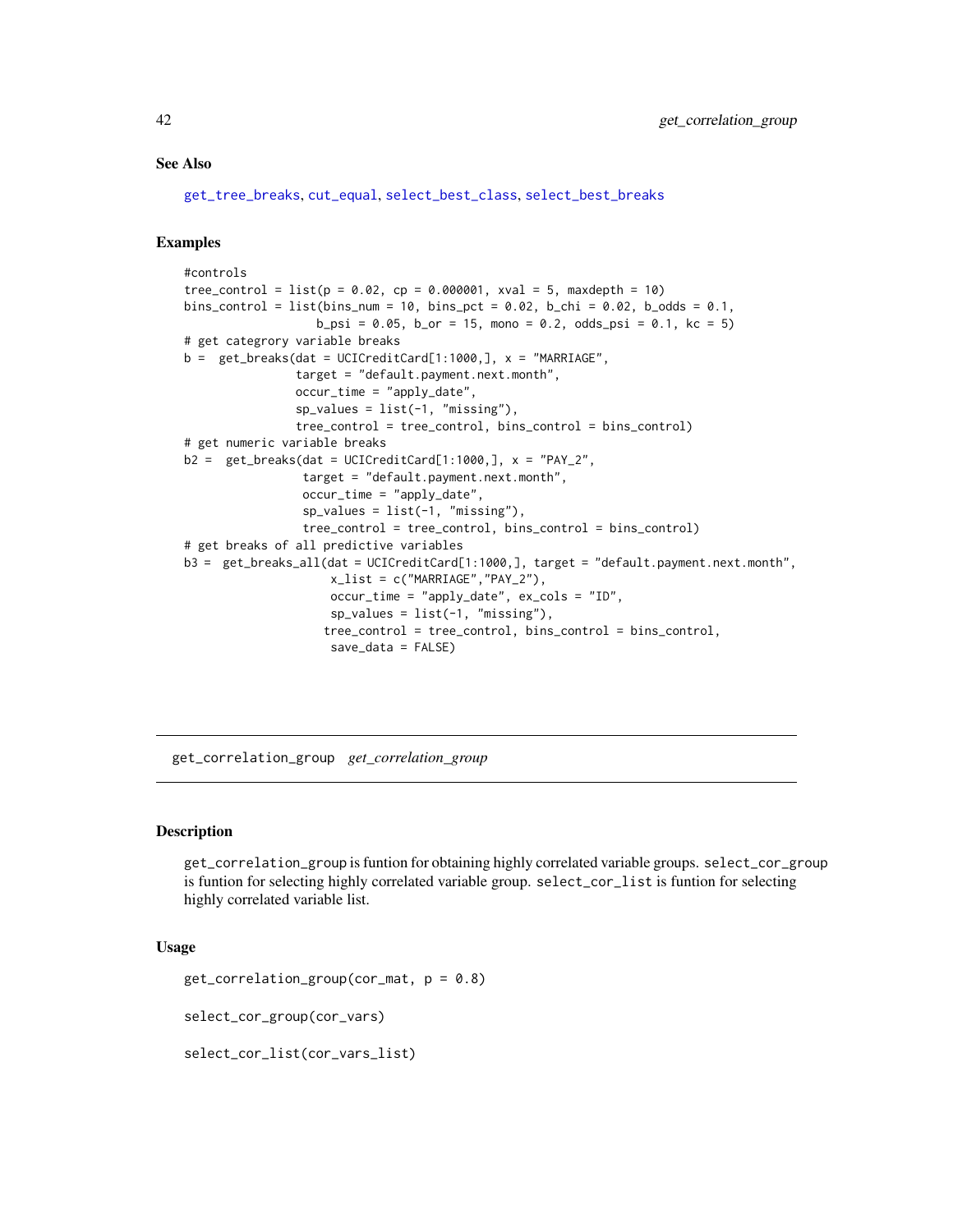### $get\_iv\_all$  43

## Arguments

| cor mat  | A correlation matrix of independent variables.             |
|----------|------------------------------------------------------------|
| p        | Threshold of correlation between features. Default is 0.7. |
| cor vars | Correlated variables.                                      |
|          | cor vars list List of correlated variable                  |

# Value

A list of selected variables.

### Examples

```
## Not run:
cor_mat = cor(UCICreditCard[8:20],
use = "complete.obs", method = "spearman")
get_correlation_group(cor_mat, p = 0.6 )
```
## End(Not run)

<span id="page-42-1"></span>

| get_iv_all | Calculate Information Value $(IV)$ get iv is used to calculate Infor- |
|------------|-----------------------------------------------------------------------|
|            | mation Value (IV) of an independent variable. get_iv_all can loop     |
|            | through IV for all specified independent variables.                   |

## <span id="page-42-0"></span>Description

Calculate Information Value (IV) get\_iv is used to calculate Information Value (IV) of an independent variable. get\_iv\_all can loop through IV for all specified independent variables.

### Usage

```
get_iv_all(
  dat,
  x<sup>list = NULL</sup>,
  ex_cols = NULL,
 breaks_list = NULL,
  target = NULL,
  pos_flag = NULL,
  best = TRUE,equal_bins = FALSE,
  tree_control = NULL,
 bins_control = NULL,
 g = 10,
 parallel = FALSE,
  note = FALSE
)
```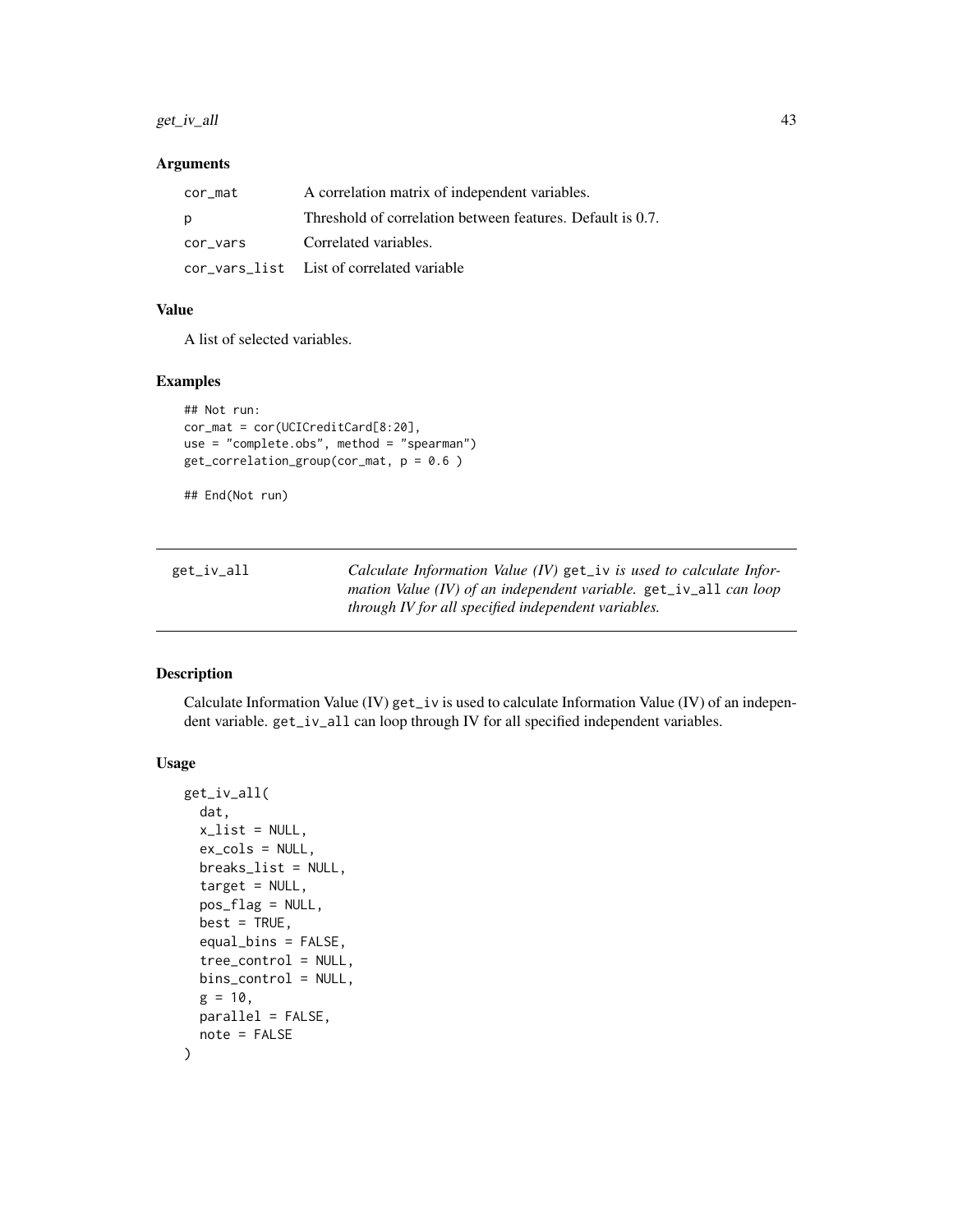```
get_iv(
  dat,
  x,
  target = NULL,pos_flag = NULL,
 breaks = NULL,
 breaks_list = NULL,
 best = TRUE,equal_bins = FALSE,
  tree_control = NULL,
 bins_control = NULL,
 g = 10,
 note = FALSE
)
```
## Arguments

| dat          | A data frame with independent variables and target variable.                                                    |
|--------------|-----------------------------------------------------------------------------------------------------------------|
| x_list       | Names of independent variables.                                                                                 |
| ex_cols      | A list of excluded variables. Regular expressions can also be used to match<br>variable names. Default is NULL. |
| breaks_list  | A table containing a list of splitting points for each independent variable. De-<br>fault is NULL.              |
| target       | The name of target variable.                                                                                    |
| pos_flag     | Value of positive class, Default is "1".                                                                        |
| best         | Logical, merge initial breaks to get optimal breaks for binning.                                                |
| equal_bins   | Logical, generates initial breaks for equal frequency binning.                                                  |
| tree_control | Parameters of using Decision Tree to segment initial breaks. See detials: get_tree_breaks                       |
| bins_control | Parameters used to control binning. See detials: select_best_class, select_best_breaks                          |
| g            | Number of initial breakpoints for equal frequency binning.                                                      |
| parallel     | Logical, parallel computing. Default is FALSE.                                                                  |
| note         | Logical, outputs info. Default is TRUE.                                                                         |
| X            | The name of an independent variable.                                                                            |
| breaks       | Splitting points for an independent variable. Default is NULL.                                                  |

# Details

IV Rules of Thumb for evaluating the strength a predictor Less than 0.02:unpredictive 0.02 to 0.1:weak 0.1 to 0.3:medium 0.3 + :strong

### References

Information Value Statistic:Bruce Lund, Magnify Analytics Solutions, a Division of Marketing Associates, Detroit, MI(Paper AA - 14 - 2013)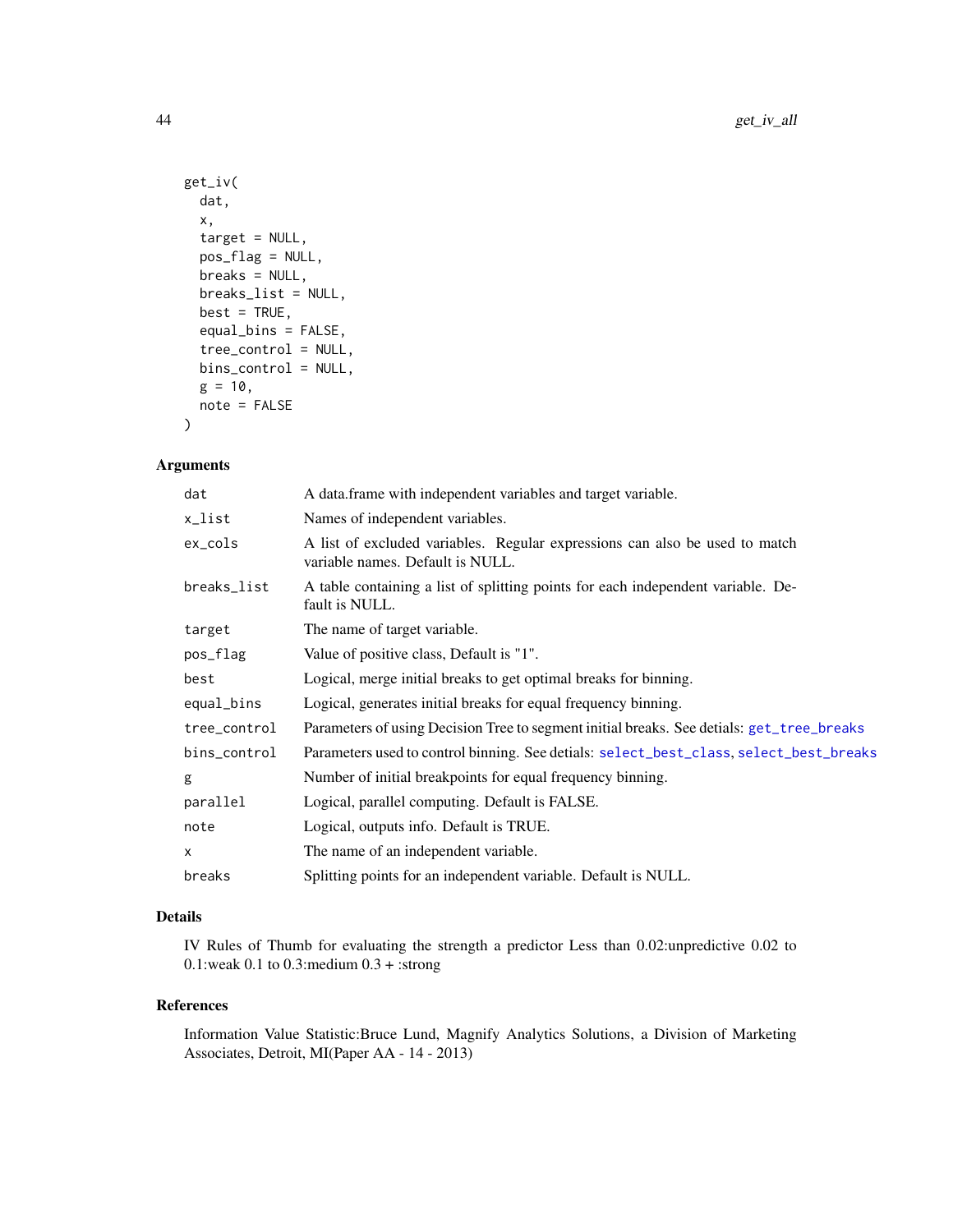get\_logistic\_coef 45

# See Also

[get\\_iv](#page-42-0),[get\\_iv\\_all](#page-42-1),[get\\_psi](#page-47-0),[get\\_psi\\_all](#page-47-1)

# Examples

```
get_iv_all(dat = UCICreditCard,
 x_list = names(UCICreditCard)[3:10],
 equal_bins = TRUE, best = FALSE,
 target = "default.payment.next.month",
 ex\_cols = "ID|apply_data")get_iv(UCICreditCard, x = "PAY_3",
      equal_bins = TRUE, best = FALSE,
 target = "default.payment.next.month")
```
get\_logistic\_coef *get logistic coef*

## Description

get\_logistic\_coef is for geting logistic coefficients.

### Usage

```
get_logistic_coef(
 lg_model,
  file_name = NULL,
 dir\_path = tempdir(),save_data = FALSE
)
```
# Arguments

| $lg$ _model | An object of logistic model.                                            |
|-------------|-------------------------------------------------------------------------|
| file_name   | The name for periodically saved coefficient file. Default is "LR coef". |
| dir_path    | The Path for periodically saved coefficient file. Default is "./model". |
| save_data   | Logical, save the result or not. Default is FALSE.                      |

# Value

A data.frame with logistic coefficients.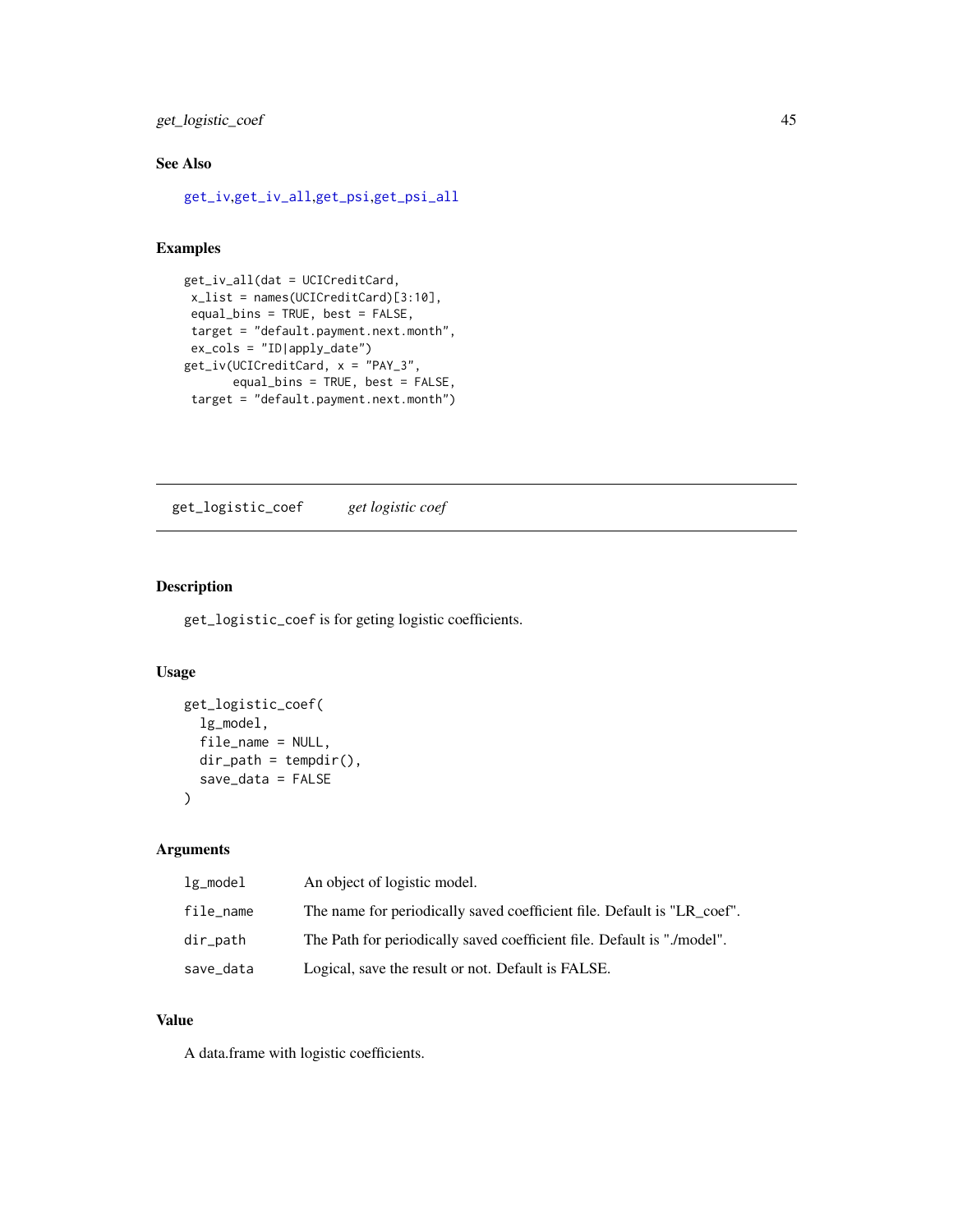### Examples

```
# dataset spliting
sub = cv_split(UCICredictCard, k = 30)[[1]]dat = UCICreditCard[sub,]
#rename the target variable
dat = re_name(dat, "default.payment.next.month", "target")
dat = data_cleanging(data, target = "target", obs_id = "ID",occur_time = "apply_date", miss_values = list("", -1))
#train_ test pliting
train_test = train_test_split(dat, split_type = "00T", prop = 0.7,
                                occur_time = "apply_data")dat_train = train_test$train
dat_test = train_test$test
#get breaks of all predictive variables
x_list = c("PAY_0", "LIMIT_BAL", "PAY_AMT5", "EDUCATION", "PAY_3", "PAY_2")
breaks_list = get_breaks_all(dat = dat_train, target = "target",
                             x_list = x_list, occur_time = "apply_date", ex_cols = "ID",
save_data = FALSE, note = FALSE)
#woe transforming
train_woe = woe_trans_all(dat = dat_train,
                          target = "target",breaks_list = breaks_list,
                          woe_name = FALSE)
test\_woe = woe\_trans\_all(data = dat\_test,target = "target",
                         breaks_list = breaks_list,
                         note = FALSE)
Formula = as.formula(paste("target", paste(x_list, collapse = ' + '), sep = ' ~ '))
set.seed(46)
lr_model = glm(Formula, data = train_woe[, c("target", x_list)], family = binomial(logit))
#get LR coefficient
dt_imp_LR = get_logistic_coef(lg_model = lr_model, save_data = FALSE)
bins_table = get_bins_table_all(dat = dat_train, target = "target",
                                x_list = x_list,dat_test = dat_test,
                               breaks_list = breaks_list, note = FALSE)
#score card
LR_score_card = get_score_card(lg_model = lr_model, bins_table, target = "target")
#scoring
train_pred = dat_train[, c("ID", "apply_date", "target")]
test_pred = dat_test[, c("ID", "apply_date", "target")]
train\_pred\LR = score_transfer(model = lr\_model,
                                                    tbl_woe = train_woe,
                                                    save_data = TRUE)[, "score"]
test_pred$pred_LR = score_transfer(model = lr_model,
tbl_woe = test_woe, save_data = FALSE)[, "score"]
```
get\_median *get central value.*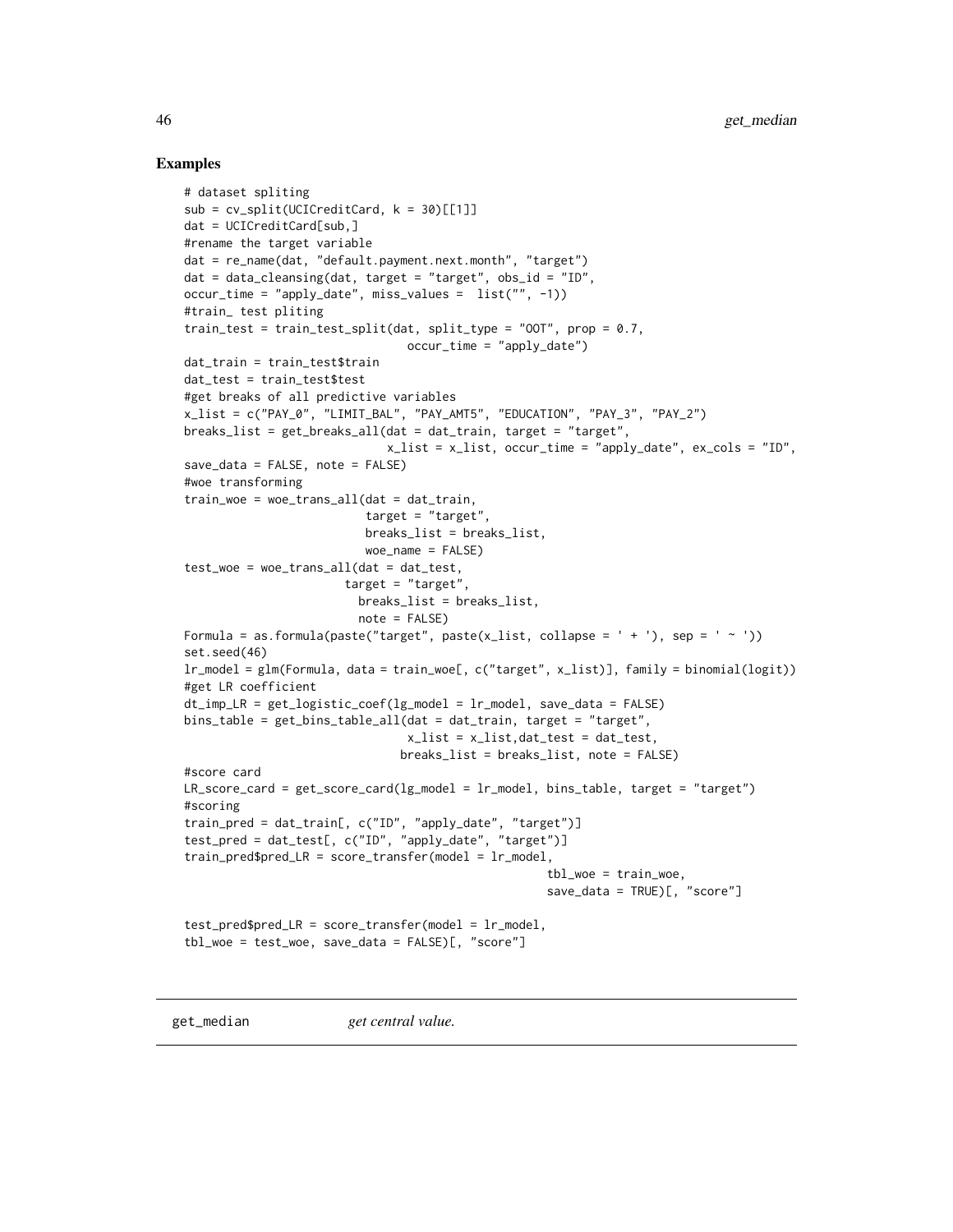## get\_names 47

## Description

This function is not intended to be used by end user.

## Usage

get\_median(x, weight\_avg = NULL)

## Arguments

| $\boldsymbol{\mathsf{x}}$ | A vector or list.              |
|---------------------------|--------------------------------|
| weight_avg                | avg weight to calculate means. |

<span id="page-46-0"></span>

| get_names |
|-----------|

### Description

get\_names is for getting names of particular classes of variables

# Usage

```
get_names(
  dat,
  types = c("logical", "factor", "character", "numeric", "integer64", "integer",
    "double", "Date", "POSIXlt", "POSIXct", "POSIXt"),
  ex_cols = NULL,
  get_ex = FALSE
\overline{)}
```
## Arguments

| dat     | A data frame with independent variables and target variable.                                                    |
|---------|-----------------------------------------------------------------------------------------------------------------|
| types   | The class or types of variables which names to get. Default: c('numeric', 'inte-<br>ger', 'double')             |
| ex_cols | A list of excluded variables. Regular expressions can also be used to match<br>variable names. Default is NULL. |
| get_ex  | Logical, if TRUE, return a list contains names of excluded variables.                                           |

# Value

A list contains names of variables

## See Also

[get\\_x\\_list](#page-57-0)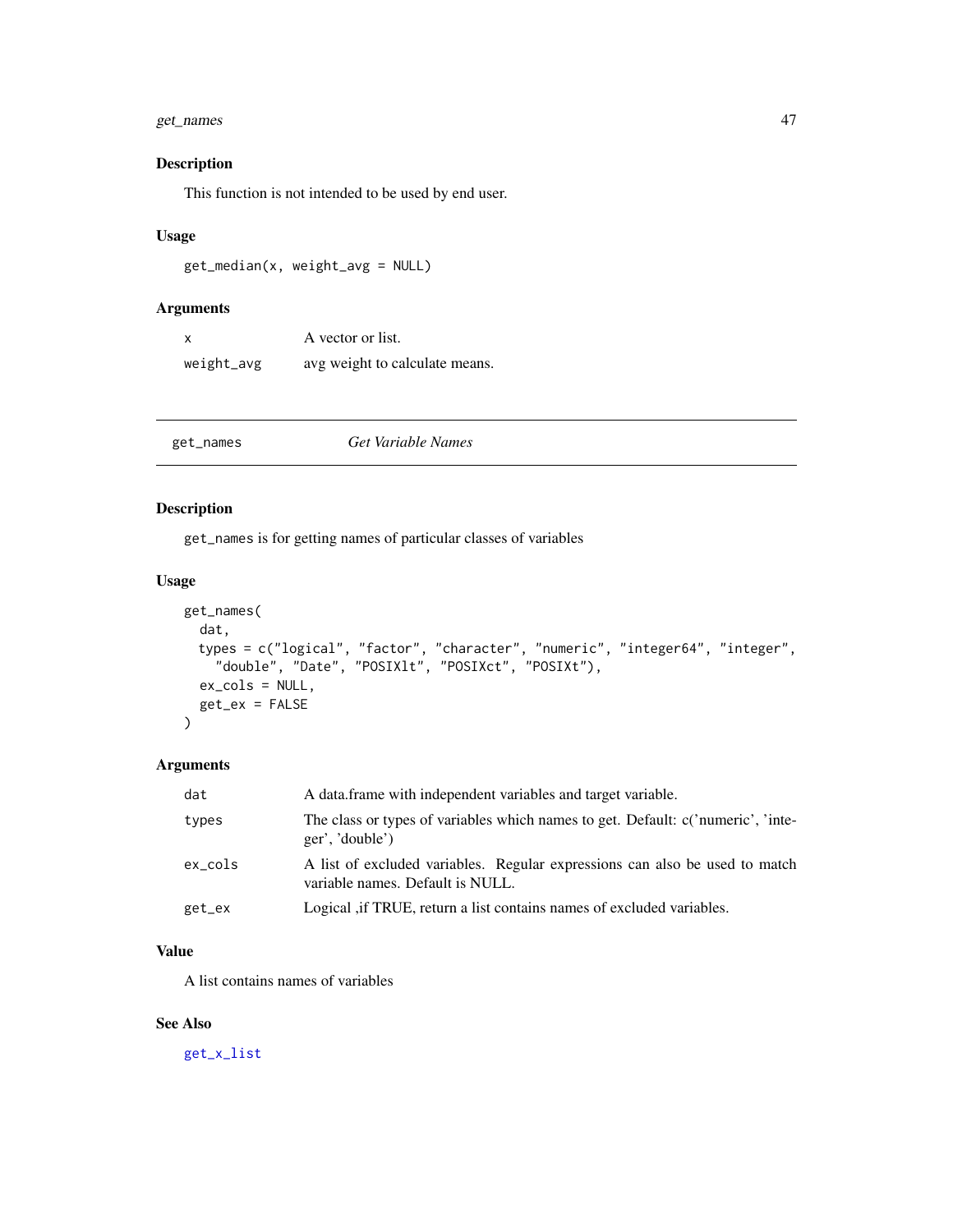### Examples

```
x_list = get_names(dat = UCICreditCard, types = c('factor', 'character'),
ex_cols = c("default.payment.next.month","ID$|_date$"), get_ex = FALSE)
x_list = get_names(dat = UCICreditCard, types = c('numeric', 'character', "integer"),
ex_cols = c("default.payment.next.month", "ID$|SEX "), get_ex = FALSE)
```
get\_nas\_random *get\_nas\_random*

### Description

This function is not intended to be used by end user.

## Usage

get\_nas\_random(dat)

### Arguments

dat A data.frame contained only predict variables.

<span id="page-47-1"></span>

| get_psi_all | Calculate Population Stability Index (PSI) get_psi is used to cal-   |
|-------------|----------------------------------------------------------------------|
|             | culate Population Stability Index (PSI) of an independent variable.  |
|             | get_psi_all can loop through PSI for all specified independent vari- |
|             | ables.                                                               |
|             |                                                                      |

### <span id="page-47-0"></span>Description

Calculate Population Stability Index (PSI) get\_psi is used to calculate Population Stability Index (PSI) of an independent variable. get\_psi\_all can loop through PSI for all specified independent variables.

### Usage

```
get_psi_all(
  dat,
  x_list = NULL,
  target = NULL,dat_test = NULL,
  breaks_list = NULL,
  occur_time = NULL,
  start_date = NULL,
  cut_date = NULL,
  oot_pct = 0.7,
  pos_flag = NULL,
```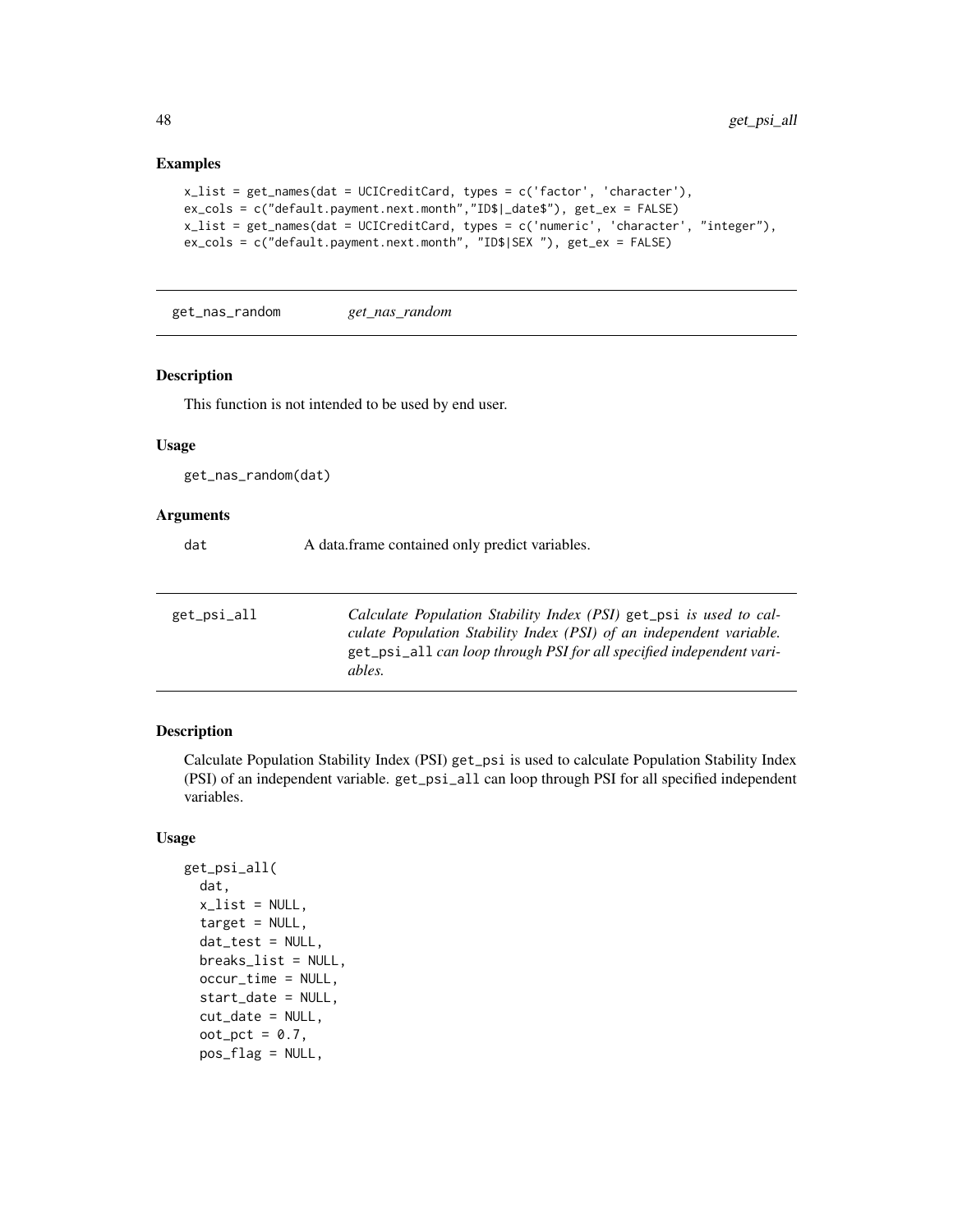```
parallel = FALSE,
 ex_cols = NULL,
 as_table = FALSE,
 g = 10,
 bins_no = TRUE,
 note = FALSE
\mathcal{L}get_psi(
 dat,
 x,
  target = NULL,dat_test = NULL,
 occur_time = NULL,
 start_date = NULL,
  cut_date = NULL,
 pos_flag = NULL,
 breaks = NULL,
 breaks_list = NULL,
 oot_pct = 0.7,
 g = 10,
 as_table = TRUE,
 note = FALSE,
 bins_no = TRUE
\mathcal{L}
```

| dat         | A data.frame with independent variables and target variable.                                                   |
|-------------|----------------------------------------------------------------------------------------------------------------|
| x_list      | Names of independent variables.                                                                                |
| target      | The name of target variable.                                                                                   |
| dat_test    | A data frame of test data. Default is NULL.                                                                    |
| breaks_list | A table containing a list of splitting points for each independent variable. De-<br>fault is NULL.             |
| occur_time  | The name of the variable that represents the time at which each observation takes<br>place.                    |
| start_date  | The earliest occurrence time of observations.                                                                  |
| cut_date    | Time points for spliting data sets, e.g. : spliting Actual and Expected data sets.                             |
| oot_pct     | Percentage of observations retained for overtime test (especially to calculate<br>PSI). Defualt is 0.7         |
| pos_flag    | Value of positive class, Default is "1".                                                                       |
| parallel    | Logical, parallel computing. Default is FALSE.                                                                 |
| $ex\_cols$  | Names of excluded variables. Regular expressions can also be used to match<br>variable names. Default is NULL. |
| as_table    | Logical, output results in a table. Default is TRUE.                                                           |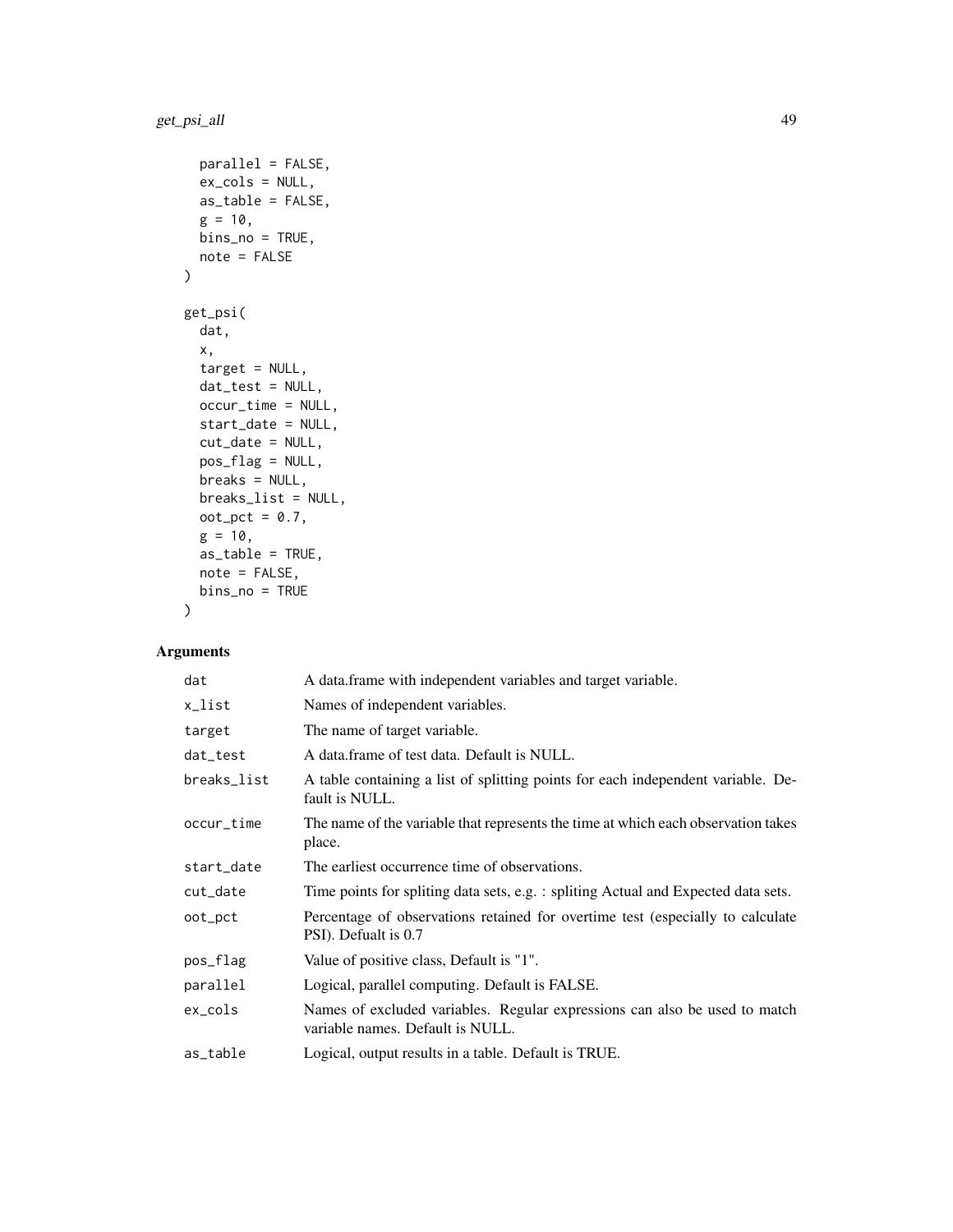| g       | Number of initial breakpoints for equal frequency binning.     |
|---------|----------------------------------------------------------------|
| bins_no | Logical, add serial numbers to bins. Default is TRUE.          |
| note    | Logical, outputs info. Default is TRUE.                        |
| x       | The name of an independent variable.                           |
| breaks  | Splitting points for an independent variable. Default is NULL. |

### Details

PSI Rules for evaluating the stability of a predictor Less than 0.02: Very stable 0.02 to 0.1: Stable 0.1 to 0.2: Unstable 0.2 to 0.5] : Change more than 0.5: Great change

## See Also

[get\\_iv](#page-42-0),[get\\_iv\\_all](#page-42-1),[get\\_psi](#page-47-0),[get\\_psi\\_all](#page-47-1)

### Examples

```
# dat_test is null
get_psi(dat = UCICreditCard, x = "PAY_3", occur_time = "apply_date")
# dat_test is not all
# train_test split
train_test = train_test_split(dat = UCICreditCard, prop = 0.7, split_type = "OOT",
                          occur_time = "apply_date", start_date = NULL, cut_date = NULL,
                            save_data = FALSE, note = FALSE)
dat_ex = train_test$train
dat_ac = train_test$test
# generate psi table
get_psi(dat = dat_ex, dat_test = dat_ac, x = "PAY_3",
       occur_time = "apply_date", bins_no = TRUE)
```
get\_psi\_iv\_all *Calculate IV & PSI*

## Description

get\_iv\_psi is used to calculate Information Value (IV) and Population Stability Index (PSI) of an independent variable. get\_iv\_psi\_all can loop through IV & PSI for all specified independent variables.

### Usage

```
get_psi_iv_all(
  dat,
  dat_test = NULL,
  x<sup>-</sup>list = NULL,
  target,
  ex_cols = NULL,
```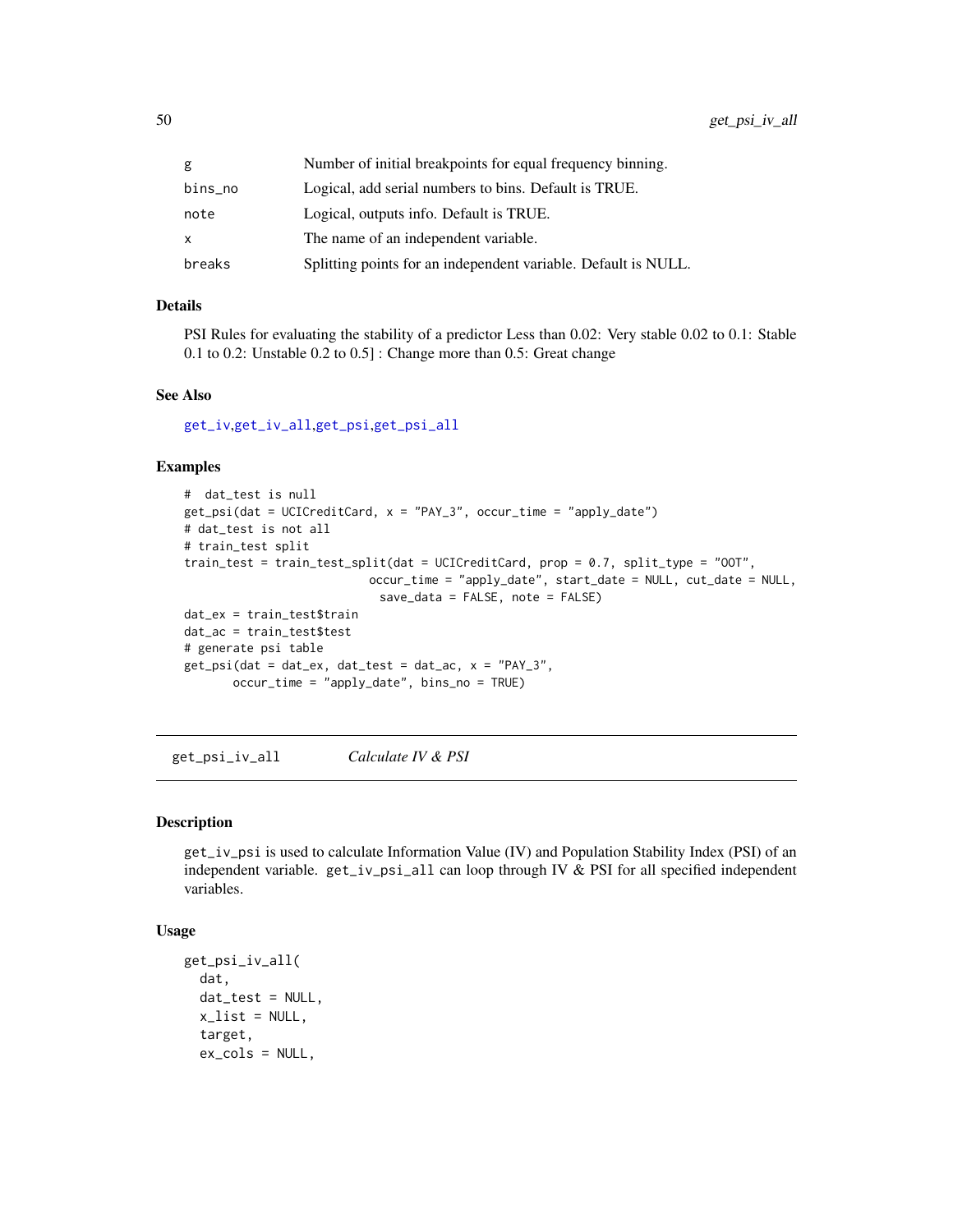```
pos_flag = NULL,
  breaks_list = NULL,
  occur_time = NULL,
  oot_pct = 0.7,
  equal_bins = FALSE,
  cut_bin = "equal_depth",
  tree_control = NULL,
 bins_control = NULL,
 bins_total = FALSE,
 best = TRUE,g = 10,
 as_table = TRUE,
 note = FALSE,
 parallel = FALSE,
 bins_no = TRUE
\mathcal{L}get_psi_iv(
  dat,
  dat_test = NULL,
 x,
  target,
  pos_flag = NULL,
 breaks = NULL,
 breaks_list = NULL,
 occur_time = NULL,
  oot\_pot = 0.7,
  equal_bins = FALSE,
  cut_bin = "equal_depth",
  tree_control = NULL,
 bins_control = NULL,
 bins_total = FALSE,
 best = TRUE,g = 10,
 as_table = TRUE,
 note = FALSE,
 bins_no = TRUE
)
```

| dat      | A data frame with independent variables and target variable.                                                    |
|----------|-----------------------------------------------------------------------------------------------------------------|
| dat_test | A data frame of test data. Default is NULL.                                                                     |
| x_list   | Names of independent variables.                                                                                 |
| target   | The name of target variable.                                                                                    |
| ex_cols  | A list of excluded variables. Regular expressions can also be used to match<br>variable names. Default is NULL. |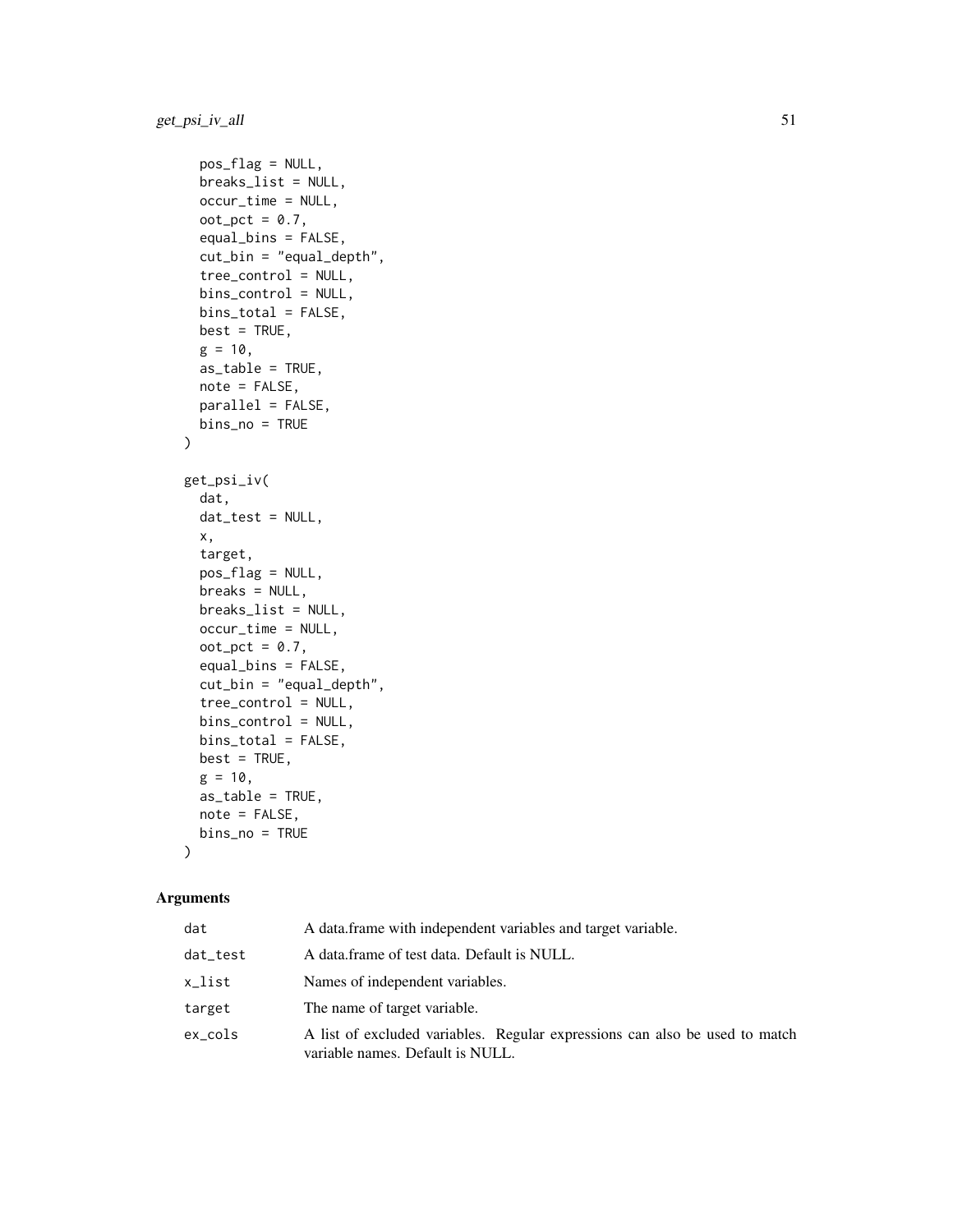| pos_flag     | The value of positive class of target variable, default: "1".                                          |
|--------------|--------------------------------------------------------------------------------------------------------|
| breaks_list  | A table containing a list of splitting points for each independent variable. De-<br>fault is NULL.     |
| occur_time   | The name of the variable that represents the time at which each observation takes<br>place.            |
| oot_pct      | Percentage of observations retained for overtime test (especially to calculate<br>PSI). Defualt is 0.7 |
| equal_bins   | Logical, generates initial breaks for equal frequency or width binning.                                |
| cut_bin      | A string, if equal_bins is TRUE, 'equal_depth' or 'equal_width', default is<br>'equal_depth'.          |
| tree_control | Parameters of using Decision Tree to segment initial breaks. See detials: get_tree_breaks              |
| bins_control | Parameters used to control binning. See detials: select_best_class, select_best_breaks                 |
| bins_total   | Logical, total sum for each variable.                                                                  |
| best         | Logical, merge initial breaks to get optimal breaks for binning.                                       |
| g            | Number of initial breakpoints for equal frequency binning.                                             |
| as_table     | Logical, output results in a table. Default is TRUE.                                                   |
| note         | Logical, outputs info. Default is TRUE.                                                                |
| parallel     | Logical, parallel computing. Default is FALSE.                                                         |
| bins_no      | Logical, add serial numbers to bins. Default is FALSE.                                                 |
| x            | The name of an independent variable.                                                                   |
| breaks       | Splitting points for an independent variable. Default is NULL.                                         |

## See Also

[get\\_iv](#page-42-0),[get\\_iv\\_all](#page-42-1),[get\\_psi](#page-47-0),[get\\_psi\\_all](#page-47-1)

# Examples

```
iv_list = get_psi_iv_all(dat = UCICreditCard[1:1000, ],
x_list = names(UCICreditCard)[3:5], equal_bins = TRUE,
target = "default.payment.next.month", ex_cols = "ID|apply_date")
get_psi_iv(UCICreditCard, x = "PAY_3",
target = "default.payment.next.month",bins_total = TRUE)
```
get\_psi\_plots *Plot PSI(Population Stability Index)*

# Description

You can use the psi\_plot to plot PSI of your data. get\_psi\_plots can loop through plots for all specified independent variables.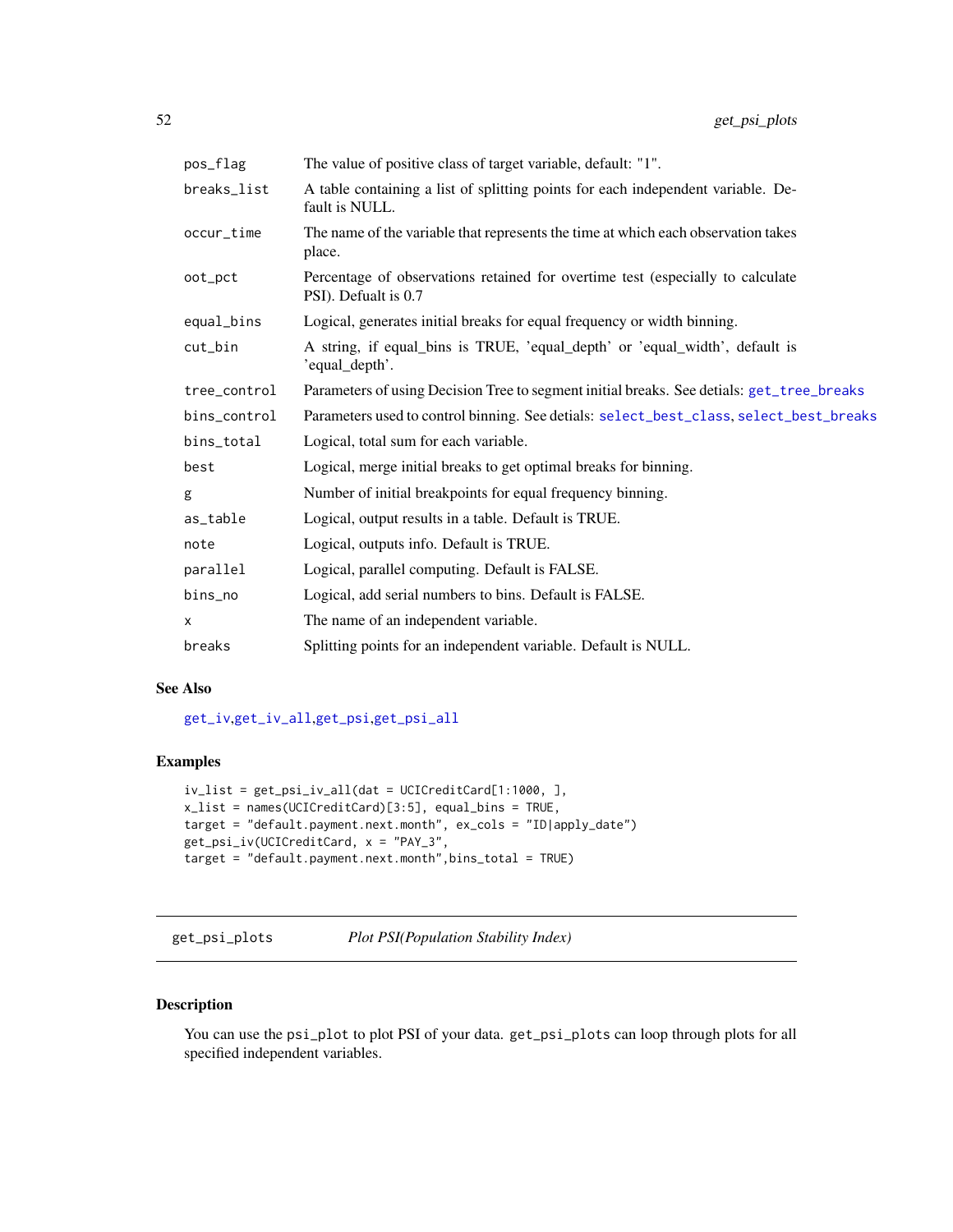get\_psi\_plots 53

# Usage

```
get_psi_plots(
  dat_train,
  dat_test = NULL,
  x<sup>list = NULL</sup>,
  ex_cols = NULL,
  breaks_list = NULL,
  occur_time = NULL,
  g = 10,
  plot_show = TRUE,
  save_data = FALSE,
  file_name = NULL,
  parallel = FALSE,
  g_width = 8,
  dir_path = tempdir()
\mathcal{L}psi_plot(
  dat_train,
  x,
  dat_test = NULL,
  occur_time = NULL,
  g_width = 8,
  breaks_list = NULL,
  breaks = NULL,
  g = 10,
  plot_show = TRUE,
  save_data = FALSE,
  dir_path = tempdir()
\mathcal{L}
```

| dat_train   | A data frame with independent variables.                                                                        |
|-------------|-----------------------------------------------------------------------------------------------------------------|
| dat_test    | A data frame of test data. Default is NULL.                                                                     |
| x_list      | Names of independent variables.                                                                                 |
| $ex\_cols$  | A list of excluded variables. Regular expressions can also be used to match<br>variable names. Default is NULL. |
| breaks_list | A table containing a list of splitting points for each independent variable. De-<br>fault is NULL.              |
| occur_time  | The name of occur time.                                                                                         |
| g           | Number of initial breakpoints for equal frequency binning.                                                      |
| plot_show   | Logical, show model performance in current graphic device. Default is FALSE.                                    |
| save_data   | Logical, save results in locally specified folder. Default is FALSE.                                            |
| file_name   | The name for periodically saved data file. Default is NULL.                                                     |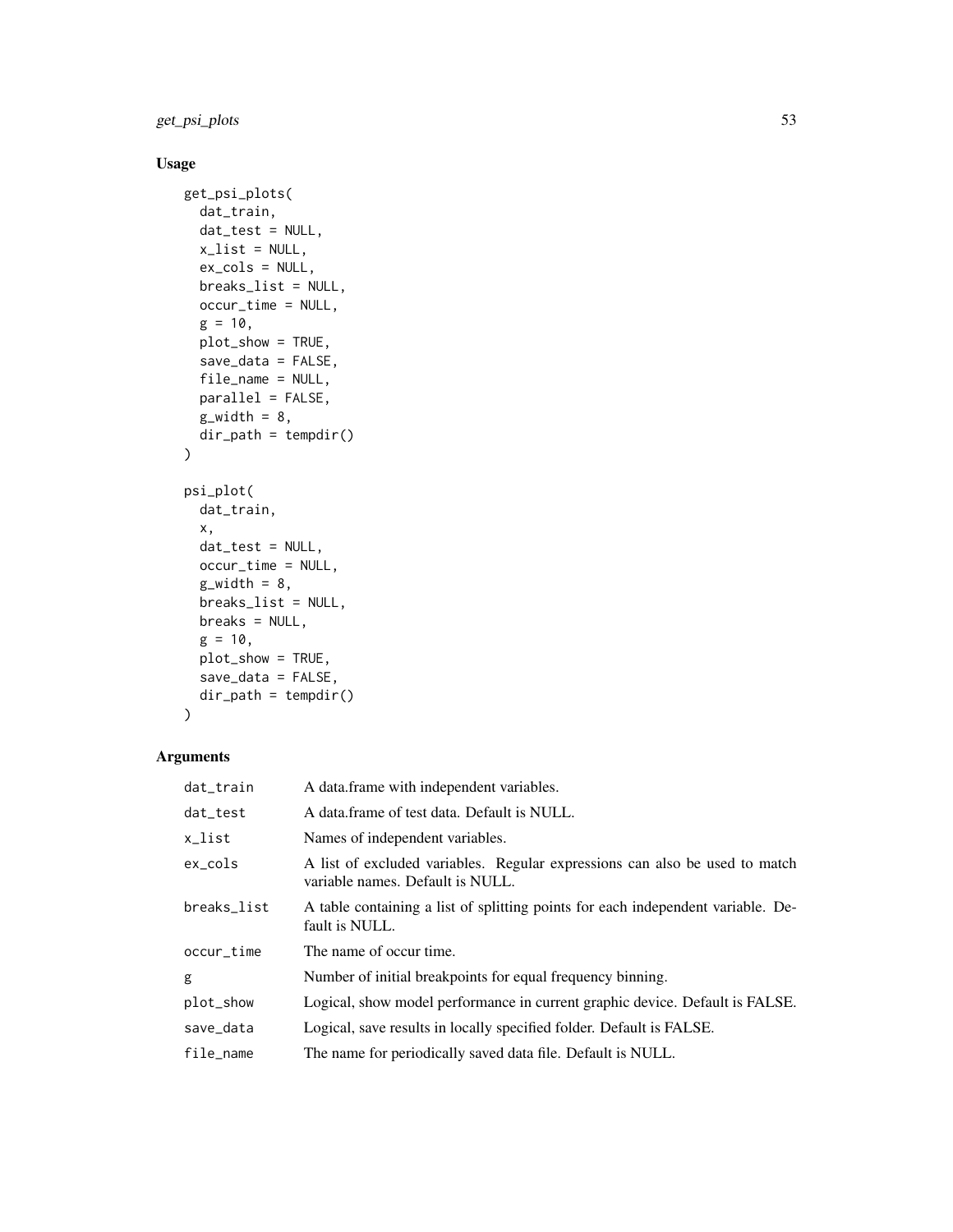| parallel     | Logical, parallel computing. Default is FALSE. |
|--------------|------------------------------------------------|
| g_width      | The width of graphs.                           |
| dir_path     | The path for periodically saved graphic files. |
| $\mathsf{x}$ | The name of an independent variable.           |
| breaks       | Splitting points for a continues variable.     |

## Examples

```
train_test = train_test_split(UCICreditCard[1:1000,], split_type = "Random",
prop = 0.8, save_data = FALSE)dat_train = train_test$train
dat_test = train_test$test
get_psi_plots(dat_train[, c(8, 9)], dat_test = dat_test[, c(8, 9)])
```
get\_score\_card *Score Card*

# Description

get\_score\_card is for generating a stardard scorecard

### Usage

```
get_score_card(
 lg_model,
 target,
 bins_table,
 a = 600,b = 50,file_name = NULL,
 dir\_path = tempdir(),
 save_data = FALSE
)
```

| $lg$ _model | An object of glm model.                                                     |
|-------------|-----------------------------------------------------------------------------|
| target      | The name of target variable.                                                |
| bins_table  | a data.frame generated by get_bins_table                                    |
| a           | Base line of score.                                                         |
| $\mathbf b$ | Numeric. Increased scores from doubling Odds.                               |
| file_name   | The name for periodically saved scorecard file. Default is "LR_Score_Card". |
| dir_path    | The path for periodically saved scorecard file. Default is "./model"        |
| save_data   | Logical, save results in locally specified folder. Default is FALSE.        |
|             |                                                                             |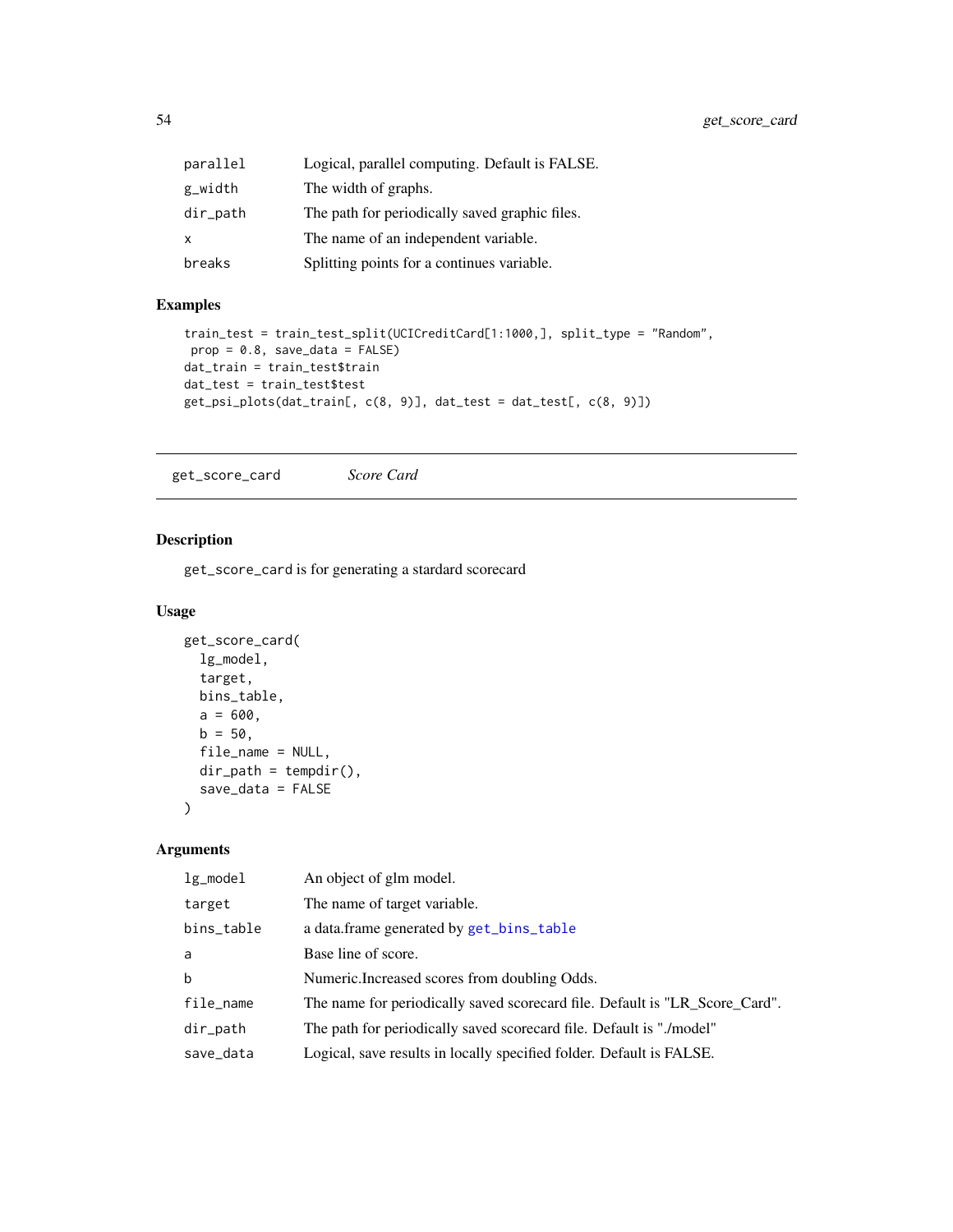get\_score\_card 55

### Value

scorecard

### Examples

```
# dataset spliting
sub = cv_split(UCICredictCard, k = 30)[[1]]dat = UCICreditCard[sub,]
#rename the target variable
dat = re_name(dat, "default.payment.next.month", "target")
dat = data_cleanging(data, target = "target", obs_id = "ID",occur_time = "apply_date", miss_values = list("", -1))
#train_ test pliting
train_test = train_test_split(dat, split_type = "OOT", prop = 0.7,
                                 occur_time = "apply_data")dat_train = train_test$train
dat_test = train_test$test
#get breaks of all predictive variables
x_list = c("PAY_0", "LIMIT_BAL", "PAY_AMT5", "EDUCATION", "PAY_3", "PAY_2")
breaks_list = get_breaks_all(dat = dat_train, target = "target",
                              x<sub>L</sub>ist = x<sub>L</sub>list, occur_time = "apply_date", ex_cols = "ID",
save_data = FALSE, note = FALSE)
#woe transforming
train_woe = woe_trans_all(dat = dat_train,
                          target = "target",
                          breaks_list = breaks_list,
                          woe_name = FALSE)
test_woe = woe_trans_all(dat = dat_test,
                       target = "target",
                         breaks_list = breaks_list,
                         note = FALSE)
Formula = as.formula(paste("target", paste(x_list, collapse = ' + '), sep = ' ~ '))
set.seed(46)
lr_model = glm(Formula, data = train_woe[, c("target", x_list)], family = binomial(logit))
#get LR coefficient
dt_imp_LR = get_logistic_coef(lg_model = lr_model, save_data = FALSE)
bins_table = get_bins_table_all(dat = dat_train, target = "target",
                                 dat_test = dat_test,
                                 x<sup>list = x<sup>list</sup>,</sup>
                                breaks_list = breaks_list, note = FALSE)
#score card
LR\_score\_card = get\_score\_card(lg\_model = lr\_model, bins\_table, target = "target")#scoring
train_pred = dat_train[, c("ID", "apply_date", "target")]
test_pred = dat_test[, c("ID", "apply_date", "target")]
train\_pred\LR = score\_transfer(model = lr_model,tbl_woe = train_woe,
                                                      save_data = FALSE)[, "score"]
test\_pred\$pred\_LR = score\_transfer(model = lr_model,tbl_woe = test_woe, save_data = FALSE)[, "score"]
```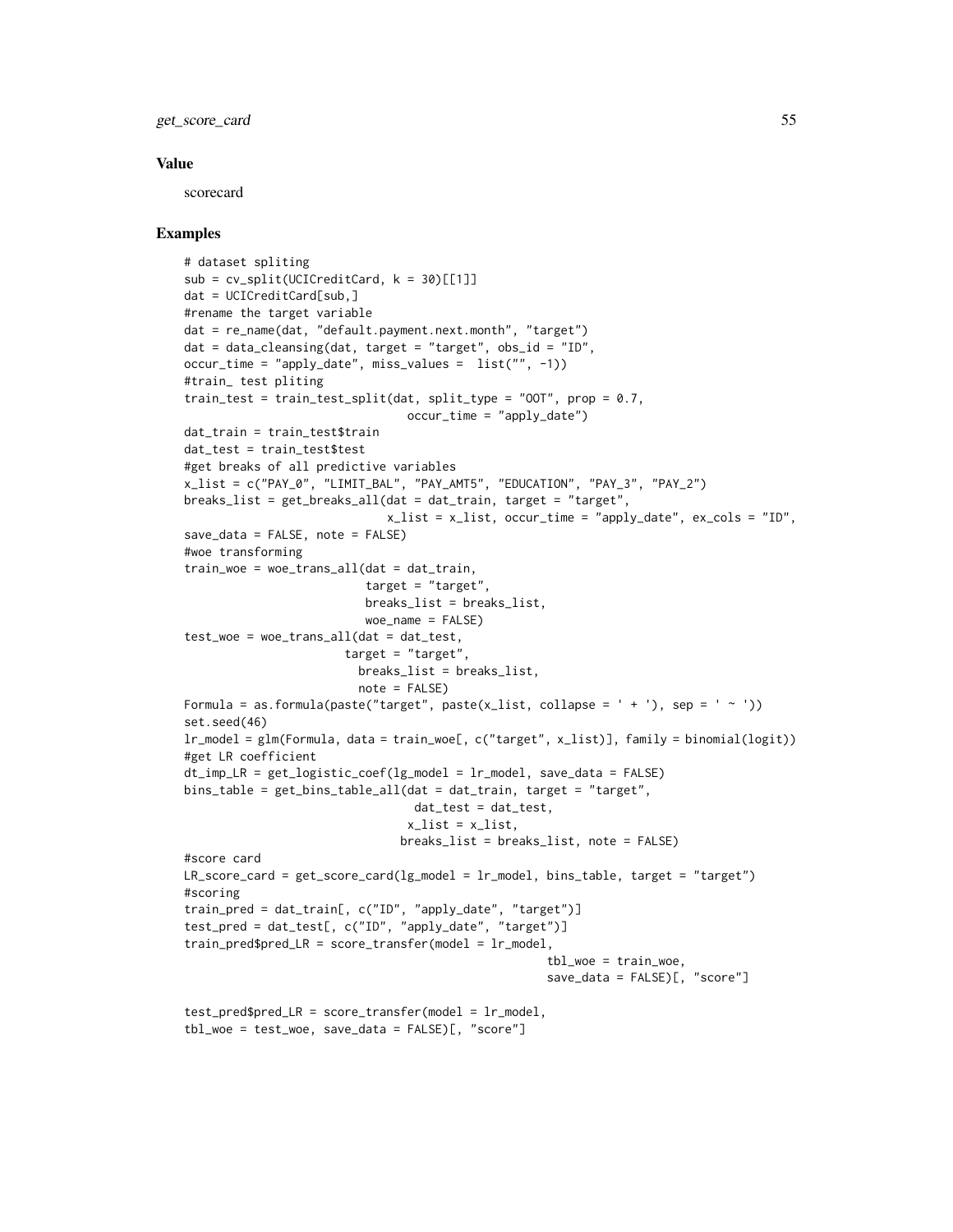get\_shadow\_nas *get\_shadow\_nas*

## Description

This function is not intended to be used by end user.

### Usage

```
get_shadow_nas(dat)
```
## Arguments

dat A data.frame contained only predict variables.

<span id="page-55-0"></span>

| get_sim_sign_lambda | get_sim_sign_lambdaget_sim_sign_lambda is for get Best lambda           |
|---------------------|-------------------------------------------------------------------------|
|                     | <i>required in lasso_filter. This function required in lasso_filter</i> |

### Description

get\_sim\_sign\_lambda get\_sim\_sign\_lambda is for get Best lambda required in lasso\_filter. This function required in lasso\_filter

## Usage

```
get_sim_sign_lambda(lasso_model, sim_sign = "negtive")
```
## Arguments

| lasso model | A lasso model genereted by glmnet.                                                                                                                                                        |
|-------------|-------------------------------------------------------------------------------------------------------------------------------------------------------------------------------------------|
| sim_sign    | Default is "negtive". This is related to pos plag. If pos flag equals 1 or 1, the<br>value must be set to negetive. If pos_flag equals $0$ or $0$ , the value must be set to<br>positive. |

### Details

lambda.sim\_sign give the model with the same positive or negetive coefficients of all variables.

## Value

Lanmbda value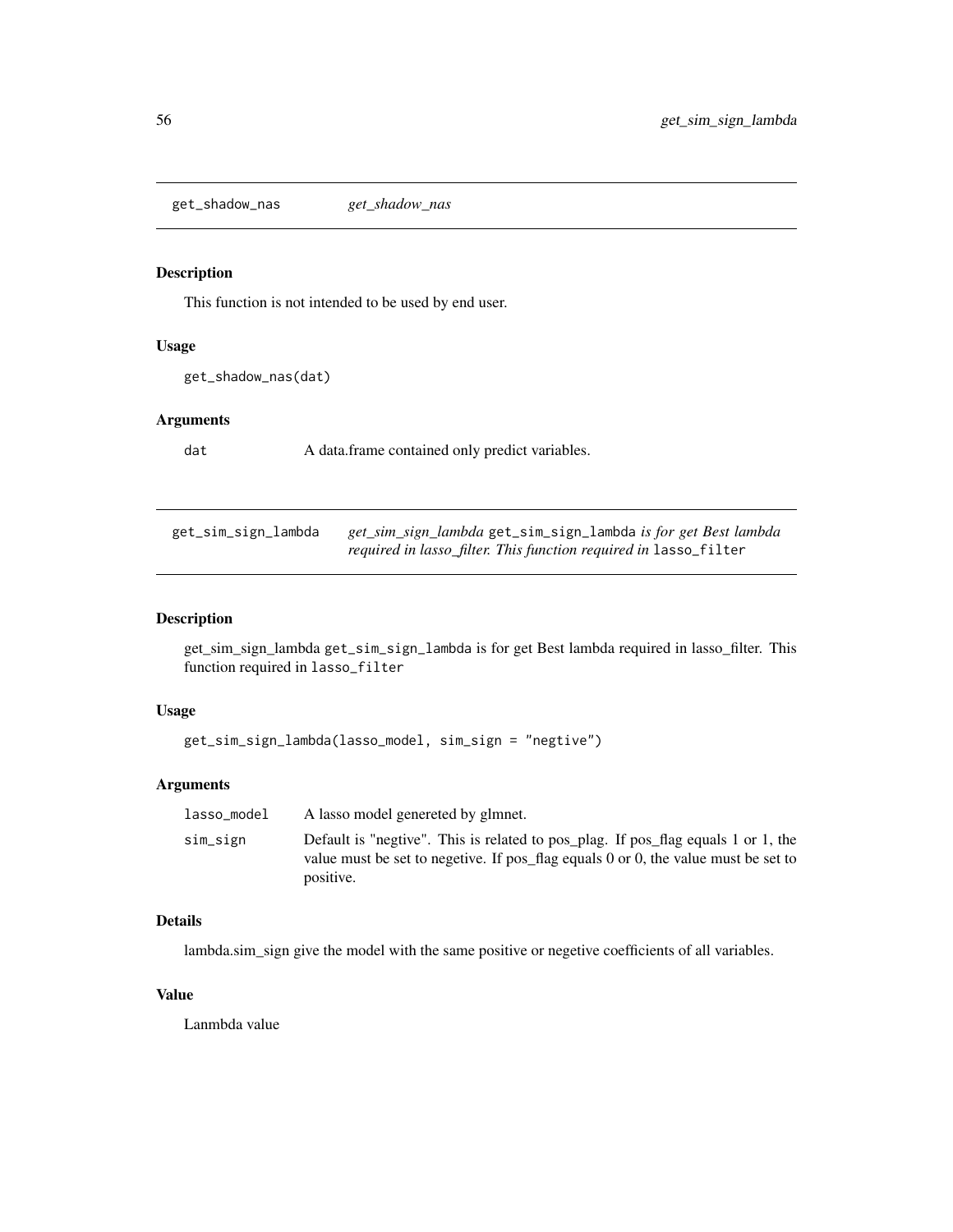<span id="page-56-0"></span>

### Description

get\_tree\_breaks is for generating initial braks by decision tree for a numerical or nominal variable. The get\_breaks function is a simpler wrapper for get\_tree\_breaks.

### Usage

```
get_tree_breaks(
 dat,
  x,
  target,
  pos_flag = NULL,
  tree\_control = list(p = 0.02, cp = 1e-06, xval = 5, maxdepth = 10),
  sp_values = NULL
)
```
### Arguments

| dat          | A data frame with x and target.                                                                                                           |
|--------------|-------------------------------------------------------------------------------------------------------------------------------------------|
| $\mathsf{x}$ | name of variable to cut breaks by tree.                                                                                                   |
| target       | The name of target variable.                                                                                                              |
| pos_flag     | The value of positive class of target variable, default: "1".                                                                             |
| tree_control | the list of parameters to control cutting initial breaks by decision tree.                                                                |
|              | • p the minimum percent of observations in any terminal $\langle$ leaf> node. 0 $\langle$ p $\langle$<br>$1: 0.01$ to 0.1 usually work.   |
|              | • cp complexity parameter. the larger, the more conservative the algorithm<br>will be. $0 <$ cp $< 1$ ; 0.0001 to 0.0000001 usually work. |
|              | • xval number of cross-validations. Default: 5                                                                                            |
|              | • max_depth maximum depth of a tree. Default: 10                                                                                          |
| sp_values    | A list of special value. Default: NULL.                                                                                                   |

### See Also

[get\\_breaks](#page-38-0), [get\\_breaks\\_all](#page-38-1)

# Examples

```
#tree breaks
tree\_control = list(p = 0.02, cp = 0.000001, xval = 5, maxdepth = 10)tree_breaks = get_tree_breaks(dat = UCICreditCard, x = "MARRIAGE",
target = "default.payment.next.month", tree_control = tree_control)
```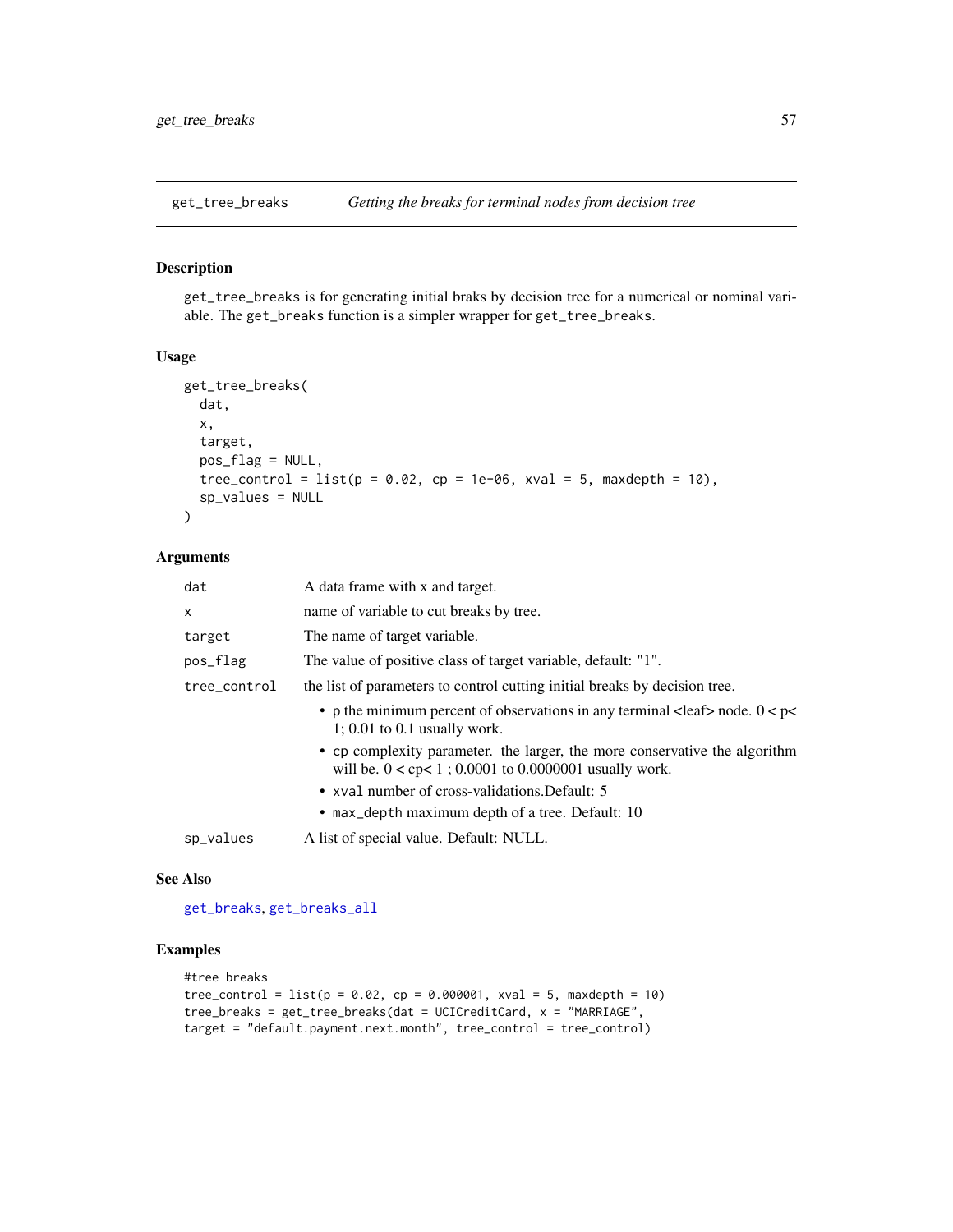<span id="page-57-0"></span>get\_x\_list *Get X List.*

## Description

get\_x\_list is for getting intersect names of x\_list, train and test.

### Usage

```
get_x_list(
  dat_train = NULL,
  dat_test = NULL,
  x<sup>list = NULL</sup>,
  ex_cols = NULL,
  note = FALSE
\mathcal{L}
```
## Arguments

| dat_train | A data frame with independent variables.                                                                        |
|-----------|-----------------------------------------------------------------------------------------------------------------|
| dat_test  | Another data frame.                                                                                             |
| x_list    | Names of independent variables.                                                                                 |
| ex cols   | A list of excluded variables. Regular expressions can also be used to match<br>variable names. Default is NULL. |
| note      | Logical. Outputs info. Default is TRUE.                                                                         |

## Value

A list contains names of variables

### See Also

[get\\_names](#page-46-0)

# Examples

```
x_list = get_x_list(x_list = NULL,dat_train = UCICreditCard,
ex_cols = c("default.payment.next.month","ID$|_date$"))
```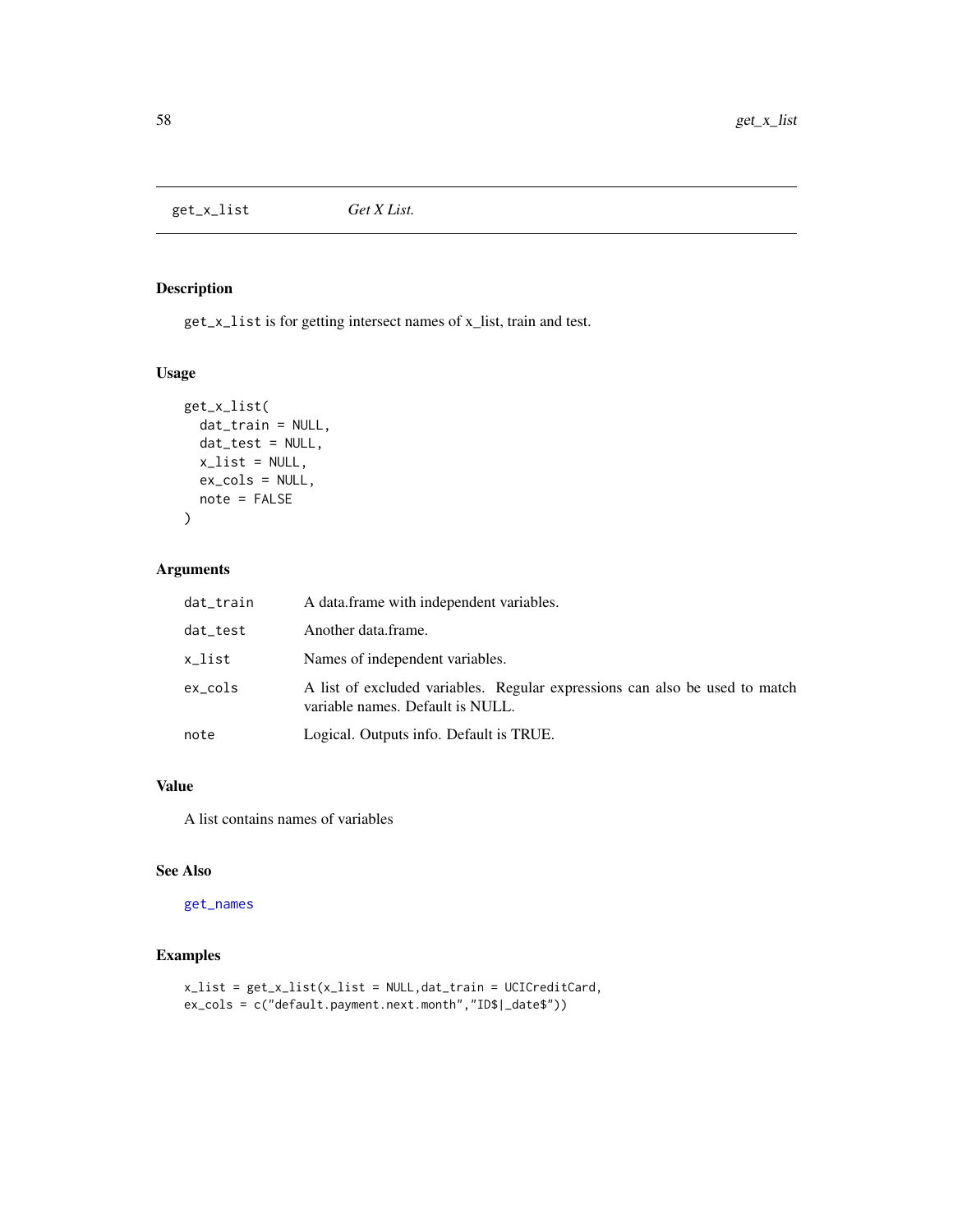high\_cor\_selector *Compare the two highly correlated variables*

## Description

high\_cor\_selector is function for comparing the two highly correlated variables, select a variable with the largest IV value.

# Usage

```
high_cor_selector(
  cor_mat,
  p = 0.95,
  x<sup>list = NULL</sup>,
  com_list = NULL,
  retain = TRUE
\mathcal{L}
```
# Arguments

| cor_mat  | A correlation matrix.                                                    |
|----------|--------------------------------------------------------------------------|
| р        | The threshold of high correlation.                                       |
| x_list   | Names of independent variables.                                          |
| com_list | A data.frame with important values of each variable. eg : IV_list.       |
| retain   | Logical, output selected variables, if FALSE, output filtered variables. |

# Value

A list of selected variables.

is\_date *is\_date*

# Description

is\_date is a small function for distinguishing time formats

## Usage

is\_date(x)

## Arguments

x list or vectors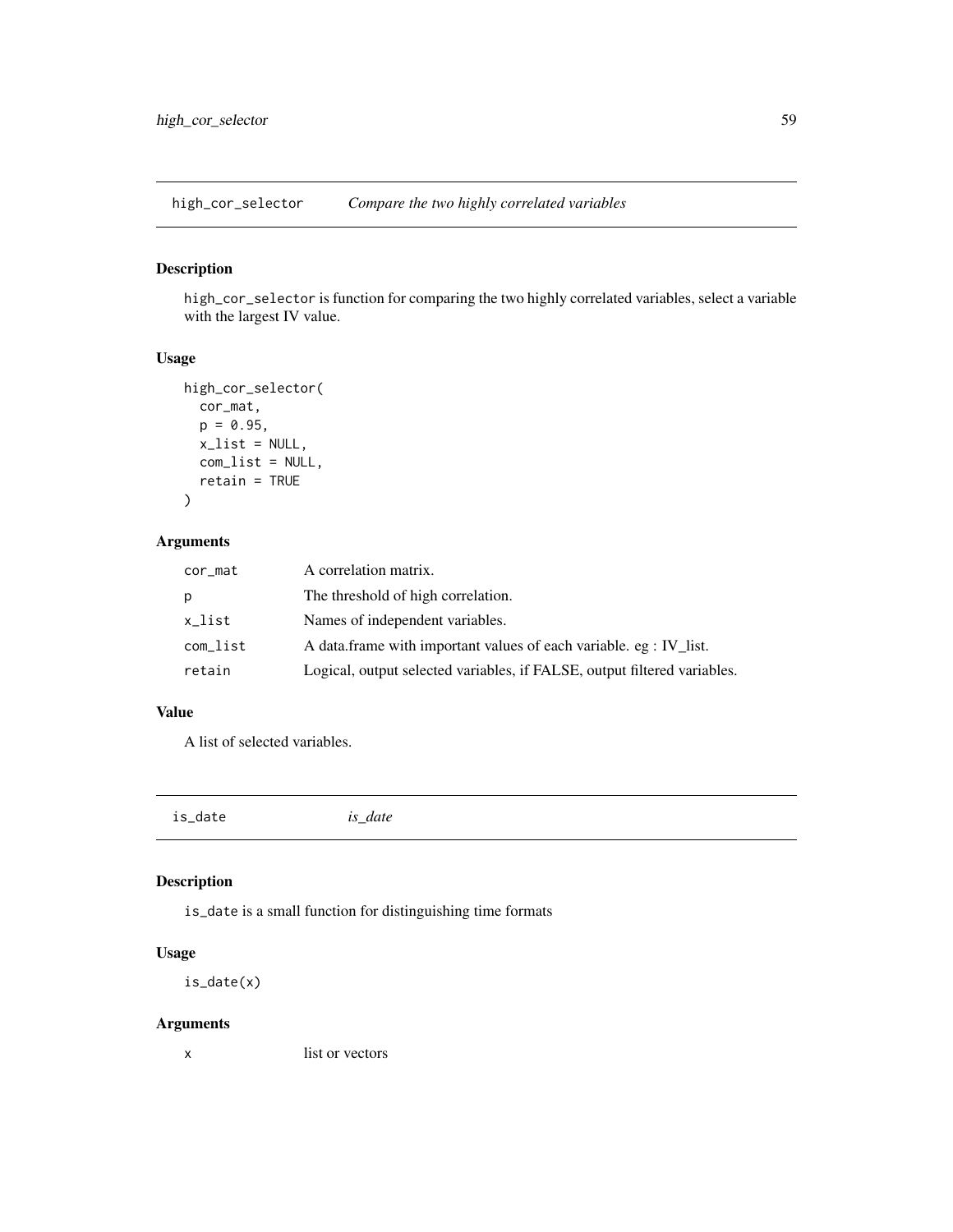# Value

A Date.

# Examples

is\_date(lendingclub\$issue\_d)

knn\_nas\_imp *Imputate nas using KNN*

# Description

This function is not intended to be used by end user.

# Usage

```
knn_nas_imp(
 dat,
  x,
 nas_rate = NULL,
 mat_nas_shadow = NULL,
 dt_nas_random = NULL,
 k = 10,
  scale = FALSE,
 method = "median",
 miss_value_num = -1
\mathcal{L}
```
## Arguments

| dat           | A data frame with independent variables.                                                                                                                             |
|---------------|----------------------------------------------------------------------------------------------------------------------------------------------------------------------|
| $\mathsf{x}$  | The name of variable to process.                                                                                                                                     |
| nas_rate      | A list contains nas rate of each variable.                                                                                                                           |
|               | mat_nas_shadow A shadow matrix of variables which contain nas.                                                                                                       |
| dt_nas_random | A data frame with random nas imputation.                                                                                                                             |
| k             | Number of neighbors of each obs which x is missing.                                                                                                                  |
| scale         | Logical.Standardization of variable.                                                                                                                                 |
| method        | The methods of imputation by knn. "median" is knn imputation with k neighbors<br>median, "avg_dist" is knn imputation with k neighbors of distance weighted<br>mean. |

miss\_value\_num Default value of missing data imputation for numeric variables, Defualt is -1.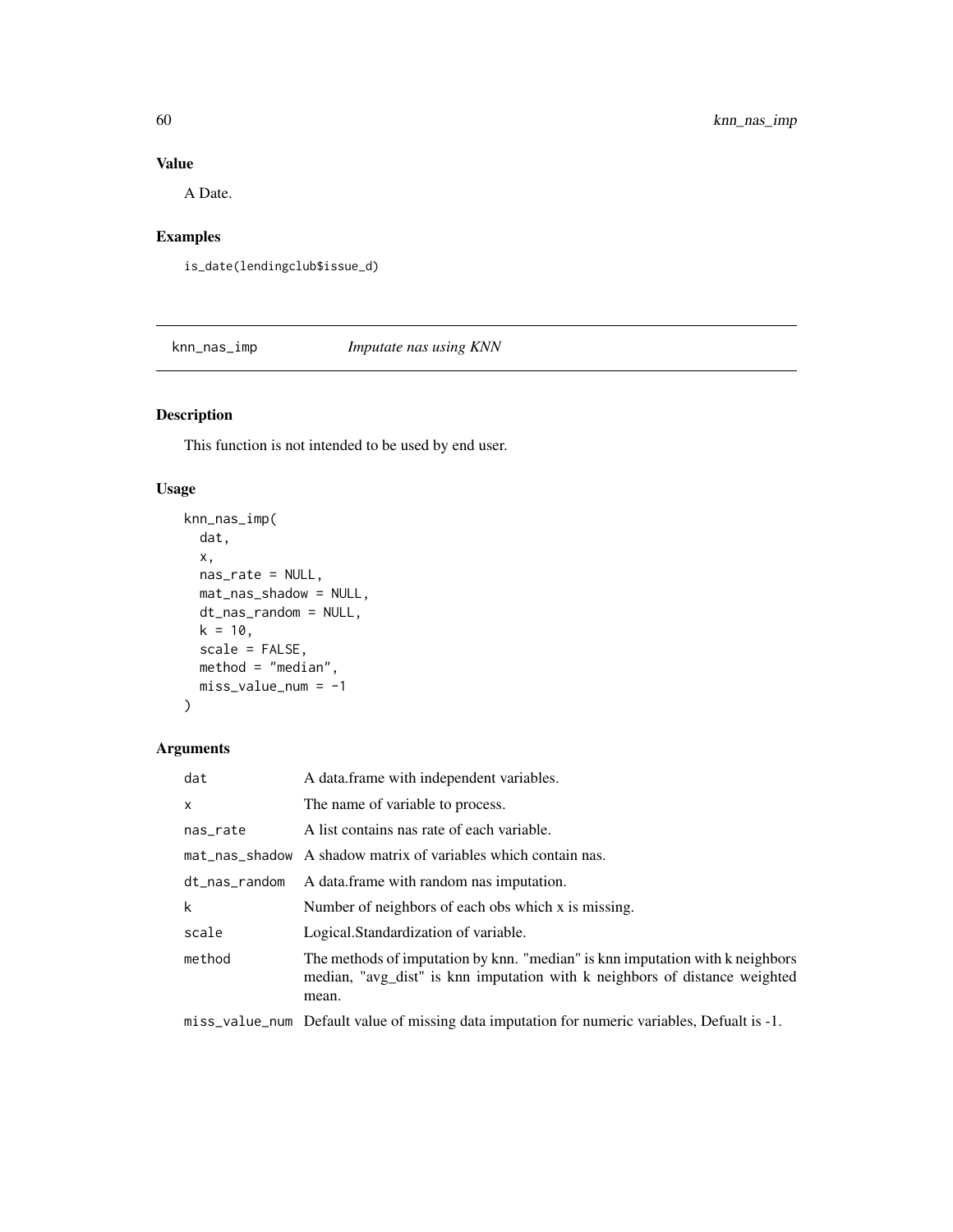<span id="page-60-0"></span>

### Description

ks\_table is for generating a model performance table. ks\_table\_plot is for ploting the table generated by ks\_table ks\_psi\_plot is for K-S & PSI distrbution ploting.

### Usage

```
ks_table(
  train_pred,
  test_pred = NULL,
  target = NULL,score = NULL,
  g = 10,
 breaks = NULL,
 pos_flag = list("1", "1", "Bad", 1)
)
ks_table_plot(
  train_pred,
  test_pred,
  target = "target",
  score = "score",
  g = 10,
 plot_show = TRUE,
  g_width = 12,
  file_name = NULL,
  save_data = FALSE,
  dir\_path = tempdir(),gtitle = NULL
)
ks_psi_plot(
  train_pred,
  test_pred,
  target = "target",
  score = "score",
  gtitle = NULL,
 plot_show = TRUE,
  g_width = 12,
  save_data = FALSE,
 breaks = NULL,
  g = 10,
  dir\_path = tempdir())
```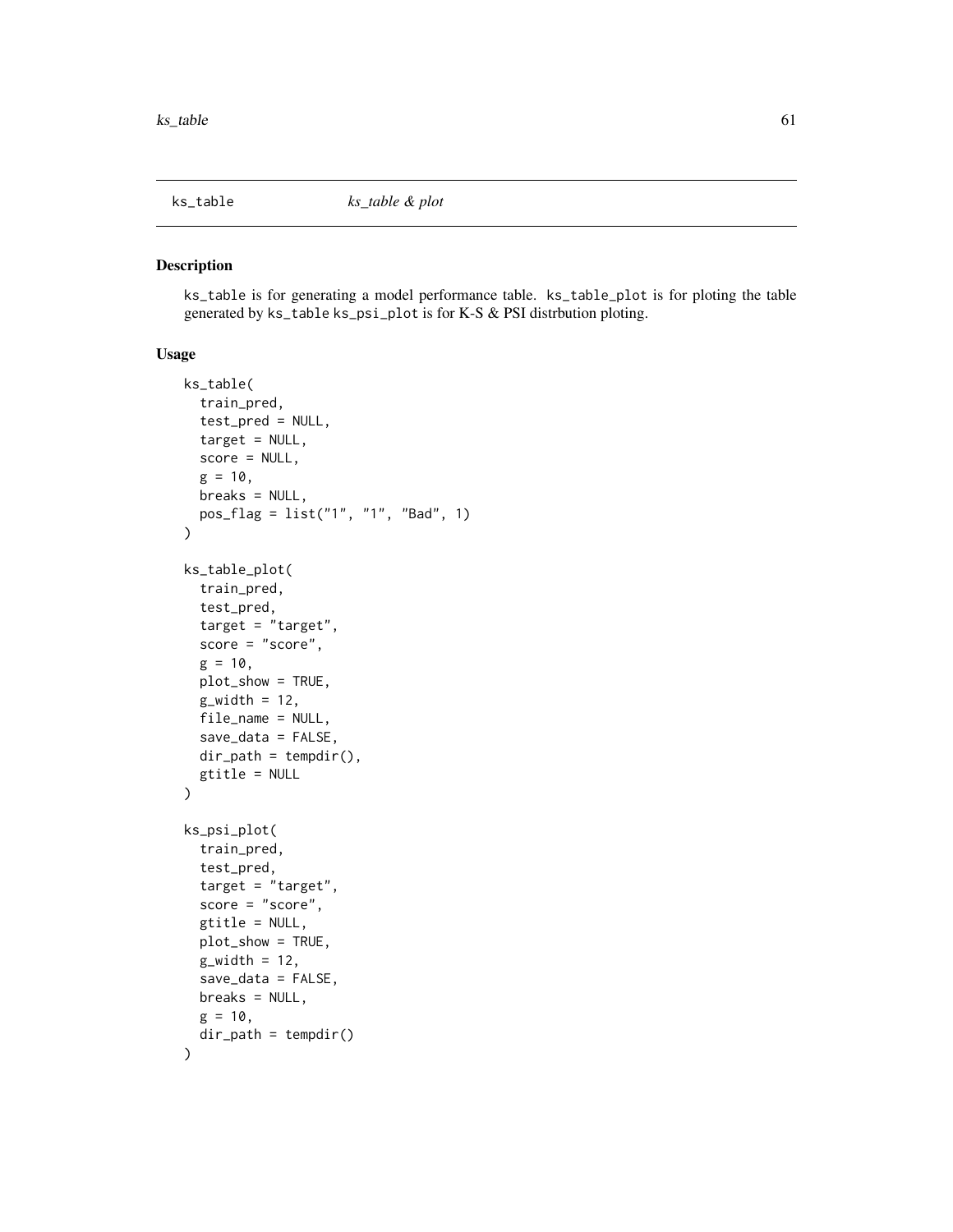model\_key\_index(tb\_pred)

## Arguments

| train_pred | A data frame of training with predicted prob or score.                                                |
|------------|-------------------------------------------------------------------------------------------------------|
| test_pred  | A data frame of validation with predict prob or score.                                                |
| target     | The name of target variable.                                                                          |
| score      | The name of prob or score variable.                                                                   |
| g          | Number of breaks for prob or score.                                                                   |
| breaks     | Splitting points of prob or score.                                                                    |
| pos_flag   | The value of positive class of target variable, default: "1".                                         |
| plot_show  | Logical, show model performance in current graphic device. Default is FALSE.                          |
| g_width    | Width of graphs.                                                                                      |
| file_name  | The name for periodically saved data file. Default is NULL.                                           |
| save_data  | Logical, save results in locally specified folder. Default is FALSE.                                  |
| dir_path   | The path for periodically saved graphic files.                                                        |
| gtitle     | The title of the graph & The name for periodically saved graphic file. Default is<br>"_ks_psi_table". |
| tb_pred    | A table generated by codeks_table                                                                     |

### Examples

```
sub = cv_split(UCICredictCard, k = 30)[[1]]dat = UCICreditCard[sub,]
dat = re_name(dat, "default.payment.next.month", "target")
dat = data_cleansing(dat, target = "target", obs_id = "ID",
occur_time = "apply_date", miss_values = list("", -1))
train_test = train_test_split(dat, split_type = "00T", prop = 0.7,
                                occur_time = "apply_date")
dat_train = train_test$train
dat_test = train_test$test
x_list = c("PAY_0", "LIMIT_BAL", "PAY_AMT5", "PAY_3", "PAY_2")
Formula = as.formula(paste("target", paste(x_list, collapse = ' + '), sep = ' ~ '))
set.seed(46)
lr_model = glm(Formula, data = dat_train[, c("target", x_list)], family = binomial(logit))
dat_train$pred_LR = round(predict(lr_model, dat_train[, x_list], type = "response"), 5)
dat_test$pred_LR = round(predict(lr_model, dat_test[, x_list], type = "response"), 5)
# model evaluation
ks_psi_plot(train_pred = dat_train, test_pred = dat_test,
                            score = "pred_LR", target = "target",plot_show = TRUE)
tb_pred = ks_table_plot(train_pred = dat_train, test_pred = dat_test,
                                        score = "pred_LR", target = "target",
                                     g = 10, g_width = 13, plot_show = FALSEkey_index = model_key_index(tb_pred)
```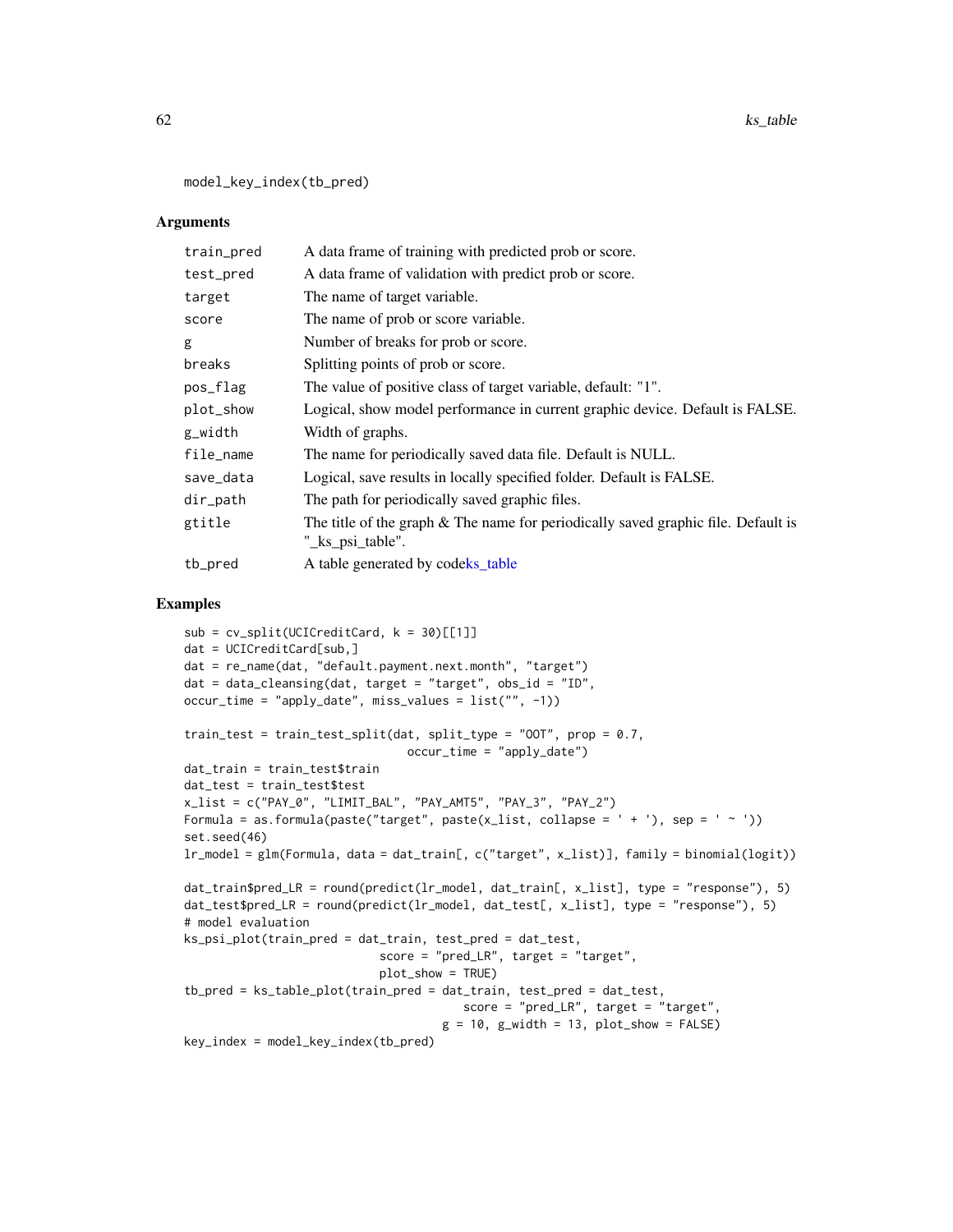ks\_value *ks\_value*

## Description

ks\_value is for get K-S value for a prob or score.

## Usage

```
ks_value(target, prob)
```
## Arguments

| target | Vector of target.                      |
|--------|----------------------------------------|
| prob   | A list of redict probability or score. |

# Value

KS value

<span id="page-62-0"></span>

## Description

lasso\_filter filter variables by lasso.

## Usage

```
lasso_filter(
  dat_train,
  dat_test = NULL,
  target = NULL,
  x<sup>-</sup>list = NULL,
  pos_flag = NULL,
  ex_cols = NULL,
  sim_sign = "negtive",
  best_lambda = "lambda.auc",
  save_data = FALSE,
  plot.it = TRUE,
  seed = 46,
  file_name = NULL,
  dir\_path = tempdir(),
  note = FALSE
\mathcal{L}
```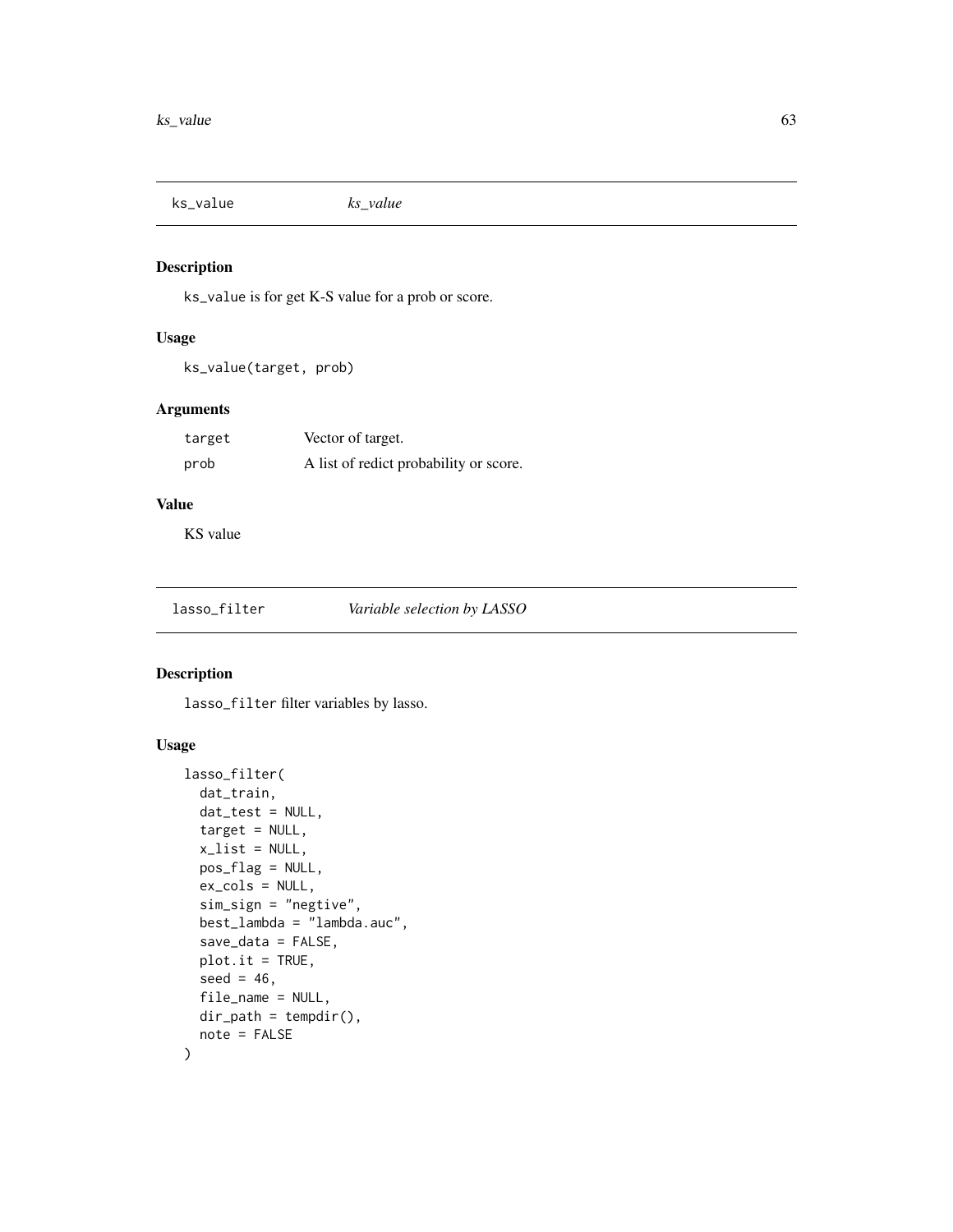### Arguments

| dat_train   | A data.frame with independent variables and target variable.                                                                                                             |  |
|-------------|--------------------------------------------------------------------------------------------------------------------------------------------------------------------------|--|
| dat_test    | A data frame of test data. Default is NULL.                                                                                                                              |  |
| target      | The name of target variable.                                                                                                                                             |  |
| x_list      | Names of independent variables.                                                                                                                                          |  |
| pos_flag    | The value of positive class of target variable, default: "1".                                                                                                            |  |
| ex_cols     | A list of excluded variables. Regular expressions can also be used to match<br>variable names. Default is NULL.                                                          |  |
| sim_sign    | The coefficients of all variables should be all negetive or positive, after turning<br>to woe. Default is "negetive" for pos_flag is "1".                                |  |
| best_lambda | Metheds of best lambda stardards using to filter variables by LASSO. There<br>are 3 methods: ("lambda.auc", "lambda.ks", "lambda.sim_sign"). Default is<br>"lambda.auc". |  |
| save_data   | Logical, save results in locally specified folder. Default is FALSE                                                                                                      |  |
| plot.it     | Logical, shrinkage plot. Default is TRUE.                                                                                                                                |  |
| seed        | Random number seed. Default is 46.                                                                                                                                       |  |
| file_name   | The name for periodically saved results files. Default is "Feature_selected_LASSO".                                                                                      |  |
| dir_path    | The path for periodically saved results files. Default is "./variable".                                                                                                  |  |
| note        | Logical, outputs info. Default is FALSE.                                                                                                                                 |  |
|             |                                                                                                                                                                          |  |

### Value

A list of filtered x variables by lasso.

### Examples

```
sub = cv_split(UCICredictCard, k = 40)[[1]]dat = UCICreditCard[sub,]
dat = re_name(dat, "default.payment.next.month", "target")
dat_train = data_cleansing(dat, target = "target", obs_id = "ID", occur_time = "apply_date",
miss\_values = list("", -1))dat_train = process_nas(dat_train)
#get breaks of all predictive variables
x_list = c("PAY_0", "LIMIT_BAL", "PAY_AMT5", "EDUCATION", "PAY_3", "PAY_2")
breaks_list = get_breaks_all(dat = dat_train, target = "target",
                             x_list = x_list, occur_time = "apply_date", ex_cols = "ID",
 save_data = FALSE, note = FALSE)
#woe transform
train\_woe = woe\_trans\_all(data = dat\_train, x\_list = x\_list,target = "target",
                           breaks_list = breaks_list,
                           woe_name = FALSE)
lasso_filter(dat_train = train_woe,
        target = "target", x_list = x_list,
      save_data = FALSE, plot.it = FALSE)
```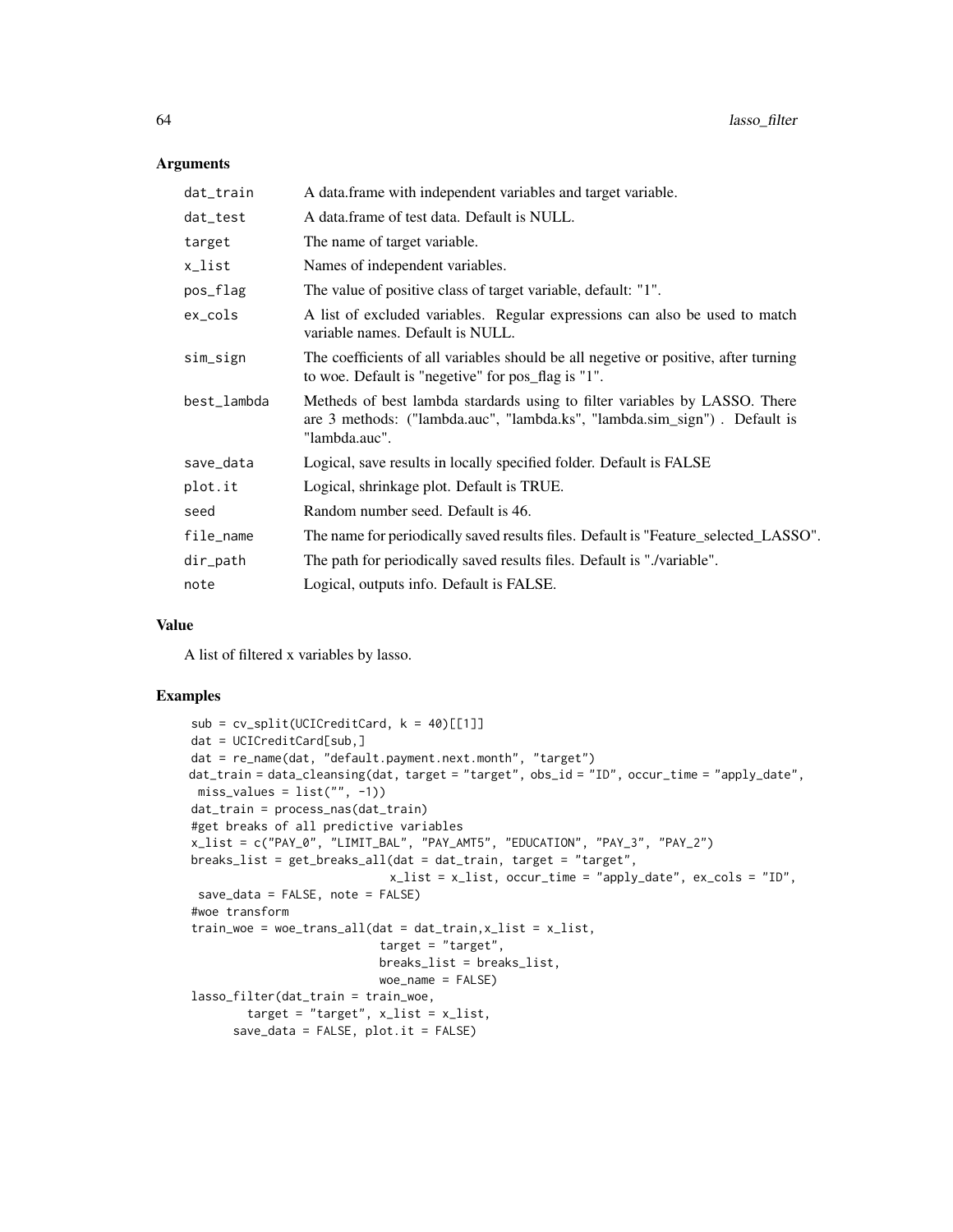### **Description**

This data contains complete loan data for all loans issued through the time period stated, including the current loan status (Current, Late, Fully Paid, etc.) and latest payment information. The data containing loan data through the "present" contains complete loan data for all loans issued through the previous completed calendar quarter(time period: 2018Q1:2018Q4).

### Format

A data frame with 63532 rows and 145 variables.

### Details

- id: A unique LC assigned ID for the loan listing.
- issue d: The month which the loan was funded.
- loan status: Current status of the loan.
- addr\_state: The state provided by the borrower in the loan application.
- acc\_open\_past\_24mths: Number of trades opened in past 24 months.
- all\_util: Balance to credit limit on all trades.
- annual\_inc: The self:reported annual income provided by the borrower during registration.
- avg\_cur\_bal: Average current balance of all accounts.
- bc\_open\_to\_buy: Total open to buy on revolving bankcards.
- bc util: Ratio of total current balance to high credit/credit limit for all bankcard accounts.
- dti: A ratio calculated using the borrower's total monthly debt payments on the total debt obligations, excluding mortgage and the requested LC loan, divided by the borrower's self:reported monthly income.
- dti joint: A ratio calculated using the co:borrowers' total monthly payments on the total debt obligations, excluding mortgages and the requested LC loan, divided by the co:borrowers' combined self:reported monthly income
- emp length: Employment length in years. Possible values are between 0 and 10 where 0 means less than one year and 10 means ten or more years.
- emp\_title: The job title supplied by the Borrower when applying for the loan.
- funded\_amnt\_inv: The total amount committed by investors for that loan at that point in time.
- grade: LC assigned loan grade
- inq\_last\_12m: Number of credit inquiries in past 12 months
- installment: The monthly payment owed by the borrower if the loan originates.
- max bal bc: Maximum current balance owed on all revolving accounts
- mo\_sin\_old\_il\_acct: Months since oldest bank installment account opened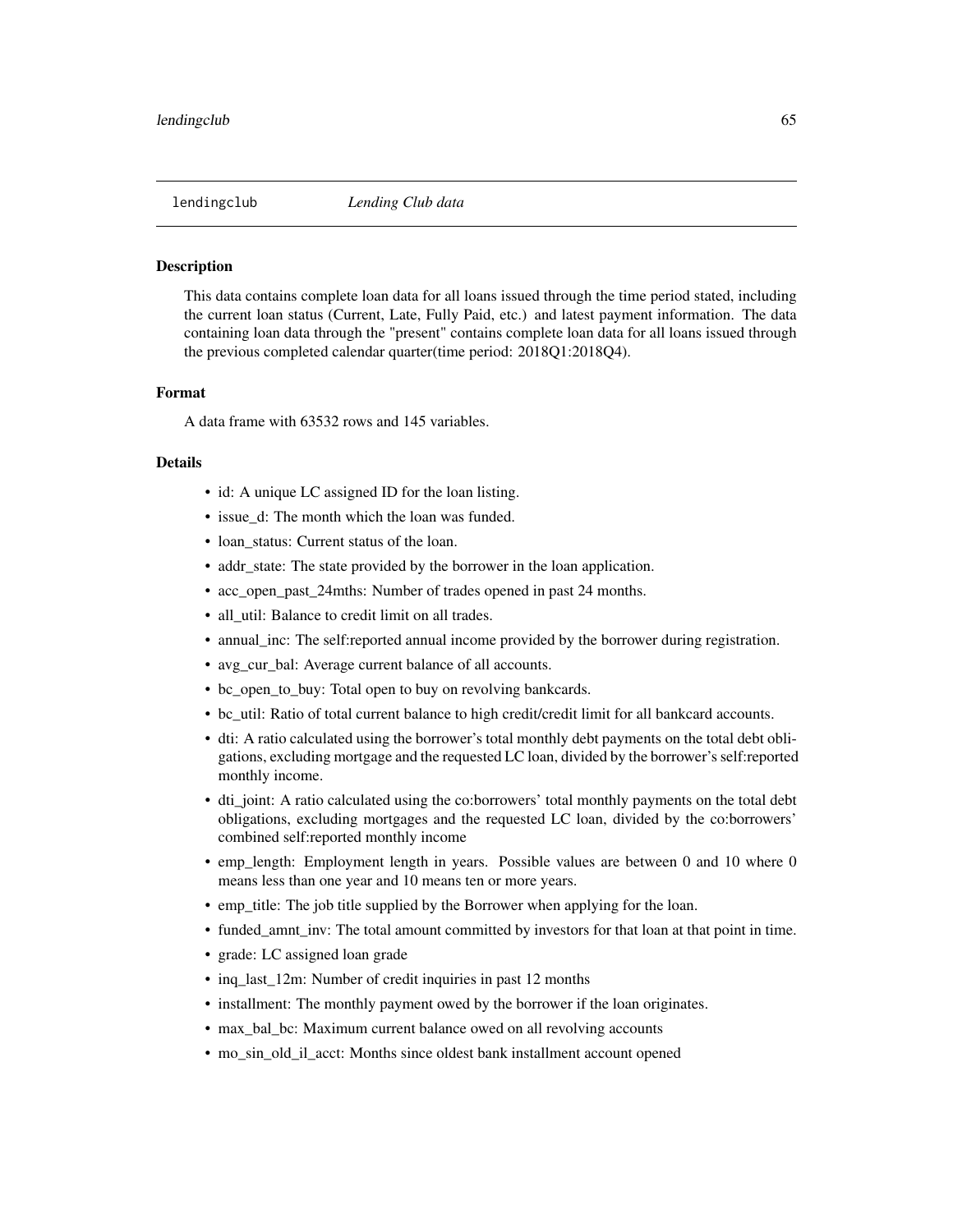- mo\_sin\_old\_rev\_tl\_op: Months since oldest revolving account opened
- mo\_sin\_rcnt\_rev\_tl\_op: Months since most recent revolving account opened
- mo\_sin\_rcnt\_tl: Months since most recent account opened
- mort acc: Number of mortgage accounts.
- pct\_tl\_nvr\_dlq: Percent of trades never delinquent
- percent\_bc\_gt\_75: Percentage of all bankcard accounts > 75
- purpose: A category provided by the borrower for the loan request.
- sub\_grade: LC assigned loan subgrade
- term: The number of payments on the loan. Values are in months and can be either 36 or 60.
- tot\_cur\_bal: Total current balance of all accounts
- tot\_hi\_cred\_lim: Total high credit/credit limit
- total\_acc: The total number of credit lines currently in the borrower's credit file
- total\_bal\_ex\_mort: Total credit balance excluding mortgage
- total\_bc\_limit: Total bankcard high credit/credit limit
- total\_cu\_tl: Number of finance trades
- total il high credit limit: Total installment high credit/credit limit
- verification\_status\_joint: Indicates if the co:borrowers' joint income was verified by LC, not verified, or if the income source was verified
- zip\_code: The first 3 numbers of the zip code provided by the borrower in the loan application.

### See Also

[UCICreditCard](#page-127-0)

lift\_value *lift\_value*

### Description

lift\_value is for getting max lift value for a prob or score.

### Usage

lift\_value(target, prob)

### **Arguments**

| target | Vector of target.                       |
|--------|-----------------------------------------|
| prob   | A list of predict probability or score. |

# Value

Max lift value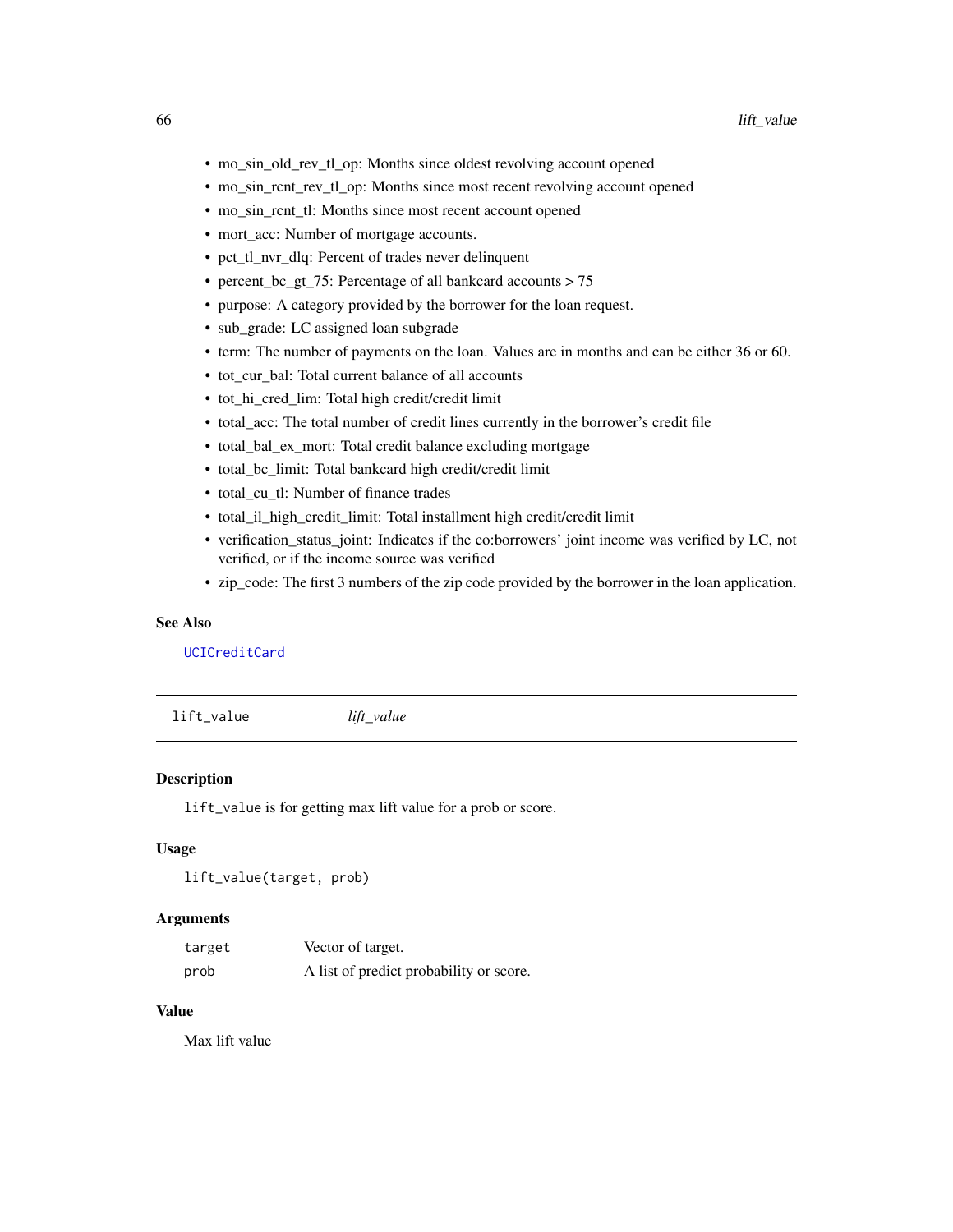local\_outlier\_factor *local\_outlier\_factor* local\_outlier\_factor *is function for calculating the lof factor for a data set using knn This function is not intended to be used by end user.*

### Description

local\_outlier\_factor local\_outlier\_factor is function for calculating the lof factor for a data set using knn This function is not intended to be used by end user.

### Usage

```
local_outlier_factor(dat, k = 10)
```
### Arguments

| dat | A data frame contained only predict variables. |
|-----|------------------------------------------------|
|     | Number of neighbors for LOF. Default is 10.    |

| log_trans | Logarithmic transformation |
|-----------|----------------------------|

### Description

log\_trans is for logarithmic transformation

### Usage

```
log_trans(
  dat,
  target,
 x<sup>list = NULL</sup>,
  cor\_dif = 0.01,ex_cols = NULL,
 note = TRUE
)
log_vars(dat, x_list = NULL, target = NULL, cor_dif = 0.01, ex_cols = NULL)
```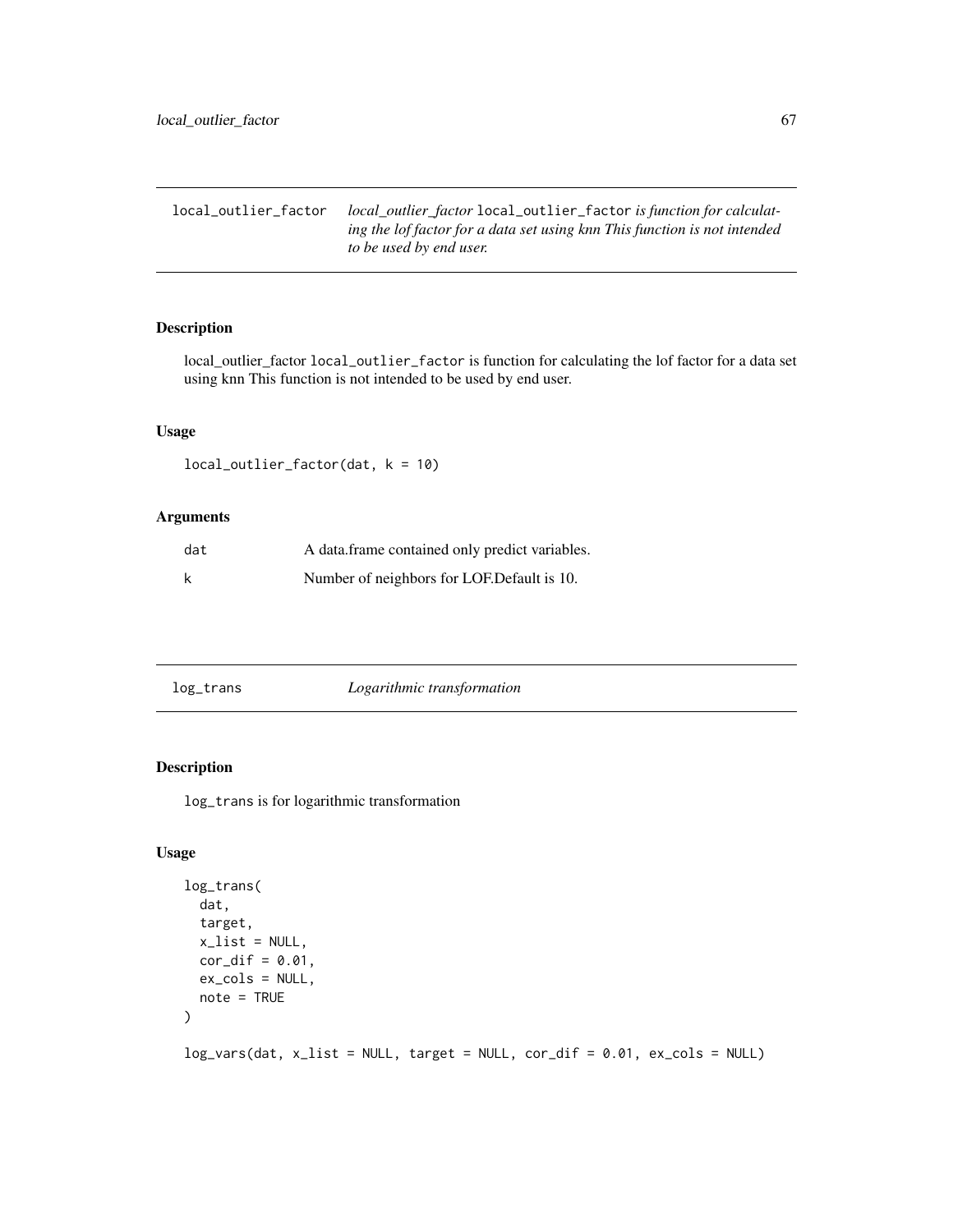### Arguments

| dat     | A data frame.                                                                                                      |
|---------|--------------------------------------------------------------------------------------------------------------------|
| target  | The name of target variable.                                                                                       |
| x_list  | A list of x variables.                                                                                             |
| cor_dif | The correlation coefficient difference with the target of logarithm transformed<br>variable and original variable. |
| ex_cols | Names of excluded variables. Regular expressions can also be used to match<br>variable names. Default is NULL.     |
| note    | Logical, outputs info. Default is TRUE.                                                                            |

## Value

Log transformed data.frame.

## Examples

dat = log\_trans(dat = UCICreditCard, target = "default.payment.next.month", x\_list =NULL,cor\_dif = 0.01,ex\_cols = "ID", note = TRUE)

loop\_function *Loop Function. #'* loop\_function *is an iterator to loop through*

# Description

Loop Function. #' loop\_function is an iterator to loop through

## Usage

```
loop_function(
  func = NULL,
  args = list(data = NULL),x<sup>list = NULL</sup>,
 bind = "rbind",parallel = TRUE,
 as_list = FALSE
)
```

| func     | A function.                                       |
|----------|---------------------------------------------------|
| args     | A list of argainents required by function.        |
| x_list   | Names of objects to loop through.                 |
| bind     | Complie results, "rbind" & "cbind" are available. |
| parallel | Logical, parallel computing.                      |
| as_list  | Logical, whether outputs to be a list.            |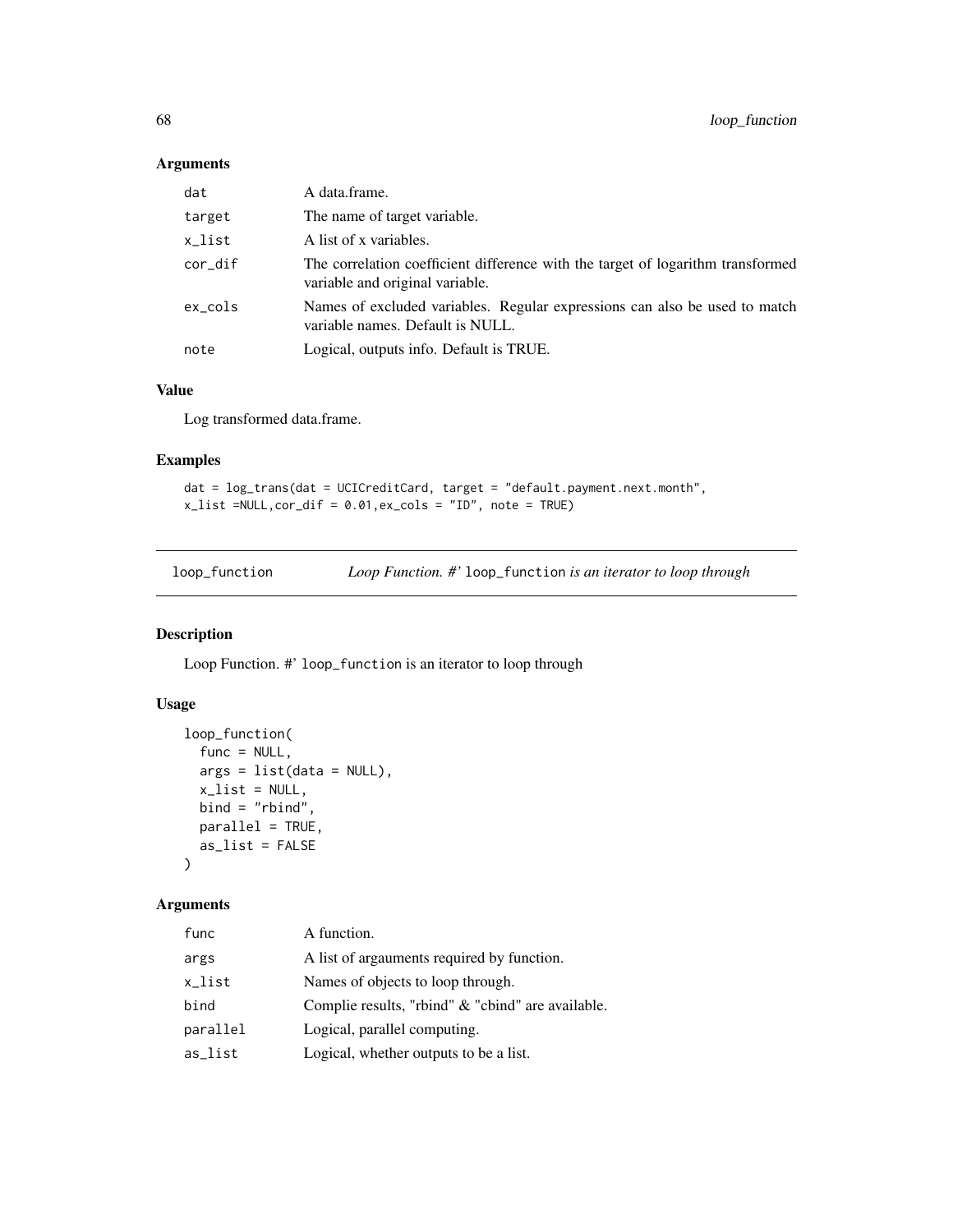## love\_color 69

# Value

A data.frame or list

# Examples

```
dat = UCICreditCard[24:26]
num_x_list = get_names(dat = dat, types = c('numeric', 'integer', 'double'),
                     ex_cols = NULL, get_ex = FALSE)
dat[ ,num_x_list] = loop_function(func = outliers_kmeans_lof, x_list = num_x_list,
                                   args = list(data = dat),bind = "cbind", as_list = FALSE,
                                 parallel = FALSE)
```
love\_color *love\_color*

## Description

love\_color is for get plots for a variable.

### Usage

```
love\_color(color = NULL, type = "Blues", n = 10, ...)
```
## Arguments

| color    | The name of colors.                                                                                                                                                                                                                                                                                                                                                                                    |
|----------|--------------------------------------------------------------------------------------------------------------------------------------------------------------------------------------------------------------------------------------------------------------------------------------------------------------------------------------------------------------------------------------------------------|
| type     | The type of colors, "deep", or the name of palette:. The sequential palettes<br>names are Blues BuGn BuPu GnBu Greens Greys Oranges OrRd PuBu PuB-<br>uGn PuRd Purples RdPu Reds YlGn YlGnBu YlOrBr YlOrRd The diverging<br>palettes are BrBG PiYG PRGn PuOr RdBu RdGy RdYlBu RdYlGn Spectral<br>The qualitative palettes are Accent, Dark2, Paired, Pastel1, Pastel2, Set1, Set2,<br>Set <sub>3</sub> |
| n        | Number of different colors, minimum is 1.                                                                                                                                                                                                                                                                                                                                                              |
| $\ddots$ | Other parameters.                                                                                                                                                                                                                                                                                                                                                                                      |

### Examples

love\_color(color="dark\_cyan")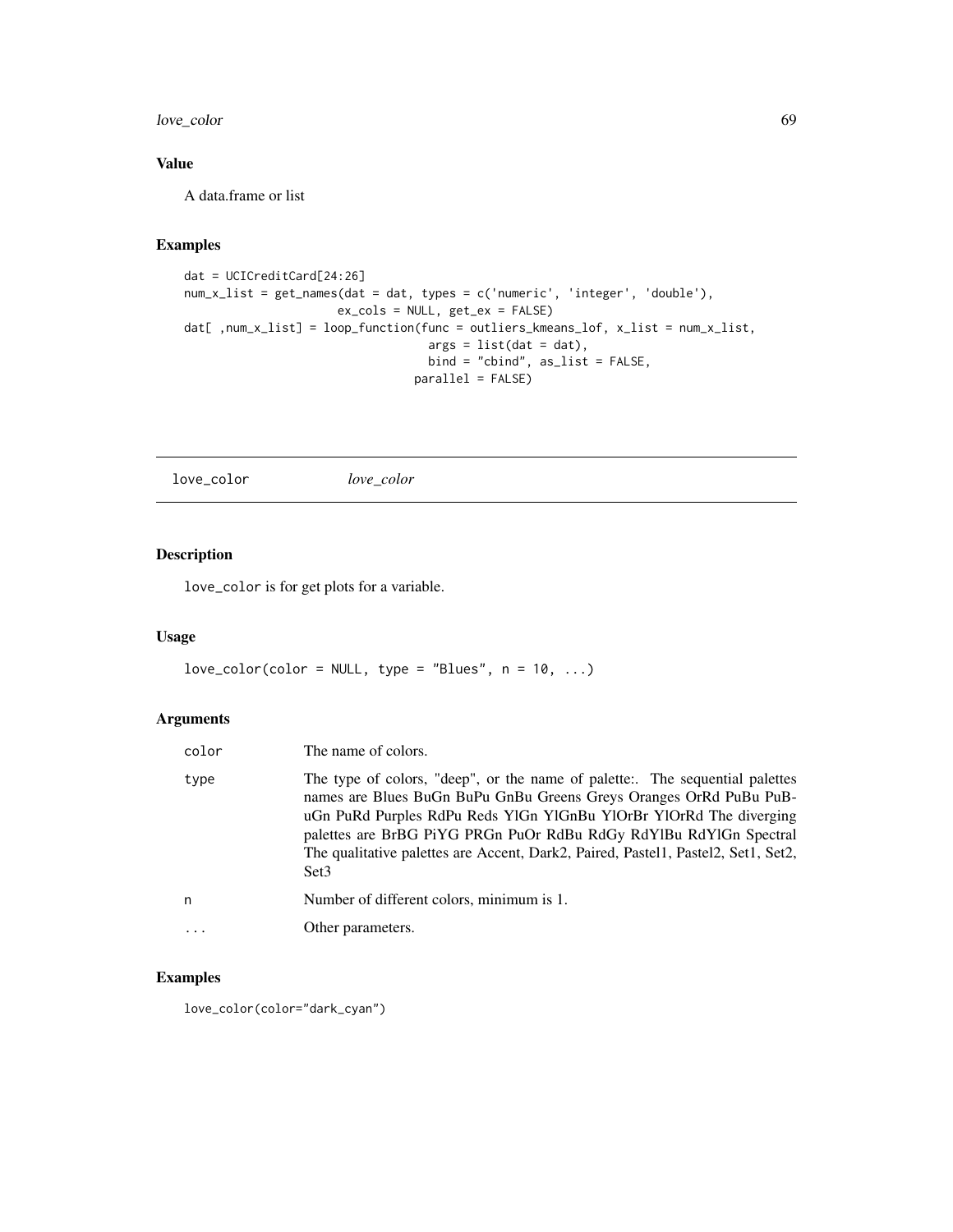low\_variance\_filter *Filtering Low Variance Variables*

## Description

low\_variance\_filter is for removing variables with repeated values up to a certain percentage.

### Usage

```
low_variance_filter(
  dat,
  lvp = 0.97,only_NA = FALSE,
 note = FALSE,
  ex_cols = NULL
)
```
## Arguments

| dat             | A data frame with x and target.                                    |
|-----------------|--------------------------------------------------------------------|
| 1 <sub>vp</sub> | The maximum percent of unique values (including NAs).              |
| only_NA         | Logical, only process variables which NA's rate are more than lvp. |
| note            | Logical.Outputs info.Default is TRUE.                              |
| ex_cols         | A list of excluded variables. Default is NULL.                     |

## Value

A data.frame

## Examples

```
dat = low_variance_filter(lendingclub[1:1000, ], lvp = 0.9)
```
<span id="page-69-0"></span>lr\_params *Logistic Regression & Scorecard Parameters*

### Description

lr\_params is the list of parameters to train a LR model or Scorecard using in [training\\_model](#page-121-0). lr\_params\_search is for searching the optimal parameters of logistic regression,if any parameters of params in [lr\\_params](#page-69-0) is more than one.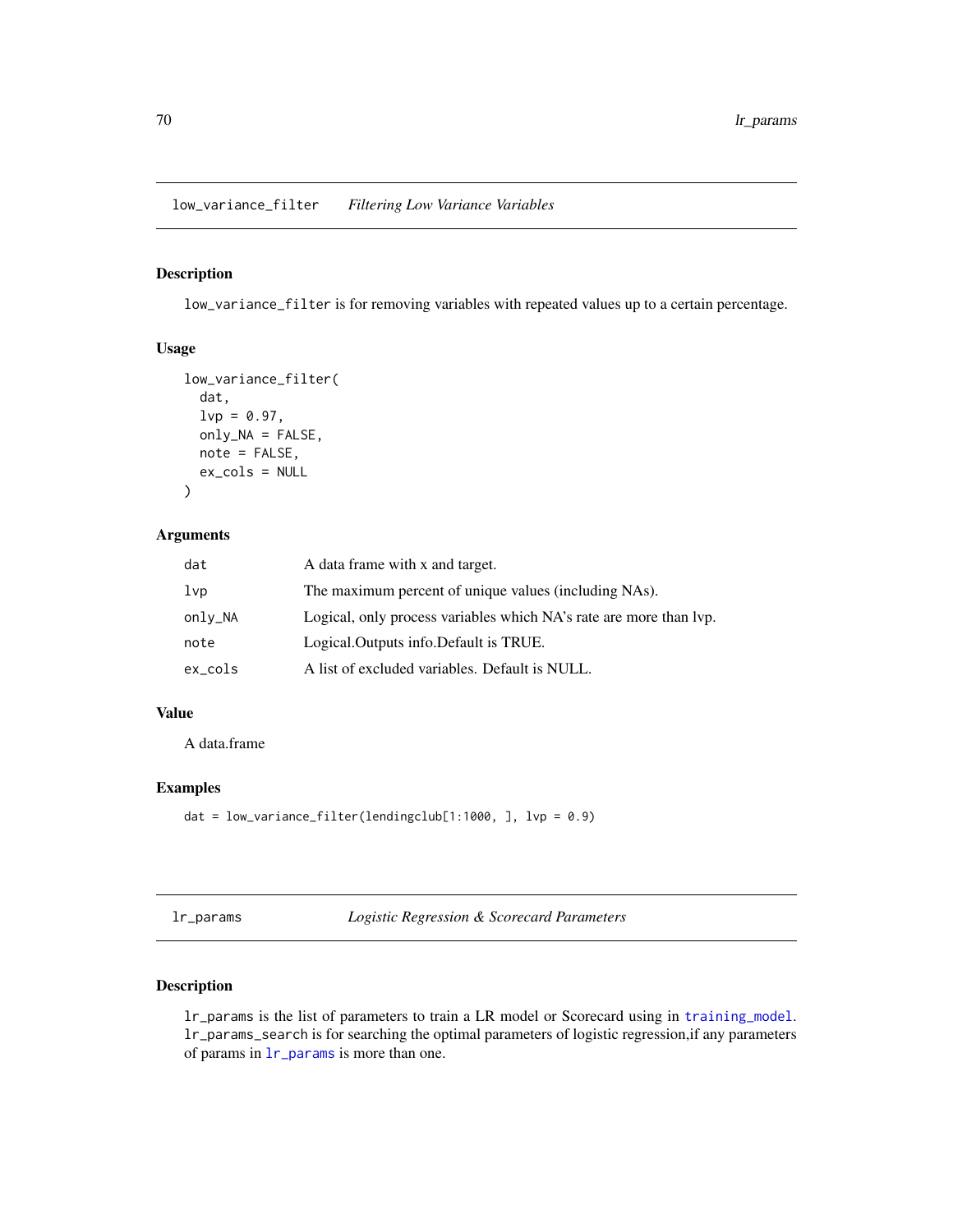### lr\_params 71

### Usage

```
lr_params(
  tree_control = list(p = 0.02, cp = 1e-08, xval = 5, maxdepth = 10),
 bins_control = list(bins_num = 10, bins_pct = 0.05, b_chi = 0.02, b_odds = 0.1, b_psi
    = 0.03, b_or = 0.15, mono = 0.2, odds_psi = 0.15, kc = 1),
  f_eval = "ks",
 best_lambda = "lambda.ks",
  method = "random_search",
  iters = 10,
  lasso = TRUE,
  step_wise = TRUE,
  score_card = TRUE,
  sp_values = NULL,
  forced_in = NULL,obsweight = c(1, 1),
  thresholds = list(cor_p = 0.8, iv_i = 0.02, psi_i = 0.1, cos_i = 0.5),
  ...
)
lr_params_search(
  method = "random_search",
 dat_train,
  target,
  dat_test = NULL,
  occur_time = NULL,
  x<sup>-</sup>list = NULL,
 prop = 0.7,
  iters = 10,
  tree_control = list(p = 0.02, cp = 0, xval = 1, maxdepth = 10),
 bins_control = list(bins_num = 10, bins_pct = 0.02, b_chi = 0.02, b_odds = 0.1, b_psi
    = 0.05, b_{\text{or}} = 0.1, mono = 0.1, odds_psi = 0.03, kc = 1),
  thresholds = list(cor_p = 0.8, iv_i = 0.02, psi_i = 0.1, cos_i = 0.6),
  step_wise = FALSE,
  lasso = FALSE,
  f<sub>eval</sub> = "ks"
\lambda
```

| tree_control | the list of parameters to control cutting initial breaks by decision tree. See details<br>at: get_tree_breaks                                                             |
|--------------|---------------------------------------------------------------------------------------------------------------------------------------------------------------------------|
| bins_control | the list of parameters to control merging initial breaks. See details at: select_best_breaks, select_best                                                                 |
| f_eval       | Custimized evaluation function, "ks" & "auc" are available.                                                                                                               |
| best_lambda  | Metheds of best lanmbda stardards using to filter variables by LASSO. There<br>are 3 methods: ("lambda.auc", "lambda.ks", "lambda.sim sign"). Default is<br>"lambda.auc". |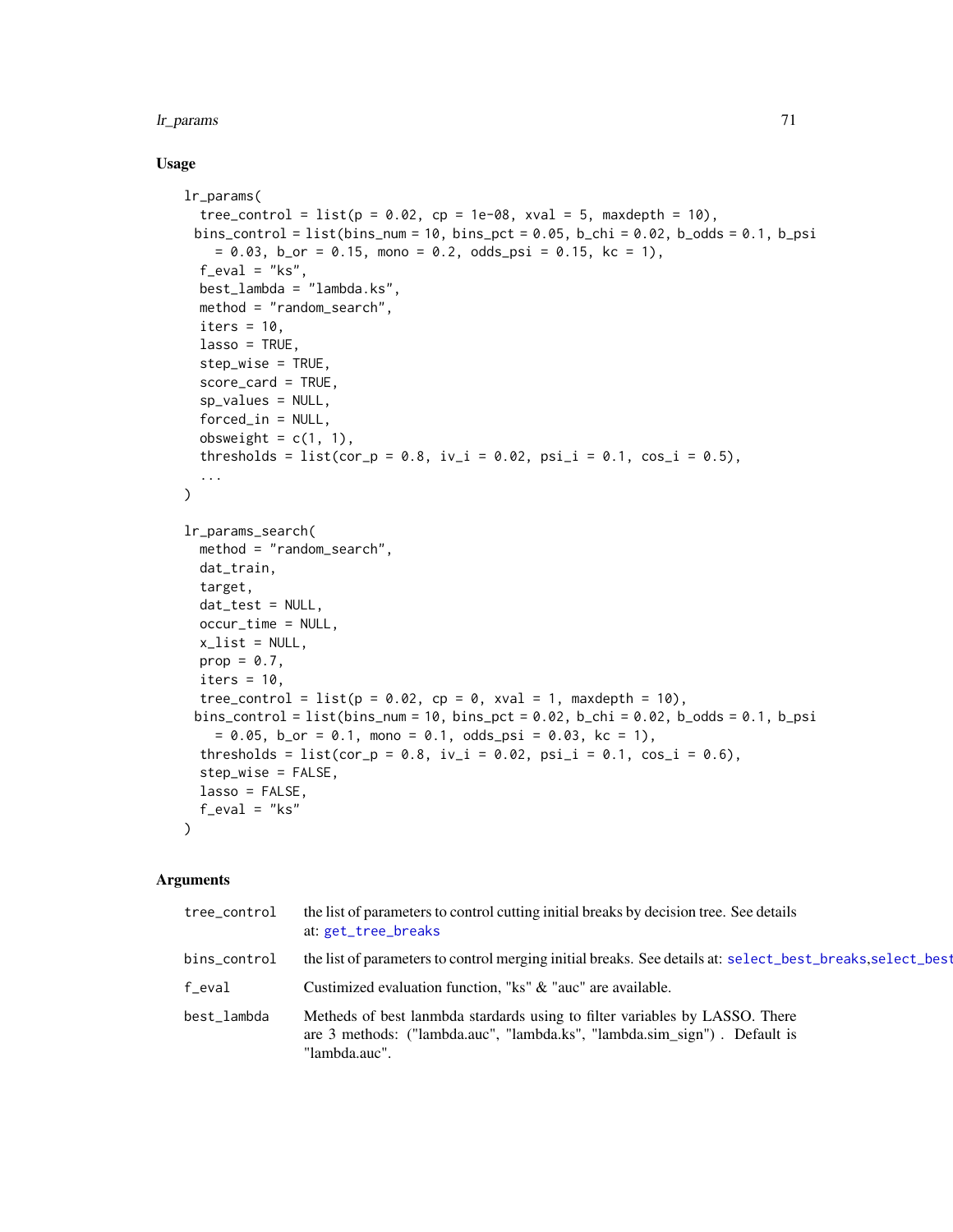| method     | Method of searching optimal parameters. "random_search","grid_search","local_search"<br>are available.                                                                                                                                                                                                                                                                                                                                                                                                                                                                        |
|------------|-------------------------------------------------------------------------------------------------------------------------------------------------------------------------------------------------------------------------------------------------------------------------------------------------------------------------------------------------------------------------------------------------------------------------------------------------------------------------------------------------------------------------------------------------------------------------------|
| iters      | Number of iterations of "random_search" optimal parameters.                                                                                                                                                                                                                                                                                                                                                                                                                                                                                                                   |
| lasso      | Logical, if TRUE, variables filtering by LASSO. Default is TRUE.                                                                                                                                                                                                                                                                                                                                                                                                                                                                                                              |
| step_wise  | Logical, stepwise method. Default is TRUE.                                                                                                                                                                                                                                                                                                                                                                                                                                                                                                                                    |
| score_card | Logical, transfer woe to a standard scorecard. If TRUE, Output scorecard, and<br>score prediction, otherwise output probability. Default is TRUE.                                                                                                                                                                                                                                                                                                                                                                                                                             |
| sp_values  | Vaules will be in separate bins.e.g. list(-1, "missing") means that $-1$ & missing<br>as special values. Default is NULL.                                                                                                                                                                                                                                                                                                                                                                                                                                                     |
| forced_in  | Names of forced input variables. Default is NULL.                                                                                                                                                                                                                                                                                                                                                                                                                                                                                                                             |
| obsweight  | An optional vector of 'prior weights' to be used in the fitting process. Should<br>be NULL or a numeric vector. If you oversample or cluster diffrent datasets to<br>training the LR model, you need to set this parameter to ensure that the prob-<br>ability of logistic regression output is the same as that before oversampling or<br>segmentation. e.g.:There are 10,000 0 obs and 500 1 obs before oversampling<br>or under-sampling, 5,000 0 obs and 3,000 1 obs after oversampling. Then this<br>parameter should be set to c(10000/5000, 500/3000). Default is NULL |
| thresholds | Thresholds for selecting variables.                                                                                                                                                                                                                                                                                                                                                                                                                                                                                                                                           |
|            | • cor_p The maximum threshold of correlation. Default: 0.8.<br>• iv_i The minimum threshold of IV. 0.01 to 0.1 usually work. Default: 0.02<br>• psi_i The maximum threshold of PSI. 0.1 to 0.3 usually work. Default:<br>0.1.<br>• cos_i cos_similarity of posive rate of train and test. 0.7 to 0.9 usually<br>work.Default: 0.5.                                                                                                                                                                                                                                            |
| $\cdots$   | Other parameters                                                                                                                                                                                                                                                                                                                                                                                                                                                                                                                                                              |
| dat_train  | data.frame of train data. Default is NULL.                                                                                                                                                                                                                                                                                                                                                                                                                                                                                                                                    |
| target     | name of target variable.                                                                                                                                                                                                                                                                                                                                                                                                                                                                                                                                                      |
| dat_test   | data.frame of test data. Default is NULL.                                                                                                                                                                                                                                                                                                                                                                                                                                                                                                                                     |
| occur_time | The name of the variable that represents the time at which each observation takes<br>place.Default is NULL.                                                                                                                                                                                                                                                                                                                                                                                                                                                                   |
| x_list     | names of independent variables. Default is NULL.                                                                                                                                                                                                                                                                                                                                                                                                                                                                                                                              |
| prop       | Percentage of train-data after the partition. Default: 0.7.                                                                                                                                                                                                                                                                                                                                                                                                                                                                                                                   |

# Value

A list of parameters.

# See Also

[training\\_model](#page-121-0), [xgb\\_params](#page-134-0), [gbm\\_params](#page-35-0), [rf\\_params](#page-103-0)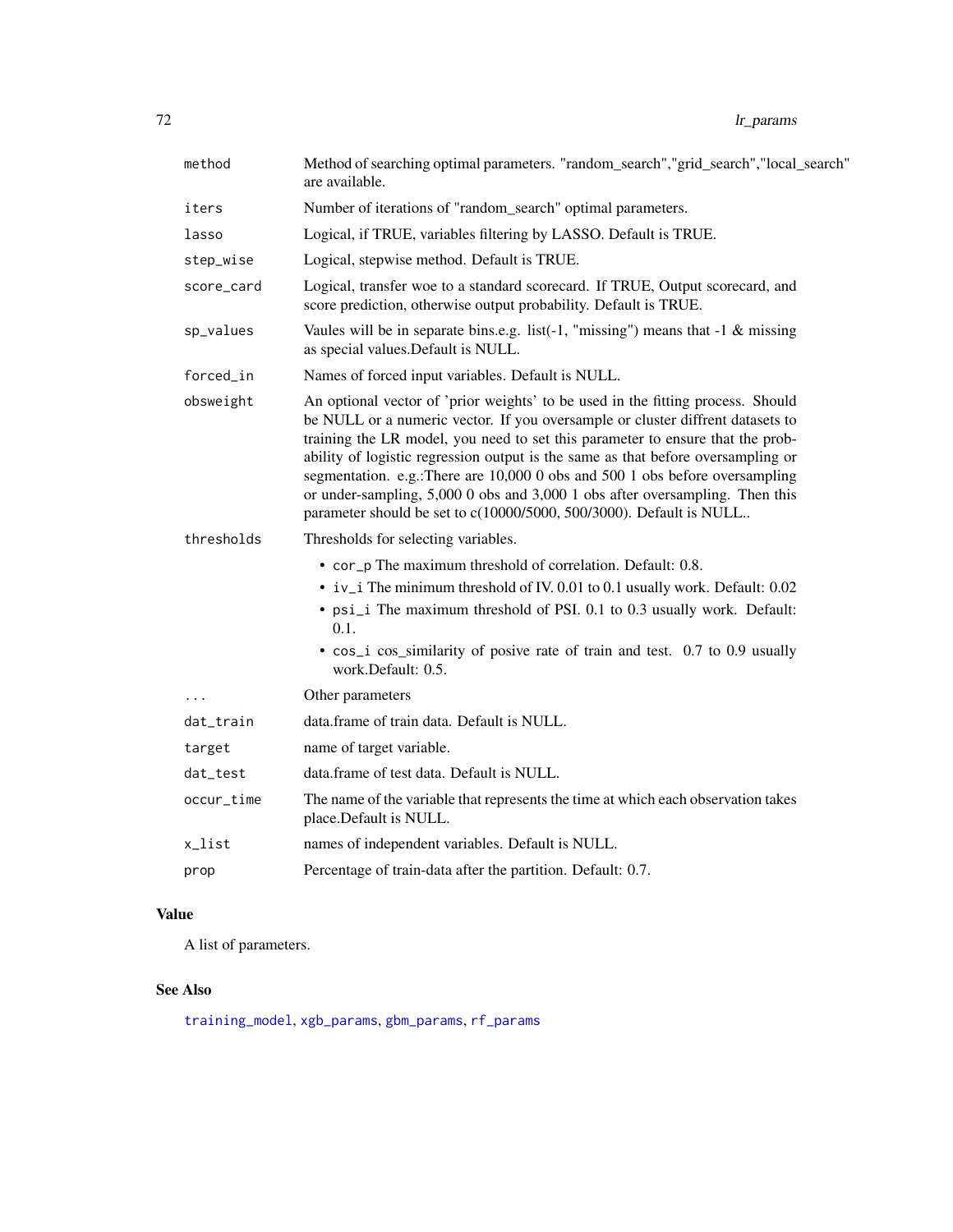#### Description

lr\_vif is for calculating Variance-Inflation Factors.

#### Usage

lr\_vif(lr\_model)

#### Arguments

lr\_model An object of logistic model.

#### Examples

```
sub = cv_split(UCICreditCard, k = 30)[[1]]x_list = c("PAY_0", "LIMIT_BAL", "PAY_AMT5", "PAY_3", "PAY_2")
dat = re_name(UCICreditCard[sub,], "default.payment.next.month", "target")
dat = dat[,c("target",x_list)]
dat = data_cleansing(dat, miss_values = list("", -1))
train_test = train_test_split(dat, prop = 0.7)
dat_train = train_test$train
dat_test = train_test$test
Formula = as.formula(paste("target", paste(x_list, collapse = ' + '), sep = ' ~ '))
set.seed(46)
lr_model = glm(Formula, data = dat_train[, c("target", x_list)], family = binomial(logit))
lr_vif(lr_model)
get_logistic_coef(lr_model)
class(dat)
mod = 1r model
lr_vif(lr_model)
```
max\_min\_norm *Max Min Normalization*

#### Description

max\_min\_norm is for normalizing each column vector of matrix 'x' using max\_min normalization

#### Usage

max\_min\_norm(x)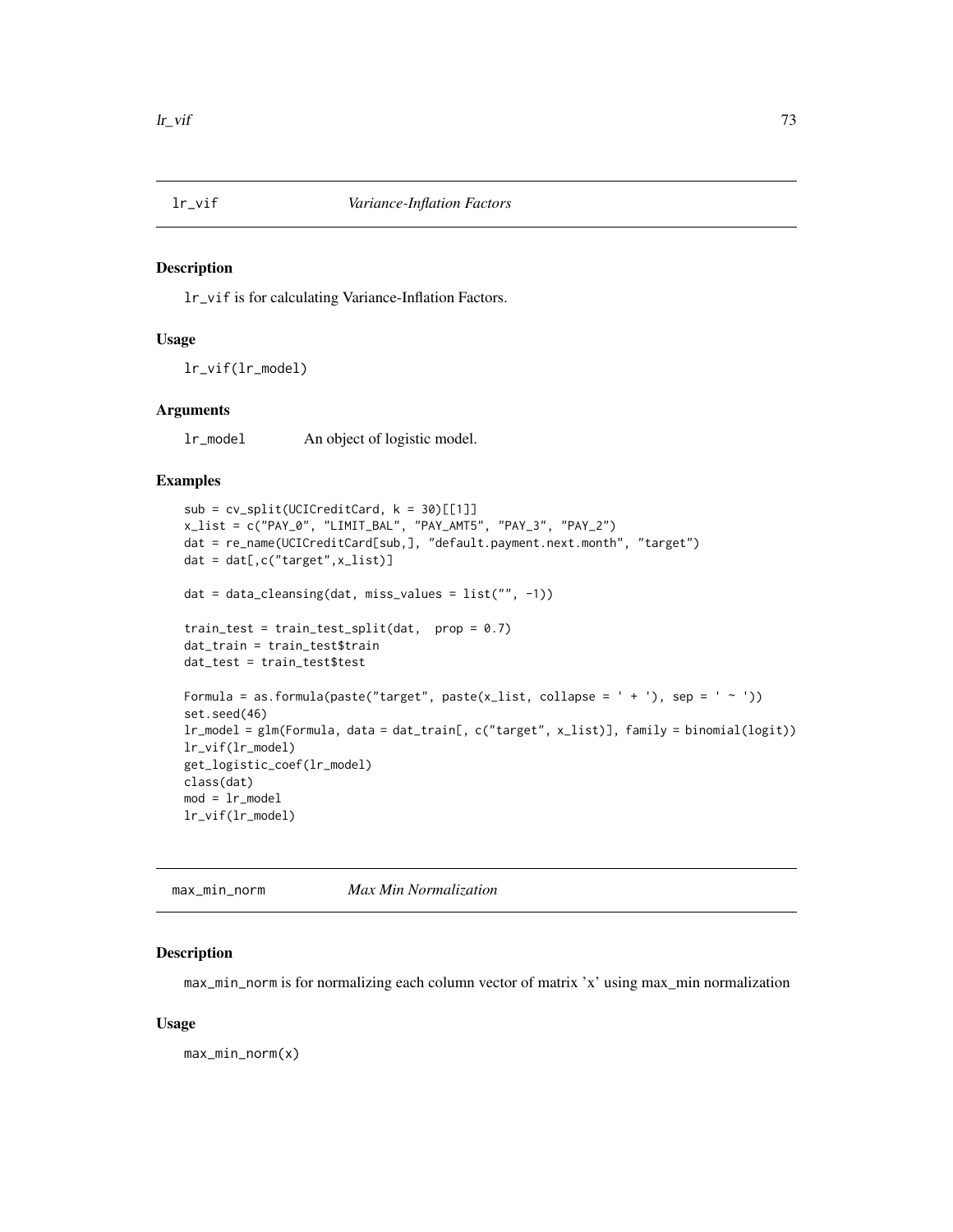x Vector

#### Value

Normalized vector

#### Examples

dat\_s = apply(UCICreditCard[,12:14], 2, max\_min\_norm)

merge\_category *Merge Category*

#### Description

merge\_category is for merging category of nominal variables which number of categories is more than m or percent of samples in any categories is less than p.

#### Usage

```
merge_category(dat, char_list = NULL, ex_cols = NULL, m = 10, note = TRUE)
```
#### Arguments

| dat        | A data frame with x and target.                                                                                                                             |
|------------|-------------------------------------------------------------------------------------------------------------------------------------------------------------|
| char_list  | The list of charecteristic variables that need to merge categories, Default is<br>NULL. In case of NULL, merge categories for all variables of string type. |
| $ex\_cols$ | A list of excluded variables. Default is NULL.                                                                                                              |
| m          | The minimum number of categories.                                                                                                                           |
| note       | Logical, outputs info. Default is TRUE.                                                                                                                     |

#### Value

A data.frame with merged category variables.

#### Examples

```
#merge_catagory
dat = merge_category(lendingclub,ex_cols = "id$|_d$")
char\_list = get\_names(data = dat, types = c('factor', 'character'),ex\_cols = "ids|_ds", get\_ex = FALSE)str(dat[,char_list])
```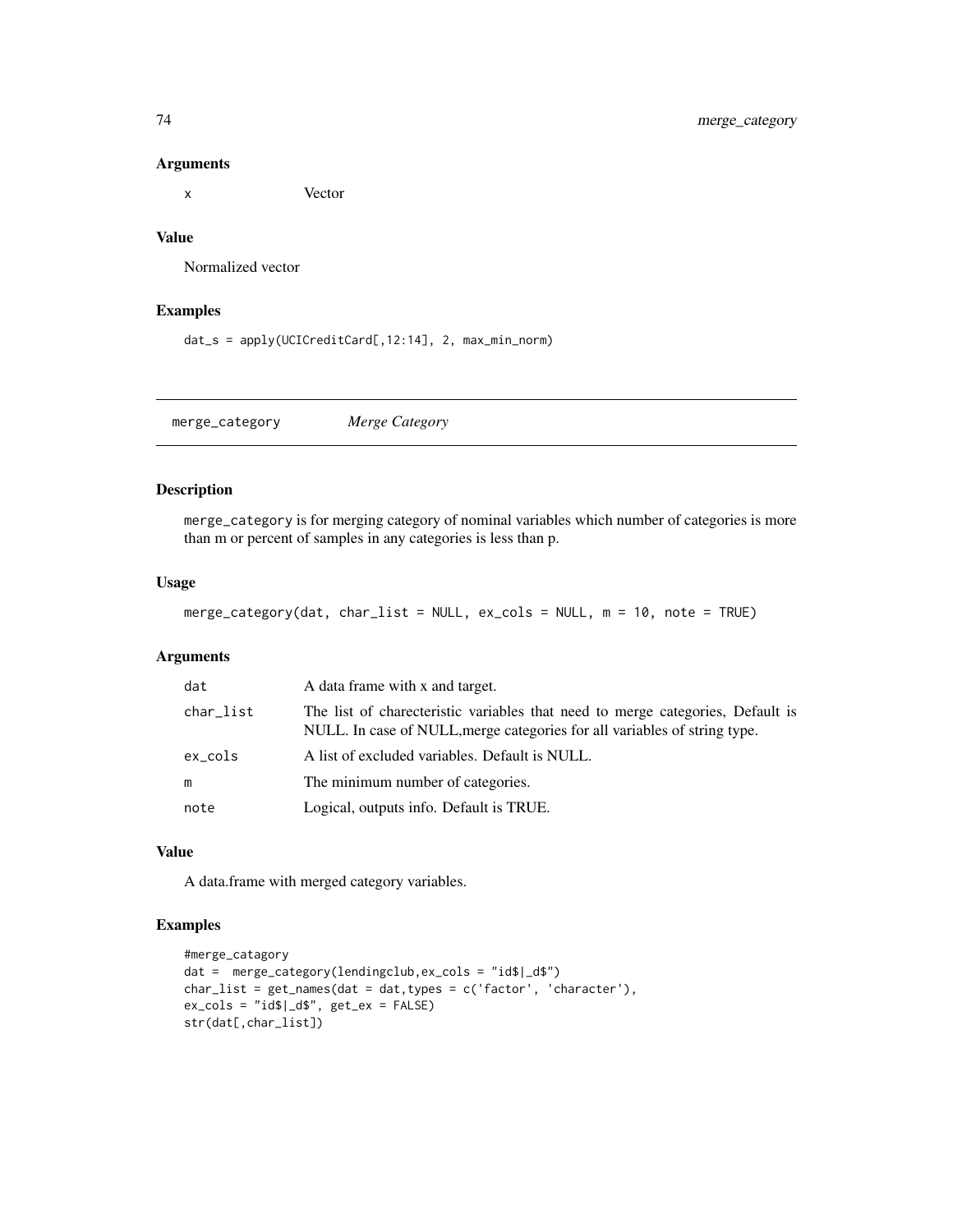## Description

min\_max\_norm is for normalizing each column vector of matrix 'x' using min\_max normalization

## Usage

min\_max\_norm(x)

#### Arguments

x Vector

#### Value

Normalized vector

#### Examples

dat\_s = apply(UCICreditCard[,12:14], 2, min\_max\_norm)

| model_result_plot | <i>model result plots</i> model_result_plot <i>is a wrapper of following</i> : |
|-------------------|--------------------------------------------------------------------------------|
|                   | perf_table <i>is for generating a model performance table</i> . ks_plot        |
|                   | is for K-S. roc_plot is for ROC. lift_plot is for Lift Chart.                  |
|                   | score_distribution_plot is for ploting the score distribution.                 |

# Description

model result plots model\_result\_plot is a wrapper of following: perf\_table is for generating a model performance table. ks\_plot is for K-S. roc\_plot is for ROC. lift\_plot is for Lift Chart. score\_distribution\_plot is for ploting the score distribution.

performance table

ks\_plot

lift\_plot

roc\_plot

score\_distribution\_plot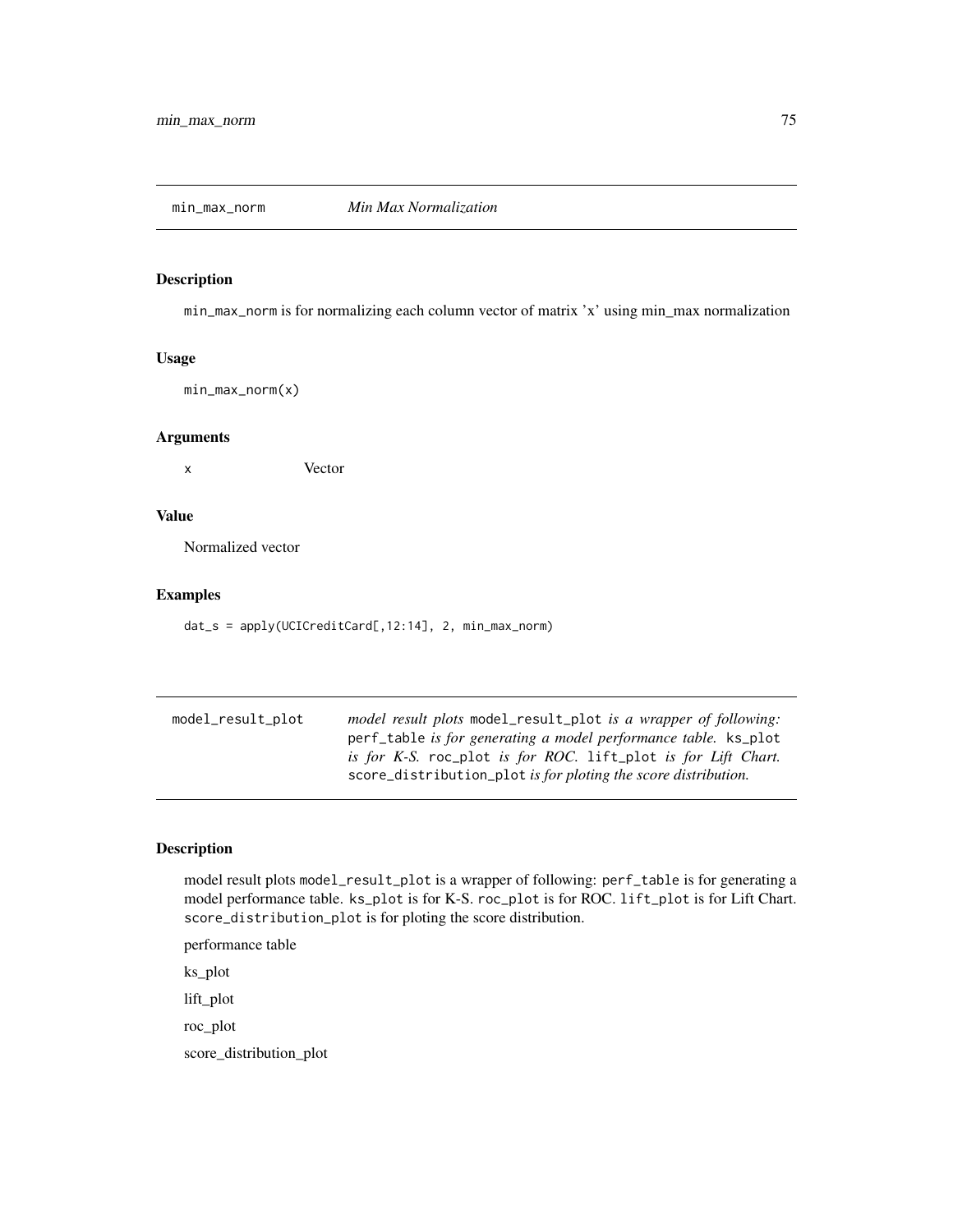```
model_result_plot(
  train_pred,
  score,
  target,
  test_pred = NULL,
 gtitle = NULL,
 perf_dir_path = NULL,
  save_data = FALSE,
 plot_show = TRUE,
 total = TRUE,g = 10,
 cut_bin = "equal_depth",
 digits = 4\mathcal{L}perf_table(
  train_pred,
  test_pred = NULL,
  target = NULL,score = NULL,
 g = 10,
  cut_bin = "equal_depth",
 breaks = NULL,
 digits = 2,
 pos_flag = list("1", "1", "Bad", 1),
 total = FALSE,binsNO = FALSE
)
ks_plot(
  train_pred,
  test_pred = NULL,
  target = NULL,score = NULL,
 gtitle = NULL,
 breaks = NULL,
 g = 10,
 cut_bin = "equal_width",
 perf_tb = NULL
\mathcal{L}lift_plot(
  train_pred,
  test_pred = NULL,
  target = NULL,score = NULL,
  gtitle = NULL,
```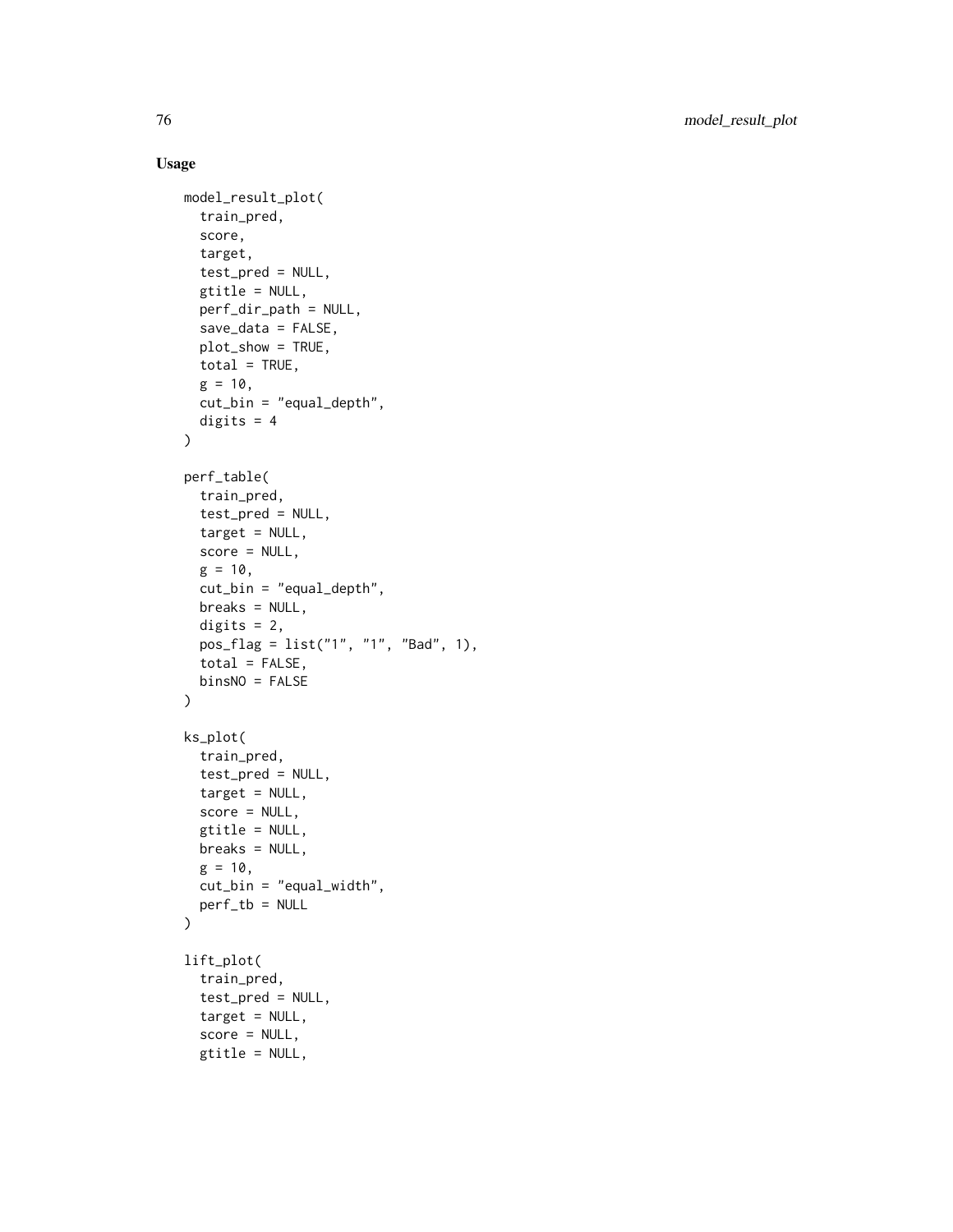```
breaks = NULL,
  g = 10,
  cut_bin = "equal_depth",
  perf_tb = NULL
\mathcal{L}roc_plot(
  train_pred,
  test_pred = NULL,
  target = NULL,score = NULL,
  gtitle = NULL
\mathcal{L}score_distribution_plot(
  train_pred,
  test_pred,
  target,
  score,
  gtitle = NULL,
  breaks = NULL,
  g = 10,
  cut_bin = "equal_depth",
  perf_tb = NULL
\mathcal{L}
```

| train_pred    | A data frame of training with predicted prob or score.                                        |
|---------------|-----------------------------------------------------------------------------------------------|
| score         | The name of prob or score variable.                                                           |
| target        | The name of target variable.                                                                  |
| test_pred     | A data frame of validation with predict prob or score.                                        |
| gtitle        | The title of the graph $&$ The name for periodically saved graphic file.                      |
| perf_dir_path | The path for periodically saved graphic files.                                                |
| save_data     | Logical, save results in locally specified folder. Default is FALSE.                          |
| plot_show     | Logical, show model performance in current graphic device. Default is TRUE.                   |
| total         | Whether to summarize the table. default: TRUE.                                                |
| g             | Number of breaks for prob or score.                                                           |
| cut_bin       | A string, if equal_bins is TRUE, 'equal_depth' or 'equal_width', default is<br>'equal_depth'. |
| digits        | Digits of numeric, default is 4.                                                              |
| breaks        | Splitting points of prob or score.                                                            |
| pos_flag      | The value of positive class of target variable, default: "1".                                 |
| binsNO        | Bins Number. Default is FALSE.                                                                |
| $perf_t$      | Performance table.                                                                            |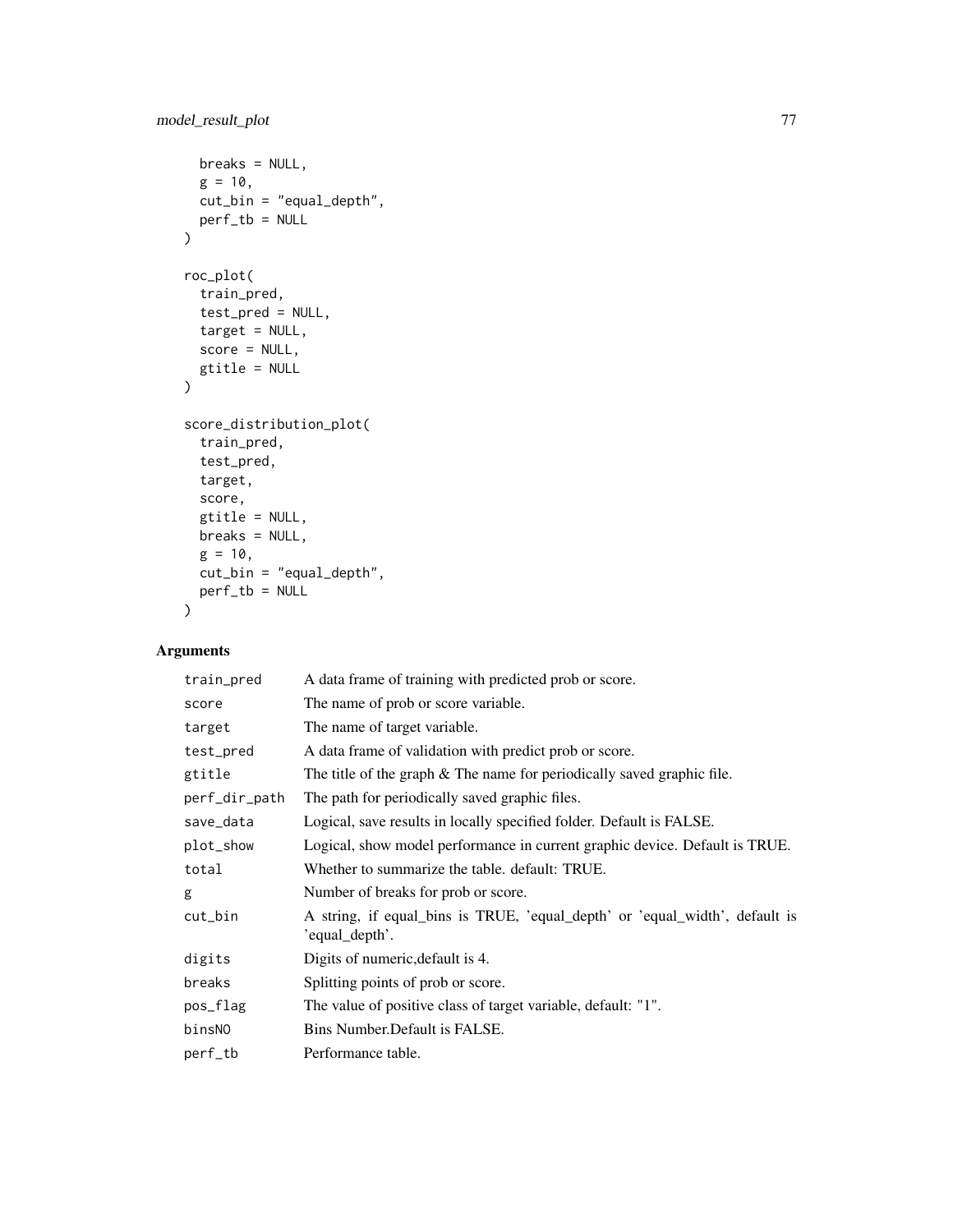#### Examples

```
sub = cv_split(UCICredictCard, k = 30)[[1]]dat = UCICreditCard[sub,]
dat = re_name(dat, "default.payment.next.month", "target")
x_list = c("PAY_0", "LIMIT_BAL", "PAY_AMT5", "PAY_3", "PAY_2")
dat = data_cleansing(dat, target = "target", obs_id = "ID", x_list = x_list,occur_time = "apply_date", miss_values = list("", -1))
dat = process_nas(dat,default_miss = TRUE)
train_test = train_test_split(dat, split_type = "OOT", prop = 0.7,
                                occur_time = "apply_date")
dat_train = train_test$train
dat_test = train_test$test
Formula = as.formula(paste("target", paste(x_list, collapse = ' + '), sep = ' \sim '))
set.seed(46)
lr_model = glm(Formula, data = dat_train[, c("target", x_list)], family = binomial(logit))
dat_train$pred_LR = round(predict(lr_model, dat_train[, x_list], type = "response"), 5)
dat_test$pred_LR = round(predict(lr_model, dat_test[, x_list], type = "response"), 5)
# model evaluation
perf_table(train_pred = dat_train, test_pred = dat_test, target = "target", score = "pred_LR")
ks_plot(train_pred = dat_train, test_pred = dat_test, target = "target", score = "pred_LR")
roc_plot(train_pred = dat_train, test_pred = dat_test, target = "target", score = "pred_LR")
#lift_plot(train_pred = dat_train, test_pred = dat_test, target = "target", score = "pred_LR")
#score_distribution_plot(train_pred = dat_train, test_pred = dat_test,
#target = "target", score = "pred_LR")
#model_result_plot(train_pred = dat_train, test_pred = dat_test,
#target = "target", score = "pred_LR")
```
multi\_grid *Arrange list of plots into a grid*

#### **Description**

Plot multiple ggplot-objects as a grid-arranged single plot.

#### Usage

```
multi\_grid(..., grobs = list(...), nrow = NULL, ncol = NULL)
```

| $\cdot$ $\cdot$ $\cdot$ | Other parameters.                                      |
|-------------------------|--------------------------------------------------------|
| grobs                   | A list of ggplot-objects to be arranged into the grid. |
| nrow                    | Number of rows in the plot grid.                       |
| ncol                    | Number of columns in the plot grid.                    |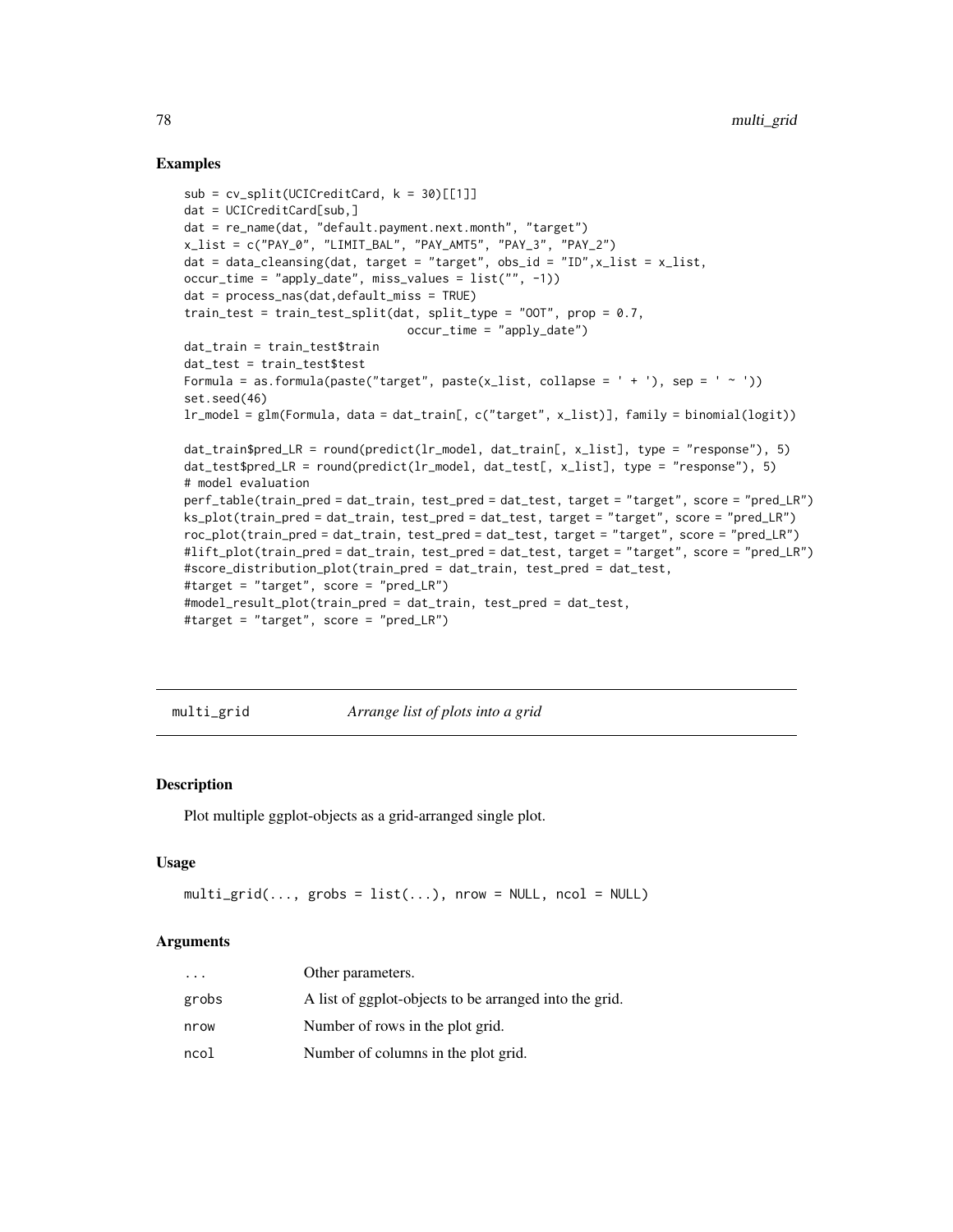#### Details

This function takes a list of ggplot-objects as argument. Plotting functions of this package that produce multiple plot objects (e.g., when there is an argument facet.grid) usually return multiple plots as list.

#### Value

An object of class gtable.

#### Examples

```
library(ggplot2)
sub = cv_split(UCICredictCard, k = 30)[[1]]dat = UCICreditCard[sub,]
dat = re_name(dat, "default.payment.next.month", "target")
dat = data_cleansing(dat, target = "target", obs_id = "ID",
occur_time = "apply_date", miss_values = list("", -1))
dat = process_nas(dat)
train_test = train_test_split(dat, split_type = "00T", prop = 0.7,
                                occur_time = "apply_date")
dat_train = train_test$train
dat_test = train_test$test
x_list = c("PAY_0", "LIMIT_BAL", "PAY_AMT5", "PAY_3", "PAY_2")
Formula = as.formula(paste("target", paste(x_list, collapse = ' + '), sep = ' ~ '))
set.seed(46)
lr_model = glm(Formula, data = dat_train[, c("target", x_list)], family = binomial(logit))
dat_train$pred_LR = round(predict(lr_model, dat_train[, x_list], type = "response"), 5)
dat_test$pred_LR = round(predict(lr_model, dat_test[, x_list], type = "response"), 5)
# model evaluation
p1 = ks_plot(train_pred = dat_train, test_pred = dat_test, target = "target", score = "pred_LR")
p2 = roc_plot(train_pred = dat_train, test_pred = dat_test, target = "target", score = "pred_LR")
p3 = lift_plot(train_pred = dat_train, test_pred = dat_test, target = "target", score = "pred_LR")
p4 = score_distribution_plot(train_pred = dat_train, test_pred = dat_test,
target = "target", score = "pred_LR")p_plots= multi_grid(p1,p2,p3,p4)
plot(p_plots)
```
multi\_left\_join *multi\_left\_join*

#### Description

multi\_left\_join is for left jion a list of datasets fast.

```
multi\_left\_join(..., df\_list = list(...), key\_dt = NULL, by = NULL)
```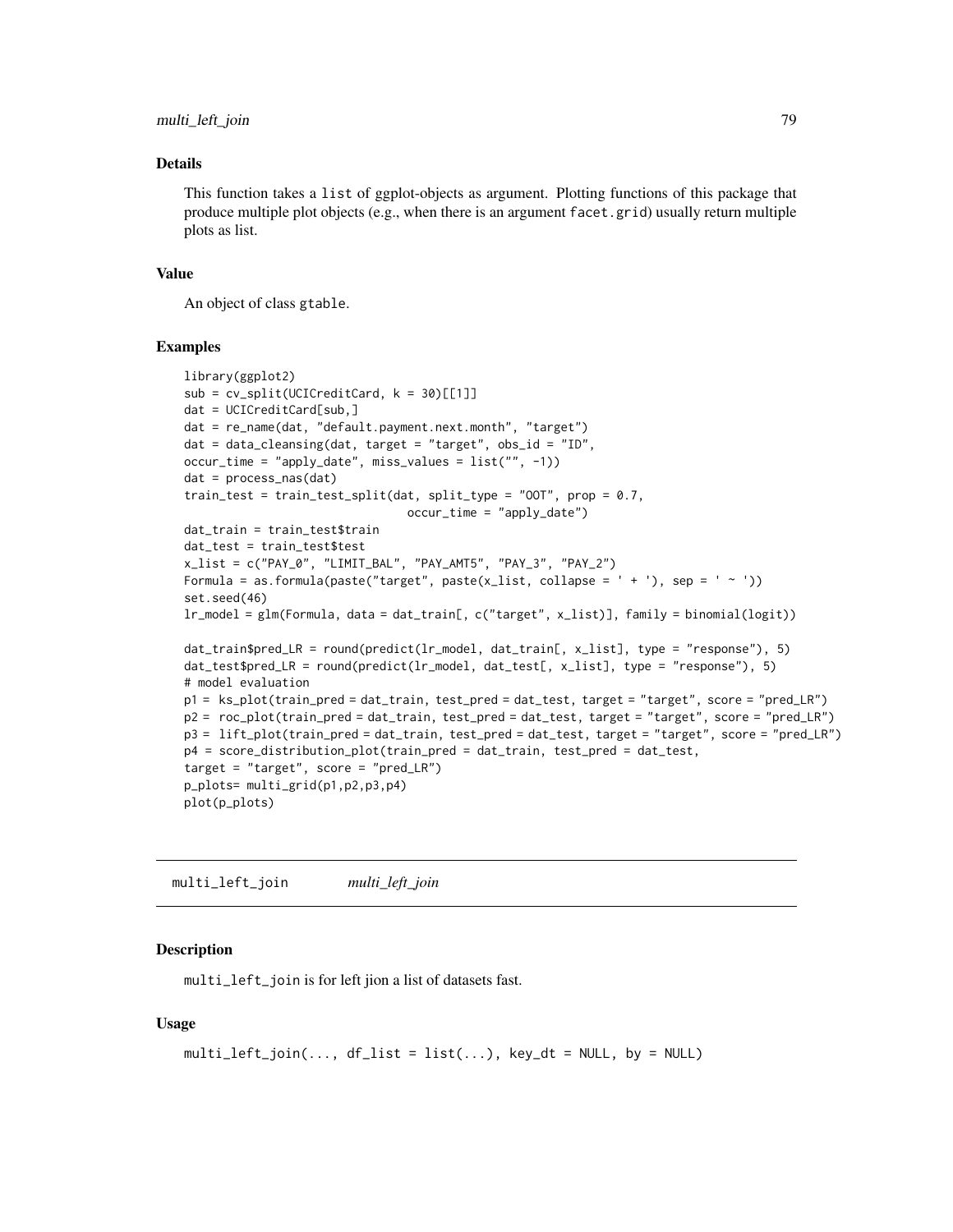| $\cdot$ $\cdot$ $\cdot$ | Datasets need join                       |
|-------------------------|------------------------------------------|
| df list                 | A list of datasets.                      |
| kev_dt                  | Name or index of Key table to left join. |
| by                      | Name of Key columns to join.             |

## Examples

```
multi_left_join(UCICreditCard[1:10, 1:10], UCICreditCard[1:10, c(1,8:14)],
UCICreditCard[1:10, c(1,20:25)], by = "ID")
```
null\_blank\_na *Encode NAs*

## Description

null\_blank\_na is the function to replace null ,NULL, blank or other missing vaules with NA.

## Usage

```
null_blank_na(dat, miss_values = NULL, note = FALSE)
```
## Arguments

| dat         | A data frame with x and target.                                                                                                             |
|-------------|---------------------------------------------------------------------------------------------------------------------------------------------|
| miss_values | Other extreme value might be used to represent missing values, e.g: -9999, -<br>9998. These miss values will be encoded to -1 or "missing". |
| note        | Logical. Outputs info. Default is TRUE.                                                                                                     |

# Value

A data.frame

# Examples

```
datss = null_blank_na(dat = UCICreditCard[1:1000, ], miss_values =list(-1,-2))
```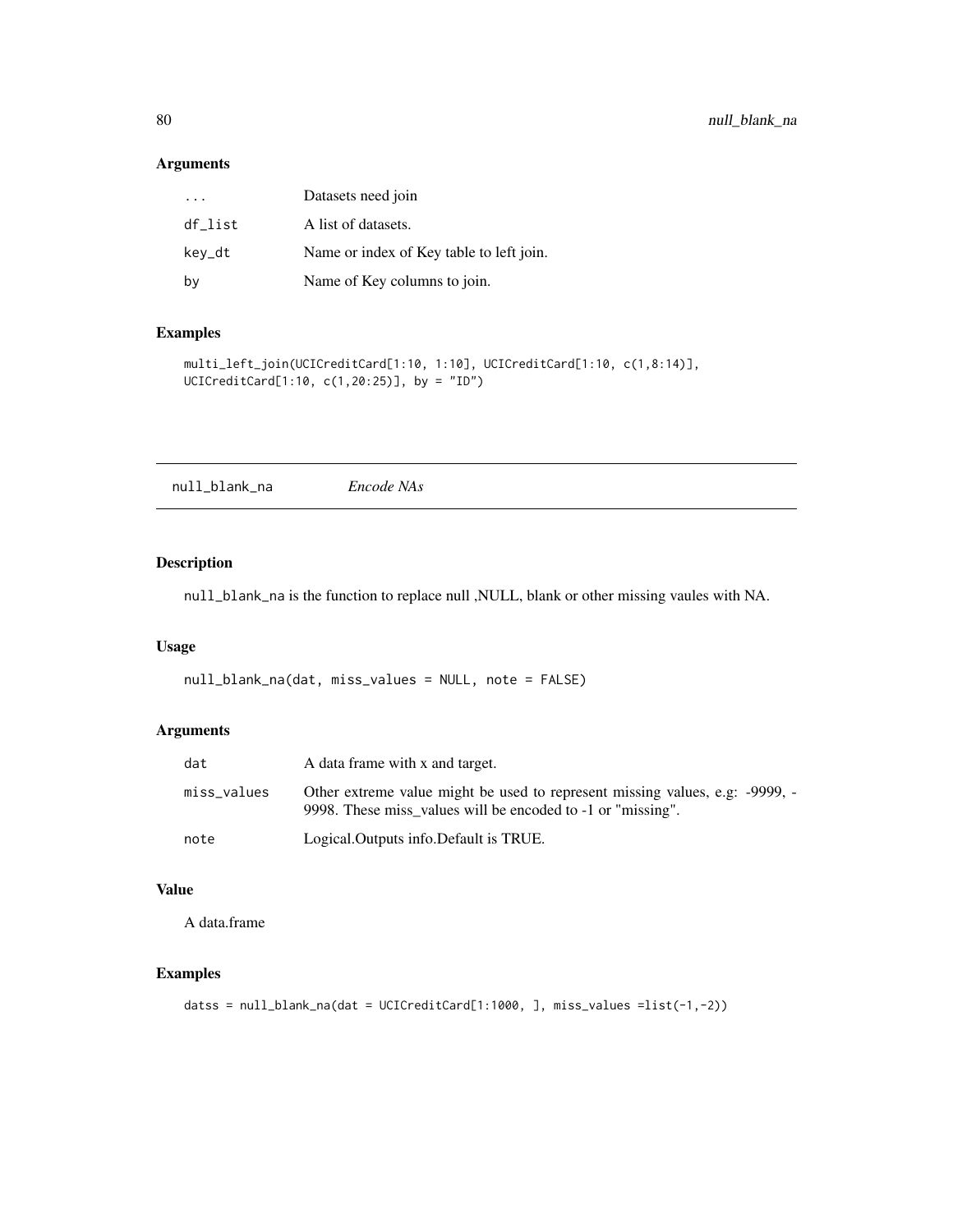# Description

Returns the number of "code points", in a string.

# Usage

n\_char(string)

# Arguments

string A string.

#### Value

A numeric vector giving number of characters (code points) in each element of the character vector. Missing string have missing length.

# Examples

n\_char(letters) n\_char(NA)

one\_hot\_encoding *One-Hot Encoding*

#### Description

one\_hot\_encoding is for converting the factor or character variables into multiple columns

```
one_hot_encoding(
  dat,
  cat_vars = NULL,
  ex_cols = NULL,
  merge_cat = TRUE,
  na\_act = TRUE,note = FALSE
\mathcal{E}
```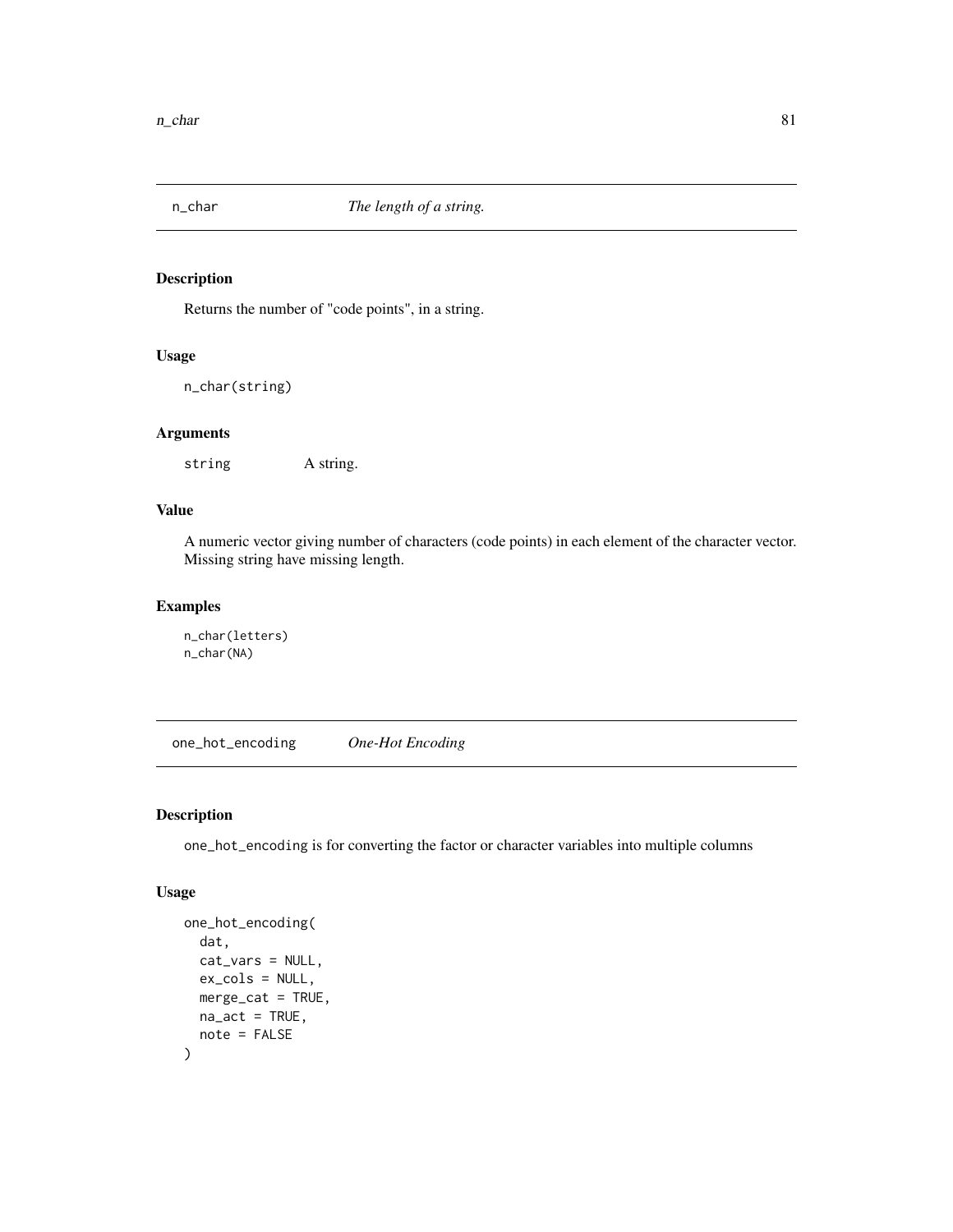| dat       | A dat frame.                                                                              |
|-----------|-------------------------------------------------------------------------------------------|
| cat_vars  | The name or Column index list to be one hot encoded.                                      |
| ex_cols   | Variables to be excluded, use regular expression matching                                 |
| merge_cat | Logical. If TRUE, to merge categories greater than 8, default is TRUE.                    |
| na_act    | Logical, If true, the missing value is processed, if FALSE missing value is omit-<br>ted. |
| note      | Logical. Outputs info. Default is TRUE.                                                   |

# Value

A dat frame with the one hot encoding applied to all the variables with type as factor or character.

# See Also

[de\\_one\\_hot\\_encoding](#page-23-0)

# Examples

```
dat1 = one_hot_encoding(dat = UCICreditCard,
cat_vars = c("SEX", "MARRIAGE"),
merge_cat = TRUE, na_act = TRUE)
dat2 = de_one_hot_encoding(dat_one_hot = dat1,
cat_vars = c("SEX","MARRIAGE"), na_act = FALSE)
```

| outliers detection | Outliers Detection outliers_detection is for outliers detecting us- |
|--------------------|---------------------------------------------------------------------|
|                    | ing Kmeans and Local Outlier Factor (lof)                           |

## Description

Outliers Detection outliers\_detection is for outliers detecting using Kmeans and Local Outlier Factor (lof)

#### Usage

```
outliers_detection(dat, x, kc = 3, kn = 5)
```

| dat | A data.frame with independent variables. |
|-----|------------------------------------------|
| x   | The name of variable to process.         |
| kc  | Number of clustering centers for Kmeans  |
| kn  | Number of neighbors for LOF.             |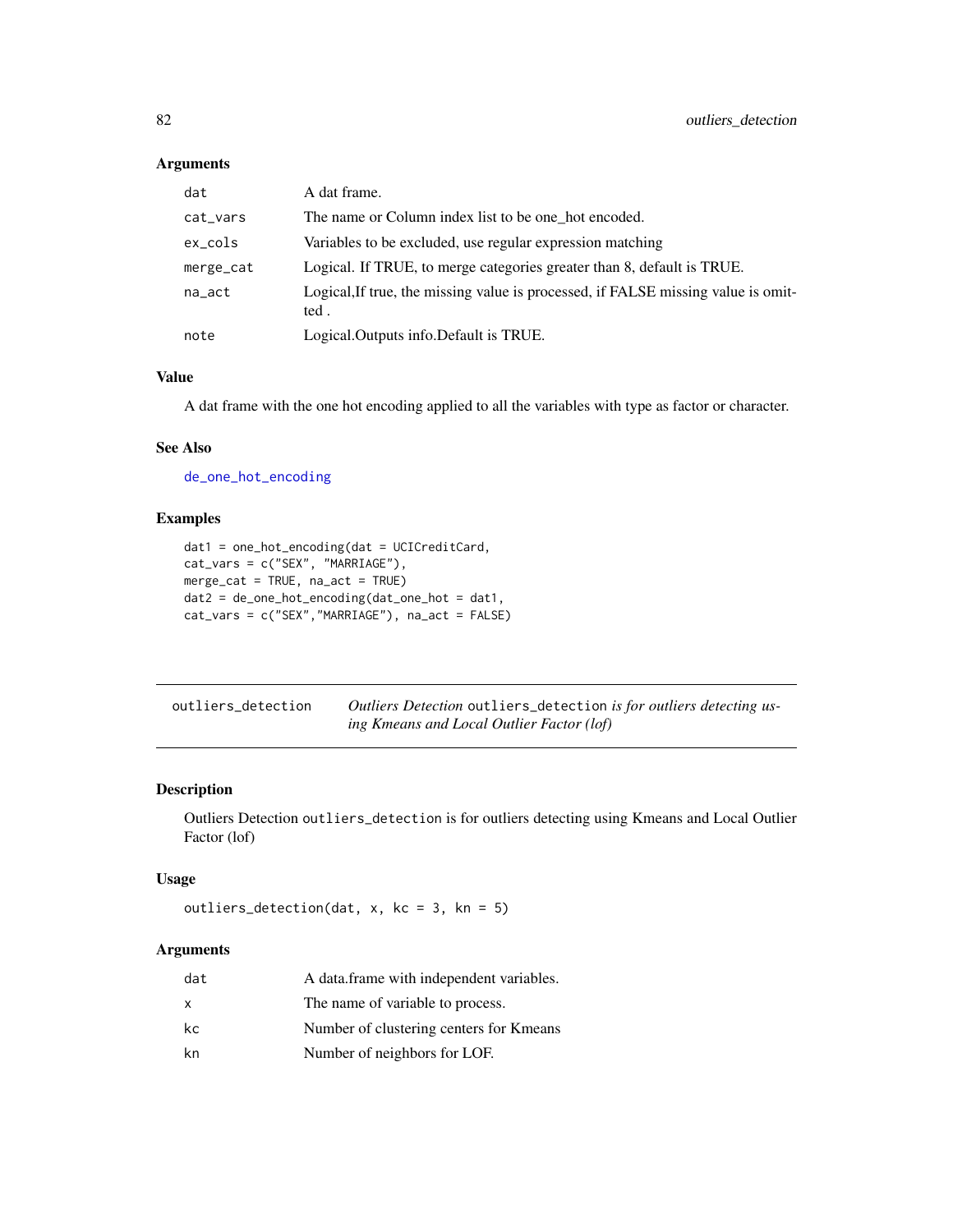# Value

Outliers of each variable.

partial\_dependence\_plot

*partial\_dependence\_plot*

## Description

partial\_dependence\_plot is for generating a partial dependence plot. get\_partial\_dependence\_plots is for ploting partial dependence of all vairables in x\_list.

#### Usage

```
partial_dependence_plot(model, x, x_train, n.trees = NULL)
```

```
get_partial_dependence_plots(
 model,
 x_train,
 x_list,
 n.trees = NULL,
 dir\_path = getwd(),
 save_data = TRUE,
 plot_show = FALSE,
 parallel = FALSE
)
```

| model        | A data frame of training with predicted prob or score.                       |
|--------------|------------------------------------------------------------------------------|
| $\mathsf{x}$ | The name of an independent variable.                                         |
| x_train      | A data.frame with independent variables.                                     |
| n.trees      | Number of trees for best iter of gbm.                                        |
| x_list       | Names of independent variables.                                              |
| dir_path     | The path for periodically saved graphic files.                               |
| save_data    | Logical, save results in locally specified folder. Default is FALSE.         |
| plot_show    | Logical, show model performance in current graphic device. Default is FALSE. |
| parallel     | Logical, parallel computing. Default is FALSE.                               |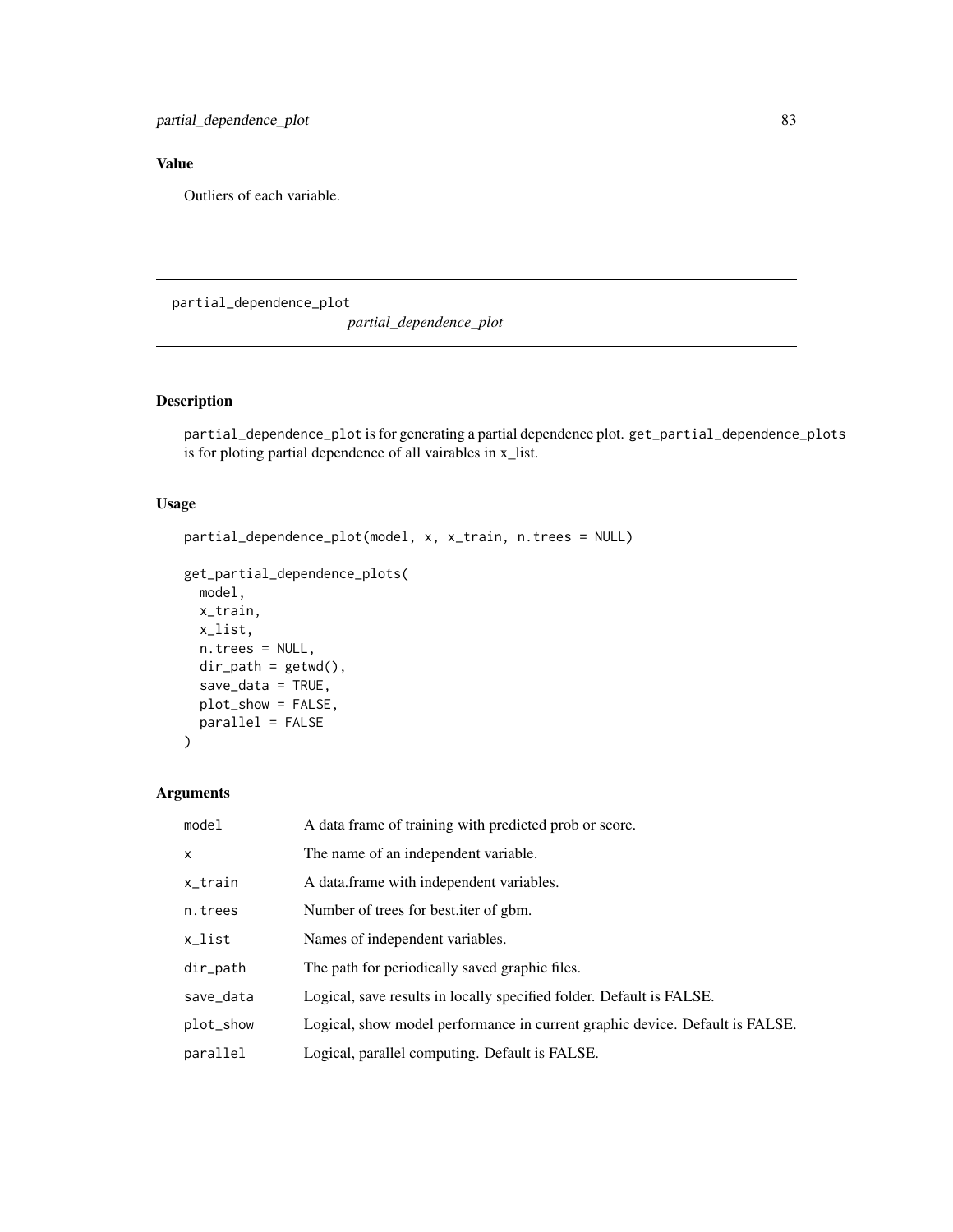#### Examples

```
sub = cv_split(UCICredictCard, k = 30)[[1]]dat = UCICreditCard[sub,]
dat = re_name(dat, "default.payment.next.month", "target")
dat = data_cleanging(data, target = "target", obs_id = "ID",occur_time = "apply_date", miss_values = list("", -1))
train_test = train_test_split(dat, split_type = "OOT", prop = 0.7,
                                occur_time = "apply_data")dat_train = train_test$train
dat_test = train_test$test
x_list = c("PAY_0", "LIMIT_BAL", "PAY_AMT5", "PAY_3", "PAY_2")
Formula = as.formula(paste("target", paste(x_list, collapse = ' + '), sep = ' ~ '))
set.seed(46)
lr_model = glm(Formula, data = dat_train[, c("target", x_list)], family = binomial(logit))
#plot partial dependency of one variable
partial_dependence_plot(model = lr_model, x ="LIMIT_BAL", x_train = dat_train)
#plot partial dependency of all variables
pd_list = get_partial_dependence_plots(model = lr_model, x_list = x_list[1:2],
 x_train = dat_train, save_data = FALSE,plot_show = TRUE)
```
PCA\_reduce *PCA Dimension Reduction*

#### Description

PCA\_reduce is used for PCA reduction of high demension data .

#### Usage

PCA\_reduce(train = train, test =  $NULL$ , mc = 0.9)

#### **Arguments**

| train | A data frame with independent variables and target variable. |
|-------|--------------------------------------------------------------|
| test  | A data frame of test data.                                   |
| mc    | Threshold of cumulative imp.                                 |

#### Examples

```
## Not run:
num_x_list = get_names(dat = UCICreditCard, types = c('numeric'),
ex_cols = "ID$|date$|default.payment.next.month$", get_ex = FALSE)
PCA_dat = PCA_reduce(train = UCICreditCard[num_x_list])
```
## End(Not run)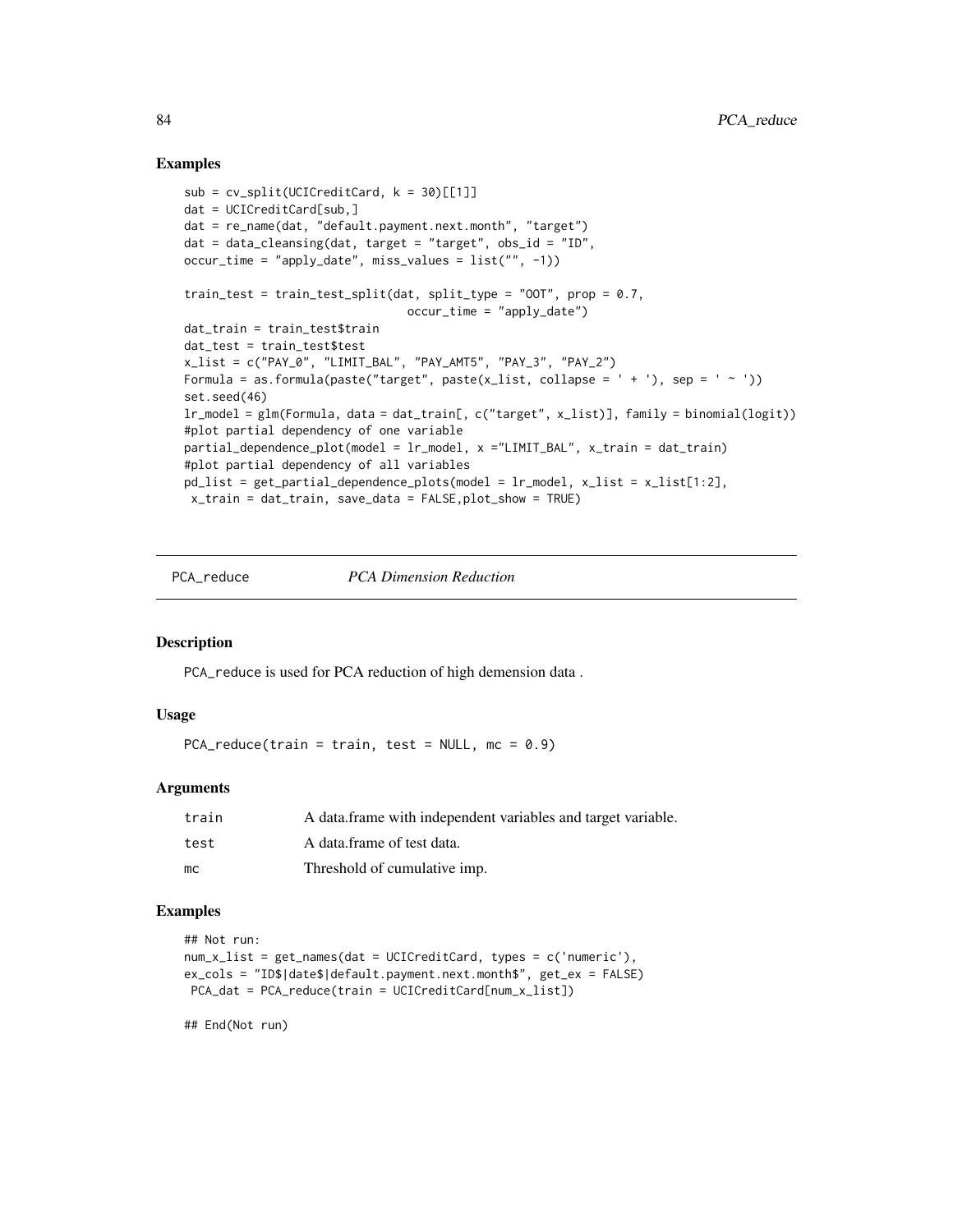plot\_colors *Plot Colors*

#### Description

You can use the plot\_colors to show colors on the graph device.

#### Usage

```
plot_colors(colors)
```
color\_ramp\_palette(colors)

#### Arguments

colors A vector of colors.

# Examples

```
plot_colors(rgb(158,122,122, maxColorValue = 255 ))
```

| plot_oot_perf | plot_oot_perf plot_oot_perf is for ploting performance of cross |
|---------------|-----------------------------------------------------------------|
|               | <i>time samples in the future</i>                               |

#### Description

plot\_oot\_perf plot\_oot\_perf is for ploting performance of cross time samples in the future

```
plot_oot_perf(
  dat_test,
 x,
 occur_time,
 target,
 k = 3,
 g = 10,
 period = "month",
 best = FALSE,
  equal_bins = TRUE,
 pl = "rate",
 breaks = NULL,
  cut_bin = "equal_depth",
  gtitle = NULL,
  perf_dir_path = NULL,
```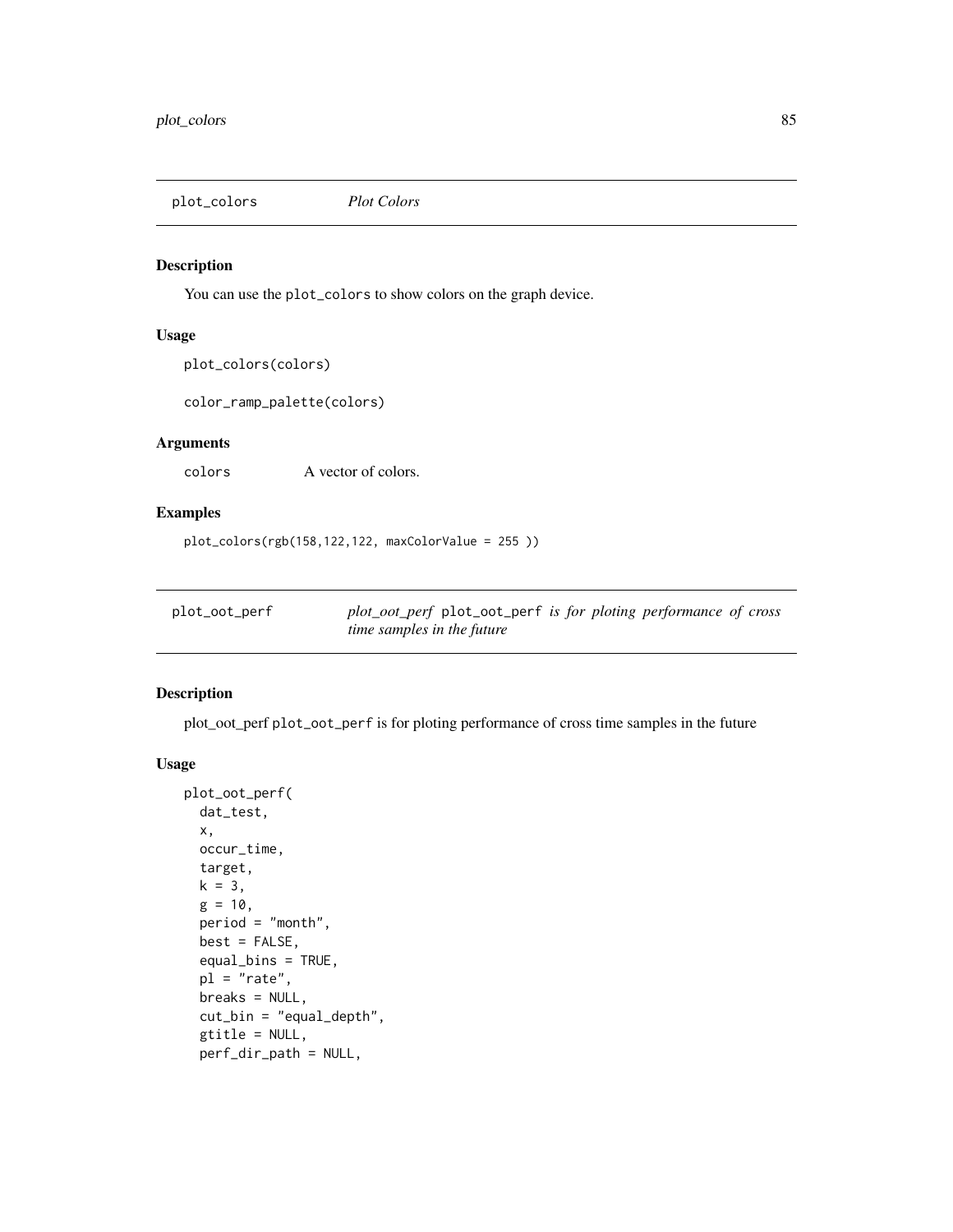```
save_data = FALSE,
 plot_show = TRUE
\lambda
```

| dat_test      | A data frame of testing dataset with predicted prob or score.                                 |
|---------------|-----------------------------------------------------------------------------------------------|
| x             | The name of prob or score variable.                                                           |
| occur_time    | The name of the variable that represents the time at which each observation takes<br>place.   |
| target        | The name of target variable.                                                                  |
| k             | If period is NULL, number of equal frequency samples.                                         |
| g             | Number of breaks for prob or score.                                                           |
| period        | OOT period, 'weekly' and 'month' are available.if NULL, use k equal frequency<br>samples.     |
| best          | Logical, merge initial breaks to get optimal breaks for binning.                              |
| equal_bins    | Logical, generates initial breaks for equal frequency or width binning.                       |
| рl            | 'lift' is for lift chart plot, 'rate' is for positive rate plot.                              |
| breaks        | Splitting points of prob or score.                                                            |
| cut_bin       | A string, if equal_bins is TRUE, 'equal_depth' or 'equal_width', default is<br>'equal_depth'. |
| gtitle        | The title of the graph $&$ The name for periodically saved graphic file.                      |
| perf_dir_path | The path for periodically saved graphic files.                                                |
| save_data     | Logical, save results in locally specified folder. Default is FALSE.                          |
| plot_show     | Logical, show model performance in current graphic device. Default is TRUE.                   |

## Examples

```
sub = cv_split(UCICredictCard, k = 30)[[1]]dat = UCICreditCard[sub,]
dat = re_name(dat, "default.payment.next.month", "target")
x_list = c("PAY_0", "LIMIT_BAL", "PAY_AMT5", "PAY_3", "PAY_2")
dat = data_cleansing(dat, target = "target", obs_id = "ID", x_list = x_list,occur_time = "apply_date", miss_values = list("", -1))
dat = process_nas(dat)
train_test = train_test_split(dat, split_type = "OOT", prop = 0.7,
                                occur_time = "apply_date")
dat_train = train_test$train
dat_test = train_test$test
Formula = as.formula(paste("target", paste(x_list, collapse = ' + '), sep = ' ~ '))
set.seed(46)
lr_model = glm(Formula, data = dat_train[, c("target", x_list)], family = binomial(logit))
dat_train$pred_LR = round(predict(lr_model, dat_train[, x_list], type = "response"), 5)
dat_test$pred_LR = round(predict(lr_model, dat_test[, x_list], type = "response"), 5)plot_oot_perf(dat_test = dat_test, occur_time = "apply_date", target = "target", x = "pred_LR")
```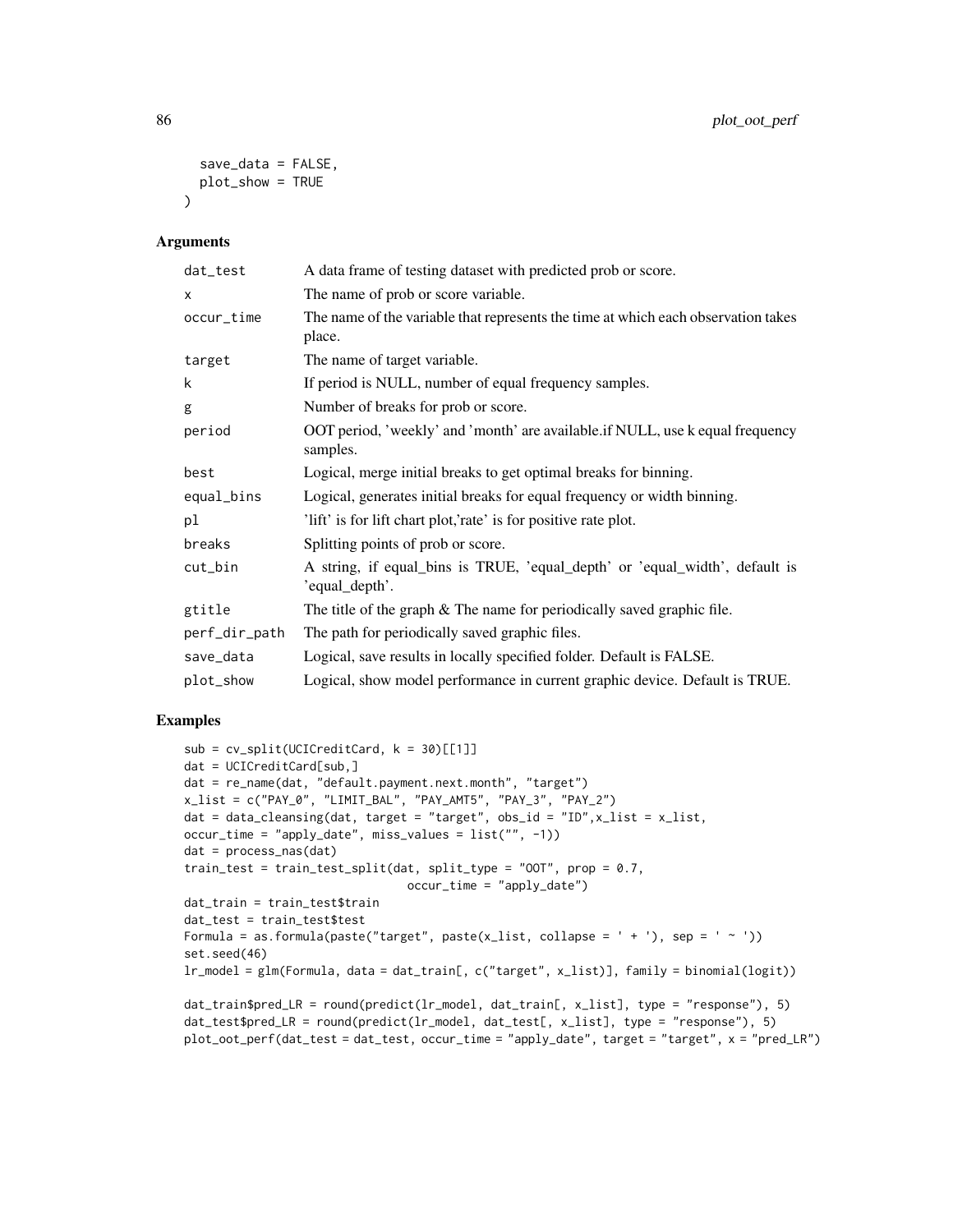plot\_table *plot\_table*

## Description

plot\_table is for table visualizaiton.

# Usage

```
plot_table(
  grid_table,
  theme = c("cyan", "grey", "green", "red", "blue", "purple"),
  title = NULL,
  title.size = 12,
  title.color = "black",
  title.face = "bold",
  title.position = "middle",
  subtitle = NULL,
  subtitle.size = 8,
  subtitle.color = "black",
  subtitle.face = "plain",
  subtitle.position = "middle",
  tile.color = "white",
  tile.size = 1,
  colname.size = 3,
  colname.color = "white",
  colname.face = "bold",
  colname.fill.color = love_color("dark_cyan"),
  text.size = 3,
  text.color = love_color("dark_grey"),
  text.face = "plain",
  text.fill.color = c("white", love_color("pale_grey"))
\mathcal{L}
```

| grid_table                       | A data frame or table                                                          |
|----------------------------------|--------------------------------------------------------------------------------|
| theme                            | The theme of color, "cyan","grey","green","red","blue","purple" are available. |
| title                            | The title of table                                                             |
| title.size                       | The title size of plot.                                                        |
| title.color                      | The title color.                                                               |
| title.face                       | The title face, such as "plain", "bold".                                       |
|                                  | title.position The title position, such as "left", "middle", "right".          |
| subtitle                         | The subtitle of table                                                          |
| subtitle.size The subtitle size. |                                                                                |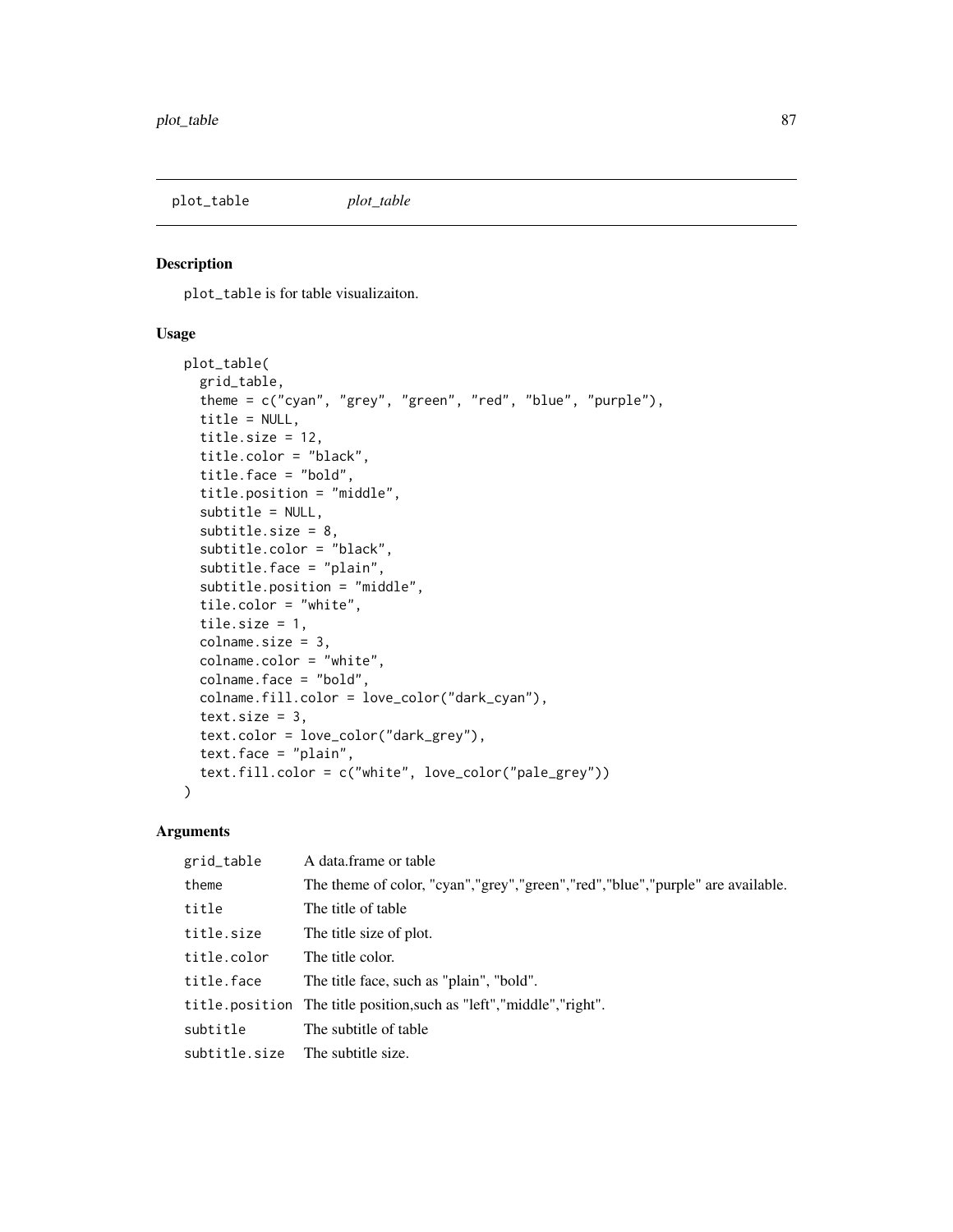|                    | subtitle.color The subtitle color.                                             |
|--------------------|--------------------------------------------------------------------------------|
|                    | subtitle.face The subtitle face, such as "plain", "bold",default is "bold".    |
| subtitle.position  |                                                                                |
|                    | The subtitle position, such as "left", "middle", "right", default is "middle". |
| tile.color         | The color of table lines, default is 'white'.                                  |
| tile.size          | The size of table lines, default is 1.                                         |
| colname.size       | The size of colnames, default is 3.                                            |
| colname.color      | The color of colnames, default is 'white'.                                     |
| colname.face       | The face of colnames, default is 'bold'.                                       |
| colname.fill.color |                                                                                |
|                    | The fill color of colnames, default is love_color("dark_cyan").                |
| text.size          | The size of text, default is 3.                                                |
| text.color         | The color of text, default is love_color("dark_grey").                         |
| text.face          | The face of text, default is 'plain'.                                          |
| text.fill.color    |                                                                                |
|                    | The fill color of text, default is c('white',love_color("pale_grey").          |

#### Examples

```
iv_list = get_psi_iv_all(dat = UCICreditCard[1:1000, ],
                         x_list = names(UCICreditCard)[3:5], equal_bins = TRUE,
                       target = "default.payment.next.month", ex_cols = "ID|apply_date")
iv_dt =get_psi_iv(UCICreditCard, x = "PAY_3",
                 target = "default.payment.next.month", bins_total = TRUE)
```
plot\_table(iv\_dt)

plot\_theme *plot\_theme*

# Description

plot\_theme is a simper wrapper of theme for ggplot2.

```
plot_theme(
  legend.position = "top",
  angle = 30.
  legend_size = 7,axis\_size_y = 8,
  axis_size_x = 8,
  axis_title_size = 10,
  title_size = 11,
```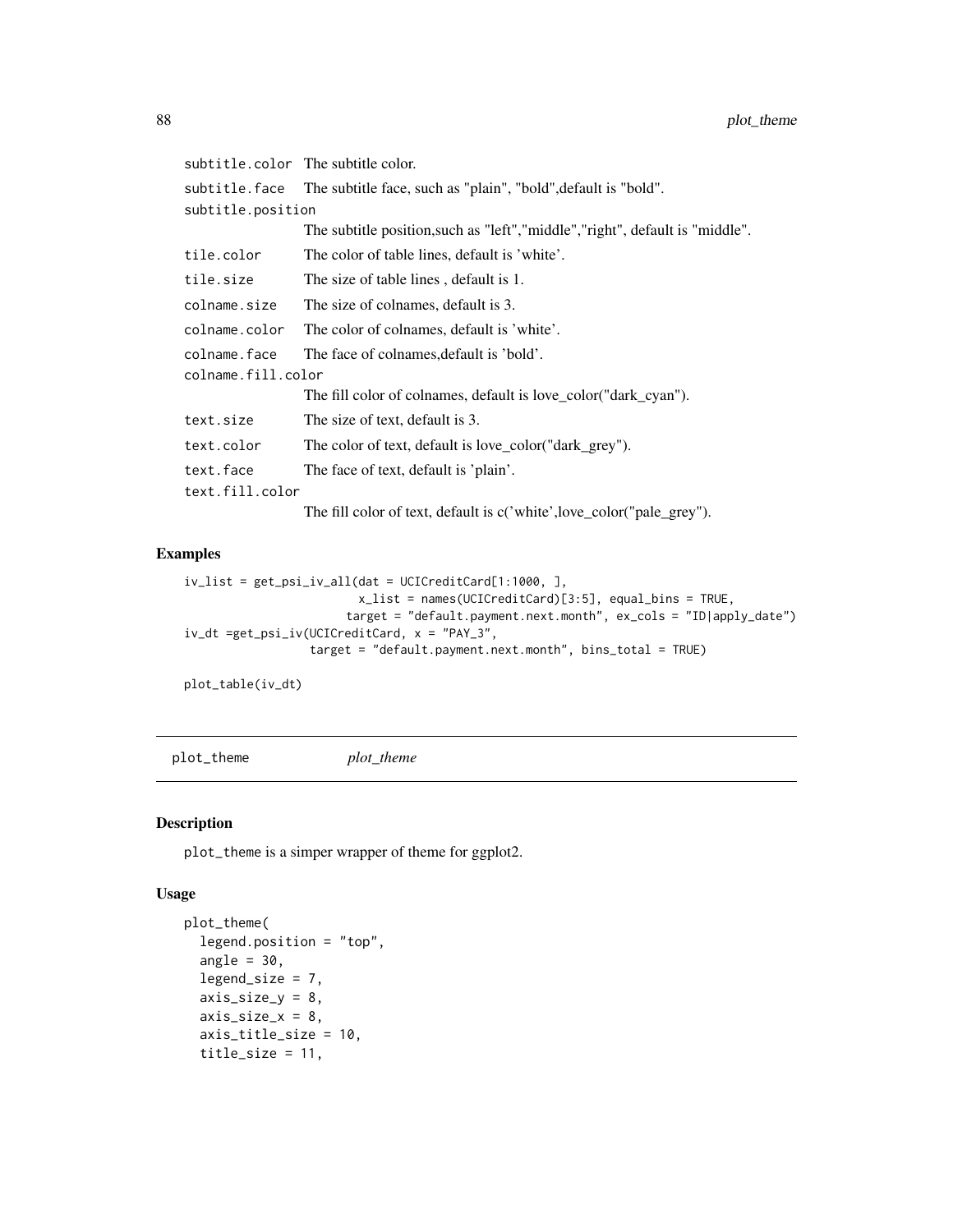## pred\_score 89

```
title_vjust = 0,
 title_hjust = 0,
 linetype = "dotted",
 face = "bold"
)
```
# Arguments

legend.position

|                                | see details at: codelegend.position  |
|--------------------------------|--------------------------------------|
| angle                          | see details at: codeaxis.text.x      |
| legend_size                    | see details at: codelegend.text      |
| axis_size_y                    | see details at: codeaxis.text.y      |
| axis_size_x<br>axis_title_size | see details at: codeaxis.text.x      |
|                                | see details at: codeaxis.title.x     |
| title_size                     | see details at: codeplot.title       |
| title_vjust                    | see details at: codeplot.title       |
| title_hjust                    | see details at: codeplot.title       |
| linetype                       | see details at: codepanel.grid.major |
| face                           | see details at: codeaxis title x     |

## Details

see details at: codetheme

<span id="page-88-0"></span>pred\_score *pred\_score*

# Description

pred\_score is for using logistic regression model model to predict new data.

```
pred_score(
  model,
  dat,
  x<sup>list = NULL</sup>,
  bins_table = NULL,
  obs_id = NULL,miss_values = list(-1, "-1", "NULL", "-1", "-9999", "-9996", "-9997", "-9995",
    "-9998", -9999, -9998, -9997, -9996, -9995),
  woe_name = FALSE
\mathcal{E}
```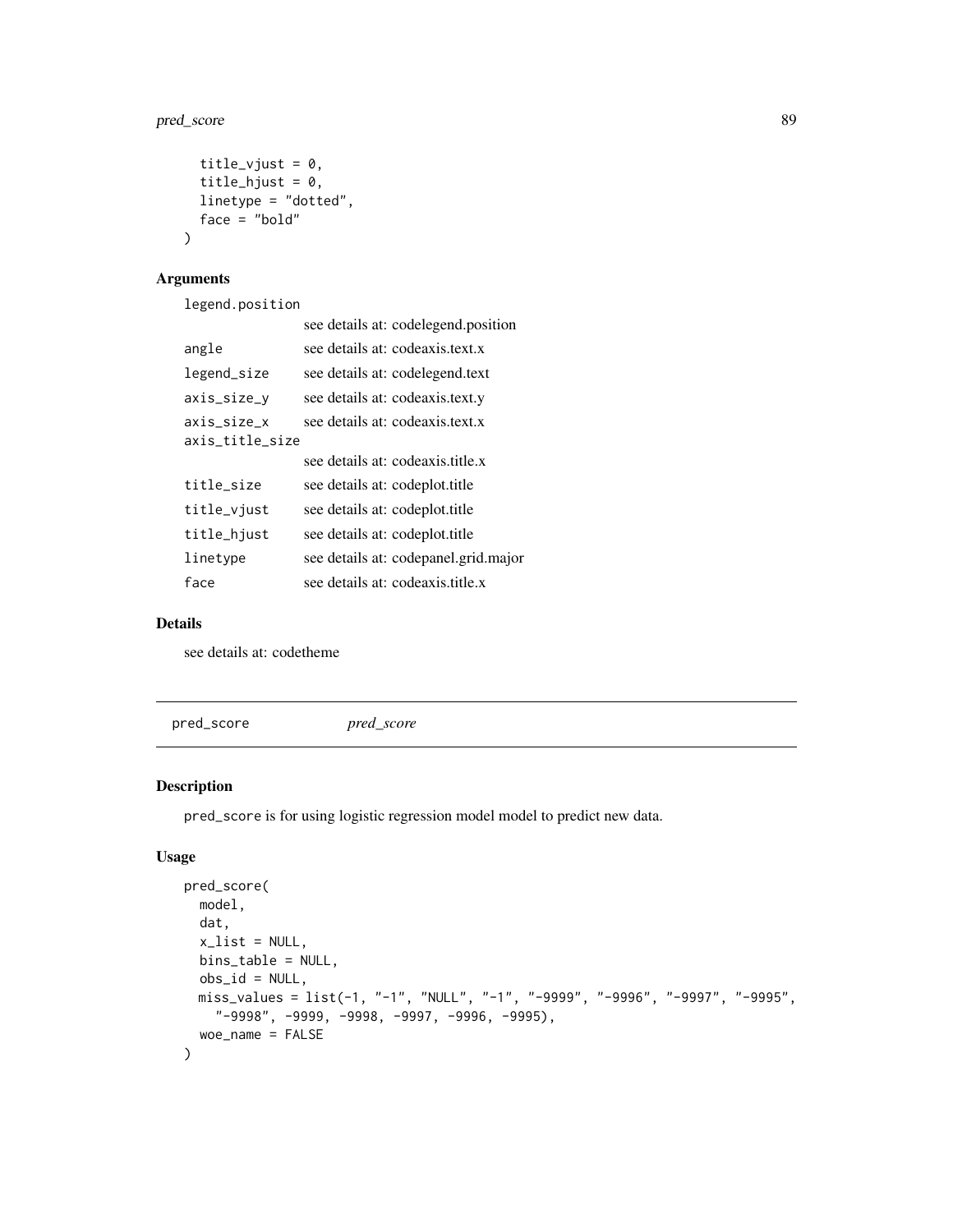| model       | Logistic Regression Model generated by training model.                   |
|-------------|--------------------------------------------------------------------------|
| dat         | Dataframe of new data.                                                   |
| x_list      | Into the model variables.                                                |
| bins_table  | a data.frame generated by get_bins_table                                 |
| obs id      | The name of ID of observations or key variable of data. Default is NULL. |
| miss_values | Special values.                                                          |
| woe_name    | Logical. Whether woe variable's name contains 'woe'. Default is FALSE.   |

#### Value

new scores.

#### See Also

[training\\_model](#page-121-0), [lr\\_params](#page-69-0), [xgb\\_params](#page-134-0), [rf\\_params](#page-103-0)

process\_nas *missing Treatment*

#### Description

process\_nas\_var is for missing value analysis and treatment using knn imputation, central impulation and random imputation. process\_nas is a simpler wrapper for process\_nas\_var.

```
process_nas(
 dat,
  x<sup>list = NULL</sup>,
 class_var = FALSE,
 miss_values = list(-1, "missing"),
 default_miss = list(-1, "missing"),
 parallel = FALSE,
 ex_cols = NULL,
 method = "median",
 note = FALSE,
  save_data = FALSE,
 file_name = NULL,
  dir\_path = tempdir(),
  ...
)
process_nas_var(
 dat = dat,
```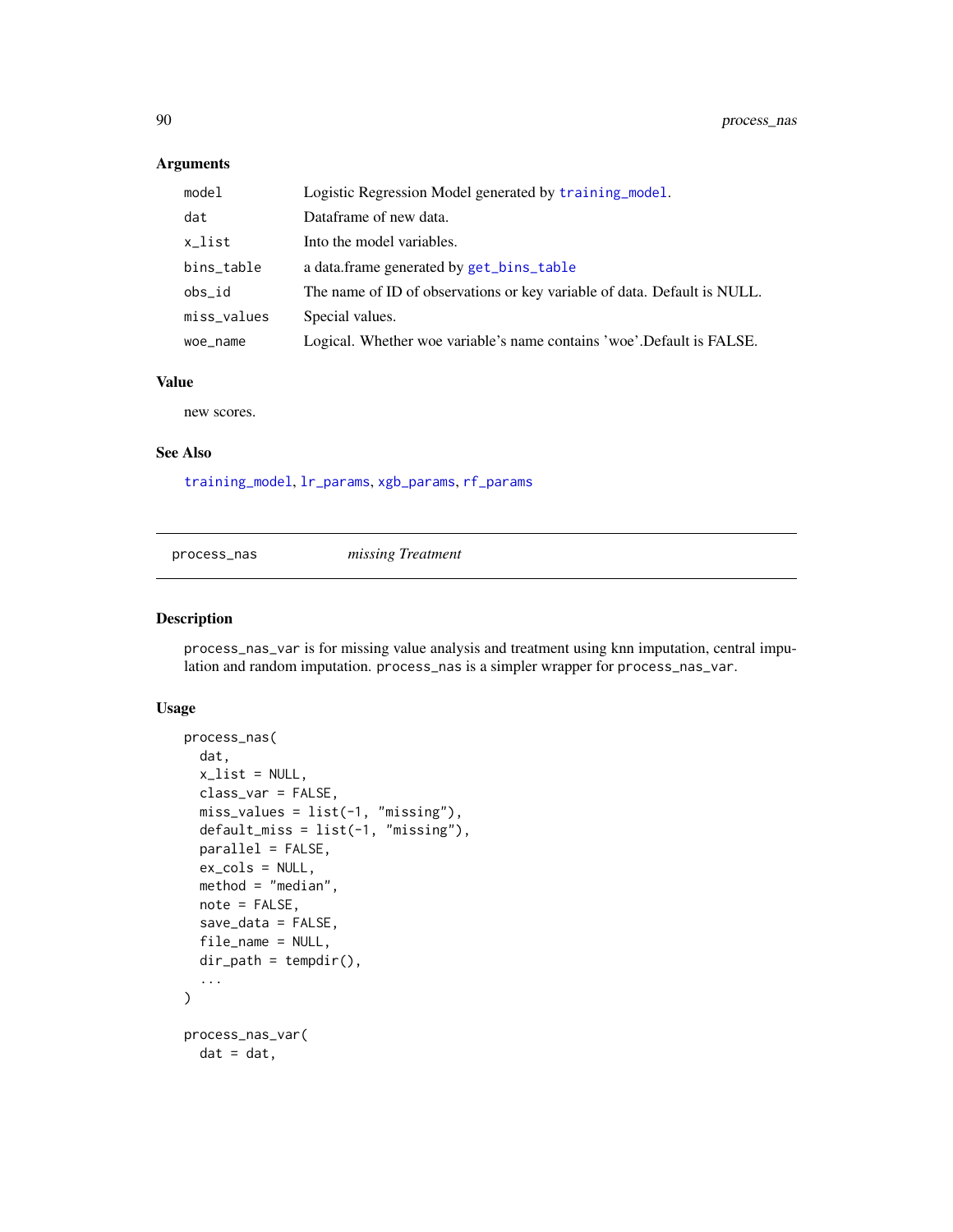process\_nas 91

```
x,
 missing_type = NULL,
 method = "median",
 nas_rate = NULL,
 default_miss = list("missing", -1),
 mat_nas_shadow = NULL,
 dt_nas_random = NULL,
 note = FALSE,
 save_data = FALSE,
 file_name = NULL,
 dir_path = tempdir(),
  ...
\mathcal{L}
```
# Arguments

| dat            | A data.frame with independent variables.                                                                                                                                                                                                                                                                                                                                         |
|----------------|----------------------------------------------------------------------------------------------------------------------------------------------------------------------------------------------------------------------------------------------------------------------------------------------------------------------------------------------------------------------------------|
| x_list         | Names of independent variables.                                                                                                                                                                                                                                                                                                                                                  |
| class_var      | Logical, nas analysis of the nominal variables. Default is TRUE.                                                                                                                                                                                                                                                                                                                 |
| miss_values    | Other extreme value might be used to represent missing values, e.g.-1, -9999,<br>-9998. These miss_values will be encoded to NA.                                                                                                                                                                                                                                                 |
| default_miss   | Default value of missing data imputation, Defualt is list(-1,'missing').                                                                                                                                                                                                                                                                                                         |
| parallel       | Logical, parallel computing. Default is FALSE.                                                                                                                                                                                                                                                                                                                                   |
| $ex\_cols$     | A list of excluded variables. Regular expressions can also be used to match<br>variable names. Default is NULL.                                                                                                                                                                                                                                                                  |
| method         | The methods of imputation by knn. If "median", then Nas imputation with k<br>neighbors median. If "avg_dist", the distance weighted average method is ap-<br>plied to determine the NAs imputation with k neighbors. If "default", assigning<br>the missing values to -1 or "missing", otherwise ,processing the missing values<br>according to the results of missing analysis. |
| note           | Logical, outputs info. Default is TRUE.                                                                                                                                                                                                                                                                                                                                          |
| save_data      | Logical. If TRUE, save missing analysis to dir_path                                                                                                                                                                                                                                                                                                                              |
| file_name      | The file name for periodically saved missing analysis file. Default is NULL.                                                                                                                                                                                                                                                                                                     |
| dir_path       | The path for periodically saved missing analysis file. Default is "./variable".                                                                                                                                                                                                                                                                                                  |
| $\cdots$       | Other parameters.                                                                                                                                                                                                                                                                                                                                                                |
| X              | The name of variable to process.                                                                                                                                                                                                                                                                                                                                                 |
| missing_type   | Type of missing, genereted by codeanalysis_nas                                                                                                                                                                                                                                                                                                                                   |
| nas_rate       | A list contains nas rate of each variable.                                                                                                                                                                                                                                                                                                                                       |
| mat_nas_shadow | A shadow matrix of variables which contain nas.                                                                                                                                                                                                                                                                                                                                  |
| dt_nas_random  | A data frame with random nas imputation.                                                                                                                                                                                                                                                                                                                                         |

#### Value

A dat frame with no NAs.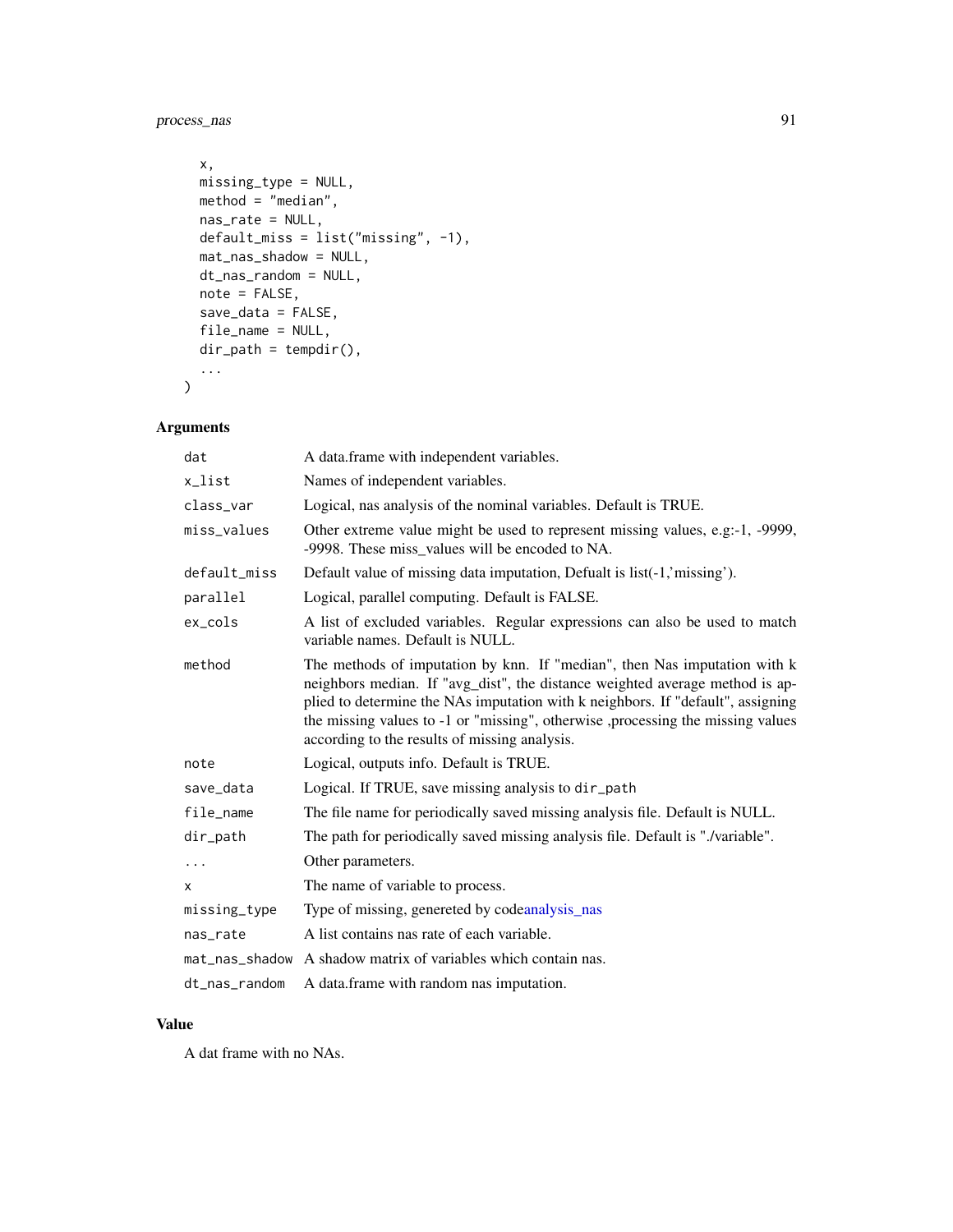## Examples

```
dat_na = process_nas(dat = UCICreditCard[1:1000,],
parallel = FALSE,ex_cols = "ID$", method = "median")
```
process\_outliers *Outliers Treatment*

#### Description

outliers\_kmeans\_lof is for outliers detection and treatment using Kmeans and Local Outlier Factor (lof) process\_outliers is a simpler wrapper for outliers\_kmeans\_lof.

#### Usage

```
process_outliers(
  dat,
  target,
  ex_cols = NULL,
  kc = 3,
  kn = 5,
  x<sup>list = NULL</sup>,
  parallel = FALSE,
  note = FALSE,
  process = TRUE,
  save_data = FALSE,
  file_name = NULL,
  dir\_path = tempdir()\mathcal{L}outliers_kmeans_lof(
  dat,
  x,
  target = NULL,
  kc = 3,
  kn = 5,
  note = FALSE,
  process = TRUE,
  save_data = FALSE,
  file_name = NULL,
  dir\_path = tempdir()\mathcal{E}
```

| dat    | Dataset with independent variables and target variable. |
|--------|---------------------------------------------------------|
| target | The name of target variable.                            |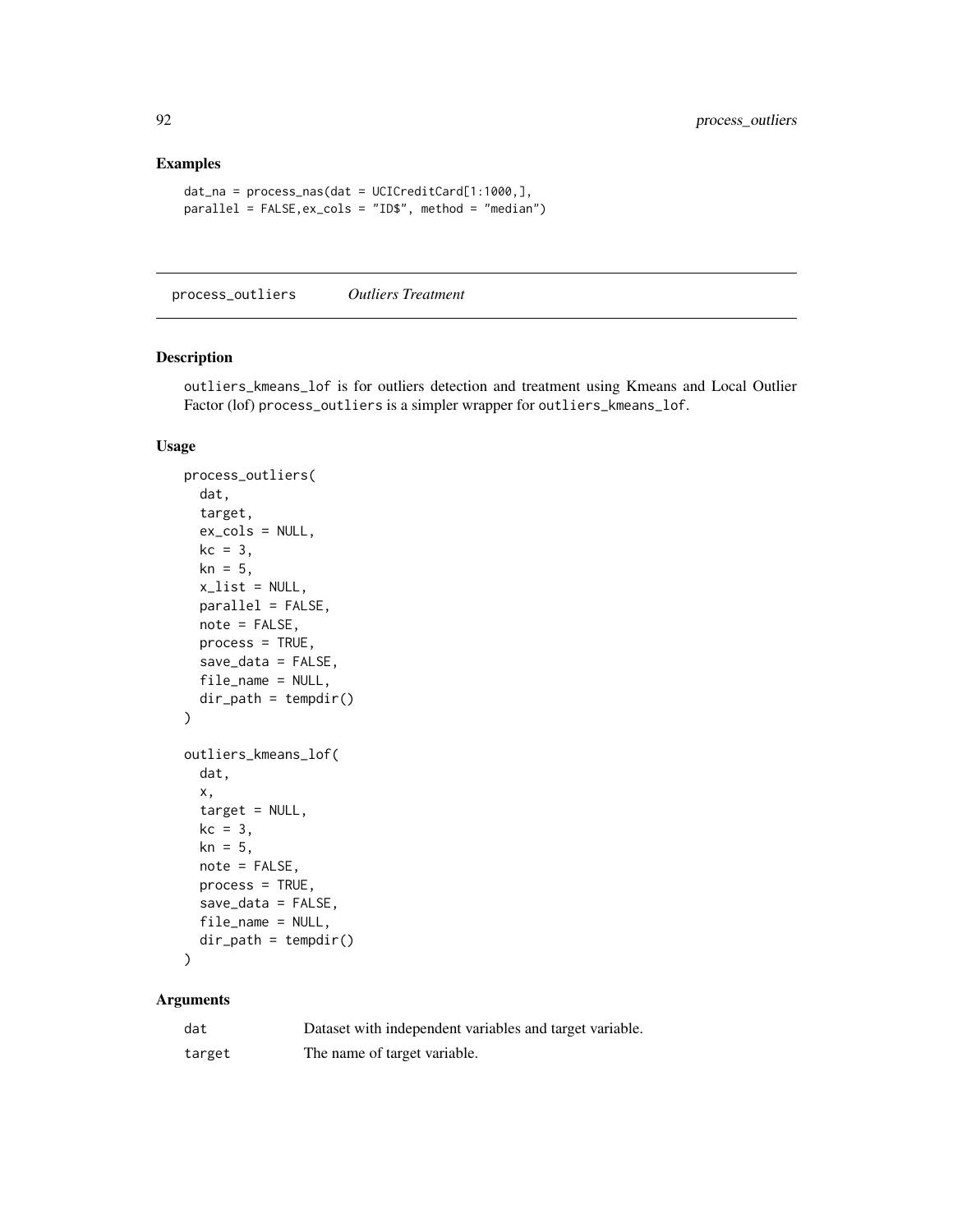| $ex\_cols$   | A list of excluded variables. Regular expressions can also be used to match<br>variable names. Default is NULL. |
|--------------|-----------------------------------------------------------------------------------------------------------------|
| kc           | Number of clustering centers for Kmeans                                                                         |
| kn           | Number of neighbors for LOF.                                                                                    |
| x_list       | Names of independent variables.                                                                                 |
| parallel     | Logical, parallel computing.                                                                                    |
| note         | Logical, outputs info. Default is TRUE.                                                                         |
| process      | Logical, process outliers, not just analysis.                                                                   |
| save_data    | Logical. If TRUE, save outliers analysis file to the specified folder at $dir$ -path                            |
| file_name    | The file name for periodically saved outliers analysis file. Default is NULL.                                   |
| $dir$ -path  | The path for periodically saved outliers analysis file. Default is "./variable".                                |
| $\mathsf{x}$ | The name of variable to process.                                                                                |

#### Value

A data frame with outliers process to all the variables.

# Examples

```
dat_out = process_outliers(UCICreditCard[1:10000,c(18:21,26)],
                        target = "default.payment.next.month",
                      ex\_cols = "date$", kc = 3, kn = 10,parallel = FALSE,note = TRUE)
```

| psi_iv_filter | Variable reduction based on Information Value & Population Stability |  |
|---------------|----------------------------------------------------------------------|--|
|               | <i>Index filter</i>                                                  |  |

## Description

psi\_iv\_filter is for selecting important and stable features using IV & PSI.

```
psi_iv_filter(
  dat,
  dat_test = NULL,
  target,
  x<sup>list = NULL</sup>,
  breaks_list = NULL,
 pos_flag = NULL,
  ex_cols = NULL,
  occur_time = NULL,
  best = FALSE,
  equal_bins = TRUE,
```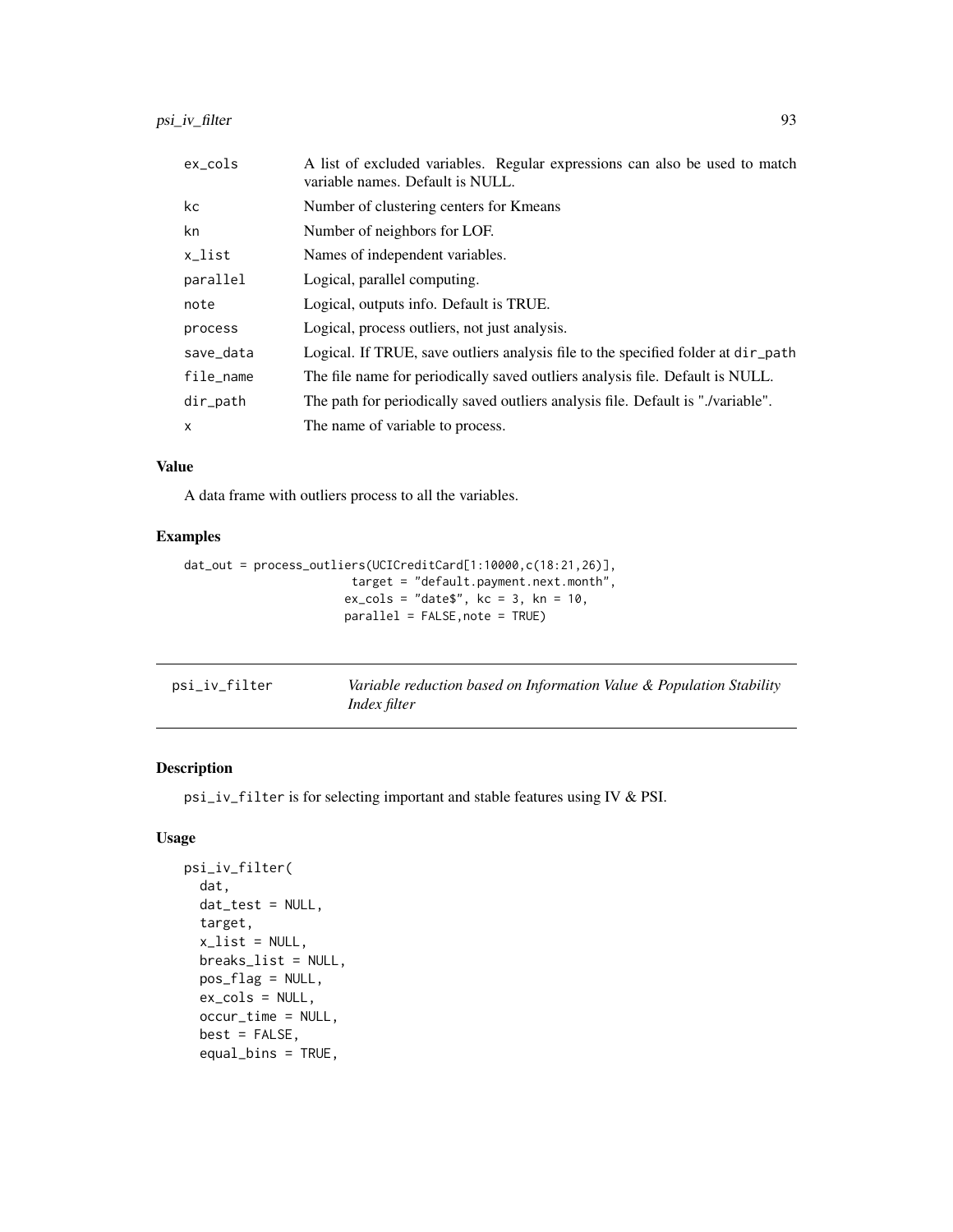```
g = 10,
 sp_values = NULL,
 tree_control = list(p = 0.05, cp = 1e-06, xval = 5, maxdepth = 10),
 bins_control = list(bins_num = 10, bins_pct = 0.05, b_chi = 0.05, b_odds = 0.1, b_psi
   = 0.05, b_or = 0.15, mono = 0.3, odds_psi = 0.2, kc = 1),
 oot_pct = 0.7,
 psi_i = 0.1,
 iv_i = 0.01,
 cos_i = 0.7,
 vars_name = FALSE,
 note = TRUE,parallel = FALSE,
 save_data = FALSE,
 file_name = NULL,
 dir_path = tempdir(),
  ...
\mathcal{L}
```

| dat          | A data.frame with independent variables and target variable.                                                         |
|--------------|----------------------------------------------------------------------------------------------------------------------|
| dat_test     | A data.frame of test data. Default is NULL.                                                                          |
| target       | The name of target variable.                                                                                         |
| x_list       | Names of independent variables.                                                                                      |
| breaks_list  | A table containing a list of splitting points for each independent variable. De-<br>fault is NULL.                   |
| pos_flag     | The value of positive class of target variable, default: "1".                                                        |
| ex_cols      | A list of excluded variables. Regular expressions can also be used to match<br>variable names. Default is NULL.      |
| occur_time   | The name of the variable that represents the time at which each observation takes<br>place.                          |
| best         | Logical, if TRUE, merge initial breaks to get optimal breaks for binning.                                            |
| equal_bins   | Logical, if TRUE, equal sample size initial breaks generates. If FALSE, tree<br>breaks generates using desison tree. |
| g            | Integer, number of initial bins for equal bins.                                                                      |
| sp_values    | A list of missing values.                                                                                            |
| tree_control | the list of tree parameters.                                                                                         |
| bins_control | the list of parameters.                                                                                              |
| oot_pct      | Percentage of observations retained for overtime test (especially to calculate<br>PSI). Defualt is 0.7               |
| psi_i        | The maximum threshold of PSI. $0 \leq psi_i \leq -1$ ; 0.05 to 0.2 usually work. De-<br>fault: $0.1$                 |
| iv_i         | The minimum threshold of IV. $0 < iv_i$ ; 0.01 to 0.1 usually work. Default: 0.01                                    |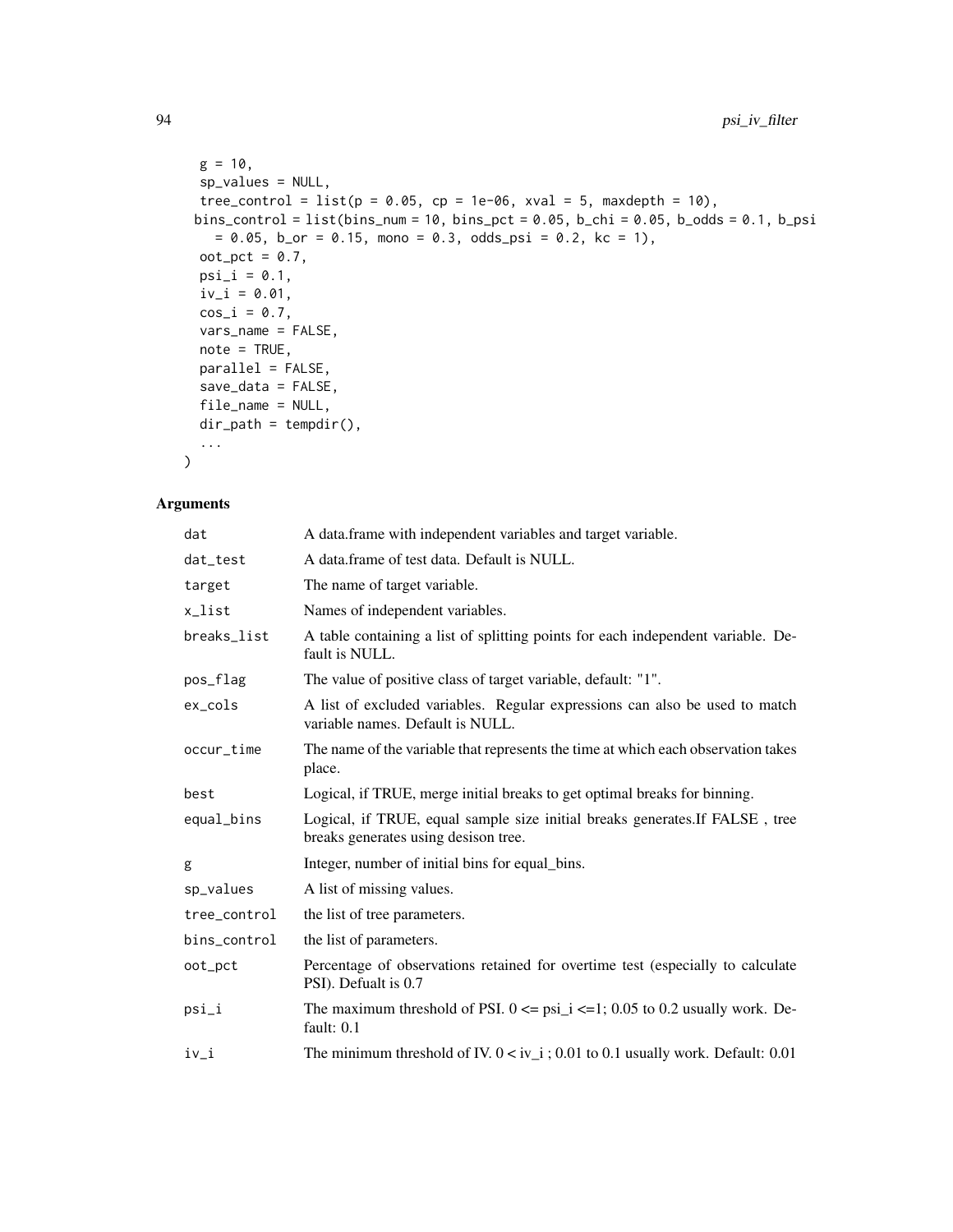| cos_i     | cos_similarity of posive rate of train and test. 0.7 to 0.9 usually work. Default:<br>0.5.                                  |
|-----------|-----------------------------------------------------------------------------------------------------------------------------|
| vars_name | Logical, output a list of filtered variables or table with detailed IV and PSI value<br>of each variable. Default is FALSE. |
| note      | Logical, outputs info. Default is TRUE.                                                                                     |
| parallel  | Logical, parallel computing. Default is FALSE.                                                                              |
| save_data | Logical, save results in locally specified folder. Default is FALSE.                                                        |
| file name | The name for periodically saved results files. Default is "Feature_importance_IV_PSI".                                      |
| dir_path  | The path for periodically saved results files. Default is tempdir().                                                        |
| $\cdots$  | Other parameters.                                                                                                           |
|           |                                                                                                                             |

## Value

A list with the following elements:

- Feature Selected variables.
- IV IV of variables.
- PSI PSI of variables.
- COS cos\_similarity of posive rate of train and test.

#### See Also

[xgb\\_filter](#page-132-0), [gbm\\_filter](#page-33-0), [feature\\_selector](#page-29-0)

## Examples

```
psi_iv_filter(dat= UCICreditCard[1:1000,c(2,4,8:9,26)],
             target = "default.payment.next.month",
             occur_time = "apply_date",
             parallel = FALSE)
```

| $p$ _ij | Entropy |
|---------|---------|
|---------|---------|

# Description

This function is not intended to be used by end user.

#### Usage

p\_ij(x)  $e$ \_ij $(x)$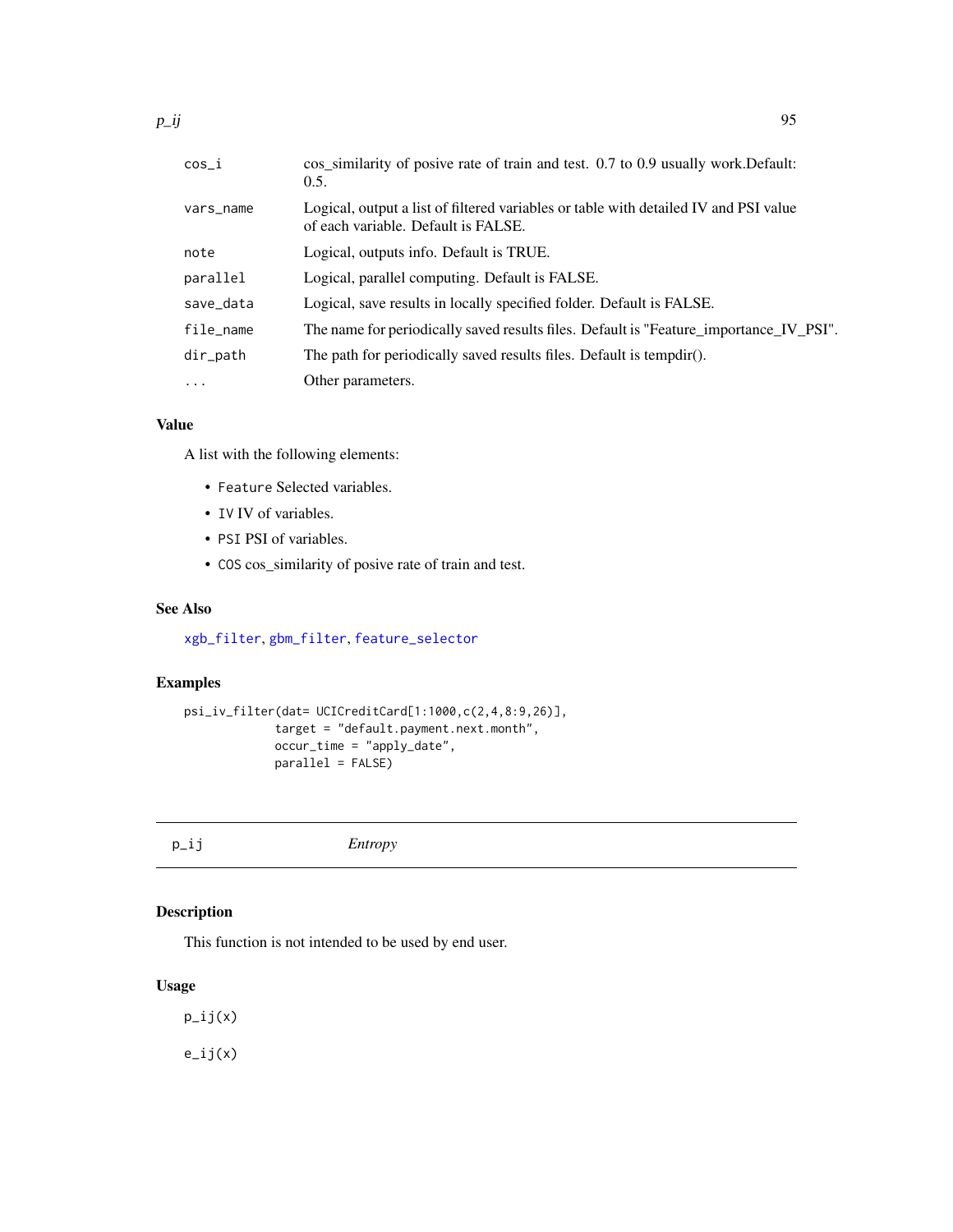x A numeric vector.

#### Value

A numeric vector of entropy.

p\_to\_score *prob to socre*

# Description

p\_to\_score is for transforming probability to score.

# Usage

```
p\_to\_score(p, PDO = 20, base = 600, ratio = 1)
```
## Arguments

| p                | Probability.                                   |
|------------------|------------------------------------------------|
| P <sub>D</sub> O | Point-to-Double Odds.                          |
| base             | Base Point.                                    |
| ratio            | The corresponding odds when the score is base. |

# Value

new prob.

# See Also

[training\\_model](#page-121-0), [pred\\_score](#page-88-0)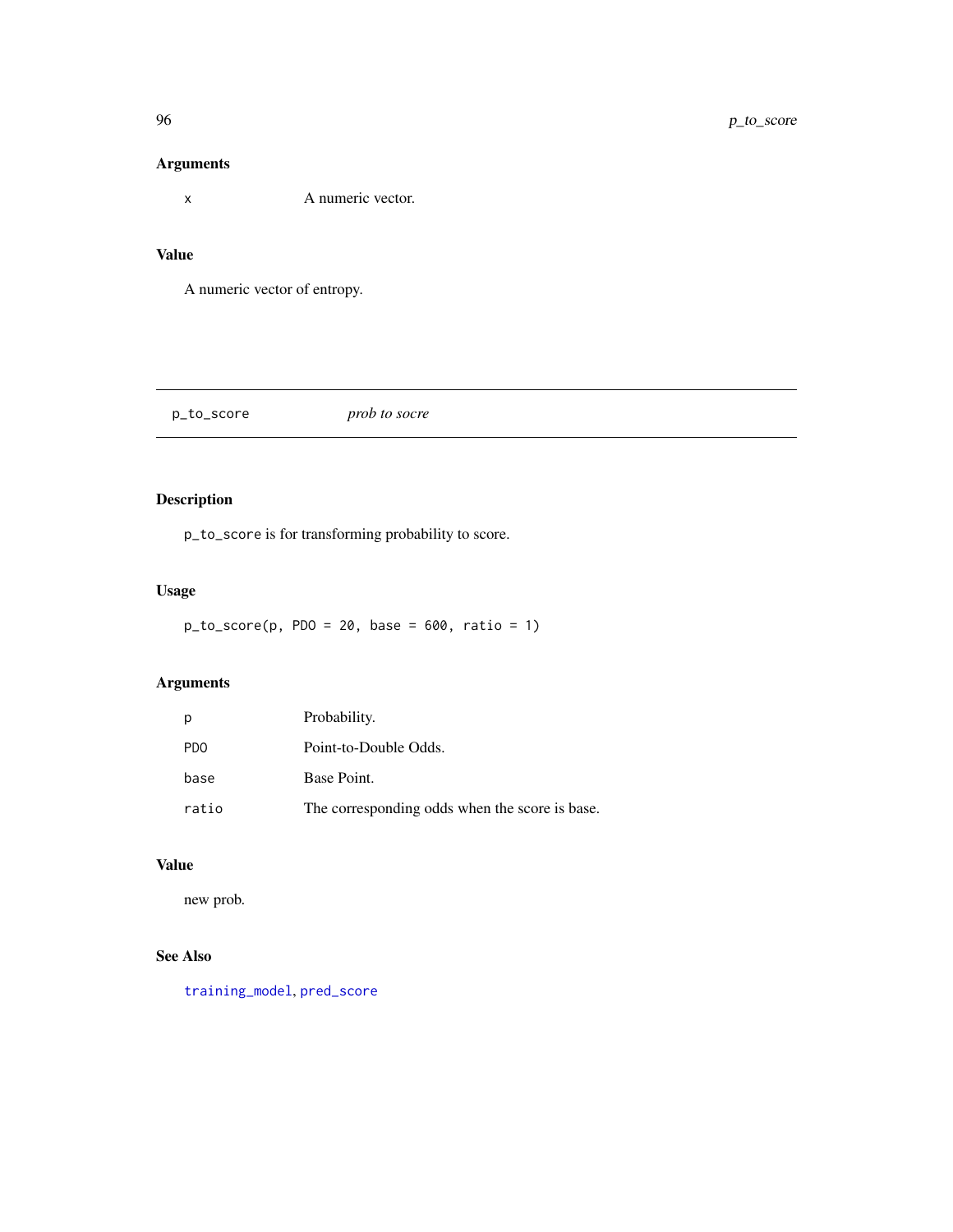## Description

quick\_as\_df is function for fast dat frame transfromation.

#### Usage

quick\_as\_df(df\_list)

#### Arguments

df\_list A list of data.

# Value

packages installed and library,

# Examples

UCICreditCard = quick\_as\_df(UCICreditCard)

ranking\_percent\_proc *Ranking Percent Process*

# Description

ranking\_percent\_proc is for processing ranking percent variables. ranking\_percent\_dict is for generating ranking percent dictionary.

```
ranking_percent_proc(
  dat,
 ex_cols = NULL,
 x<sup>-</sup>list = NULL,
 rank_dict = NULL,
 pct = 0.01,
 parallel = FALSE,
 note = FALSE,
  save_data = FALSE,
  file_name = NULL,
 dir\_path = tempdir(),
```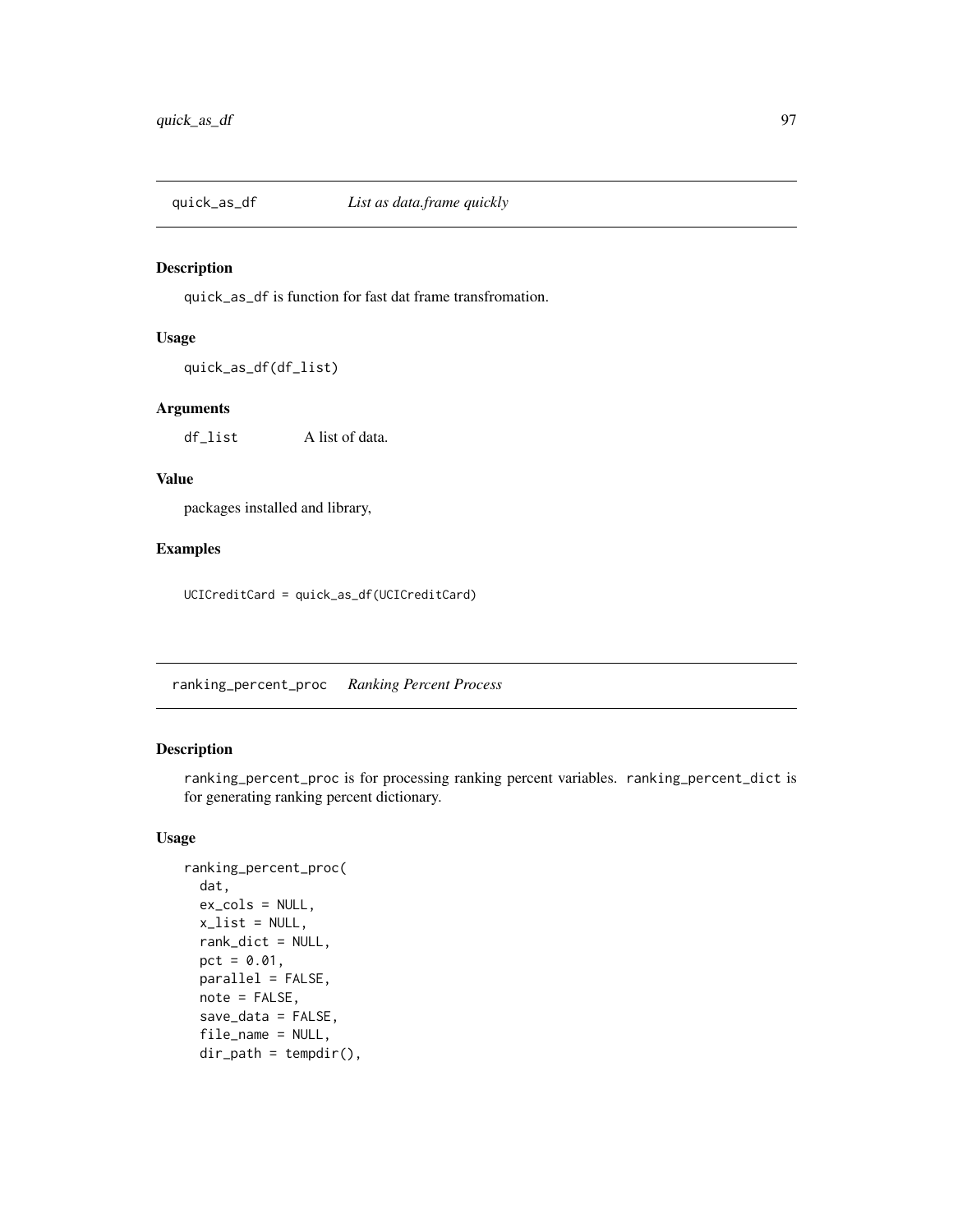```
...
\lambdaranking_percent_proc_x(dat, x, rank_dict = NULL, pct = 0.01)
ranking_percent_dict(
 dat,
 x<sup>list = NULL</sup>,
 ex_cols = NULL,
 pct = 0.01,
 parallel = FALSE,
  save_data = FALSE,
 file_name = NULL,
 dir\_path = tempdir(),...
\mathcal{L}
```
ranking\_percent\_dict\_x(dat,  $x = NULL$ , pct = 0.01)

# Arguments

| dat       | A data.frame.                                                                                                  |
|-----------|----------------------------------------------------------------------------------------------------------------|
| ex_cols   | Names of excluded variables. Regular expressions can also be used to match<br>variable names. Default is NULL. |
| x_list    | A list of x variables.                                                                                         |
| rank_dict | The dictionary of rank_percent generated by ranking_percent_dict.                                              |
| pct       | Percent of rank. Default is 0.01.                                                                              |
| parallel  | Logical, parallel computing. Default is FALSE.                                                                 |
| note      | Logical, outputs info. Default is TRUE.                                                                        |
| save_data | Logical, save results in locally specified folder. Default is FALSE                                            |
| file_name | The name for periodically saved rank_percent data file. Default is "dat_rank_percent".                         |
| dir_path  | The path for periodically saved rank_percent data file Default is "tempdir()"                                  |
| $\ddots$  | Additional parameters.                                                                                         |
| x         | The name of an independent variable.                                                                           |
|           |                                                                                                                |

# Value

Data.frame with new processed variables.

# Examples

```
rank_dict = ranking_percent_dict(dat = UCICreditCard[1:1000,],
x_list = c("LIMIT_BAL","BILL_AMT2","PAY_AMT3"), ex_cols = NULL )
UCICreditCard_new = ranking_percent_proc(dat = UCICreditCard[1:1000,],
x_list = c("LIMIT_BAL", "BILL_AMT2", "PAY_AMT3"), rank_dict = rank_dict, parallel = FALSE)
```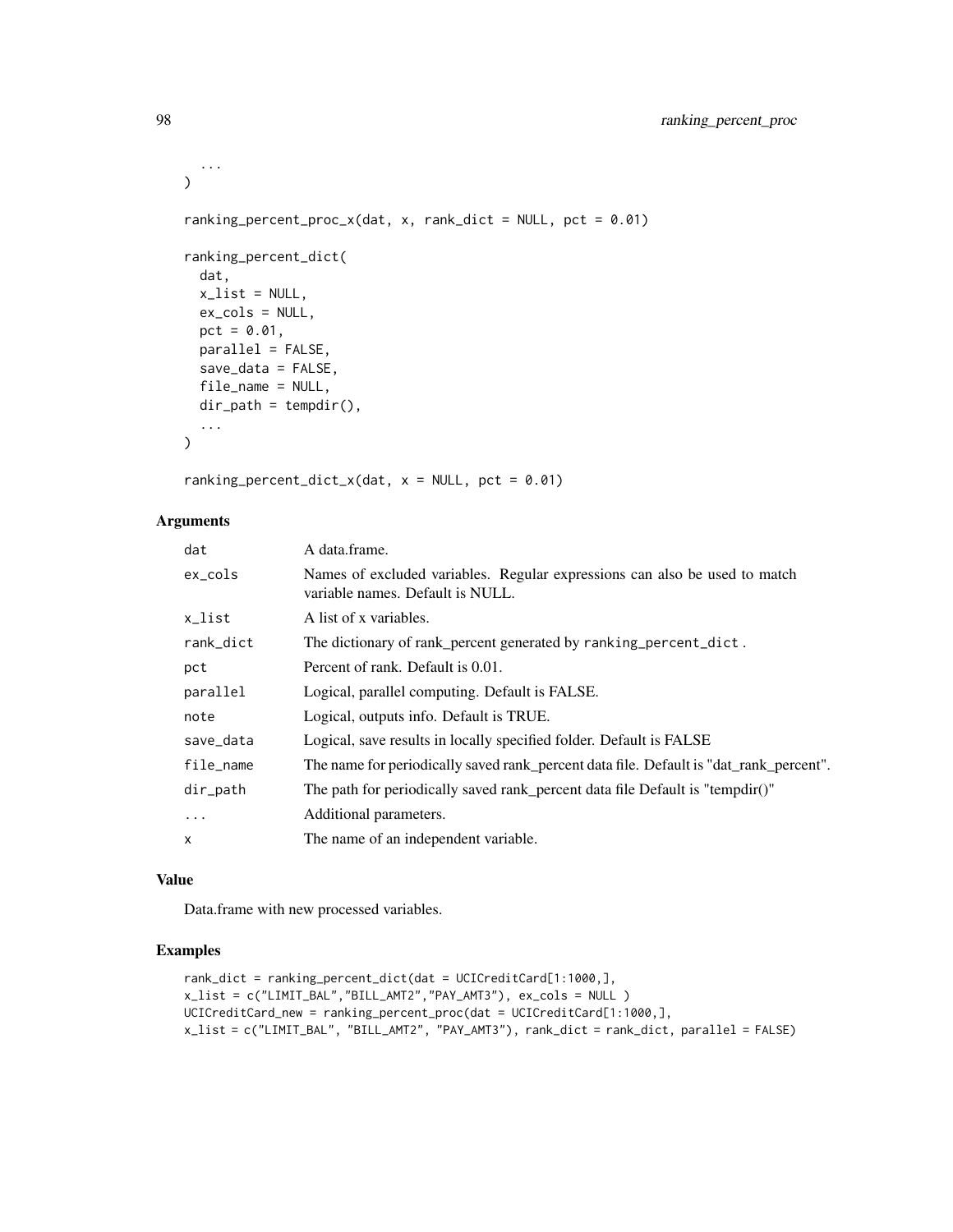read\_data *Read data*

# Description

read\_data is for loading data, formats like csv, txt,data and so on.

## Usage

```
read_data(
 path,
 pattern = NULL,
 encoding = "unknown",
 header = TRUE,
 sep = "auto",stringsAsFactors = FALSE,
 select = NULL,
 drop = NULL,
 nrows = Inf
)
```
check\_data\_format(path)

| path             | Path to file or file name in working directory $\&$ path to file.                                         |  |
|------------------|-----------------------------------------------------------------------------------------------------------|--|
| pattern          | An optional regular expression. Only file names which match the regular ex-<br>pression will be returned. |  |
| encoding         | Default is "unknown". Other possible options are "UTF-8" and "Latin-1".                                   |  |
| header           | Does the first data line contain column names?                                                            |  |
| sep              | The separator between columns.                                                                            |  |
| stringsAsFactors |                                                                                                           |  |
|                  | Logical. Convert all character columns to factors?                                                        |  |
| select           | A vector of column names or numbers to keep, drop the rest.                                               |  |
| drop             | A vector of column names or numbers to drop, keep the rest.                                               |  |
| nrows            | The maximum number of rows to read.                                                                       |  |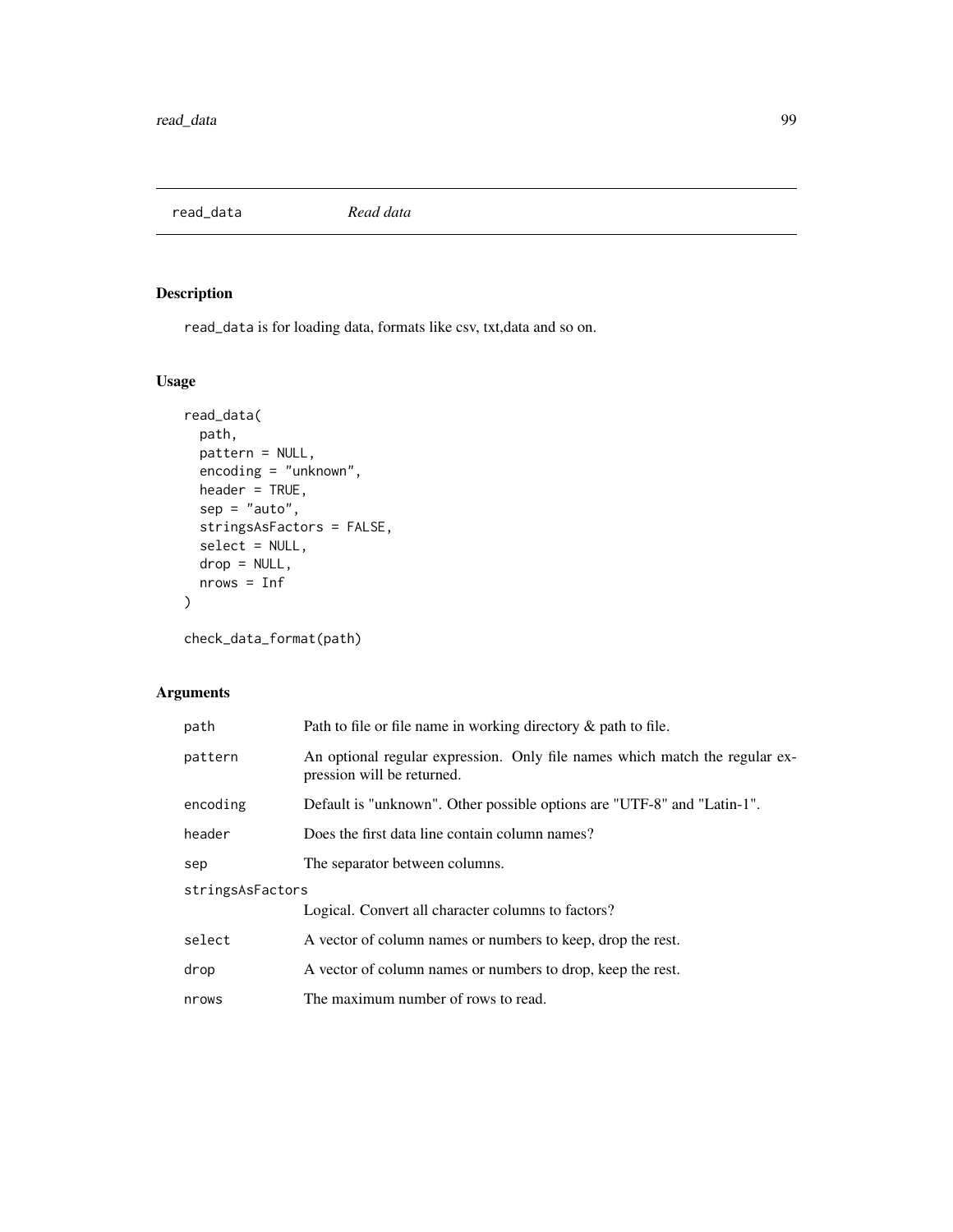reduce\_high\_cor\_filter

*Filtering highly correlated variables with reduce method*

#### Description

reduce\_high\_cor\_filter is function for filtering highly correlated variables with reduce method.

# Usage

```
reduce_high_cor_filter(
  dat,
 x<sup>list = NULL</sup>,
 size = ncol(data)/10,p = 0.95,
 com_list = NULL,
 ex_cols = NULL,
 cor_class = TRUE,
 parallel = FALSE
)
```
## Arguments

| dat       | A data frame with independent variables.                                                                        |
|-----------|-----------------------------------------------------------------------------------------------------------------|
| x_list    | Names of independent variables.                                                                                 |
| size      | Size of vairable group.                                                                                         |
| р         | Threshold of correlation between features. Default is 0.7.                                                      |
| com_list  | A data frame with important values of each variable. eg : IV_list                                               |
| ex_cols   | A list of excluded variables. Regular expressions can also be used to match<br>variable names. Default is NULL. |
| cor_class | Culculate catagery variables's correlation matrix. Default is FALSE.                                            |
| parallel  | Logical, parallel computing. Default is FALSE.                                                                  |

remove\_duplicated *Remove Duplicated Observations*

## Description

remove\_duplicated is the function to remove duplicated observations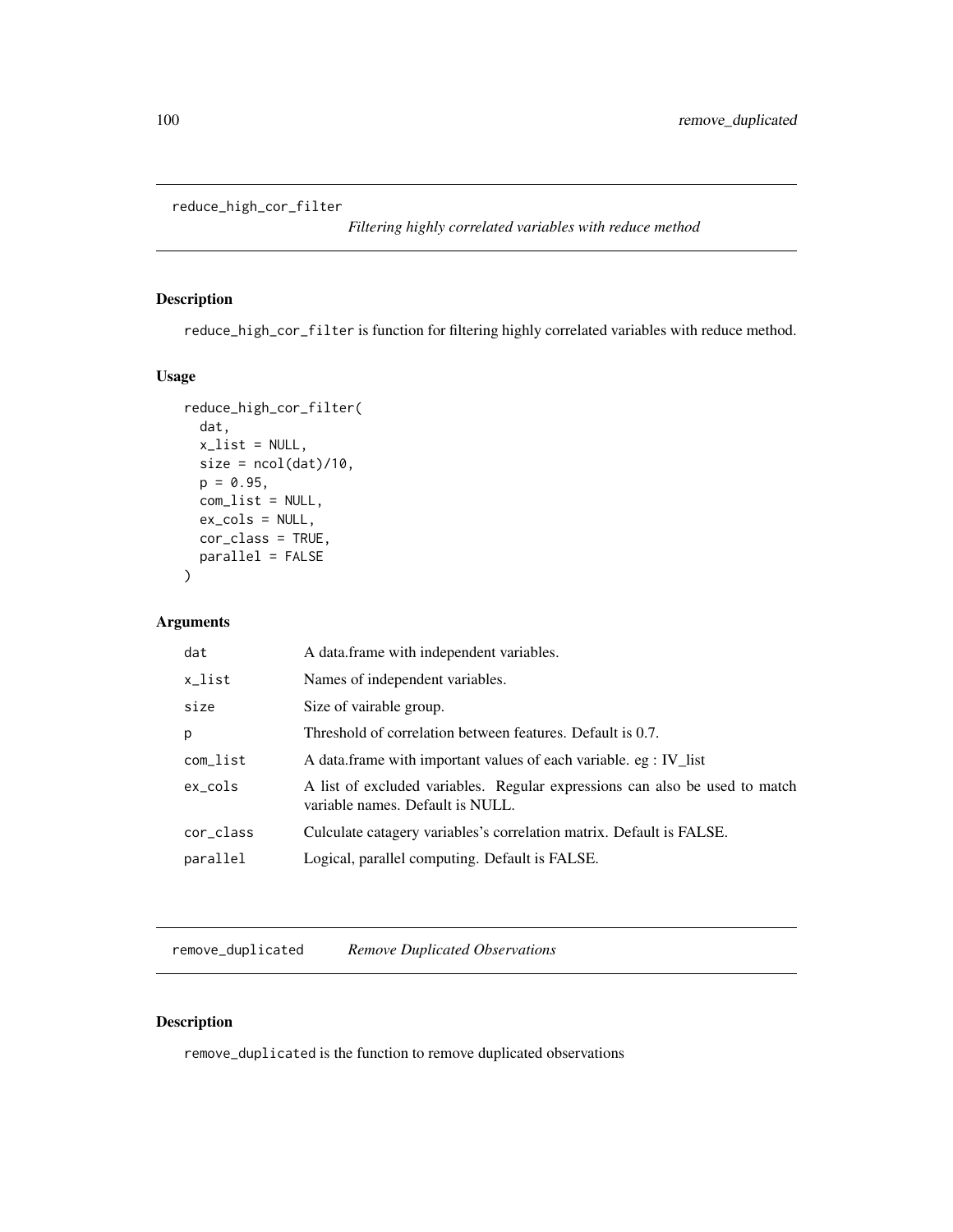replace\_value 101

#### Usage

```
remove_duplicated(
 dat = dat,obs_id = NULL,occur_time = NULL,
 target = NULL,note = FALSE
)
```
#### Arguments

| dat        | A data frame with x and target.                          |
|------------|----------------------------------------------------------|
| obs id     | The name of ID of observations. Default is NULL.         |
| occur_time | The name of occur time of observations. Default is NULL. |
| target     | The name of target variable.                             |
| note       | Logical. Outputs info. Default is TRUE.                  |

# Value

A data.frame

#### Examples

```
datss = remove_duplicated(dat = UCICreditCard,
target = "default.payment.next.month",
obs_id = "ID", occur_time = "apply_data")
```
replace\_value *Replace Value*

## Description

replace\_value is for replacing values of some variables . replace\_value\_x is for replacing values of a variable.

```
replace_value(
 dat = dat,x<sup>list = NULL</sup>,
  x_pattern = NULL,
  replace_dat,
 MARGIN = 2,
 VALUE = if (MARGIN == 2) colnames(replace_dat) else rownames(replace_dat),
 RE_NAME = TRUE,
 parallel = FALSE
```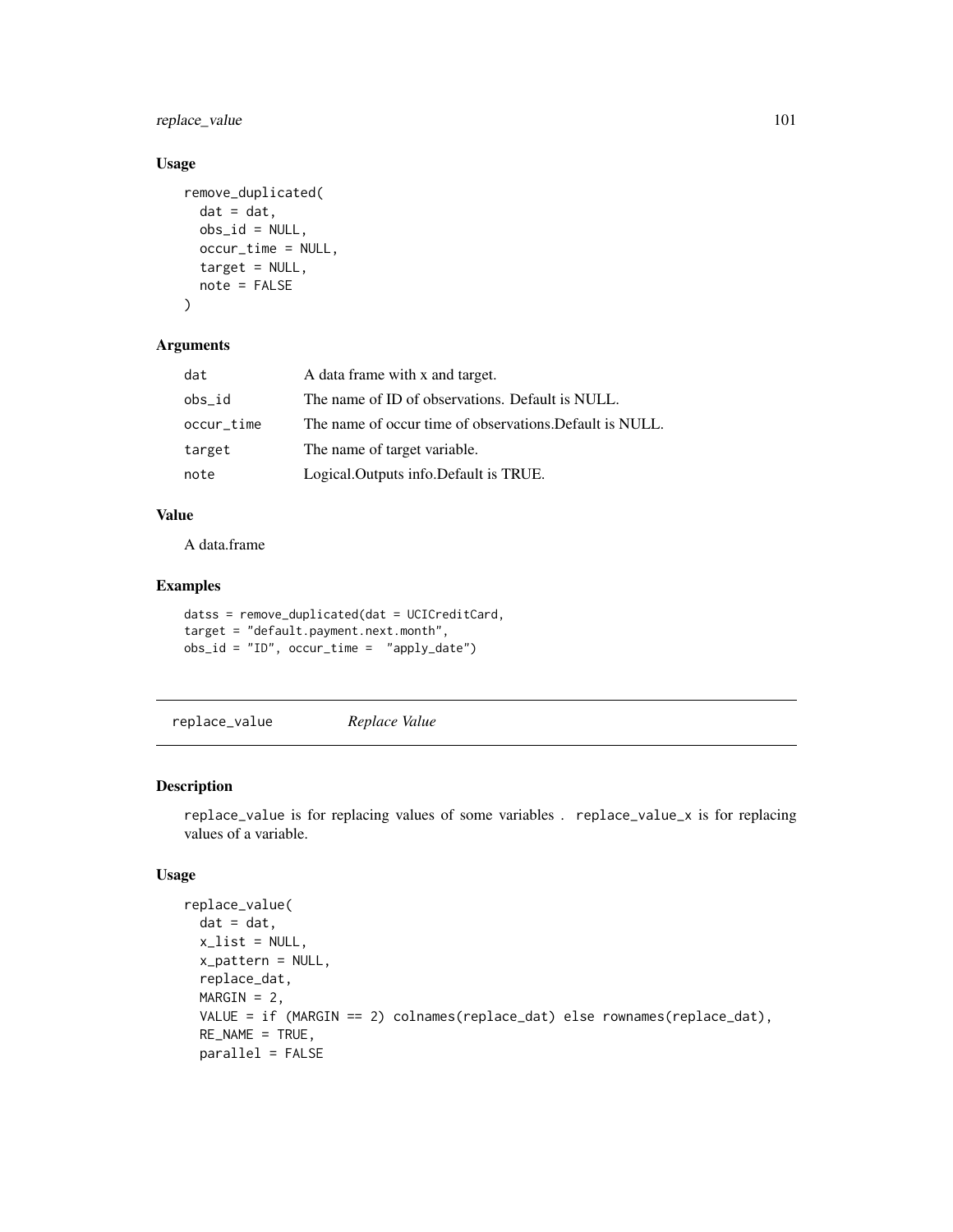```
\mathcal{L}replace_value_x(
  dat,
  x,
 replace_dat,
 MARGIN = 2,
 VALUE = if (MARGIN == 2) colnames(replace_dat) else rownames(replace_dat),
 RE_NAME = TRUE
)
```

| dat         | A data.frame.                                                                                                                                                                                                                                                        |  |
|-------------|----------------------------------------------------------------------------------------------------------------------------------------------------------------------------------------------------------------------------------------------------------------------|--|
| x_list      | Names of variables to replace value.                                                                                                                                                                                                                                 |  |
| x_pattern   | Regular expressions, used to match variable names.                                                                                                                                                                                                                   |  |
| replace_dat | A data frame contains value to replace.                                                                                                                                                                                                                              |  |
| MARGIN      | A vector giving the subscripts which the function will be applied over. E.g.,<br>for a matrix 1 indicates rows, 2 indicates columns, $c(1, 2)$ indicates rows and<br>columns. Where X has named dimnames, it can be a character vector selecting<br>dimension names. |  |
| VALUE       | Values to replace.                                                                                                                                                                                                                                                   |  |
| RE_NAME     | Logical, rename the replaced variable.                                                                                                                                                                                                                               |  |
| parallel    | Logical, parallel computing. Default is TRUE.                                                                                                                                                                                                                        |  |
| X           | Name of variable to replace value.                                                                                                                                                                                                                                   |  |
|             |                                                                                                                                                                                                                                                                      |  |

require\_packages *Packages required and intallment*

#### Description

require\_packages is function for librarying required packages and installing missing packages if needed.

# Usage

```
require_packages(..., pkg = as.character(substitute(list(...))))
```
## Arguments

| .   | Packages need loaded                            |
|-----|-------------------------------------------------|
| pkg | A list or vector of names of required packages. |

# Value

packages installed and library.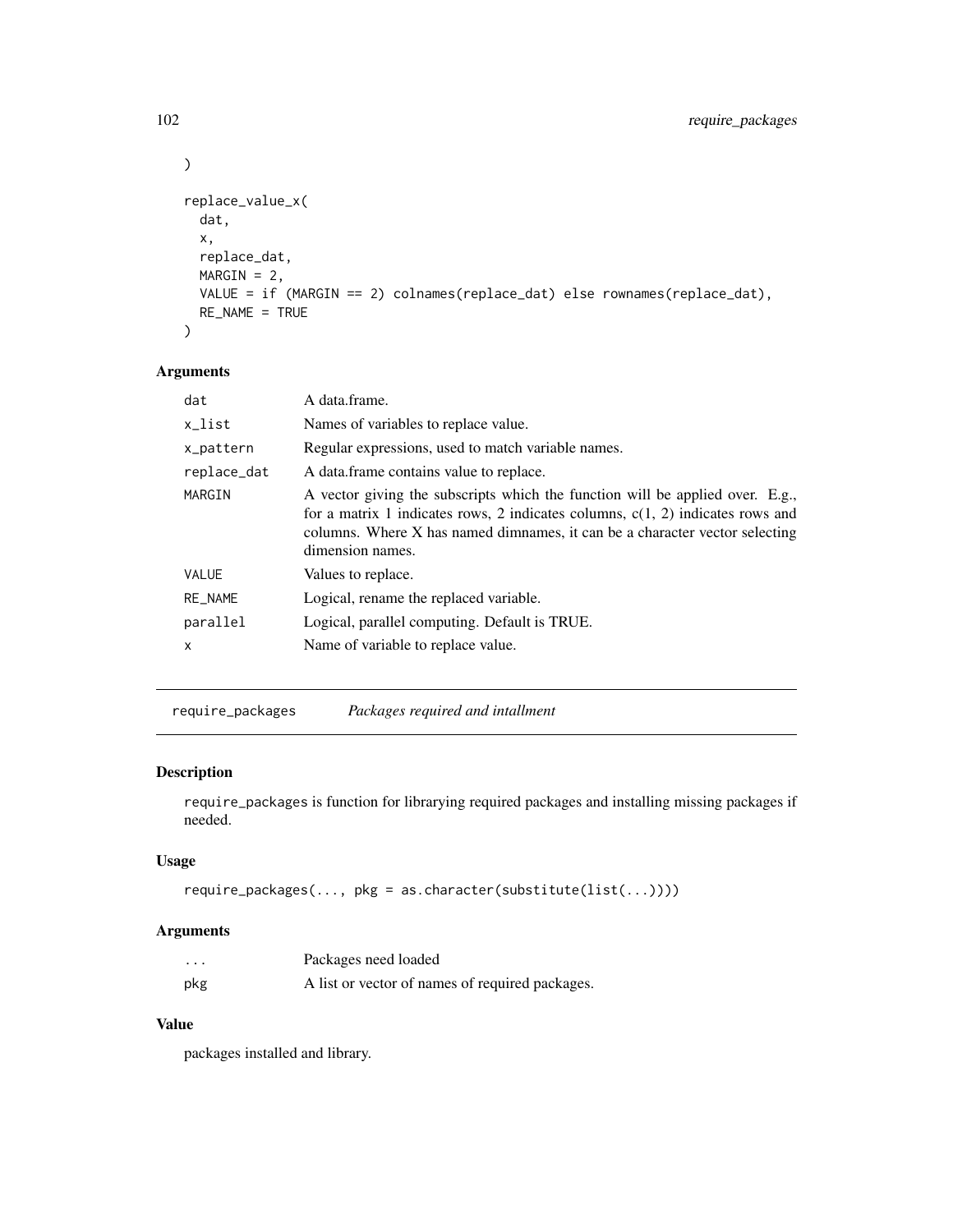#### re\_code 103

#### Examples

## Not run: require\_packages(data.table, ggplot2, dplyr)

## End(Not run)

| re code | re_code re_code search for matches to argument pattern within each |
|---------|--------------------------------------------------------------------|
|         | element of a character vector:                                     |

## Description

re\_code re\_code search for matches to argument pattern within each element of a character vector:

## Usage

re\_code(x, codes)

# Arguments

| $\boldsymbol{\mathsf{x}}$ | Variable to recode.                           |
|---------------------------|-----------------------------------------------|
| codes                     | A data frame of original value & recode value |

# Examples

 $SEX = sample(c("F", "M")$ , 1000, replace = TRUE) codes= data.frame(ori\_value =  $c('F', 'M')$ , code =  $c(\emptyset, 1)$ ) SEX\_re = re\_code(SEX,codes)

```
re_name Rename
```
## Description

re\_name is for renaming variables.

#### Usage

 $re\_name(data, oldname = c(), newname = c())$ 

| dat     | A data frame with vairables to rename. |
|---------|----------------------------------------|
| oldname | Old names of vairables.                |
| newname | New names of vairables.                |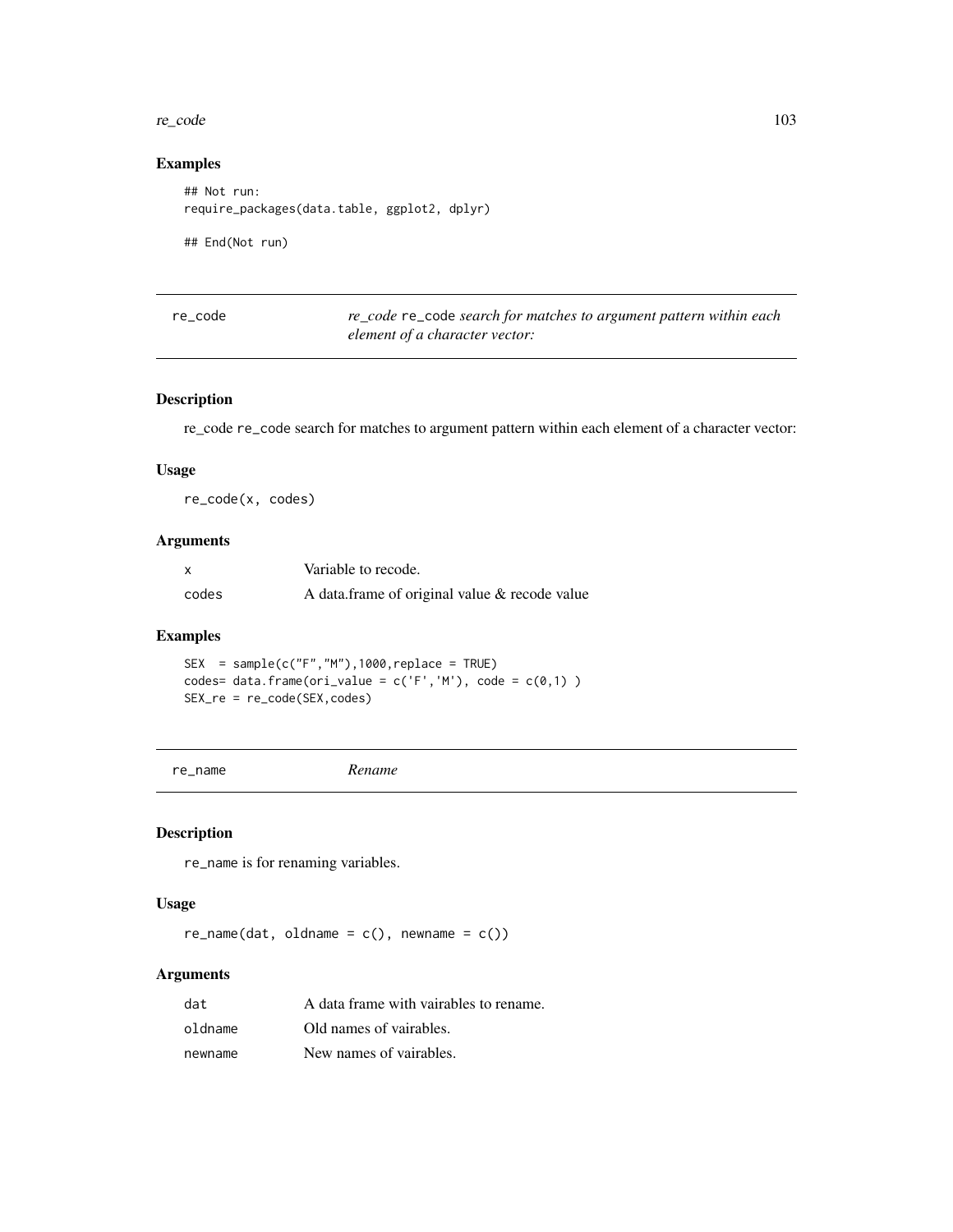# Value

data with new variable names.

## Examples

```
dt = re_name(dat = UCICreditCard, "default.payment.next.month" , "target")
names(dt['target'])
```
<span id="page-103-0"></span>rf\_params *Random Forest Parameters*

# Description

rf\_params is the list of parameters to train a Random Forest using in [training\\_model](#page-121-0).

#### Usage

 $rf_parameters(ntree = 100, nodesize = 30, sample_rate = 0.5, tune_rfs = FALSE, ...)$ 

## Arguments

| ntree     | Number of trees to grow. This should not be set to too small a number, to ensure<br>that every input row gets predicted at least a few times.                                                                           |
|-----------|-------------------------------------------------------------------------------------------------------------------------------------------------------------------------------------------------------------------------|
| nodesize  | Minimum size of terminal nodes. Setting this number larger causes smaller trees<br>to be grown (and thus take less time). Note that the default values are different<br>for classification $(1)$ and regression $(5)$ . |
| samp_rate | Percentage of sample to draw. Default is 0.2.                                                                                                                                                                           |
| tune_rf   | A logical. If TRUE, then tune Random Forest model. Default is FALSE.                                                                                                                                                    |
| $\ddotsc$ | Other parameters                                                                                                                                                                                                        |

# Details

See details at : [https://www.stat.berkeley.edu/~breiman/Using\\_random\\_forests\\_V3.1.](https://www.stat.berkeley.edu/~breiman/Using_random_forests_V3.1.pdf) [pdf](https://www.stat.berkeley.edu/~breiman/Using_random_forests_V3.1.pdf)

#### Value

A list of parameters.

#### See Also

[training\\_model](#page-121-0), [lr\\_params](#page-69-0), [gbm\\_params](#page-35-0), [xgb\\_params](#page-134-0)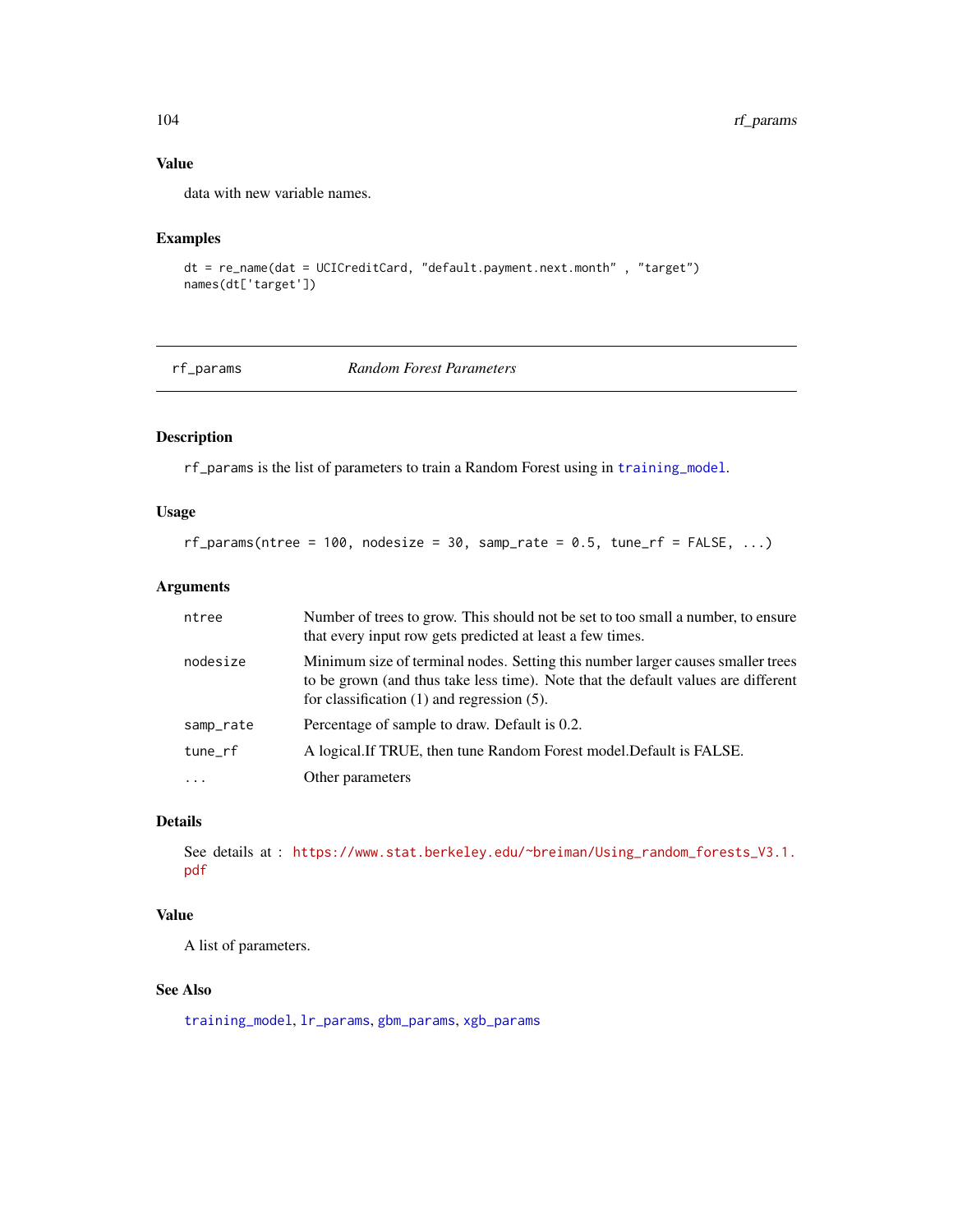## Description

Functions for vector operation.

# Usage

rowAny(x) rowAllnas(x) colAllnas(x) colAllzeros(x) rowAll(x) rowCVs(x, na.rm = FALSE) rowSds(x, na.rm = FALSE) colSds(x, na.rm = TRUE) rowMaxs(x, na.rm = FALSE) rowMins(x, na.rm = FALSE) rowMaxMins(x, na.rm = FALSE) colMaxMins(x, na.rm = FALSE) cnt\_x(x) sum\_x(x) max\_x(x) min\_x(x)  $avg_x(x)$ Arguments

| X     | A data.frame or Matrix. |
|-------|-------------------------|
| na.rm | Logical, remove NAs.    |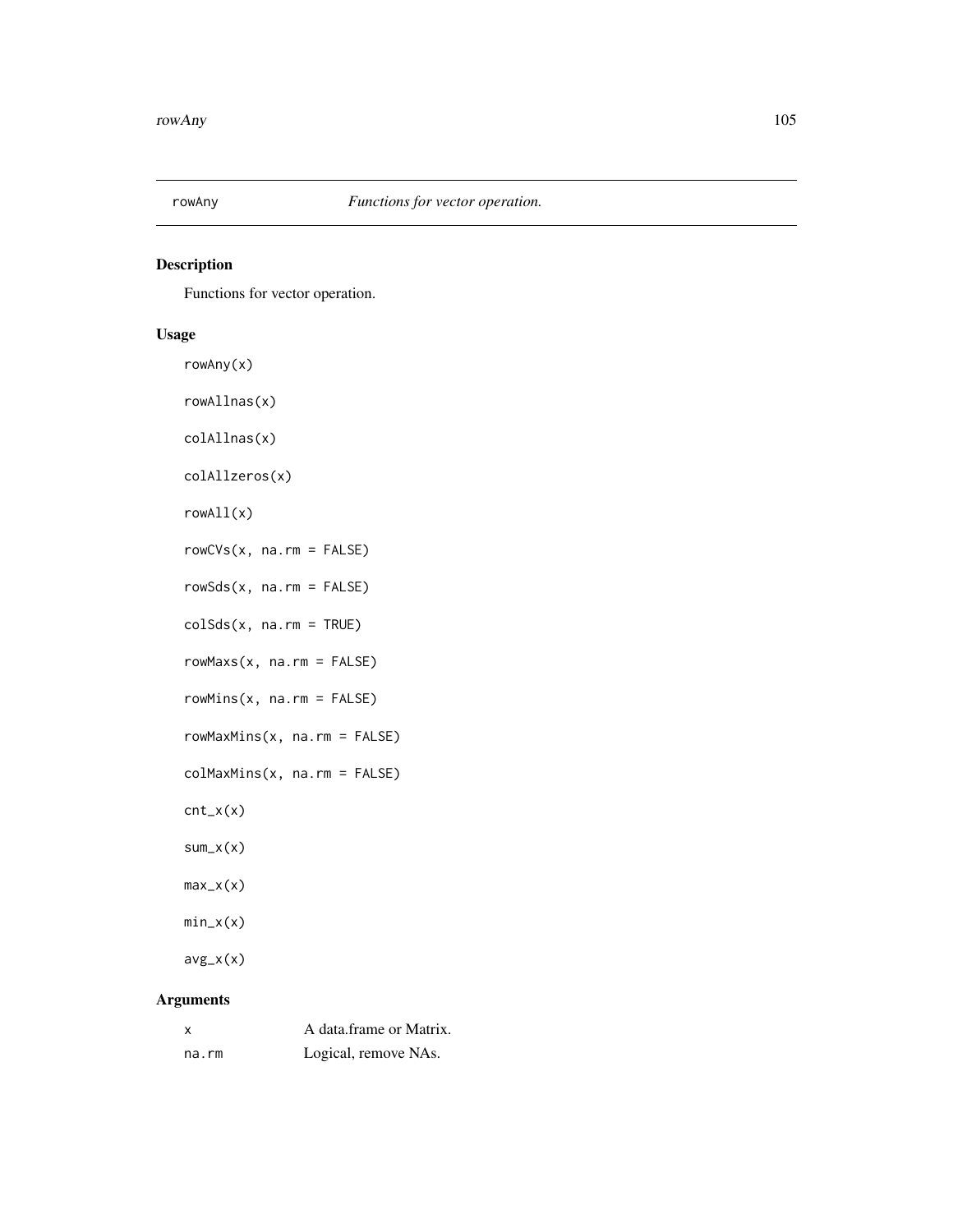106 save\_data

#### Value

A data.frame or Matrix.

#### Examples

```
#any row has missing values
row_amy = rowAny(UCICreditCard[8:10])
#rows which is all missing values
row_na = rowAllnas(UCICreditCard[8:10])
#cols which is all missing values
col_na = colAllnas(UCICreditCard[8:10])
#cols which is all zeros
row_zero = colAllzeros(UCICreditCard[8:10])
#sum all numbers of a row
row_all = rowAll(UCICreditCard[8:10])
#caculate cv of a row
row_cv = rowCVs(UCICreditCard[8:10])
#caculate sd of a row
row_sd = rowSds(UCICreditCard[8:10])
#caculate sd of a column
col_sd = colSds(UCICreditCard[8:10])
```
save\_data *Save data*

#### Description

save\_data is for saving a data.frame or a list fast.

#### Usage

```
save_data(
  ...,
 files = list(...),file_name = as.character(substitute(list(...))),
  dir\_path = getwd(),
 note = FALSE,
  as_list = FALSE,
  row_names = FALSE,
  append = FALSE)
```

| $\cdot$ $\cdot$ $\cdot$ | datasets                         |
|-------------------------|----------------------------------|
| files                   | A dataset or a list of datasets. |
| file name               | The file name of data.           |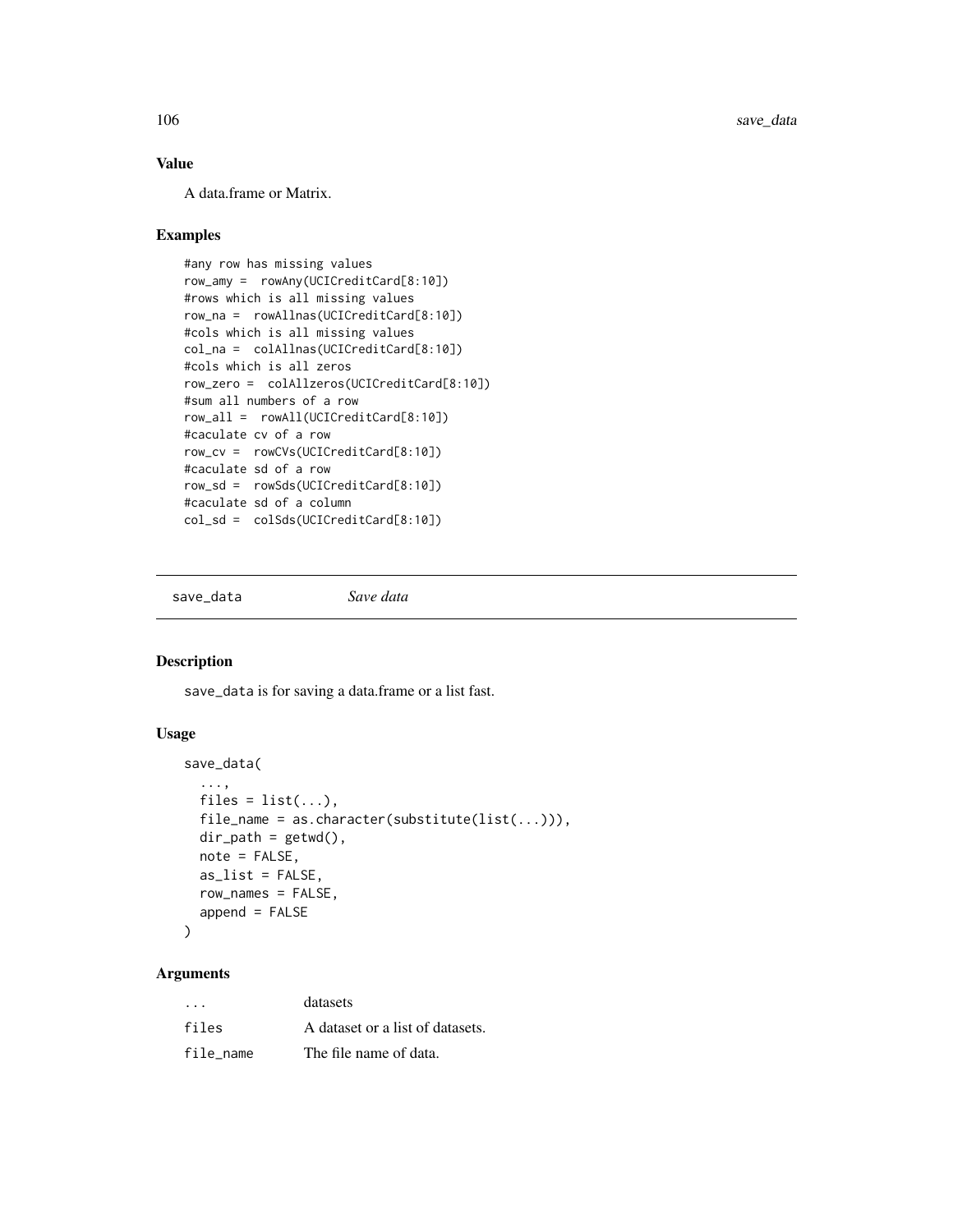# score\_transfer 107

| dir_path  | A string. The dir path to save breaks_list.                          |
|-----------|----------------------------------------------------------------------|
| note      | Logical. Outputs info. Default is TRUE.                              |
| as_list   | Logical. List format or data.frame format to save. Default is FALSE. |
| row_names | Logical, retain rownames.                                            |
| append    | Logical, append newdata to old.                                      |

# Examples

```
save_data(UCICreditCard,"UCICreditCard", tempdir())
```
score\_transfer *Score Transformation*

## Description

score\_transfer is for transfer woe to score.

# Usage

```
score_transfer(
 model,
 tbl_woe,
 a = 600,b = 50,
 file_name = NULL,
 dir\_path = tempdir(),
  save_data = FALSE
)
```
## Arguments

| model     | A data frame with x and target.                                      |
|-----------|----------------------------------------------------------------------|
| tbl_woe   | a data frame with woe variables.                                     |
| a         | Base line of score.                                                  |
| b         | Numeric. Increased scores from doubling Odds.                        |
| file_name | The name for periodically saved score file. Default is "dat_score".  |
| dir_path  | The path for periodically saved score file. Default is "./data"      |
| save_data | Logical, save results in locally specified folder. Default is FALSE. |

#### Value

A data.frame with variables which values transfered to score.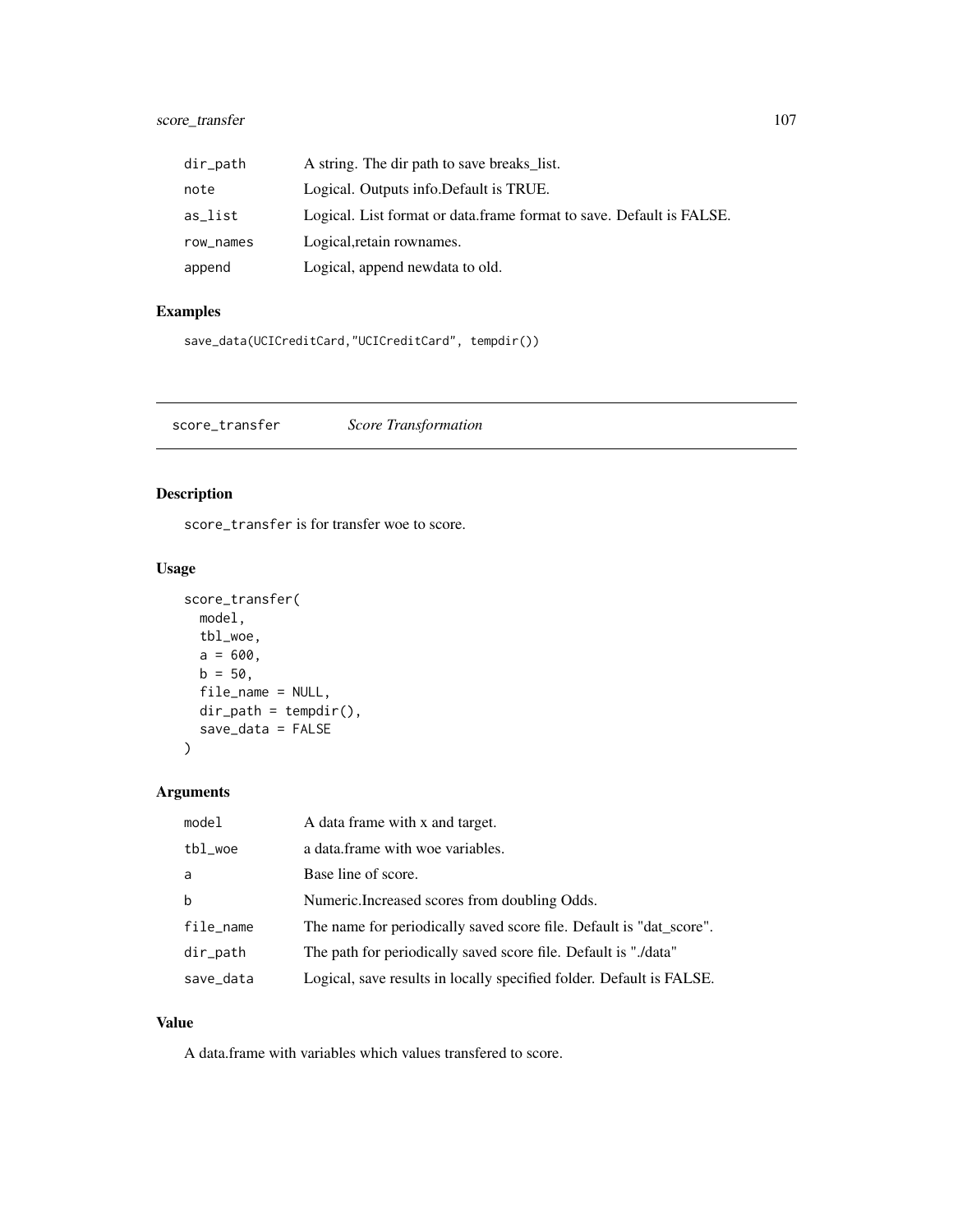#### Examples

```
# dataset spliting
sub = cv_split(UCICredictCard, k = 30)[[1]]dat = UCICreditCard[sub,]
#rename the target variable
dat = re_name(dat, "default.payment.next.month", "target")
dat = data_cleansing(dat, target = "target", obs_id = "ID",
occur_time = "apply_date", miss_values = list("", -1))
#train_ test pliting
train_test = train_test_split(dat, split_type = "00T", prop = 0.7,
                               occur_time = "apply_data")dat_train = train_test$train
dat_test = train_test$test
#get breaks of all predictive variables
x_list = c("PAY_0", "LIMIT_BAL", "PAY_AMT5", "EDUCATION", "PAY_3", "PAY_2")
breaks_list = get_breaks_all(dat = dat_train, target = "target",
                            x_list = x_list, occur_time = "apply_date", ex\_cols = "ID",save_data = FALSE, note = FALSE)
#woe transforming
train_woe = woe_trans_all(dat = dat_train,
                         target = "target",breaks_list = breaks_list,
                         woe_name = FALSE)
test\_woe = woe\_trans\_all(data = dat\_test,target = "target",
                        breaks_list = breaks_list,
                        note = FALSE)
Formula = as.formula(paste("target", paste(x_list, collapse = ' + '), sep = ' ~ '))
set.seed(46)
lr_model = glm(Formula, data = train_woe[, c("target", x_list)], family = binomial(logit))
#get LR coefficient
dt_imp_LR = get_logistic_coef(lg_model = lr_model, save_data = FALSE)
bins_table = get_bins_table_all(dat = dat_train, target = "target",
                               x_list = x_list,dat_test = dat_test,
                              breaks_list = breaks_list, note = FALSE)
#score card
LR_score_card = get_score_card(lg_model = lr_model, bins_table, target = "target")
#scoring
train_pred = dat_train[, c("ID", "apply_date", "target")]
test_pred = dat_test[, c("ID", "apply_date", "target")]
train\_pred\tbl_woe = train_woe,
                                                   save_data = FALSE)[, "score"]
test_pred$pred_LR = score_transfer(model = lr_model,
tbl_woe = test_woe, save_data = FALSE)[, "score"]
```
select\_best\_class *Generates Best Binning Breaks*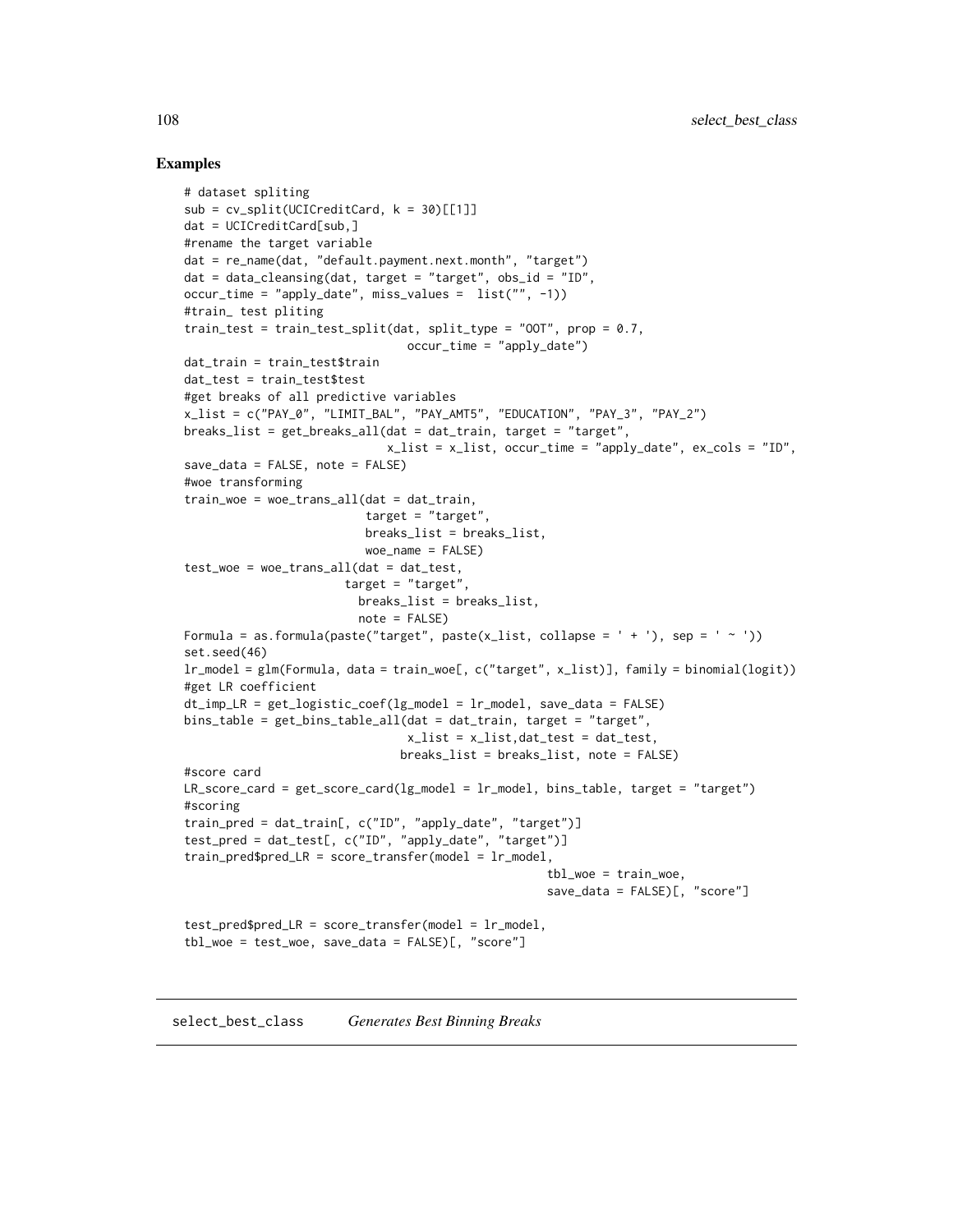# select\_best\_class 109

# Description

select\_best\_class & select\_best\_breaks are for merging initial breaks of variables using chisquare, odds-ratio,PSI,G/B index and so on. The get\_breaks is a simpler wrapper for select\_best\_class & select\_best\_class.

#### Usage

```
select_best_class(
  dat,
 x,
  target,
 breaks = NULL,
  occur_time = NULL,
 oot_pct = 0.7,
 pos_flag = NULL,
 bins_control = NULL,
  sp_values = NULL,
  ...
\mathcal{L}select_best_breaks(
 dat,
 x,
  target,
 breaks = NULL,
 pos_flag = NULL,
  sp_values = NULL,
  occur_time = NULL,
 oot_pct = 0.7,
 bins_control = NULL,
  ...
\mathcal{L}
```
# Arguments

| dat          | A data frame with x and target.                                                             |
|--------------|---------------------------------------------------------------------------------------------|
| X            | The name of variable to process.                                                            |
| target       | The name of target variable.                                                                |
| breaks       | Splitting points for an independent variable. Default is NULL.                              |
| occur_time   | The name of the variable that represents the time at which each observation takes<br>place. |
| oot_pct      | The percentage of Actual and Expected set for PSI calculating.                              |
| pos_flag     | The value of positive class of target variable, default: "1".                               |
| bins_control | the list of parameters.                                                                     |
|              | • bins_num The maximum number of bins. 5 to 10 usually work. Default:<br>10                 |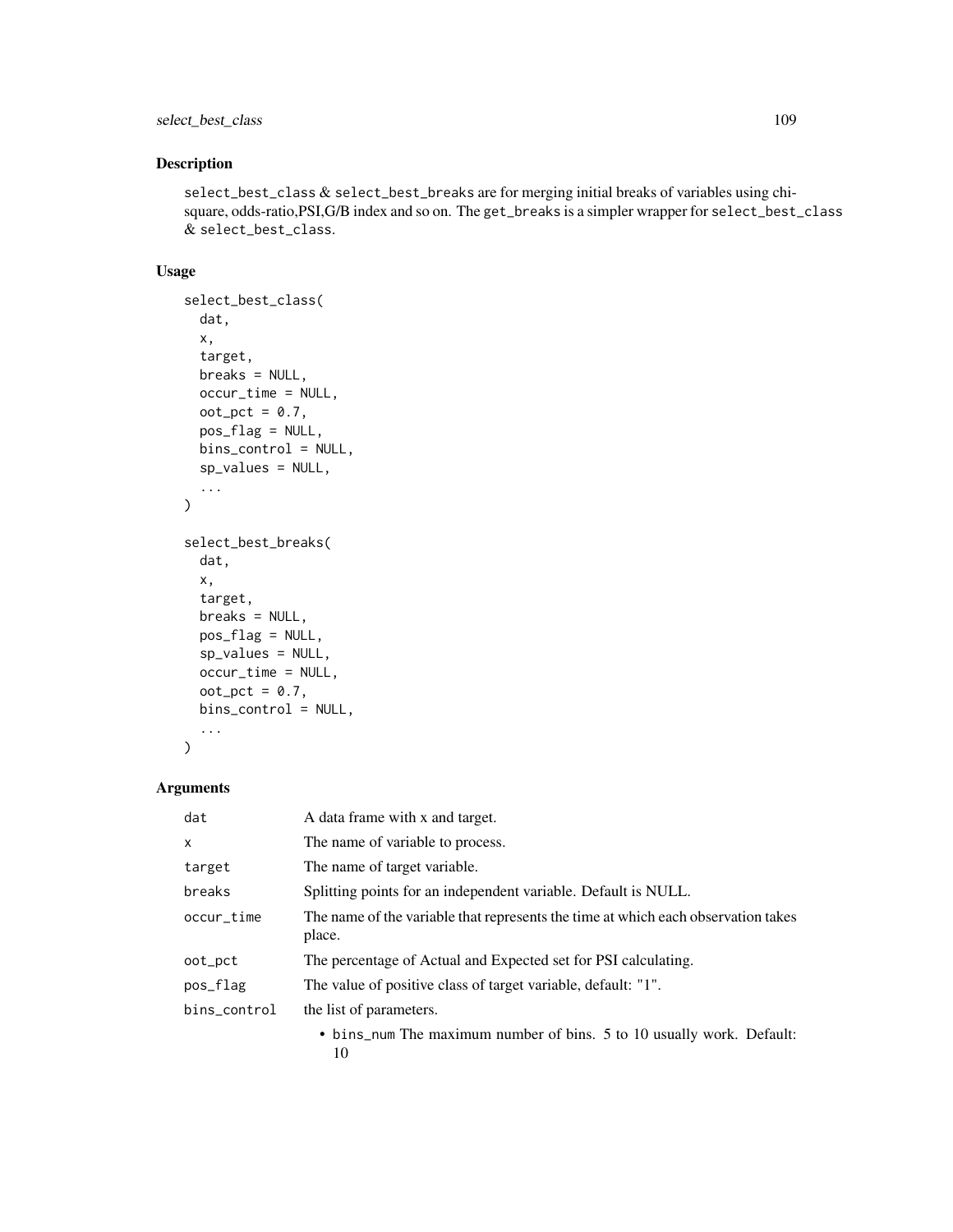<span id="page-109-0"></span>

|           | $\bullet$ bins_pct The minimum percent of observations in any bins. $0 < \text{bins\_pot}$<br>$<$ 1, 0.01 to 0.1 usually work. Default: 0.02.       |
|-----------|-----------------------------------------------------------------------------------------------------------------------------------------------------|
|           | • b_chi The minimum threshold of chi-square merge. $0 < b$ _chi< 1; 0.01 to<br>0.1 usually work. Default: 0.02.                                     |
|           | • b_odds The minimum threshold of odds merge. $0 < b$ _odds < 1; 0.05 to 0.2<br>usually work. Default: 0.1.                                         |
|           | • b_psi The maximum threshold of PSI in any bins. $0 < b$ _psi < 1; 0 to 0.1<br>usually work. Default: 0.05.                                        |
|           | • b_or The maximum threshold of G/B index in any bins. $0 < b$ _or < 1; 0.05<br>to 0.3 usually work. Default: 0.15.                                 |
|           | • odds_psi The maximum threshold of Training and Testing G/B index PSI<br>in any bins. $0 <$ odds_psi < 1 ; 0.01 to 0.3 usually work. Default: 0.1. |
|           | • mono Monotonicity of all bins, the larger, the more nonmonotonic the bins<br>will be. $0 <$ mono $< 0.5$ ; 0.2 to 0.4 usually work. Default: 0.2. |
|           | • kc number of cross-validations. 1 to 5 usually work. Default: 1.                                                                                  |
| sp_values | A list of special value.                                                                                                                            |
| .         | Other parameters.                                                                                                                                   |
|           |                                                                                                                                                     |

#### Details

The folloiwing is the list of Reference Principles

- 1.The increasing or decreasing trend of variables is consistent with the actual business experience.(The percent of Non-monotonic intervals of which are not head or tail is less than 0.35)
- 2.Maximum 10 intervals for a single variable.
- 3.Each interval should cover more than 2
- 4.Each interval needs at least 30 or 1
- 5.Combining the values of blank, missing or other special value into the same interval called missing.
- 6.The difference of Chi effect size between intervals should be at least 0.02 or more.
- 7.The difference of absolute odds ratio between intervals should be at least 0.1 or more.
- 8.The difference of positive rate between intervals should be at least 1/10 of the total positive rate.
- 9.The difference of G/B index between intervals should be at least 15 or more.
- 10.The PSI of each interval should be less than 0.1.

# Value

A list of breaks for x.

# See Also

[get\\_tree\\_breaks](#page-56-0), [cut\\_equal](#page-16-0), [get\\_breaks](#page-38-0)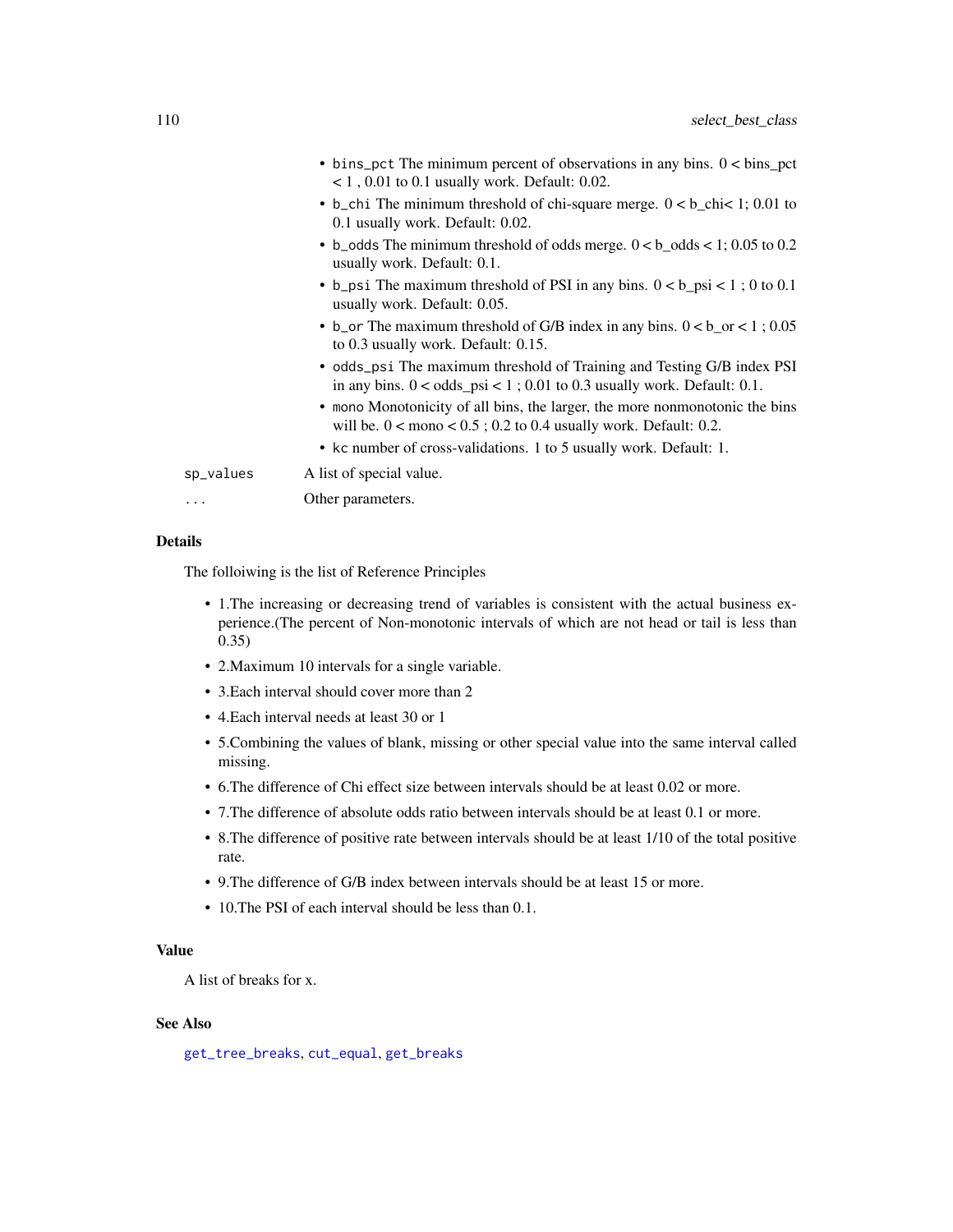<span id="page-110-0"></span> $\sin$ \_str 111

#### Examples

```
#equal sample size breaks
equ_breaks = cut_equal(dat = UCICreditCard[, "PAY_AMT2"], g = 10)
# select best bins
bins_control = list(bins_num = 10, bins_pct = 0.02, b_chi = 0.02,
b\_odds = 0.1, b\_psi = 0.05, b\_or = 0.15, mono = 0.3, odds_psi = 0.1, kc = 1)
select_best_breaks(dat = UCICreditCard, x = "PAY_AMT2", breaks = equ_breaks,
target = "default.payment.next.month", occur_time = "apply_date",
sp_values = NULL, bins_control = bins_control)
```
sim\_str *sim\_str*

#### Description

This function is not intended to be used by end user.

#### Usage

 $sim\_str(a, b, sep = "_{\_}|[.][A-Z]")$ 

#### Arguments

| a   | A string |
|-----|----------|
| b   | A string |
| sep |          |

split\_bins *split\_bins*

# Description

split\_bins is for binning using breaks.

#### Usage

```
split_bins(
 dat,
  x,
 breaks = NULL,
 bins\_no = TRUE,as_factor = FALSE,
 labels = NULL,
 use_N = TRUE,char_free = FALSE
)
```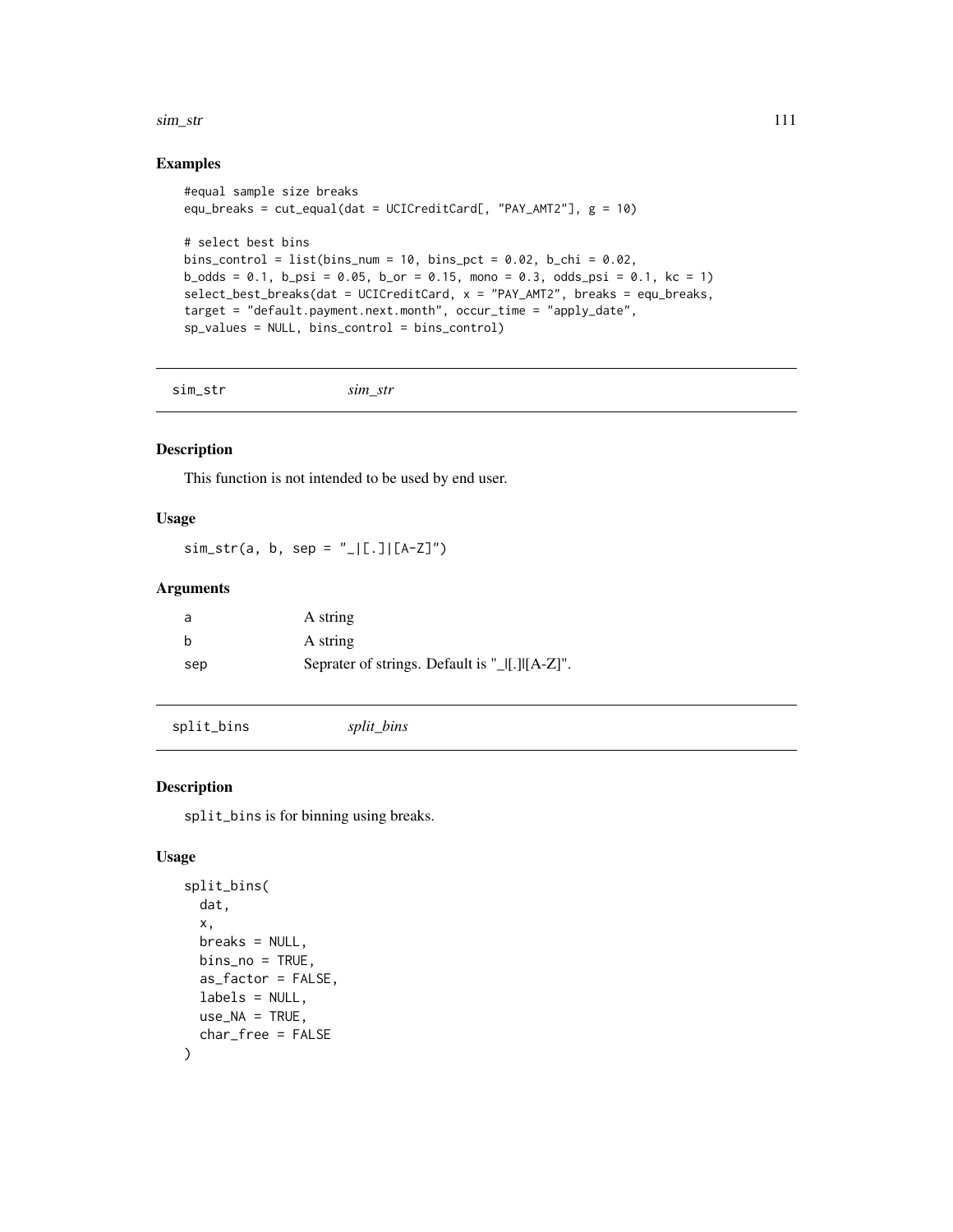#### <span id="page-111-0"></span>Arguments

| dat       | A data.frame with independent variables.       |
|-----------|------------------------------------------------|
| x         | The name of an independent variable.           |
| breaks    | Breaks for binning.                            |
| bins_no   | Number the generated bins. Default is TRUE.    |
| as_factor | Whether to convert to factor type.             |
| labels    | Labels of bins.                                |
| use_NA    | Whether to process NAs.                        |
| char_free | Logical, if TRUE, characters are not splitted. |

#### Value

A data.frame with Bined x.

#### Examples

```
bins = split_bins(dat = UCICreditCard,
x = "PAY\_AMT1", breaks = NULL, bins\_no = TRUE)
```
split\_bins\_all *Split bins all*

# Description

split\_bins is for transforming data to bins. The split\_bins\_all function is a simpler wrapper for split\_bins.

#### Usage

```
split_bins_all(
  dat,
  x<sup>list = NULL</sup>,
  ex_cols = NULL,
  breaks_list = NULL,
  bins_no = TRUE,
  note = FALSE,
  return_x = FALSE,
  char_free = FALSE,
  save_data = FALSE,
  file_name = NULL,
  dir\_path = tempdir(),...
\mathcal{L}
```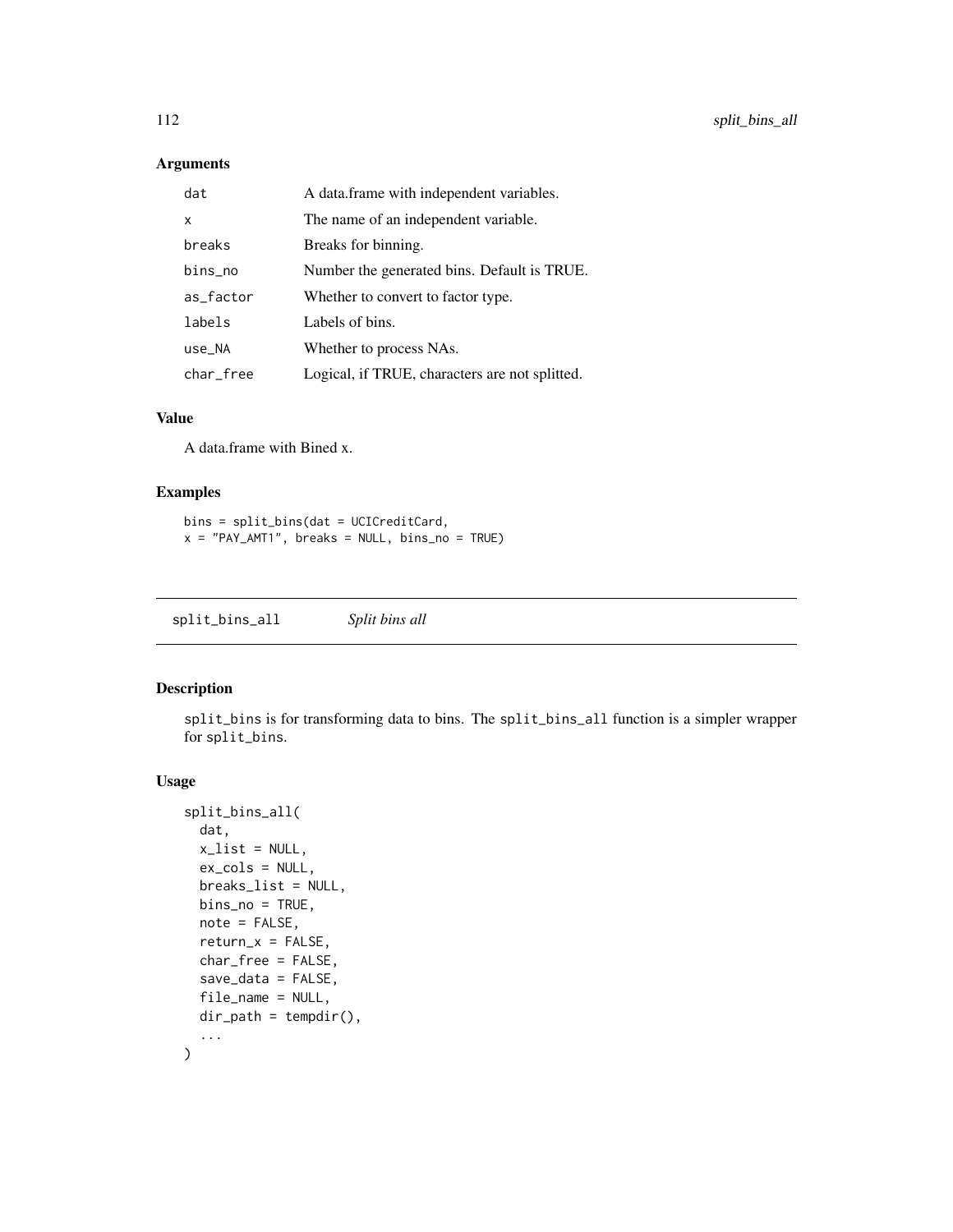# <span id="page-112-0"></span>split\_bins\_all 113

#### **Arguments**

| dat         | A data.frame with independent variables.                                                                       |
|-------------|----------------------------------------------------------------------------------------------------------------|
| x_list      | A list of x variables.                                                                                         |
| $ex\_cols$  | Names of excluded variables. Regular expressions can also be used to match<br>variable names. Default is NULL. |
| breaks_list | A list contains breaks of variables. it is generated by codeget_breaks_all,codeget_breaks                      |
| bins_no     | Number the generated bins. Default is TRUE.                                                                    |
| note        | Logical, outputs info. Default is TRUE.                                                                        |
| return_x    | Logical, return data.frame containing only variables in x_list.                                                |
| char_free   | Logical, if TRUE, characters are not splitted.                                                                 |
| save_data   | Logical, save results in locally specified folder. Default is TRUE                                             |
| file_name   | The name for periodically saved woe file. Default is "dat_woe".                                                |
| dir_path    | The path for periodically saved woe file Default is "./data"                                                   |
| $\ddots$ .  | Additional parameters.                                                                                         |

#### Value

A data.frame with splitted bins.

#### See Also

[get\\_tree\\_breaks](#page-56-0), [cut\\_equal](#page-16-0), [select\\_best\\_class](#page-107-0), [select\\_best\\_breaks](#page-107-1)

#### Examples

```
sub = cv_split(UCICredictCard, k = 30)[[1]]dat = UCICreditCard[sub,]
dat = re_name(dat, "default.payment.next.month", "target")
dat = data_cleansing(dat, target = "target", obs_id = "ID", occur_time = "apply_date",
miss_values = list("", -1))
train_test = train_test_split(dat, split_type = "OOT", prop = 0.7,
                                occur_time = "apply_date")
dat_train = train_test$train
dat_test = train_test$test
#get breaks of all predictive variables
x_list = c("PAY_0", "LIMIT_BAL", "PAY_AMT5", "EDUCATION", "PAY_3", "PAY_2")
breaks_list = get_breaks_all(dat = dat_train, target = "target",
                             x_list = x_list, occur_time = "apply_date", ex_cols = "ID",
save\_data = FALSE, note = FALSE)#woe transform
train_bins = split_bins_all(dat = dat_train,
                         breaks_list = breaks_list,
                          woe_name = FALSE)
test_bins = split_bins_all(dat = dat_test,
                        breaks_list = breaks_list,
                        note = FALSE)
```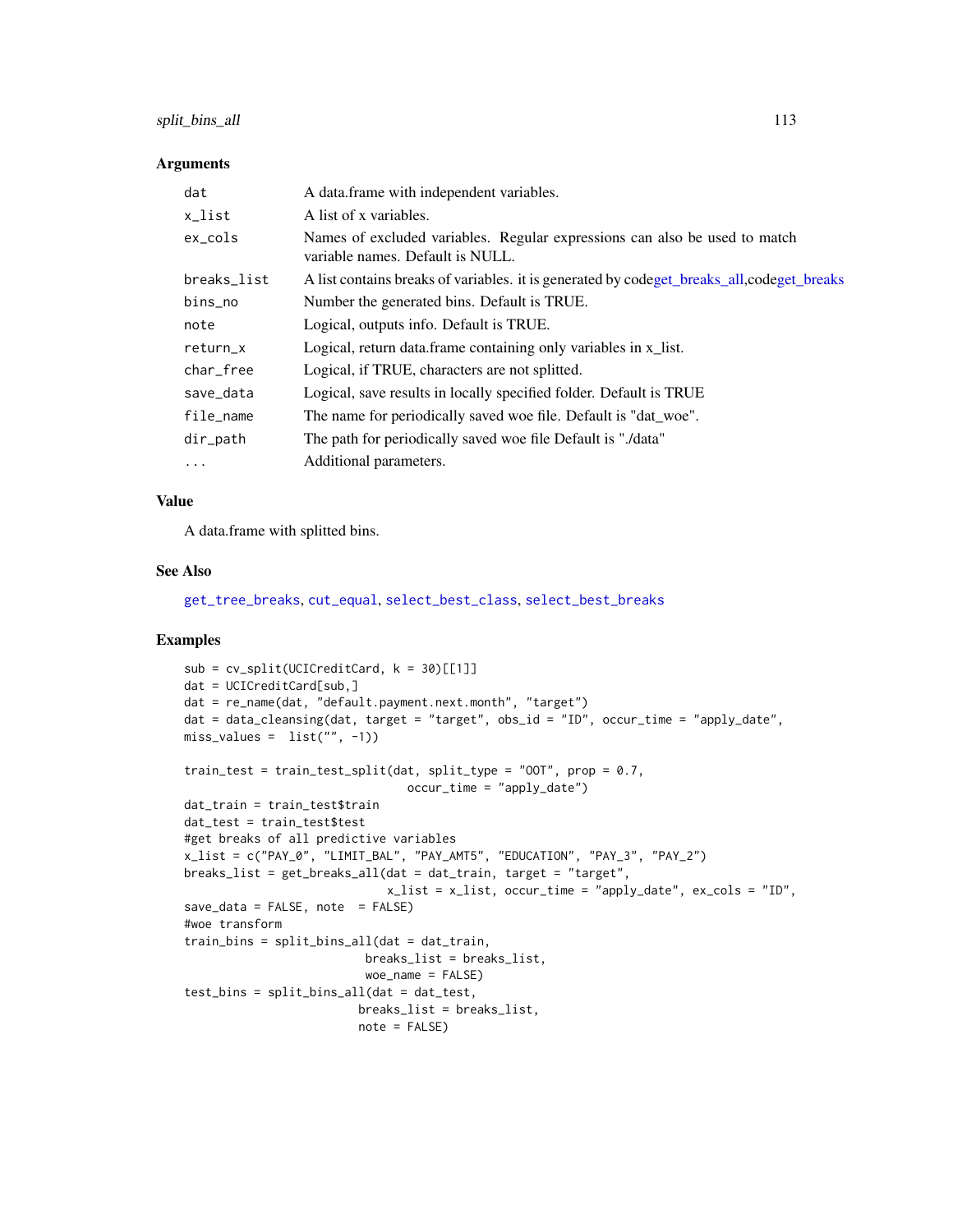# <span id="page-113-0"></span>Description

Returns text parse of hive SQL

#### Usage

```
sql_hive_text_parse(
  sql_dt,
 key_sql = NULL,key_table = NULL,
 key_id = NULL,
  key_where = c("dt = date\_add(current_data(), -1)"),
  only_key = FALSE,
  left_id = NULL,left\_where = c("dt = date\_add(current\_date(), -1)"),new_name = NULL,
  ...
\mathcal{L}
```
# Arguments

| sql_dt     | The data dictionary has three columns: table, map and feature.            |
|------------|---------------------------------------------------------------------------|
| key_sql    | You can write your own SQL for the main table.                            |
| key_table  | Key table.                                                                |
| key_id     | Primary key id.                                                           |
| key_where  | Key table conditions.                                                     |
| only_key   | Only key table.                                                           |
| left_id    | Right table's key id.                                                     |
| left_where | Right table conditions.                                                   |
| new_name   | A string, Rename all variables except primary key with suffix 'new_name'. |
| $\cdots$   | Other params.                                                             |

# Value

Text parse of hive SQL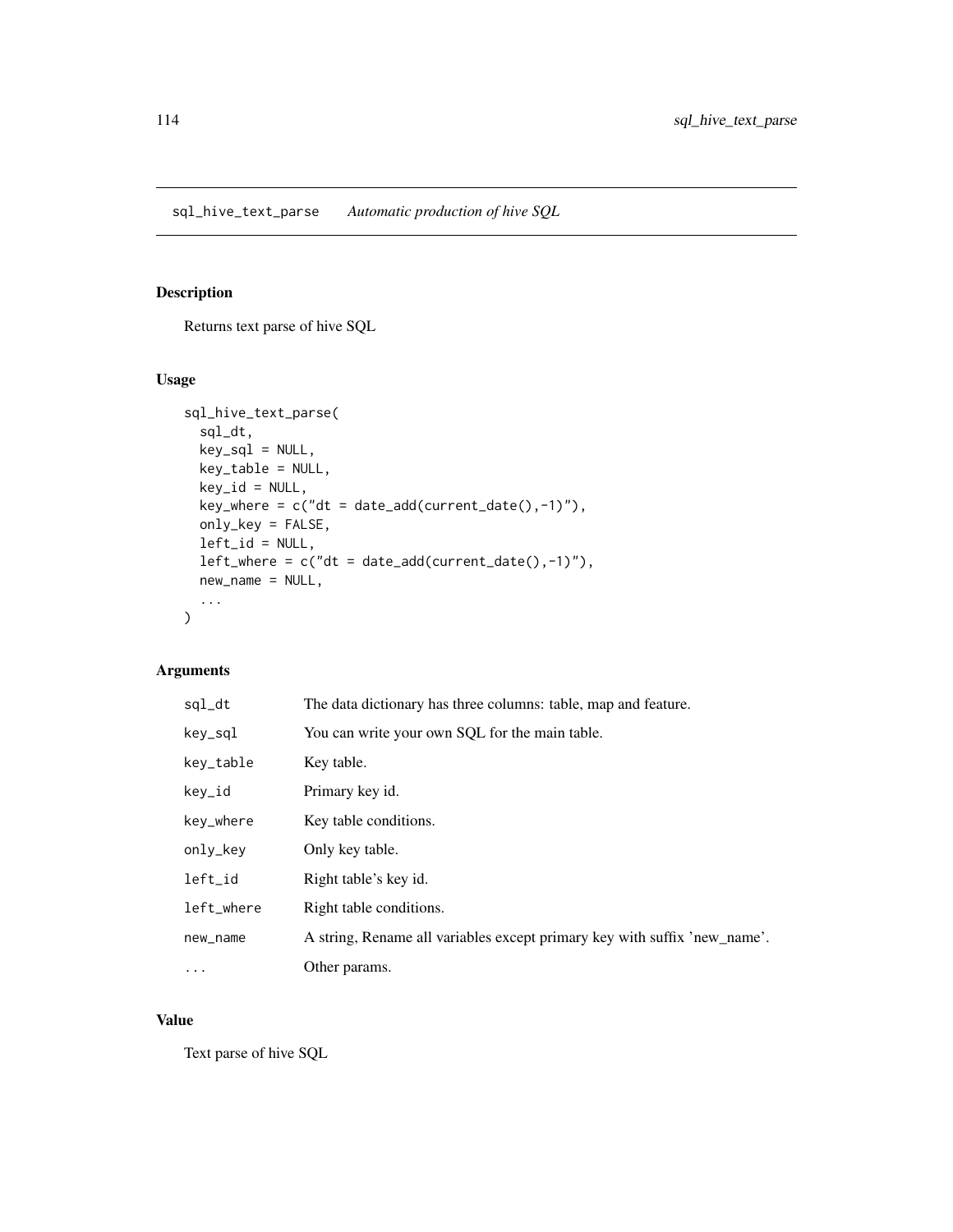#### <span id="page-114-0"></span>Examples

```
#sql_dt:table, map and feature
sql_dt = data.frame(table = c("table_1", "table_1", "table_1", "table_1","table_1",
                               "table_2", "table_2","table_2",
                              "table_2","table_2","table_2","table_2",
                               "table_2","table_2","table_2","table_2",
                              "table_2","table_2","table_2","table_3","table_3",
                               "table_3","table_3","table_3"),
                  map = c("all","all", "all","all","all","all","all","all","all","all",
                            "all", "all","all","id_card_info",
                            "id_card_info","id_card_info", "mobile_info","mobile_info",
                            "mobile_info","all", "all","all", "all","all"),
                feature =c( "user_id","real_name","id_card_encode","mobile_encode","dt",
                              "user_id","type_code","first_channel",
                               "second_channel","user_name","user_sex","user_birthday",
                                 "user_age","card_province","card_zone",
                               "card_city","city","province","carrier","user_id",
                              "biz_id","biz_code","apply_time","dt"))
#sample 1
sql_hive_text_parse(sql_dt = sql_dt,
          key_sql = NULL,
               key_table = "table_2",
               key\_where = c("user\_sex = 'male","user_age > 20"),
               only_key = FALSE,
               key_id = "user_id",left_id = "user_id",left\_where = c("dt = date\_add(current\_date(), -1)","apply_time >= '2020-05-01' "
               ), new_name ="basic"
         )
#sample 2
sql_hive_text_parse(sql_dt = subset(sql_dt),
               key_sql = "SELECTuser_id,
      max(apply_time) as max_apply_time
      FROM table_3
      WHERE dt = date_add(current_date(),-1)
               GROUP BY user_id",
               key_id = "user_id",
               left_id = "user_id",left\_where = c("dt = date\_add(current\_date(), -1)"),
               new_name = NULL)
```
#### start\_parallel\_computing

*Parallel computing and export variables to global Env.*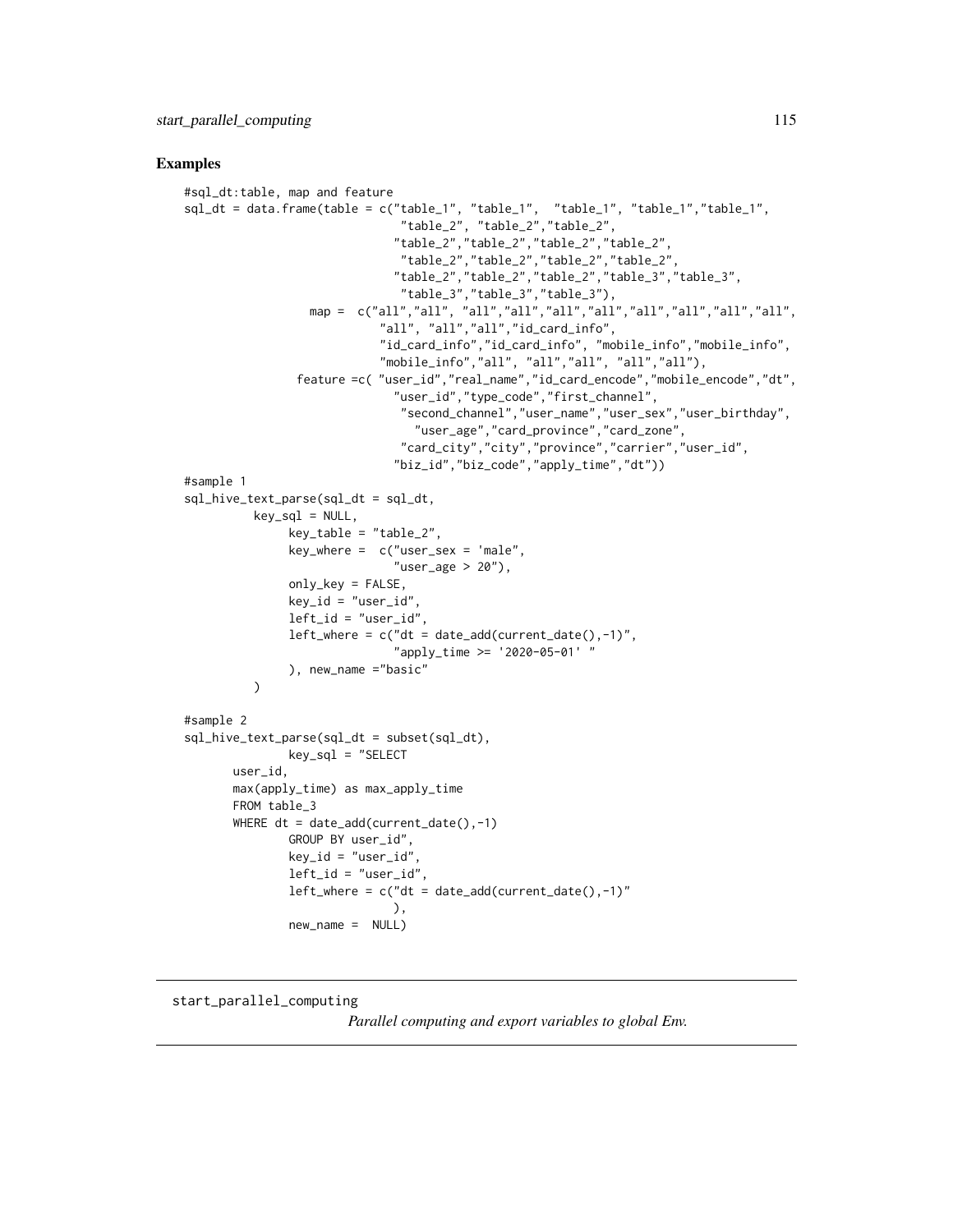# Description

This function is not intended to be used by end user.

# Usage

```
start_parallel_computing(parallel = TRUE)
```
# Arguments

parallel A logical, default is TRUE.

# Value

parallel works.

stop\_parallel\_computing

*Stop parallel computing*

# Description

This function is not intended to be used by end user.

#### Usage

stop\_parallel\_computing(cluster)

# Arguments

cluster Parallel works.

# Value

stop clusters.

<span id="page-115-0"></span>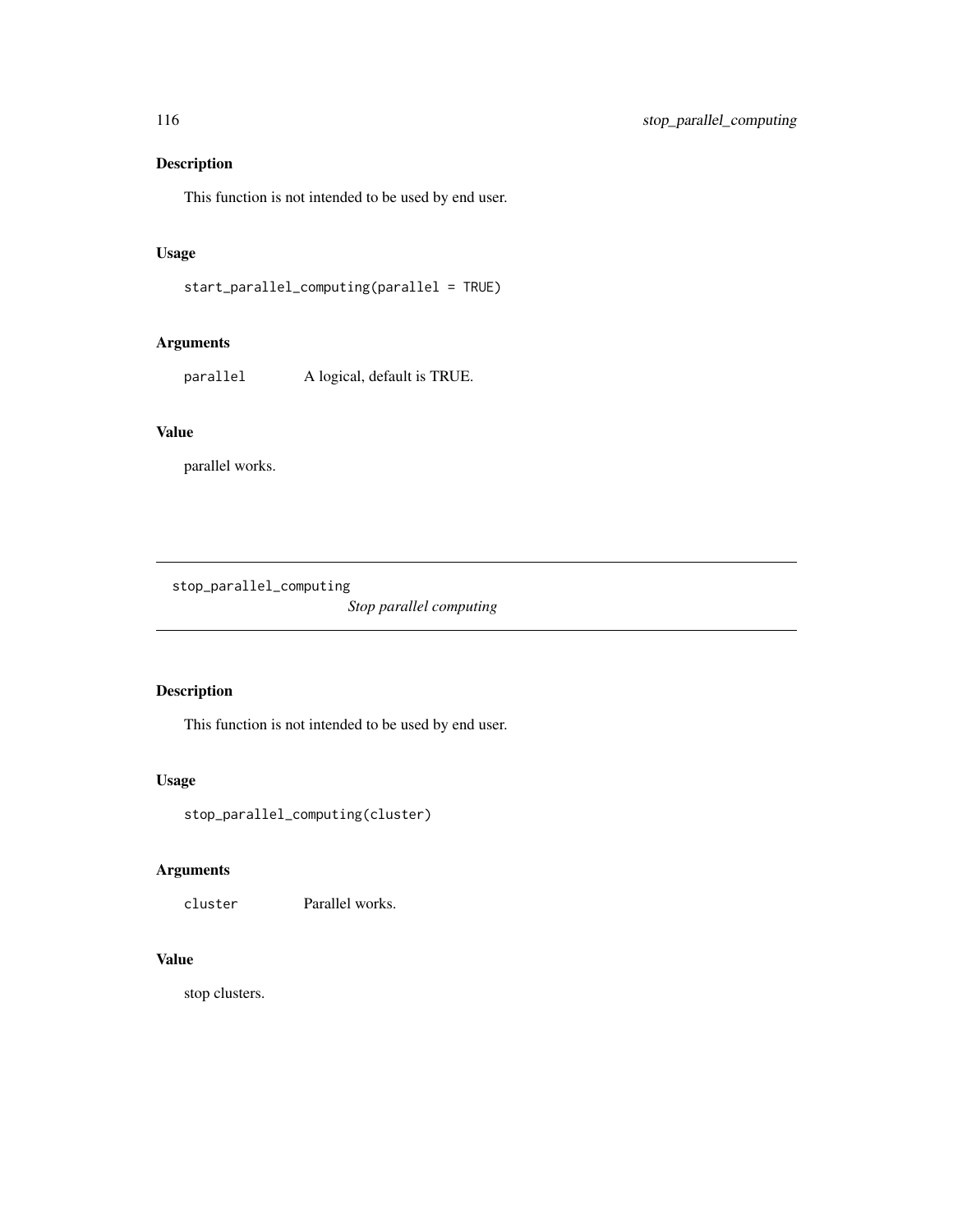<span id="page-116-0"></span>str\_match *string match #'* str\_match *search for matches to argument pattern within each element of a character vector:*

# Description

string match #' str\_match search for matches to argument pattern within each element of a character vector:

#### Usage

```
str_match(pattern, str_r)
```
#### Arguments

| pattern | character string containing a regular expression (or character string for fixed $=$  |
|---------|--------------------------------------------------------------------------------------|
|         | TRUE) to be matched in the given character vector. Coerced by as character to a      |
|         | character string if possible. If a character vector of length 2 or more is supplied, |
|         | the first element is used with a warning. missing values are allowed except for      |
|         | regexpr and gregexpr.                                                                |
| str r   | a character vector where matches are sought, or an object which can be coerced       |
|         | by as character to a character vector. Long vectors are supported.                   |

# Examples

orignal\_nam =  $c("12 \text{mdd", "11} \text{mdd", "10} \text{mdd")}$ str\_match(str\_r = orignal\_nam,pattern= "\\d+")

sum\_table *Summary table*

# Description

#'The sum\_table includes both univariate and bivariate analysis and ranges from univariate statistics and frequency distributions, to correlations, cross-tabulation and characteristic analysis.

#### Usage

 $sum_table(data, ..., x_s = as.charAtcrete(substitute(list(...)), x_list = NULL)$ 

#### Arguments

| dat                     | A data.frame with x and target. |
|-------------------------|---------------------------------|
| $\cdot$ $\cdot$ $\cdot$ | x of dat                        |
| x s                     | A list of x.                    |
| x list                  | Names of dat.                   |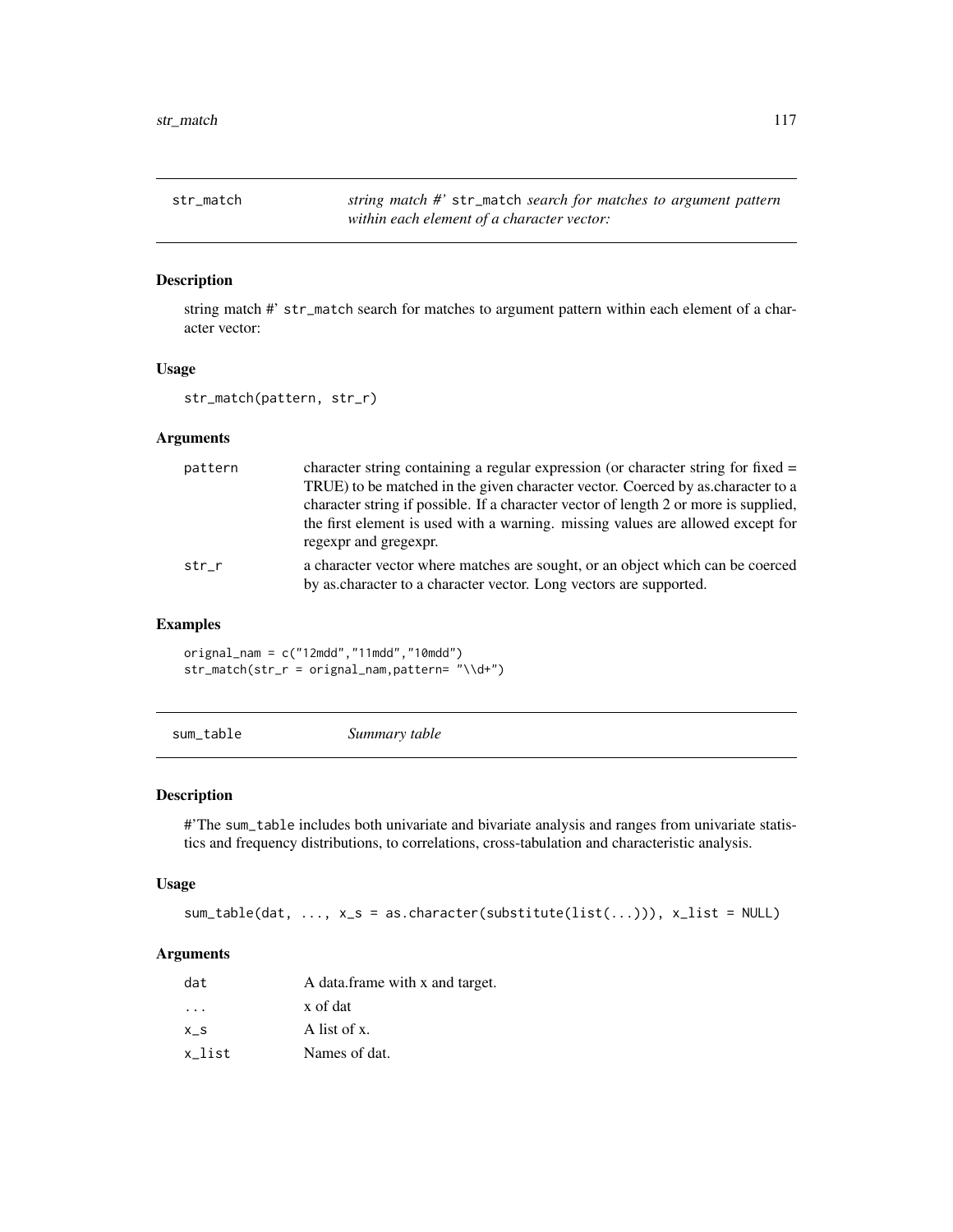#### Value

A list contains both categrory and numeric variable analysis.

#### Examples

```
sum_table(UCICreditCard)
sum_table(UCICreditCard,LIMIT_BAL,AGE,EDUCATION,SEX)
```
term\_tfidf *TF-IDF*

# Description

The term\_filter is for filtering stop\_words and low frequency words. The term\_idf is for computing idf(inverse documents frequency) of terms. The term\_tfidf is for computing tf-idf of documents.

#### Usage

```
term_tfidf(term_df, idf = NULL)
```

```
term_idf(term_df, n_total = NULL)
```
term\_filter(term\_df, low\_freq = 0.01, stop\_words = NULL)

#### Arguments

| term df    | A data frame with id and term.             |
|------------|--------------------------------------------|
| idf        | A data frame with idf.                     |
| n_total    | Number of documents.                       |
| low_freq   | Use rate of terms or use numbers of terms. |
| stop_words | Stop words.                                |

#### Value

A data.frame

# Examples

```
term_df = data.frame(id = c(1,1,1,2,2,3,3,3,4,4,4,4,4,5,5,6,7,7,
                            8,8,8,9,9,9,10,10,11,11,11,11,11,11),
terms = c('a','b','c','a','c','d','d','a','b','c','a','c','d','a','c',
          'd','a','e','f','b','c','f','b','c','h','h','i','c','d','g','k','k'))
term_df = term_filter(term_df = term_df, low_freq = 1)
idf = term_idf(term_df)
tf_idf = term_tfidf(term_df,idf = idf)
```
<span id="page-117-0"></span>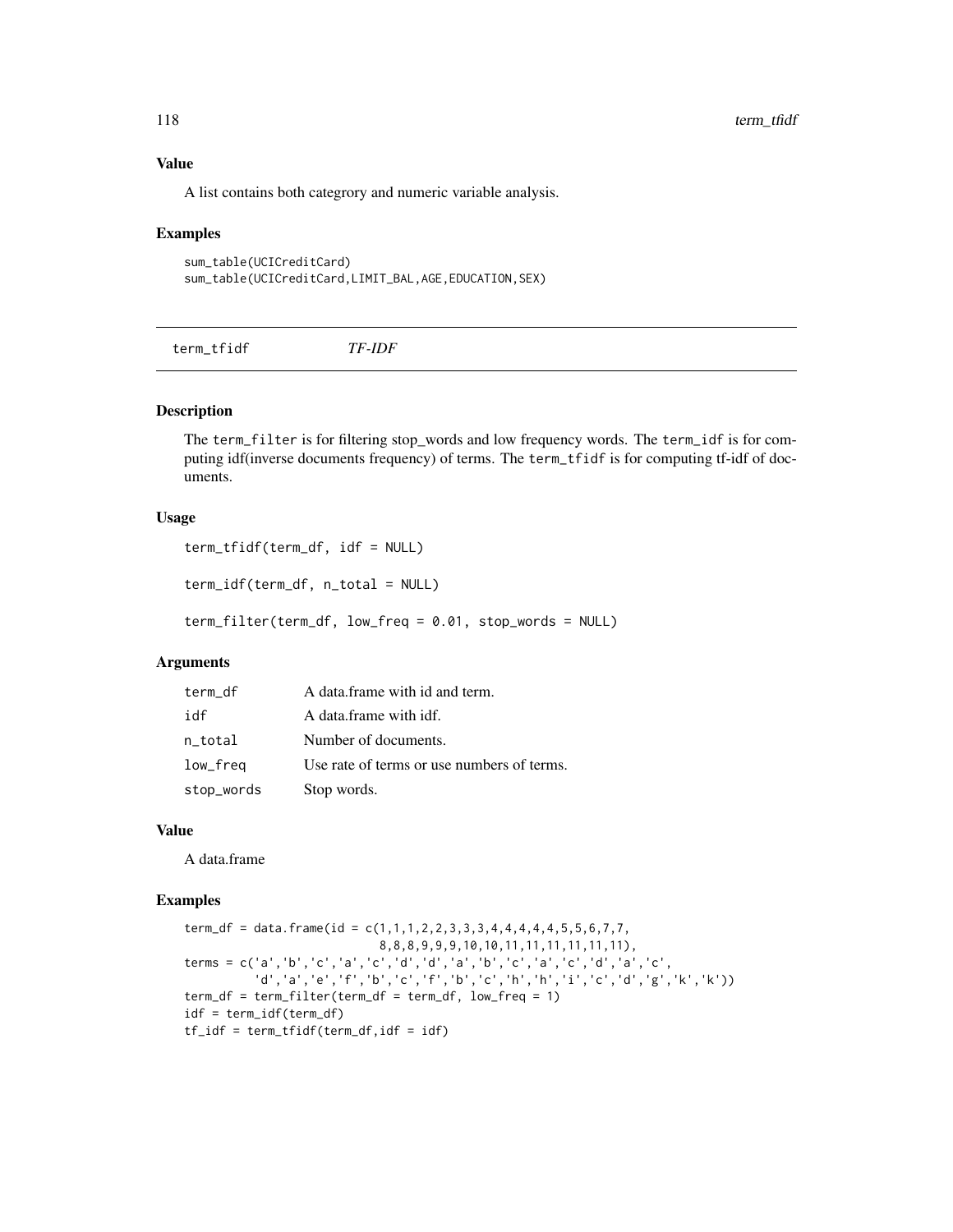# <span id="page-118-0"></span>Description

This function is used for time series data processing.

#### Usage

```
time_series_proc(dat, ID = NULL, group = NULL, time = NULL)
```
#### Arguments

| dat   | A data.frame contained only predict variables.                           |
|-------|--------------------------------------------------------------------------|
| ΙD    | The name of ID of observations or key variable of data. Default is NULL. |
| group | The group of behavioral or status variables.                             |
| time  | The name of variable which is time when behavior was happened.           |

#### Details

The key to creating a good model is not the power of a specific modelling technique, but the breadth and depth of derived variables that represent a higher level of knowledge about the phenomena under examination.

#### Examples

```
dat = data.frame(id = c(1,1,1,2,2,3,3,3,4,4,4,4,4,5,5,6,7,7,8,8,8,9,9,9,10,10,11,11,11,11,11,11),
                     terms = c('a','b','c','a','c','d','d','a',
                               'b','c','a','c','d','a','c',
                                   'd','a','e','f','b','c','f','b',
                                'c','h','h','i','c','d','g','k','k'),
                     time = c(8,3,1,9,6,1,4,9,1,3,4,8,2,7,1,
                              3,4,1,8,7,2,5,7,8,8,2,1,5,7,2,7,3))
time_series_proc(dat = dat, ID = 'id', group = 'terms',time = 'time')
```
time\_transfer *Time Format Transfering*

#### Description

time\_transfer is for transfering time variables to time format.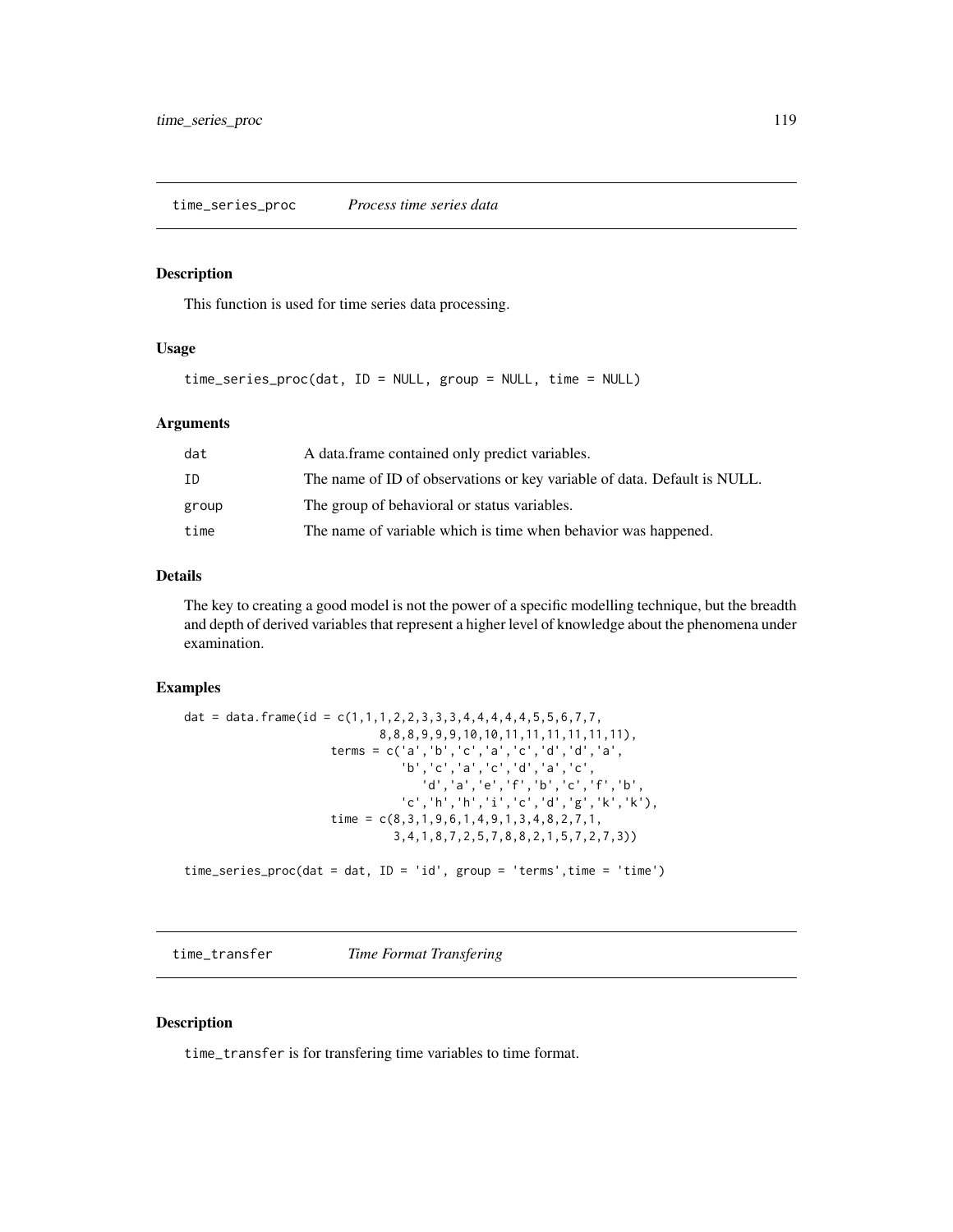#### <span id="page-119-0"></span>Usage

time\_transfer(dat, date\_cols = NULL, ex\_cols = NULL, note = FALSE)

#### Arguments

| dat       | A data frame                                                                                                                        |
|-----------|-------------------------------------------------------------------------------------------------------------------------------------|
| date_cols | Names of time variable or regular expressions for finding time variables. Default<br>is "DATE\$ time\$ date\$ timestamp\$ stamp\$". |
| ex_cols   | Names of excluded variables. Regular expressions can also be used to match<br>variable names. Default is NULL.                      |
| note      | Logical, outputs info. Default is TRUE.                                                                                             |

# Value

A data.frame with transfermed time variables.

#### Examples

```
#transfer a variable.
dat = time_transfer(dat = lendingclub,date_cols = "issue_d")
class(dat[,"issue_d"])
#transfer a group of variables with similar name.
#transfer all time variables.
dat = time_transform(data = lendingLink[1:3], date\_cols = "_d$")class(dat[,"issue_d"])
```
time\_variable *time\_variable*

#### Description

This function is not intended to be used by end user.

#### Usage

```
time_variable(
  dat,
  date_cols = NULL,
  enddate = NULL,
  units = c("secs", "mins", "hours", "days", "weeks")
\mathcal{L}
```
# Arguments

| dat       | A data frame.                                                              |
|-----------|----------------------------------------------------------------------------|
| date cols | Time variables.                                                            |
| enddate   | End time.                                                                  |
| units     | Units of diff_time, "secs", "mins", "hours", "days", "weeks" is available. |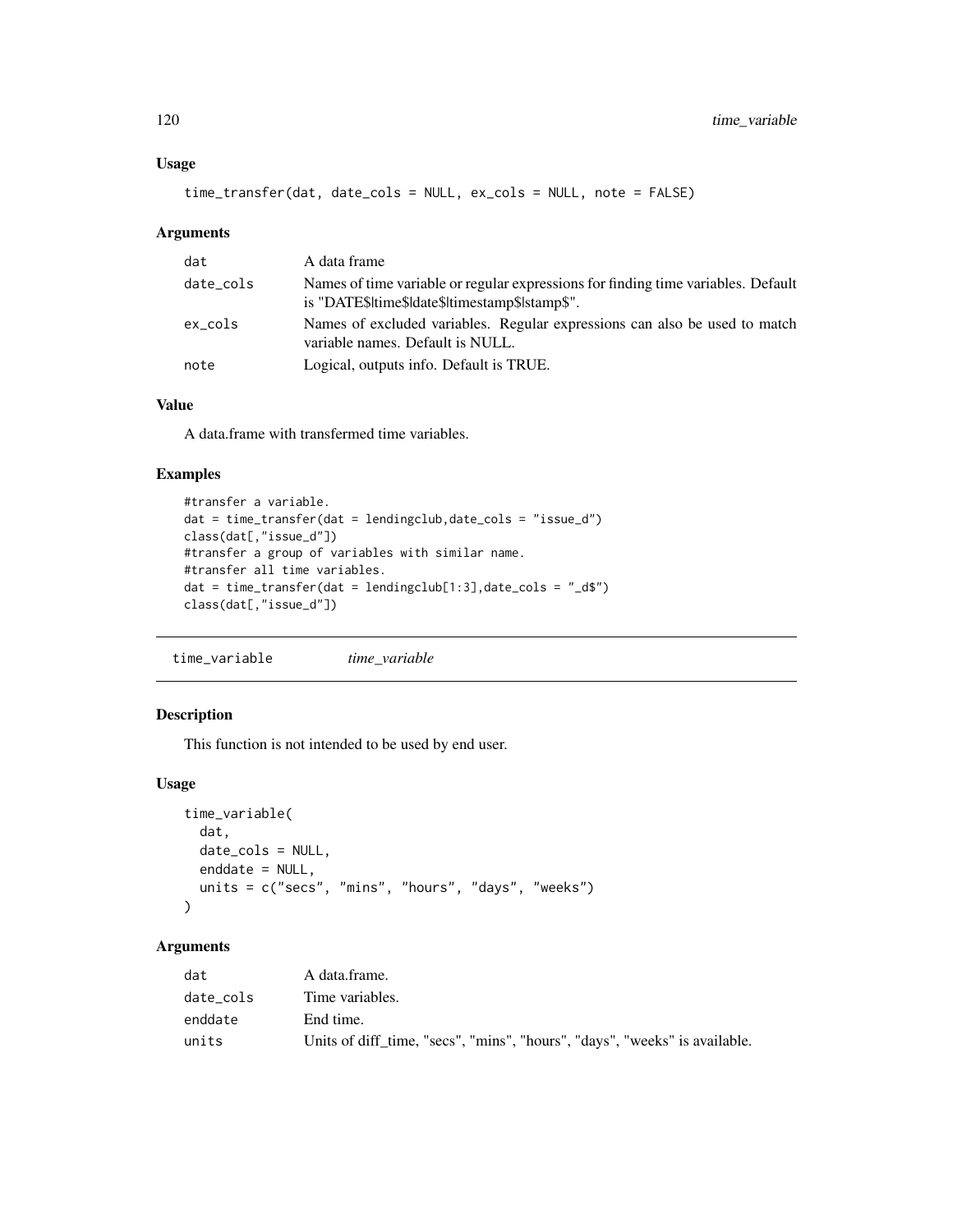<span id="page-120-0"></span>time\_vars\_process *Processing of Time or Date Variables*

# Description

This function is not intended to be used by end user.

# Usage

```
time_vars_process(
 df_t = df_t,x,
 enddate = NULL,
 units = c("secs", "mins", "hours", "days", "weeks")
\mathcal{L}
```
# Arguments

| df tm    | A data.frame                                                               |
|----------|----------------------------------------------------------------------------|
| <b>X</b> | Time variable.                                                             |
| enddate  | End time.                                                                  |
| units    | Units of diff time, "secs", "mins", "hours", "days", "weeks" is available. |

| tnr_value | tnr value |
|-----------|-----------|
|           |           |

# Description

tnr\_value is for get true negtive rate for a prob or score.

# Usage

```
tnr_value(prob, target)
```
# Arguments

| prob   | A list of redict probability or score. |
|--------|----------------------------------------|
| target | Vector of target.                      |

# Value

True Positive Rate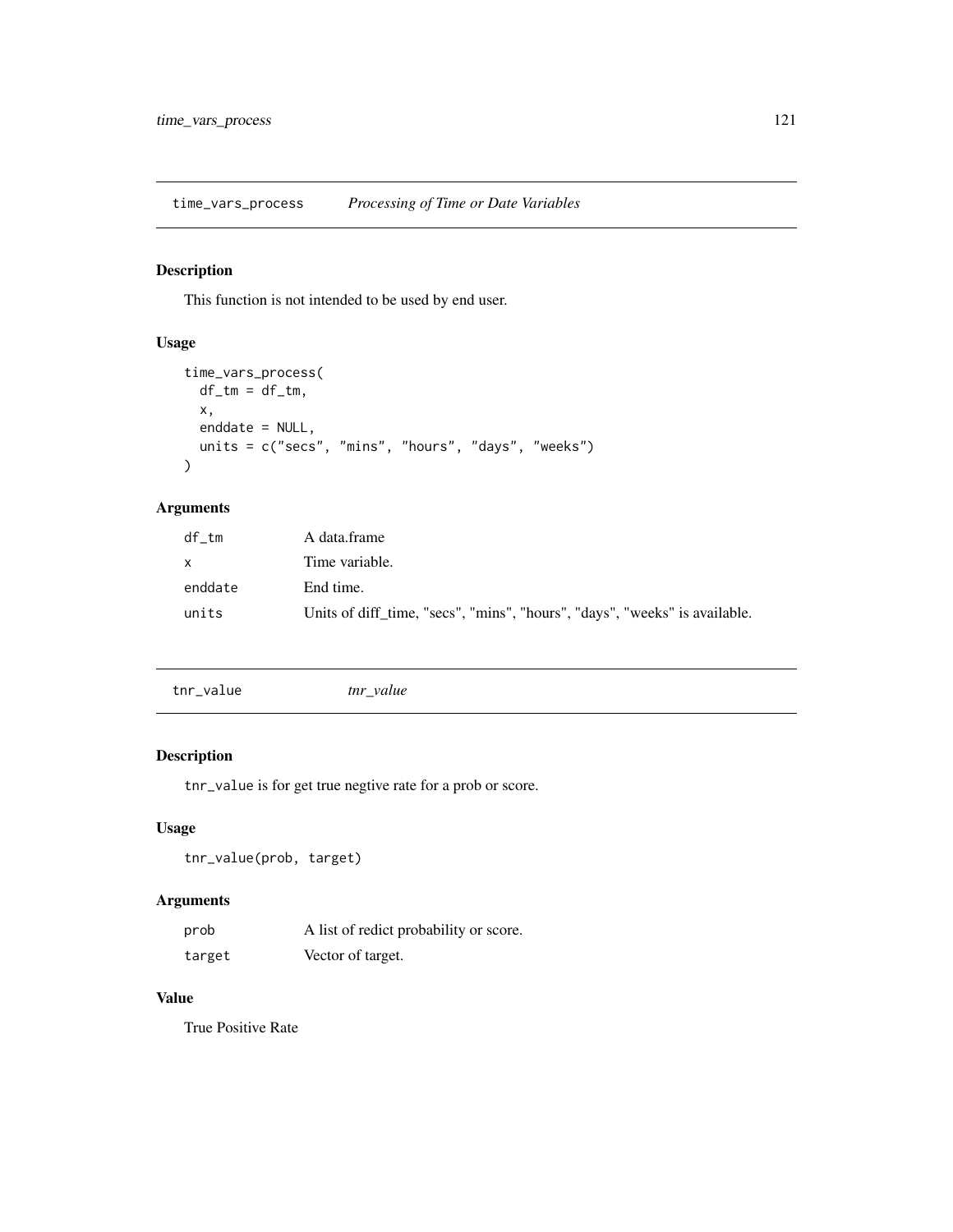<span id="page-121-1"></span><span id="page-121-0"></span>training\_model *Training model*

#### Description

training\_model Model builder

#### Usage

```
training_model(
  model_name = "mymodel",
  dat,
  dat_test = NULL,
  target = NULL,
  occur_time = NULL,
 obs_id = NULL,x<sup>list = NULL</sup>,
 ex_cols = NULL,
 pos_flag = NULL,
 prop = 0.7,
  split_type = if (!is.null(occur_time)) "OOT" else "Random",
  preproc = TRUE,
  low\_var = 0.99,
 missing_rate = 0.98,
 merge_cat = 30.
  remove_dup = TRUE,
  outlier_proc = TRUE,
 missing_proc = "median",
  default_miss = list(-1, 'missing'),miss_values = NULL,
 one_hot = FALSE,
  trans_log = FALSE,
 feature_filter = list(filter = c("IV", "PSI", "COR", "XGB"), iv\_cp = 0.02, psi\_cp =0.1, xgb_cp = 0, cv_folds = 1, hopper = FALSE),
  algorithm = list("LR", "XGB", "GBM", "RF"),
 LR.params = lr_params(),
 XGB.params = xgb-params(),
  GBM.params = gbm_params(),
 RF.params = rf_params(),
 breaks_list = NULL,
 parallel = FALSE,
  cores_num = NULL,
  save_pmml = FALSE,
 plot_show = FALSE,
  vars_plot = TRUE,
  model<sub>-</sub>path = tempdir(),
  seed = 46,
```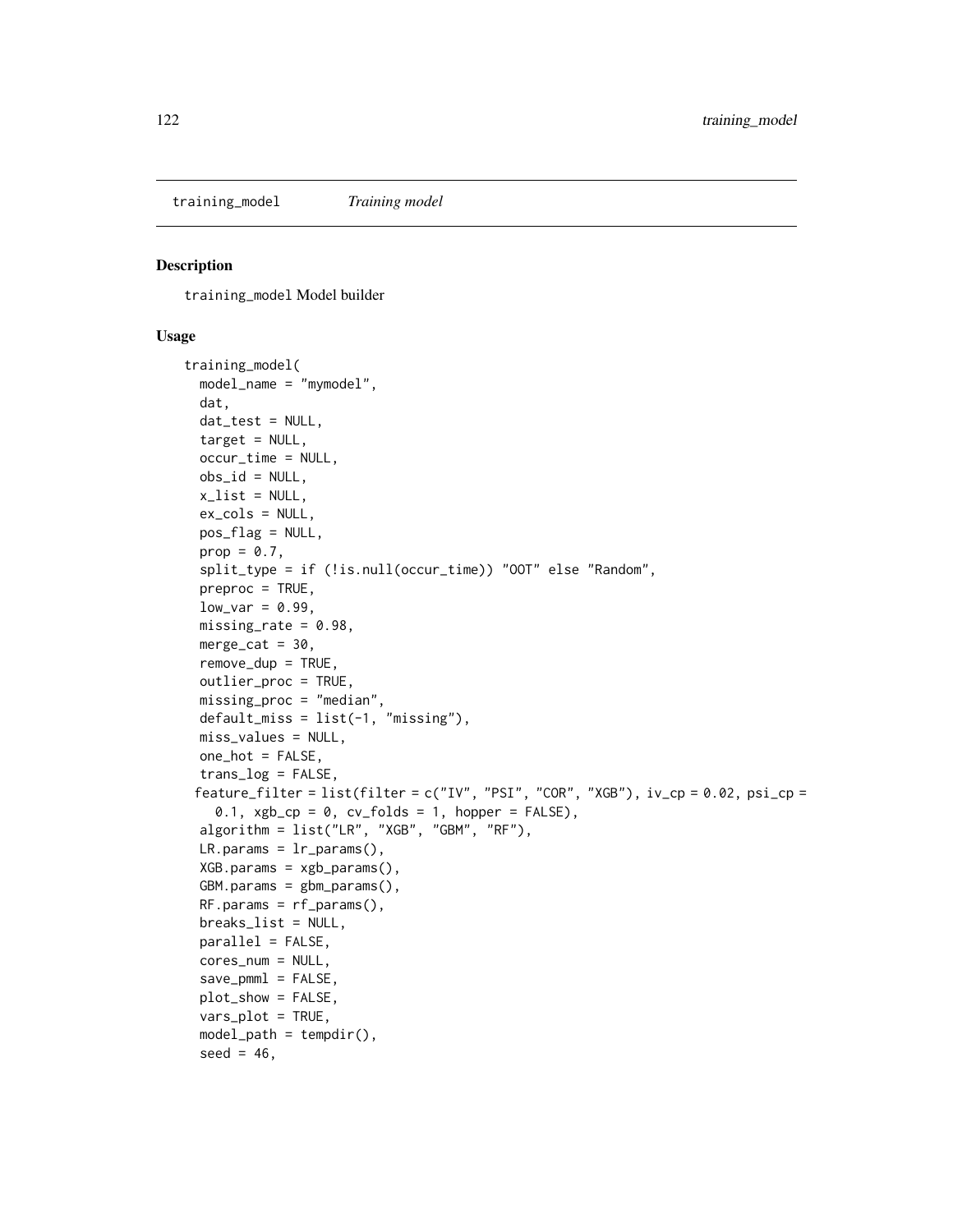<span id="page-122-0"></span>...  $\mathcal{L}$ 

# Arguments

| model_name   | A string, name of the project. Default is "mymodel"                                                                                                                                                                                                                                                                                                                                       |
|--------------|-------------------------------------------------------------------------------------------------------------------------------------------------------------------------------------------------------------------------------------------------------------------------------------------------------------------------------------------------------------------------------------------|
| dat          | A data.frame with independent variables and target variable.                                                                                                                                                                                                                                                                                                                              |
| dat_test     | A data frame of test data. Default is NULL.                                                                                                                                                                                                                                                                                                                                               |
| target       | The name of target variable.                                                                                                                                                                                                                                                                                                                                                              |
| occur_time   | The name of the variable that represents the time at which each observation takes<br>place.Default is NULL.                                                                                                                                                                                                                                                                               |
| obs_id       | The name of ID of observations or key variable of data. Default is NULL.                                                                                                                                                                                                                                                                                                                  |
| x_list       | Names of independent variables. Default is NULL.                                                                                                                                                                                                                                                                                                                                          |
| ex_cols      | Names of excluded variables. Regular expressions can also be used to match<br>variable names. Default is NULL.                                                                                                                                                                                                                                                                            |
| pos_flag     | The value of positive class of target variable, default: "1".                                                                                                                                                                                                                                                                                                                             |
| prop         | Percentage of train-data after the partition. Default: 0.7.                                                                                                                                                                                                                                                                                                                               |
| split_type   | Methods for partition. See details at: train_test_split.                                                                                                                                                                                                                                                                                                                                  |
| preproc      | Logical. Preprocess data. Default is TRUE.                                                                                                                                                                                                                                                                                                                                                |
| low_var      | Logical, delete low variance variables or not. Default is TRUE.                                                                                                                                                                                                                                                                                                                           |
| missing_rate | The maximum percent of missing values for recoding values to missing and<br>non_missing.                                                                                                                                                                                                                                                                                                  |
| merge_cat    | merge categories of character variables that is more than m.                                                                                                                                                                                                                                                                                                                              |
| remove_dup   | Logical, if TRUE, remove the duplicated observations.                                                                                                                                                                                                                                                                                                                                     |
| outlier_proc | Logical, process outliers or not. Default is TRUE.                                                                                                                                                                                                                                                                                                                                        |
| missing_proc | If logical, process missing values or not. If "median", then Nas imputation with<br>k neighbors median. If "avg_dist", the distance weighted average method is ap-<br>plied to determine the NAs imputation with k neighbors. If "default", assigning<br>the missing values to -1 or "missing", otherwise ,processing the missing values<br>according to the results of missing analysis. |
| default_miss | Default value of missing data imputation, Defualt is list(-1,'missing').                                                                                                                                                                                                                                                                                                                  |
| miss_values  | Other extreme value might be used to represent missing values, e.g: -9999, -<br>9998. These miss_values will be encoded to -1 or "missing".                                                                                                                                                                                                                                               |
| one_hot      | Logical. If TRUE, one-hot_encoding of category variables. Default is FASLE.                                                                                                                                                                                                                                                                                                               |
| trans_log    | Logical, Logarithmic transformation. Default is FALSE.                                                                                                                                                                                                                                                                                                                                    |
|              | feature_filter Parameters for selecting important and stable features. See details at: feature_selector                                                                                                                                                                                                                                                                                   |
| algorithm    | Algorithms for training a model. list("LR", "XGB", "GBDT", "RF") are avail-<br>able.                                                                                                                                                                                                                                                                                                      |
| LR.params    | Parameters of logistic regression & scorecard. See details at : 1r_params.                                                                                                                                                                                                                                                                                                                |
| XGB.params   | Parameters of xgboost. See details at : xgb_params.                                                                                                                                                                                                                                                                                                                                       |
| GBM.params   | Parameters of GBM. See details at : gbm_params.                                                                                                                                                                                                                                                                                                                                           |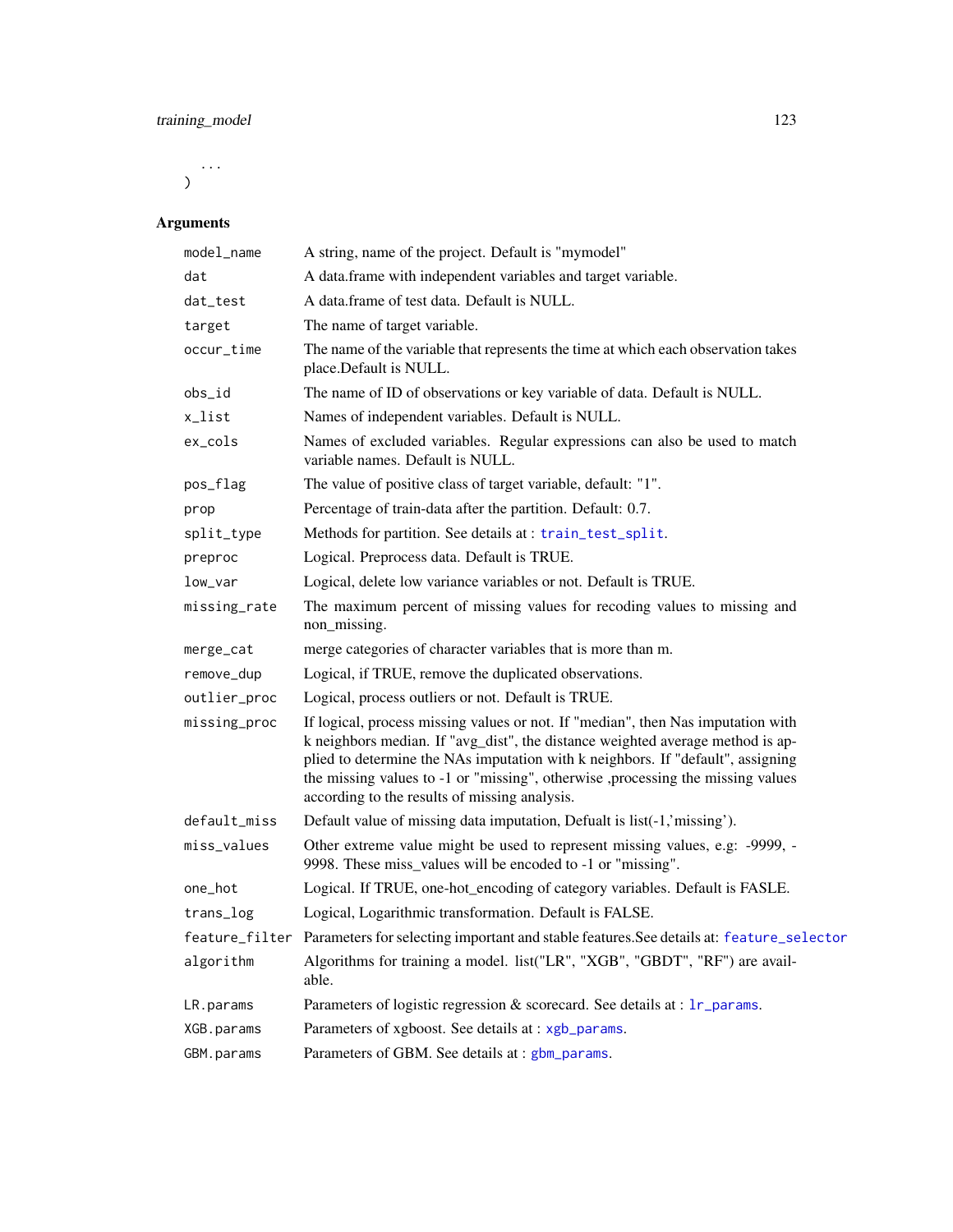<span id="page-123-0"></span>

| RF.params   | Parameters of Random Forest. See details at : rf_params.                                                              |
|-------------|-----------------------------------------------------------------------------------------------------------------------|
| breaks_list | A table containing a list of splitting points for each independent variable. De-<br>fault is NULL.                    |
| parallel    | Default is FALSE.                                                                                                     |
| cores_num   | The number of CPU cores to use.                                                                                       |
| save_pmml   | Logical, save model in PMML format. Default is TRUE.                                                                  |
| plot_show   | Logical, show model performance in current graphic device. Default is FALSE.                                          |
| vars_plot   | Logical, if TRUE, plot distribution , correlation or partial dependence of model<br>input variables. Default is TRUE. |
| model_path  | The path for periodically saved data file. Default is $tempdir()$ .                                                   |
| seed        | Random number seed. Default is 46.                                                                                    |
| $\cdots$    | Other parameters.                                                                                                     |
|             |                                                                                                                       |

# Value

A list containing Model Objects.

# See Also

```
train_test_split,data_cleansing, feature_selector, lr_params, xgb_params, gbm_params,
rf_params,fast_high_cor_filter,get_breaks_all,lasso_filter, woe_trans_all, get_logistic_coef,
score_transfer,get_score_card, model_key_index,ks_psi_plot,ks_table_plot
```
# Examples

```
sub = cv_split(UCICredictCard, k = 30)[[1]]dat = UCICreditCard[sub,]
x_list = c("LIMIT_BAL")B_{model} = training_{model}(dat = dat,model_name = "UCICreditCard",
                          target = "default.payment.next.month",
x<sup>list = x<sup>list</sup>,</sup>
                          occur_time =NULL,
                          obs_id =NULL,
dat_test = NULL,
                          preproc = FALSE,
                          outlier_proc = FALSE,
                          missing_proc = FALSE,
                          feature_filter = NULL,
                          algorithm = list("LR"),
                          LR.params = lr_params(lasso = FALSE,
                                                step_wise = FALSE,
                                                   score_card = FALSE),
                          breaks_list = NULL,
                          parallel = FALSE,
                          cores_num = NULL,
                          save_pmml = FALSE,
                          plot_show = FALSE,
```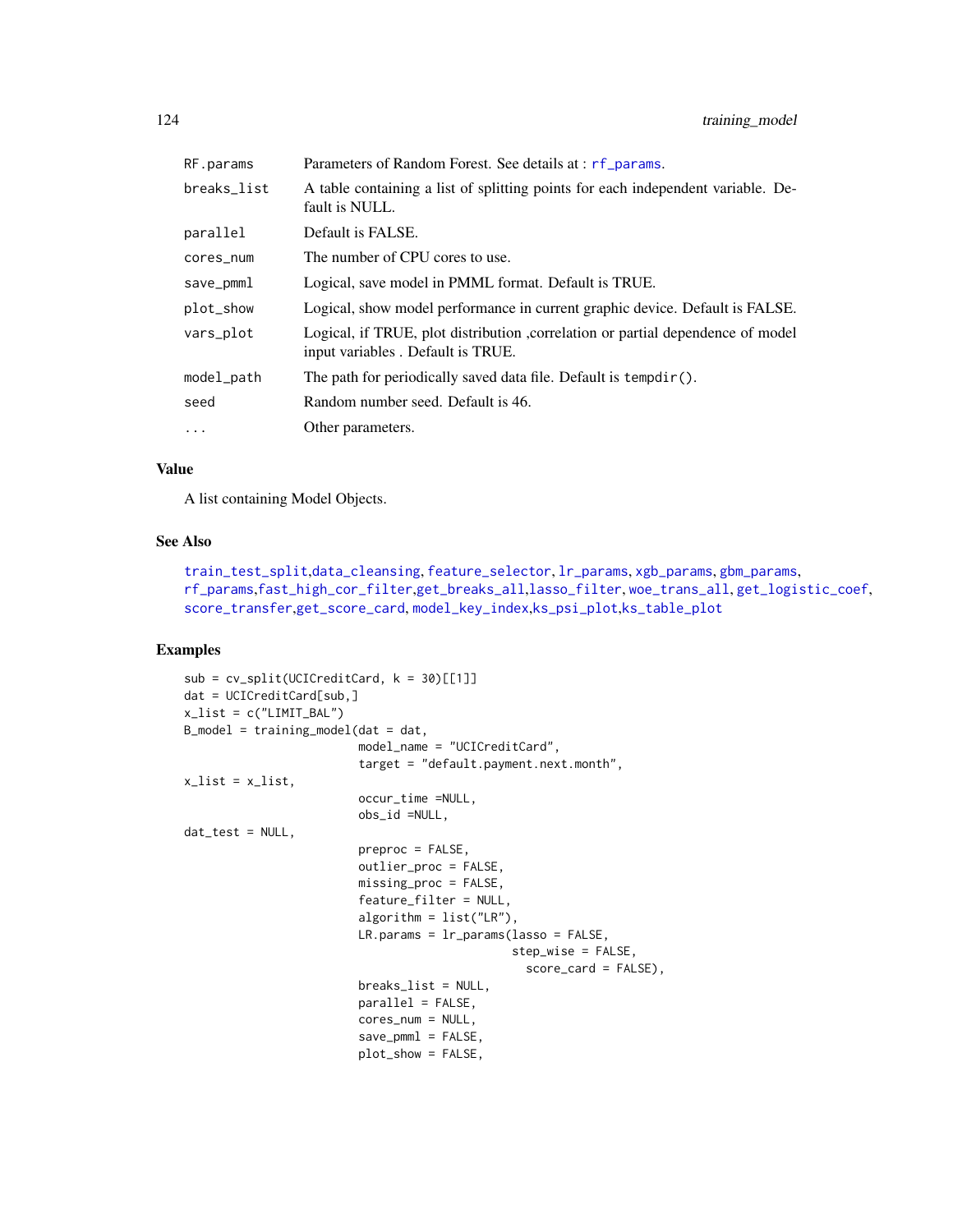```
vars_plot = FALSE,
model<sub>-</sub>path = tempdir(),
seed = 46)
```
<span id="page-124-0"></span>train\_lr *Trainig LR model*

# Description

train\_1r is for training the logistic regression model using in [training\\_model](#page-121-0).

#### Usage

```
train_lr(
  dat_train,
  dat_test = NULL,
  target,
  x<sup>list = NULL</sup>,
 occur_time = NULL,
 prop = 0.7,
  tree_control = list(p = 0.02, cp = 1e-08, xval = 5, maxdepth = 10),
 bins_control = list(bins_num = 10, bins_pct = 0.05, b_chi = 0.02, b_odds = 0.1, b_psi
    = 0.03, b_or = 0.15, mono = 0.2, odds_psi = 0.15, kc = 1),
  thresholds = list(cor_p = 0.8, iv_i = 0.02, psi_i = 0.1, cos_i = 0.6),
  lasso = TRUE,step_wise = TRUE,
 best_lambda = "lambda.auc",
  seed = 1234,
  ...
)
```
#### Arguments

| dat_train    | data.frame of train data. Default is NULL.                                                                    |
|--------------|---------------------------------------------------------------------------------------------------------------|
| dat_test     | data.frame of test data. Default is NULL.                                                                     |
| target       | name of target variable.                                                                                      |
| x_list       | names of independent variables. Default is NULL.                                                              |
| occur_time   | The name of the variable that represents the time at which each observation takes<br>place. Default is NULL.  |
| prop         | Percentage of train-data after the partition. Default: 0.7.                                                   |
| tree_control | the list of parameters to control cutting initial breaks by decision tree. See details<br>at: get_tree_breaks |
| bins_control | the list of parameters to control merging initial breaks. See details at: select_best_breaks, select_best     |
| thresholds   | Thresholds for selecting variables.                                                                           |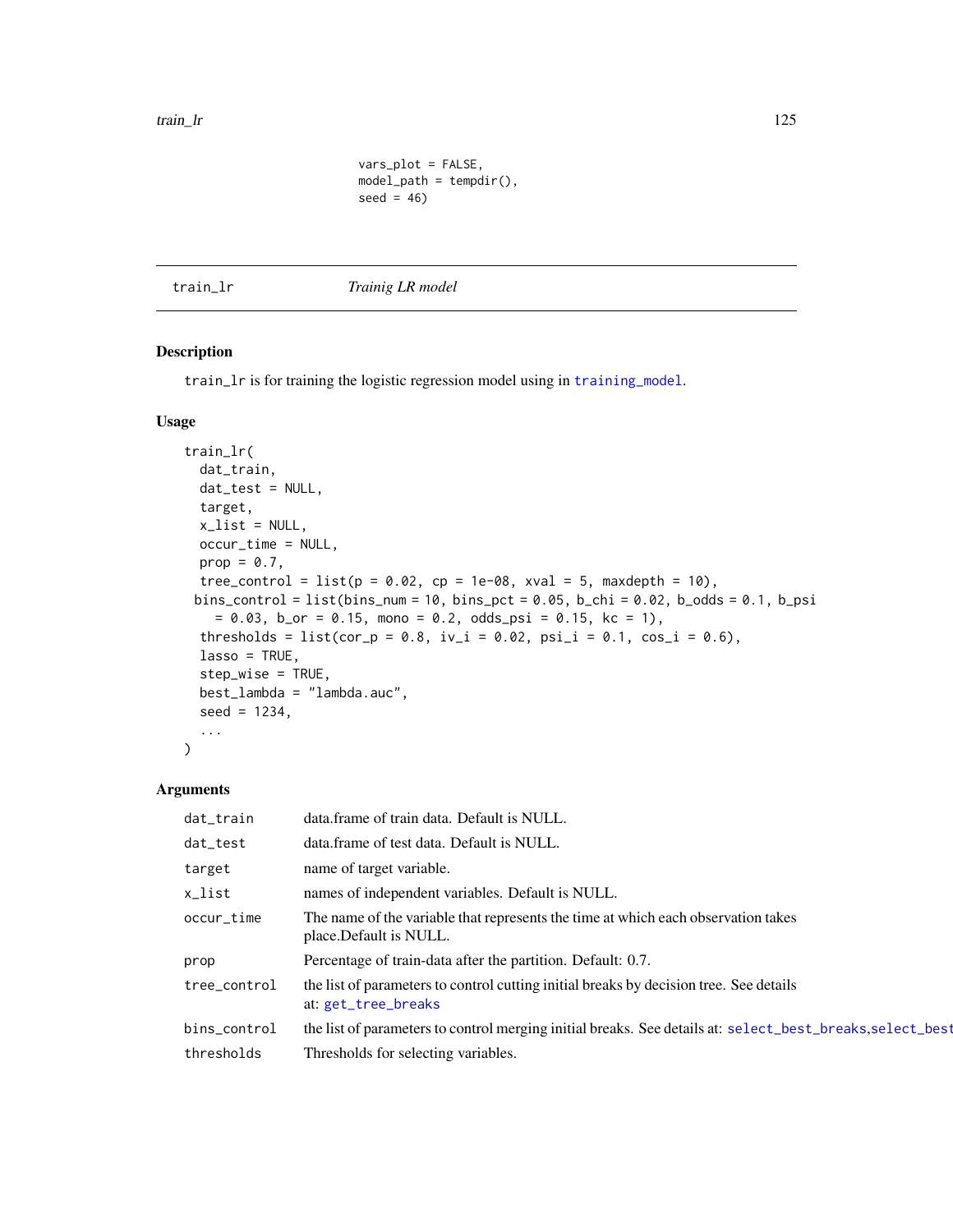<span id="page-125-1"></span>

|             | • cor p The maximum threshold of correlation. Default: 0.8.                                                                                                               |
|-------------|---------------------------------------------------------------------------------------------------------------------------------------------------------------------------|
|             | • $iv_i$ The minimum threshold of IV. 0.01 to 0.1 usually work. Default: 0.02                                                                                             |
|             | • psi_i The maximum threshold of PSI. 0.1 to 0.3 usually work. Default:<br>0.1.                                                                                           |
|             | • cos_i cos_similarity of posive rate of train and test. 0.7 to 0.9 usually<br>work.Default: 0.5.                                                                         |
| lasso       | Logical, if TRUE, variables filtering by LASSO. Default is TRUE.                                                                                                          |
| step_wise   | Logical, stepwise method. Default is TRUE.                                                                                                                                |
| best lambda | Metheds of best lanmbda stardards using to filter variables by LASSO. There<br>are 3 methods: ("lambda.auc", "lambda.ks", "lambda.sim_sign"). Default is<br>"lambda.auc". |
| seed        | Random number seed. Default is 1234.                                                                                                                                      |
| .           | Other parameters                                                                                                                                                          |

<span id="page-125-0"></span>train\_test\_split *Train-Test-Split*

# Description

train\_test\_split Functions for partition of data.

# Usage

```
train_test_split(
 dat,
 prop = 0.7,
 split_type = "Random",
 occur_time = NULL,
 cut_date = NULL,
  start_date = NULL,
  save_data = FALSE,
 dir\_path = tempdir(),
 file_name = NULL,
 note = FALSE,
  seed = 43)
```
# Arguments

| dat        | A data frame with independent variables and target variable. |
|------------|--------------------------------------------------------------|
| prop       | The percentage of train data samples after the partition.    |
| split_type | Methods for partition.                                       |
|            | • "Random" is to split train & test set randomly.            |

• "OOT" is to split by time for observation over time test.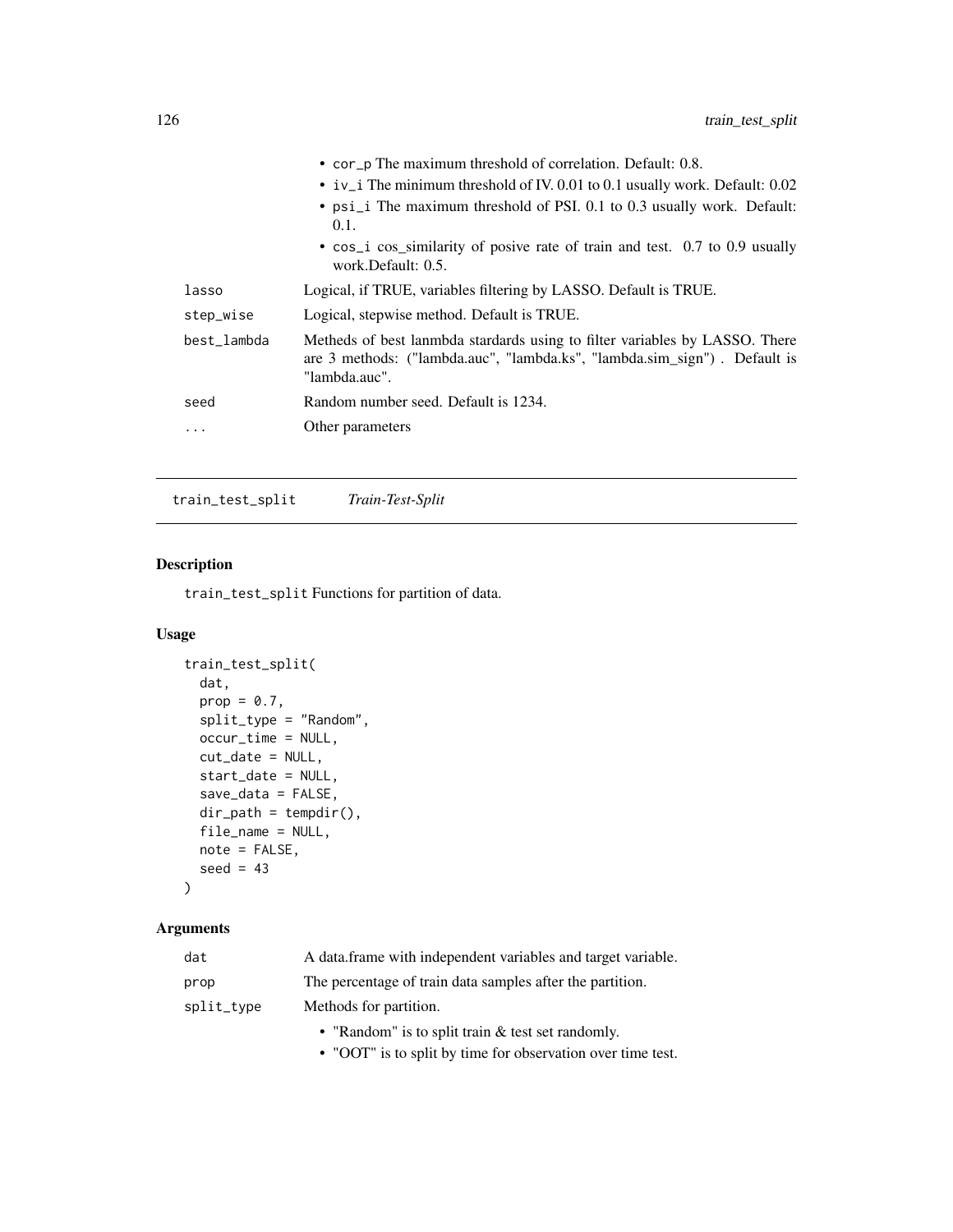<span id="page-126-0"></span>

|            | • "by Row" is to split by rownumbers.                                                                                   |
|------------|-------------------------------------------------------------------------------------------------------------------------|
| occur_time | The name of the variable that represents the time at which each observation takes<br>place. It is used for "OOT" split. |
| cut_date   | Time points for spliting data sets, e.g. : spliting Actual and Expected data sets.                                      |
| start_date | The earliest occurrence time of observations.                                                                           |
| save_data  | Logical, save results in locally specified folder. Default is FALSE.                                                    |
| dir_path   | The path for periodically saved data file. Default is "./data".                                                         |
| file_name  | The name for periodically saved data file. Default is "dat".                                                            |
| note       | Logical. Outputs info. Default is TRUE.                                                                                 |
| seed       | Random number seed. Default is 46.                                                                                      |

#### Value

A list of indices (train-test)

# Examples

```
train_test = train_test_split(lendingclub,
split_type = "00T", prop = 0.7,occur_time = "issue_d", seed = 12, save_data = FALSE)
dat_train = train_test$train
dat_test = train_test$test
```

```
train_xgb Training XGboost
```
#### Description

train\_xgb is for training a xgb model using in [training\\_model](#page-121-0).

# Usage

```
train_xgb(
  seed_number = 1234,
  dtrain,
  nthread = 2,
  nfold = 1,watchlist = NULL,
  nrounds = 100,
  f<sub>_eval</sub> = "ks",
  early_stopping_rounds = 10,
  verbose = 0,
  params = NULL,
  ...
\mathcal{L}
```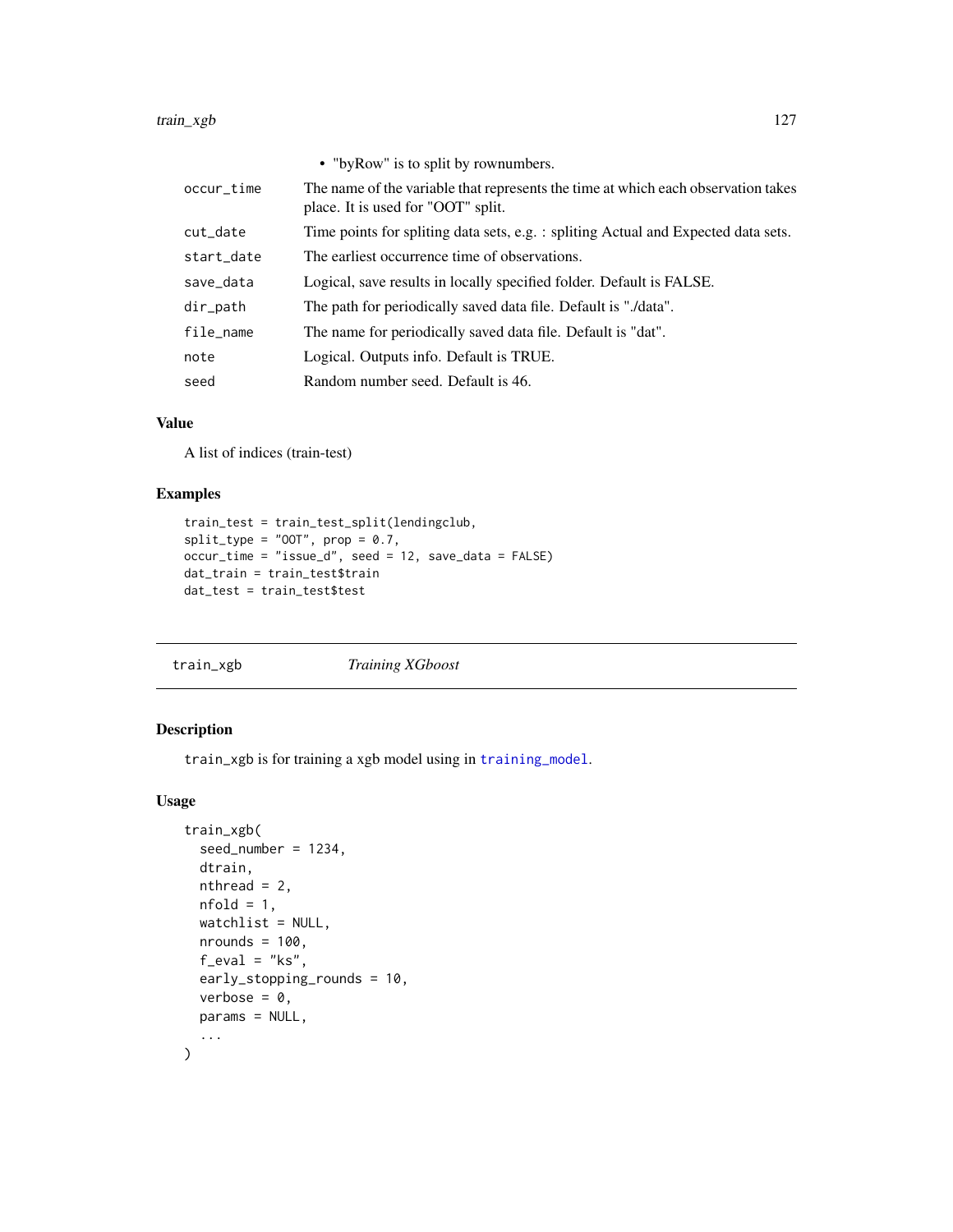# <span id="page-127-0"></span>Arguments

| seed_number           | Random number seed. Default is 1234.                                                                                                                                           |  |
|-----------------------|--------------------------------------------------------------------------------------------------------------------------------------------------------------------------------|--|
| dtrain                | train-data of xgb.DMatrix datasets.                                                                                                                                            |  |
| nthread               | Number of threads                                                                                                                                                              |  |
| nfold                 | Number of the cross validation of xgboost                                                                                                                                      |  |
| watchlist             | named list of xgb.DMatrix datasets to use for evaluating model performance.generating<br>by xgb_data                                                                           |  |
| nrounds               | Max number of boosting iterations.                                                                                                                                             |  |
| f_eval                | Custimized evaluation function,"ks" & "auc" are available.                                                                                                                     |  |
| early_stopping_rounds |                                                                                                                                                                                |  |
|                       | If NULL, the early stopping function is not triggered. If set to an integer k,<br>training with a validation set will stop if the performance doesn't improve for k<br>rounds. |  |
| verbose               | If 0, xgboost will stay silent. If 1, it will print information about performance.                                                                                             |  |
| params                | List of contains parameters of xgboost. The complete list of parameters is avail-<br>able at: http://xgboost.readthedocs.io/en/latest/parameter.html                           |  |
|                       | Other parameters                                                                                                                                                               |  |
|                       |                                                                                                                                                                                |  |
|                       |                                                                                                                                                                                |  |

UCICreditCard *UCI Credit Card data*

#### Description

This research aimed at the case of customers's default payments in Taiwan and compares the predictive accuracy of probability of default among six data mining methods. This research employed a binary variable, default payment (Yes =  $1$ , No = 0), as the response variable. This study reviewed the literature and used the following 24 variables as explanatory variables

#### Format

A data frame with 30000 rows and 26 variables.

#### Details

- ID: Customer id
- apply\_date: This is a fake occur time.
- LIMIT\_BAL: Amount of the given credit (NT dollar): it includes both the individual consumer credit and his/her family (supplementary) credit.
- SEX: Gender (male; female).
- EDUCATION: Education (1 = graduate school; 2 = university; 3 = high school; 4 = others).
- MARRIAGE: Marital status (1 = married;  $2 = \text{single}$ ; 3 = others).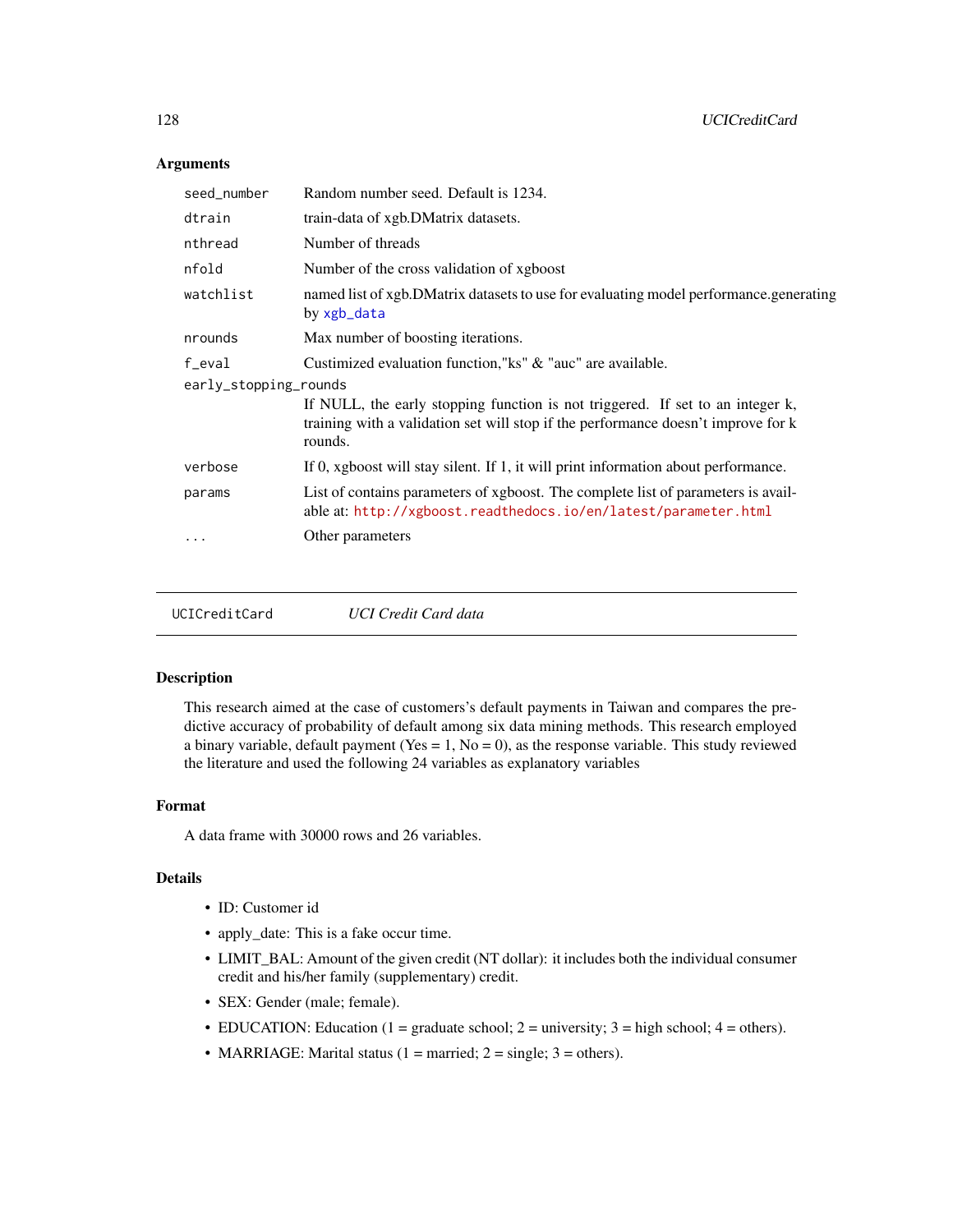#### <span id="page-128-0"></span>UCICreditCard 129

- AGE: Age (year) History of past payment. We tracked the past monthly payment records (from April to September, 2005) as follows:
- PAY\_0: the repayment status in September
- PAY\_2: the repayment status in August
- PAY\_3: ...
- PAY 4: ...
- PAY 5: ...
- PAY\_6: the repayment status in April The measurement scale for the repayment status is:  $-1$  = pay duly; 1 = payment delay for one month; 2 = payment delay for two months;...;8 = payment delay for eight months; 9 = payment delay for nine months and above. Amount of bill statement (NT dollar)
- BILL\_AMT1: amount of bill statement in September
- BILL\_AMT2: mount of bill statement in August
- BILL\_AMT3: ...
- BILL\_AMT4: ...
- BILL\_AMT5: ...
- BILL\_AMT6: amount of bill statement in April Amount of previous payment (NT dollar)
- PAY\_AMT1: amount paid in September
- PAY\_AMT2: amount paid in August
- PAY\_AMT3: ....
- PAY\_AMT4: ...
- PAY\_AMT5: ...
- PAY\_AMT6: amount paid in April
- default.payment.next.month: default payment (Yes = 1, No = 0), as the response variable

#### Source

<http://archive.ics.uci.edu/ml/datasets/default+of+credit+card+clients>

# See Also

[lendingclub](#page-64-0)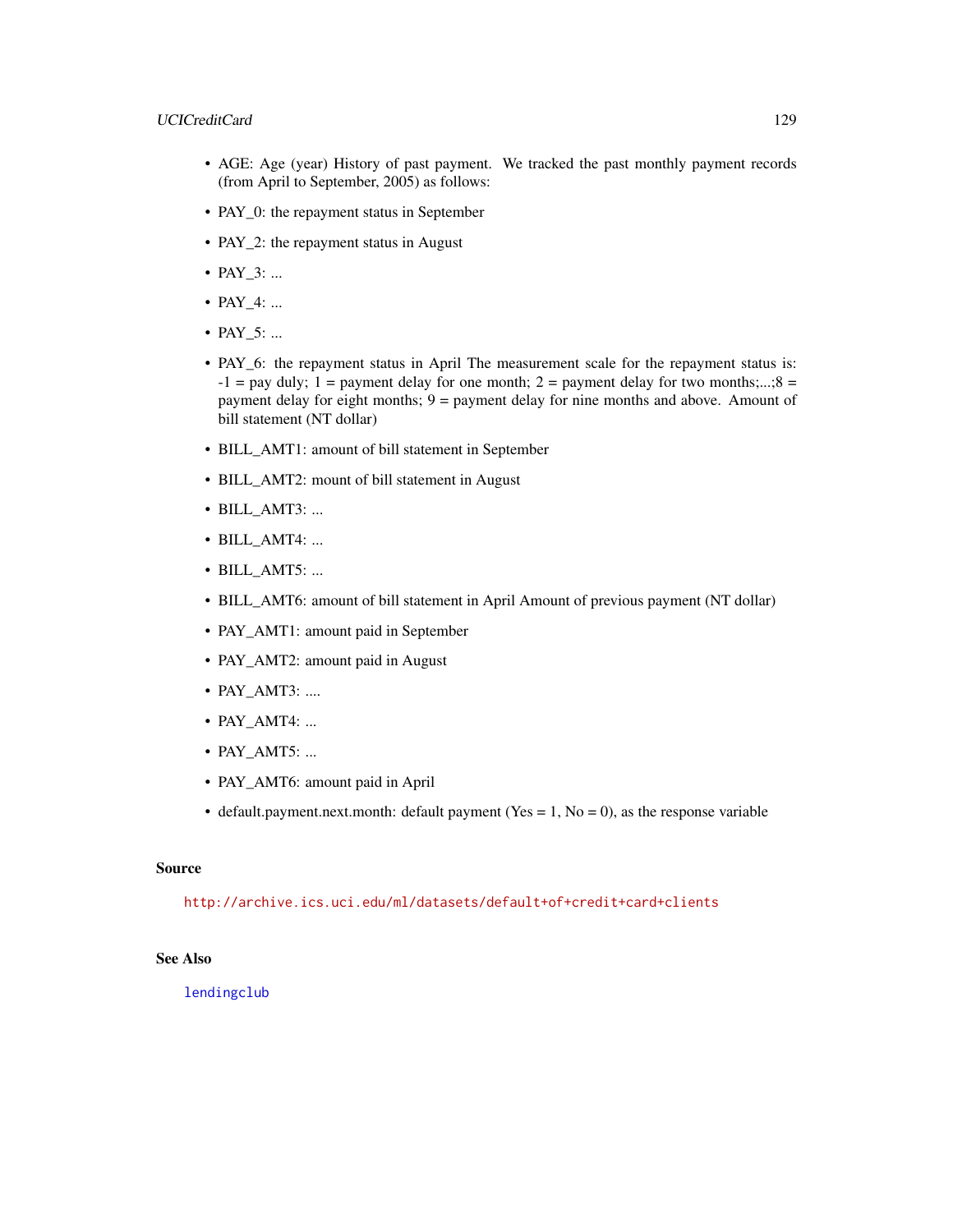<span id="page-129-0"></span>variable\_process *variable\_process*

# Description

This function is not intended to be used by end user.

#### Usage

variable\_process(add)

#### Arguments

add A data.frame

var\_group\_proc *Process group numeric variables*

#### Description

This function is used for grouped numeric data processing.

# Usage

var\_group\_proc(dat, ID = NULL, group = NULL, num\_var = NULL)

#### Arguments

| dat     | A data frame contained only predict variables.                           |
|---------|--------------------------------------------------------------------------|
| ID      | The name of ID of observations or key variable of data. Default is NULL. |
| group   | The group of behavioral or status variables.                             |
| num_var | The name of numeric variable to process.                                 |

# Examples

```
dat = data.frame(id = c(1,1,1,2,2,3,3,3,4,4,4,4,4,5,5,6,7,7,8,8,8,9,9,9,10,10,11,11,11,11,11,11),
                     terms = c('a','b','c','a','c','d','d','a',
                                'b','c','a','c','d','a','c',
                                   'd','a','e','f','b','c','f','b',
                               'c','h','h','i','c','d','g','k','k'),
                     time = c(8,3,1,9,6,1,4,9,1,3,4,8,2,7,1,
                              3,4,1,8,7,2,5,7,8,8,2,1,5,7,2,7,3))
```
time\_series\_proc(dat = dat, ID = 'id', group = 'terms',time = 'time')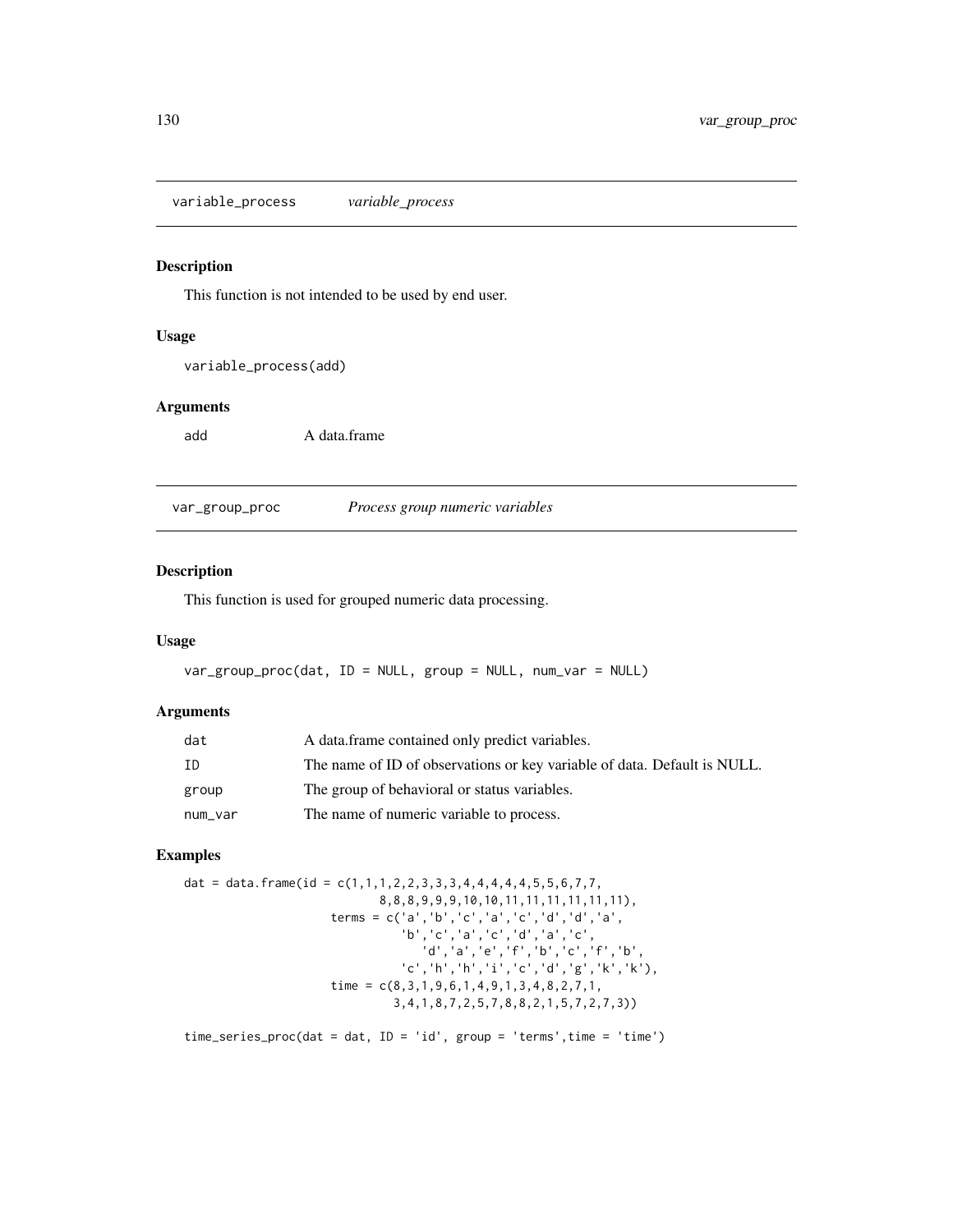# <span id="page-130-1"></span><span id="page-130-0"></span>Description

woe\_trans is for transforming data to woe. The woe\_trans\_all function is a simpler wrapper for woe\_trans.

# Usage

```
woe_trans_all(
  dat,
  x<sup>list = NULL</sup>,
  ex_cols = NULL,
  bins_table = NULL,
  target = NULL,breaks_list = NULL,
  note = FALSE,
  save_data = FALSE,
  parallel = FALSE,
  woe_name = FALSE,
  file_name = NULL,
  dir\_path = tempdir(),...
\mathcal{L}woe_trans(
  dat,
  x,
  bins_table = NULL,
  target = NULL,
  breaks_list = NULL,
  woe_name = FALSE
\mathcal{L}
```
#### Arguments

| dat         | A data frame with independent variables.                                                                       |
|-------------|----------------------------------------------------------------------------------------------------------------|
| x_list      | A list of x variables.                                                                                         |
| $ex\_cols$  | Names of excluded variables. Regular expressions can also be used to match<br>variable names. Default is NULL. |
| bins_table  | A table contians woe of each bin of variables, it is generated by codeget_bins_table_all,codeget_bins_table    |
| target      | The name of target variable. Default is NULL.                                                                  |
| breaks_list | A list contains breaks of variables. it is generated by codeget_breaks_all,codeget_breaks                      |
| note        | Logical, outputs info. Default is TRUE.                                                                        |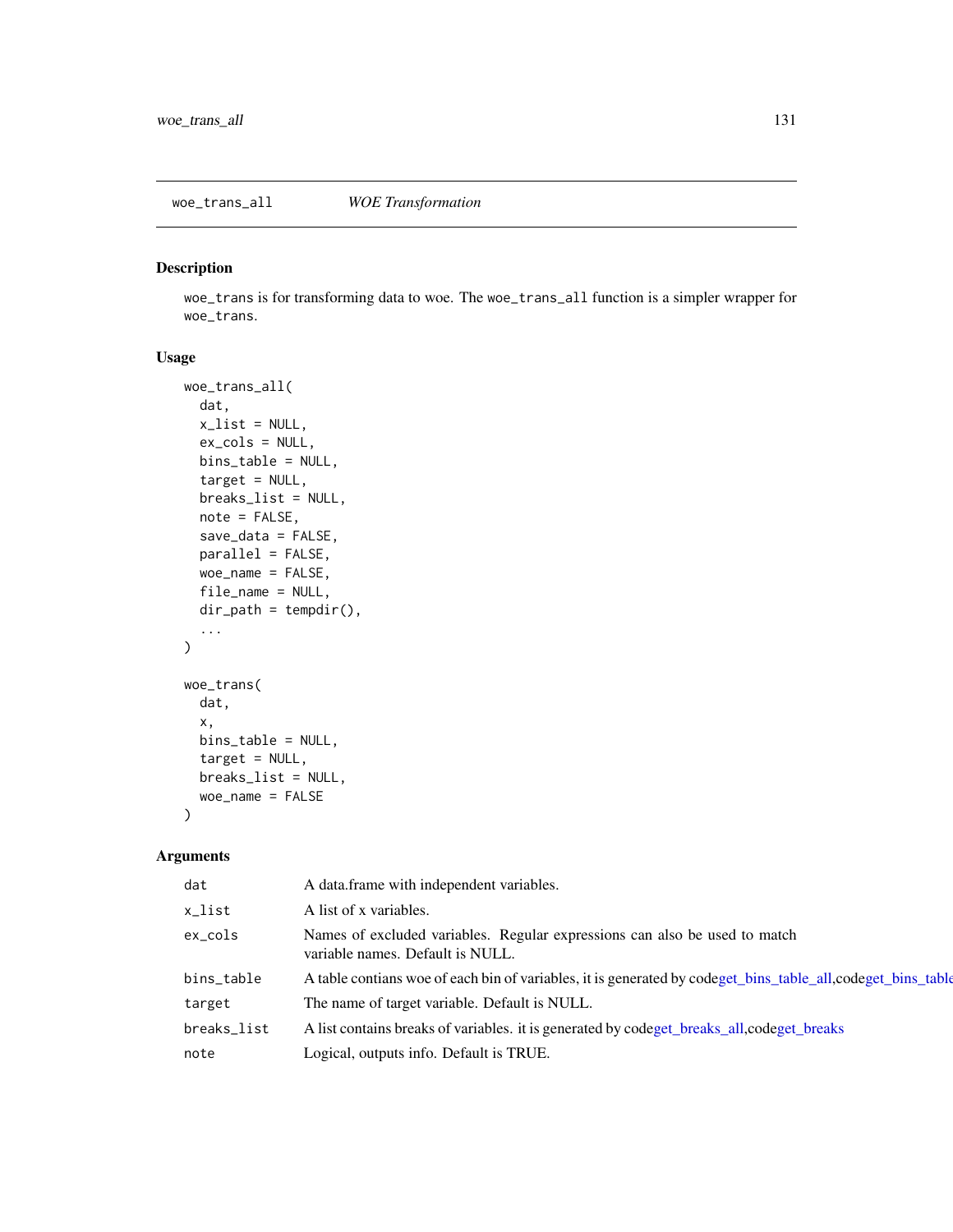<span id="page-131-0"></span>

| save_data  | Logical, save results in locally specified folder. Default is TRUE |
|------------|--------------------------------------------------------------------|
| parallel   | Logical, parallel computing. Default is FALSE.                     |
| woe_name   | Logical. Add "_woe" at the end of the variable name.               |
| file_name  | The name for periodically saved woe file. Default is "dat woe".    |
| dir_path   | The path for periodically saved woe file Default is "./data"       |
| $\ddots$ . | Additional parameters.                                             |
| x          | The name of an independent variable.                               |

#### Value

A list of breaks for each variables.

#### See Also

[get\\_tree\\_breaks](#page-56-0), [cut\\_equal](#page-16-0), [select\\_best\\_class](#page-107-0), [select\\_best\\_breaks](#page-107-1)

#### Examples

```
sub = cv_split(UCICredictCard, k = 30)[[1]]dat = UCICreditCard[sub,]
dat = re_name(dat, "default.payment.next.month", "target")
dat = data_cleansing(dat, target = "target", obs_id = "ID", occur_time = "apply_date",
miss\_values = list("", -1))train_test = train_test_split(dat, split_type = "OOT", prop = 0.7,
                                occur_time = "apply_data")dat_train = train_test$train
dat_test = train_test$test
#get breaks of all predictive variables
x_list = c("PAY_0", "LIMIT_BAL", "PAY_AMT5", "EDUCATION", "PAY_3", "PAY_2")
breaks_list = get_breaks_all(dat = dat_train, target = "target",
                             x_list = x_list, occur_time = "apply_date", ex\_cols = "ID",save\_data = FALSE, note = FALSE)#woe transform
train_woe = woe_trans_all(dat = dat_train,
                          target = "target",
                          breaks_list = breaks_list,
                          woe_name = FALSE)
test\_woe = woe\_trans\_all(data = dat\_test,target = "target",
                         breaks_list = breaks_list,
                         note = FALSE)
```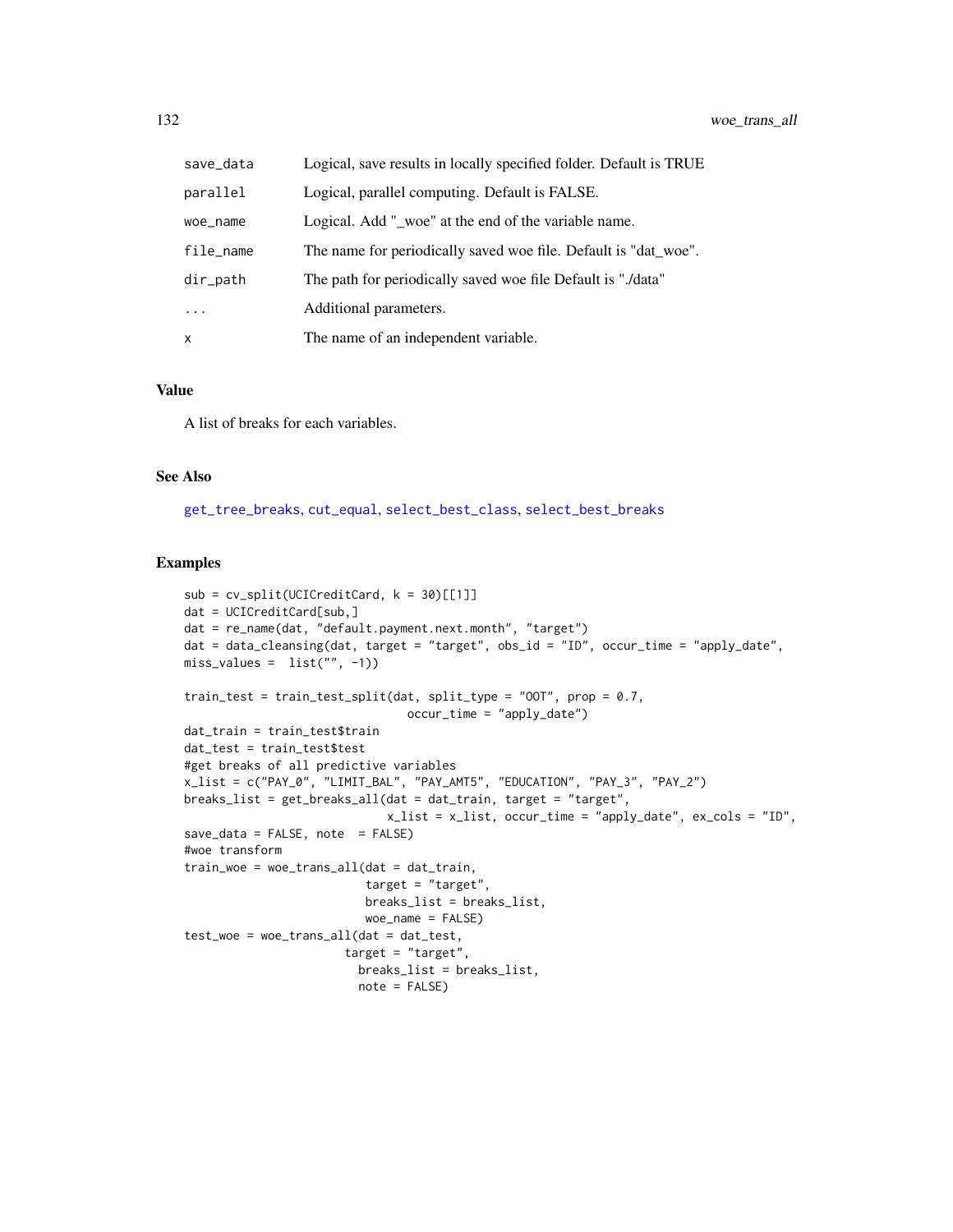<span id="page-132-1"></span><span id="page-132-0"></span>

# Description

xgb\_data is for prepare data using in [training\\_model](#page-121-0).

# Usage

```
xgb_data(
  dat_train,
  target,
  dat_test = NULL,
  x<sup>list = NULL</sup>,
  prop = 0.7,
  occur_time = NULL
\mathcal{L}
```
# Arguments

| dat_train  | data.frame of train data. Default is NULL.                                                                   |
|------------|--------------------------------------------------------------------------------------------------------------|
| target     | name of target variable.                                                                                     |
| dat_test   | data.frame of test data. Default is NULL.                                                                    |
| x_list     | names of independent variables of raw data. Default is NULL.                                                 |
| prop       | Percentage of train-data after the partition. Default: 0.7.                                                  |
| occur_time | The name of the variable that represents the time at which each observation takes<br>place. Default is NULL. |

xgb\_filter *Select Features using XGB*

# Description

xgb\_filter is for selecting important features using xgboost.

#### Usage

```
xgb_filter(
  dat_train,
  dat_test = NULL,
  target = NULL,pos_flag = NULL,
  x<sup>list = NULL</sup>,
  occur_time = NULL,
```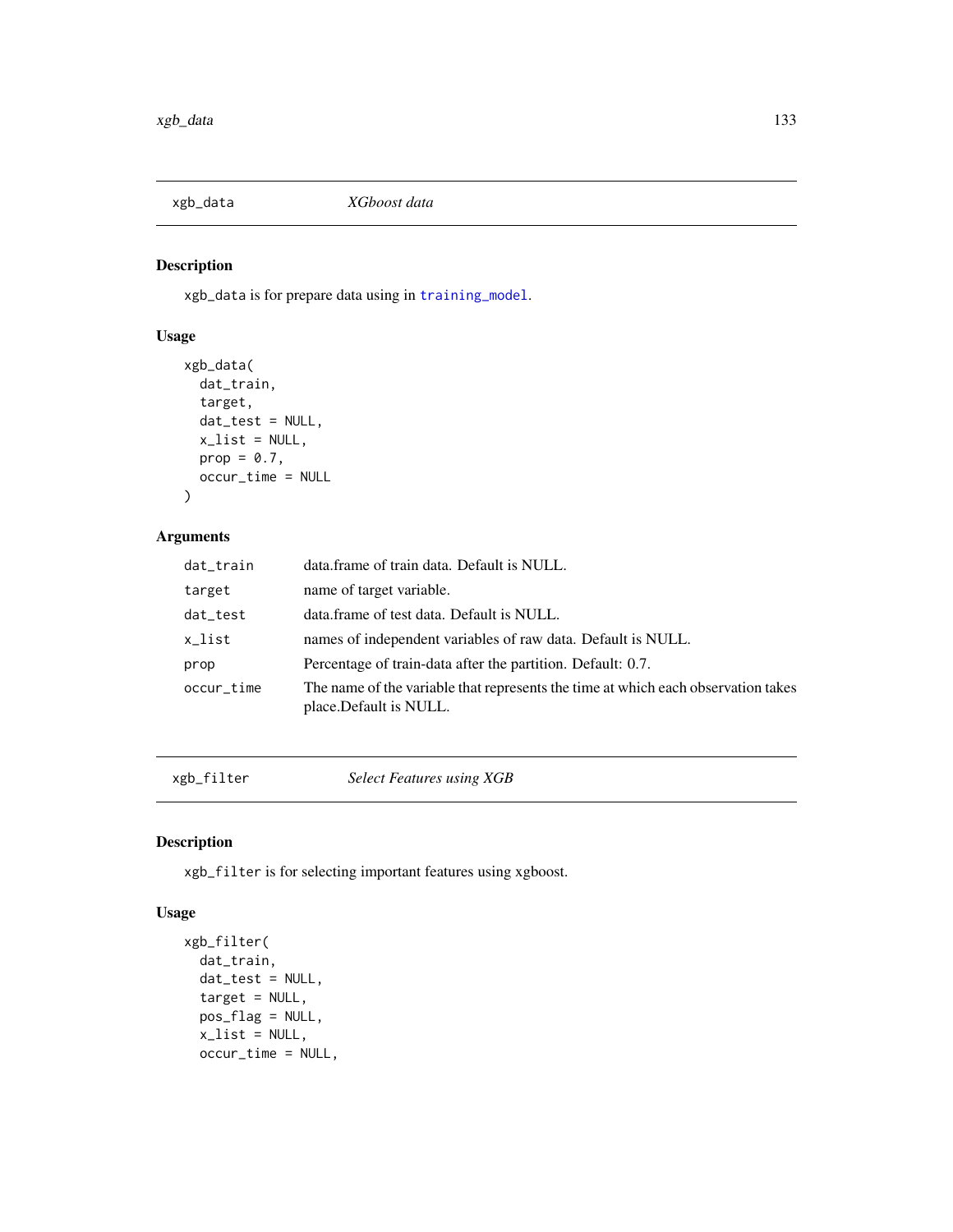```
ex_cols = NULL,
xgb\_params = list(nrounds = 100, max\_depth = 6, eta = 0.1, min\_child\_weight = 1,subsample = 1, colsample_bytree = 1, gamma = 0, scale_pos_weight = 1,
  early_stopping_rounds = 10, objective = "binary:logistic"),
f<sub>eval</sub> = "auc",
cv_folds = 1,
cp = NULL,seed = 46,
vars_name = TRUE,
note = TRUE,save_data = FALSE,
file_name = NULL,
dir_path = tempdir(),
...
```
# Arguments

 $\mathcal{L}$ 

| dat_train  | A data.frame with independent variables and target variable.                                                                        |  |
|------------|-------------------------------------------------------------------------------------------------------------------------------------|--|
| dat_test   | A data frame of test data. Default is NULL.                                                                                         |  |
| target     | The name of target variable.                                                                                                        |  |
| pos_flag   | The value of positive class of target variable, default: "1".                                                                       |  |
| x_list     | Names of independent variables.                                                                                                     |  |
| occur_time | The name of the variable that represents the time at which each observation takes<br>place.                                         |  |
| $ex\_cols$ | A list of excluded variables. Regular expressions can also be used to match<br>variable names. Default is NULL.                     |  |
| xgb_params | Parameters of xgboost. The complete list of parameters is available at: http:<br>//xgboost.readthedocs.io/en/latest/parameter.html. |  |
| f_eval     | Custimized evaluation function,"ks" & "auc" are available.                                                                          |  |
| cv_folds   | Number of cross-validations. Default: 5.                                                                                            |  |
| cp         | Threshold of XGB feature's Gain. Default is 1/number of independent variables.                                                      |  |
| seed       | Random number seed. Default is 46.                                                                                                  |  |
| vars_name  | Logical, output a list of filtered variables or table with detailed IV and PSI value<br>of each variable. Default is FALSE.         |  |
| note       | Logical, outputs info. Default is TRUE.                                                                                             |  |
| save_data  | Logical, save results results in locally specified folder. Default is FALSE.                                                        |  |
| file_name  | The name for periodically saved results files. Default is "Feature_importance_XGB".                                                 |  |
| dir_path   | The path for periodically saved results files. Default is "./variable".                                                             |  |
| $\cdots$   | Other parameters to pass to xgb_params.                                                                                             |  |

# Value

Selected variables.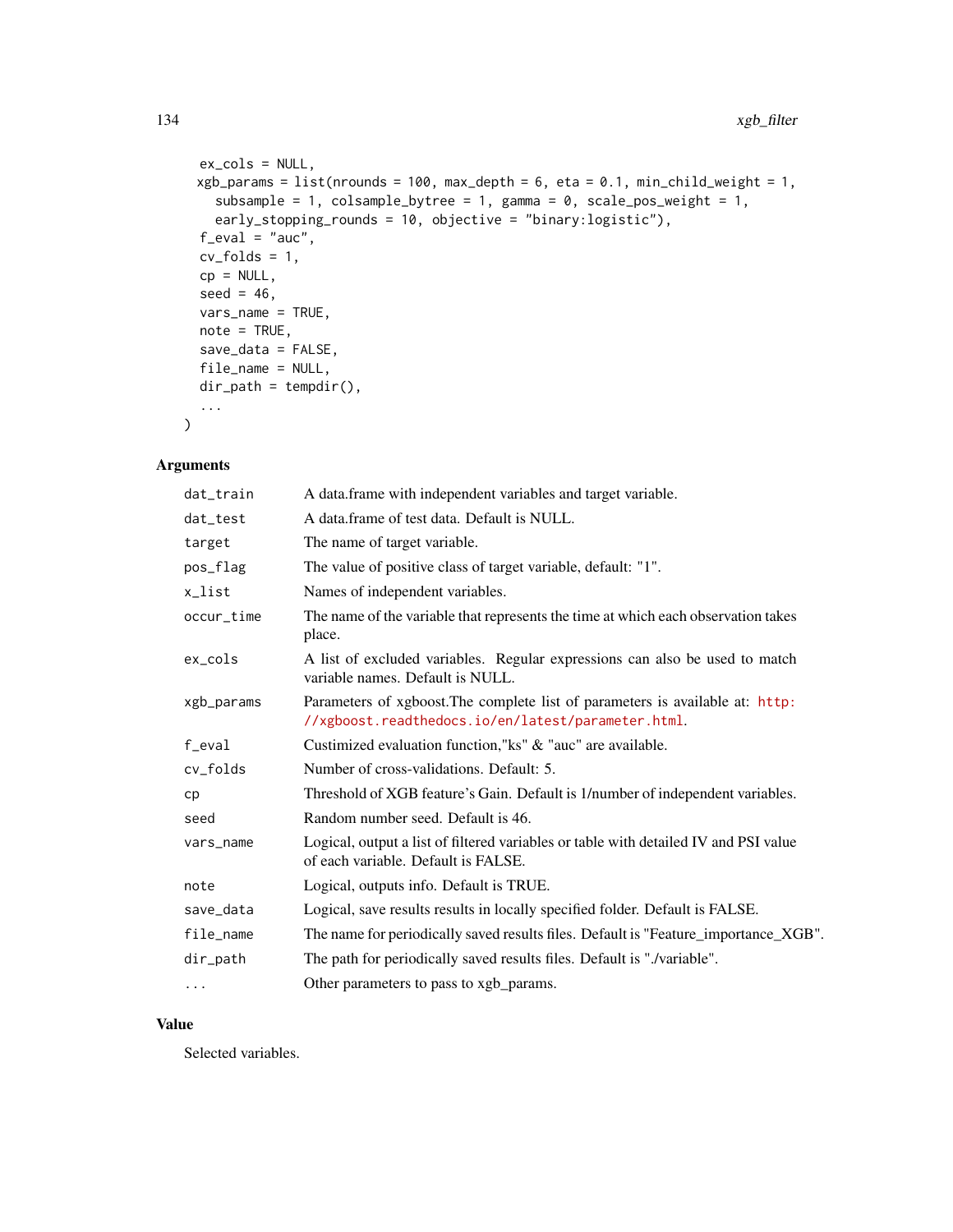# <span id="page-134-1"></span>xgb\_params 135

#### See Also

[psi\\_iv\\_filter](#page-92-0), [gbm\\_filter](#page-33-0), [feature\\_selector](#page-29-0)

#### Examples

```
dat = UCICreditCard[1:1000,c(2,4,8:9,26)]
xgb_parameters = list(nrounds = 100, max_-depth = 6, eta = 0.1,min_{\text{child\_weight}} = 1, subsample = 1,
                                    colsample_bytree = 1, gamma = 0, scale_pos_weight = 1,
                                        early_stopping_rounds = 10,
                                        objective = "binary:logistic")
## Not run:
xgb_features = xgb_filter(dat_train = dat, dat_test = NULL,
target = "default.payment.next.month", occur_time = "apply_date",f_eval = 'ks',
xgb_params = xgb_params,
cv_folds = 1, ex_cols = "ID$|date$|default.payment.next.month$", vars_name = FALSE)
## End(Not run)
```
<span id="page-134-0"></span>

xgb\_params *XGboost Parameters*

#### Description

xgb\_params is the list of parameters to train a XGB model using in [training\\_model](#page-121-0). xgb\_params\_search is for searching the optimal parameters of xgboost,if any parameters of params in [xgb\\_params](#page-134-0) is more than one.

#### Usage

```
xgb_params(
  nrounds = 1000,
 params = list(max_depth = 6, eta = 0.01, gamma = 0, min_child_weight = 1, subsample =
    1, colsample_bytree = 1, scale_pos_weight = 1),
  early_stopping_rounds = 100,
  method = "random_search",
  iters = 10,
  f<sub>eval</sub> = "auc",
  nfold = 1,
  nthread = 2,
  ...
\mathcal{L}xgb_params_search(
  dat_train,
  target,
  dat_test = NULL,
  x<sup>list = NULL</sup>,
```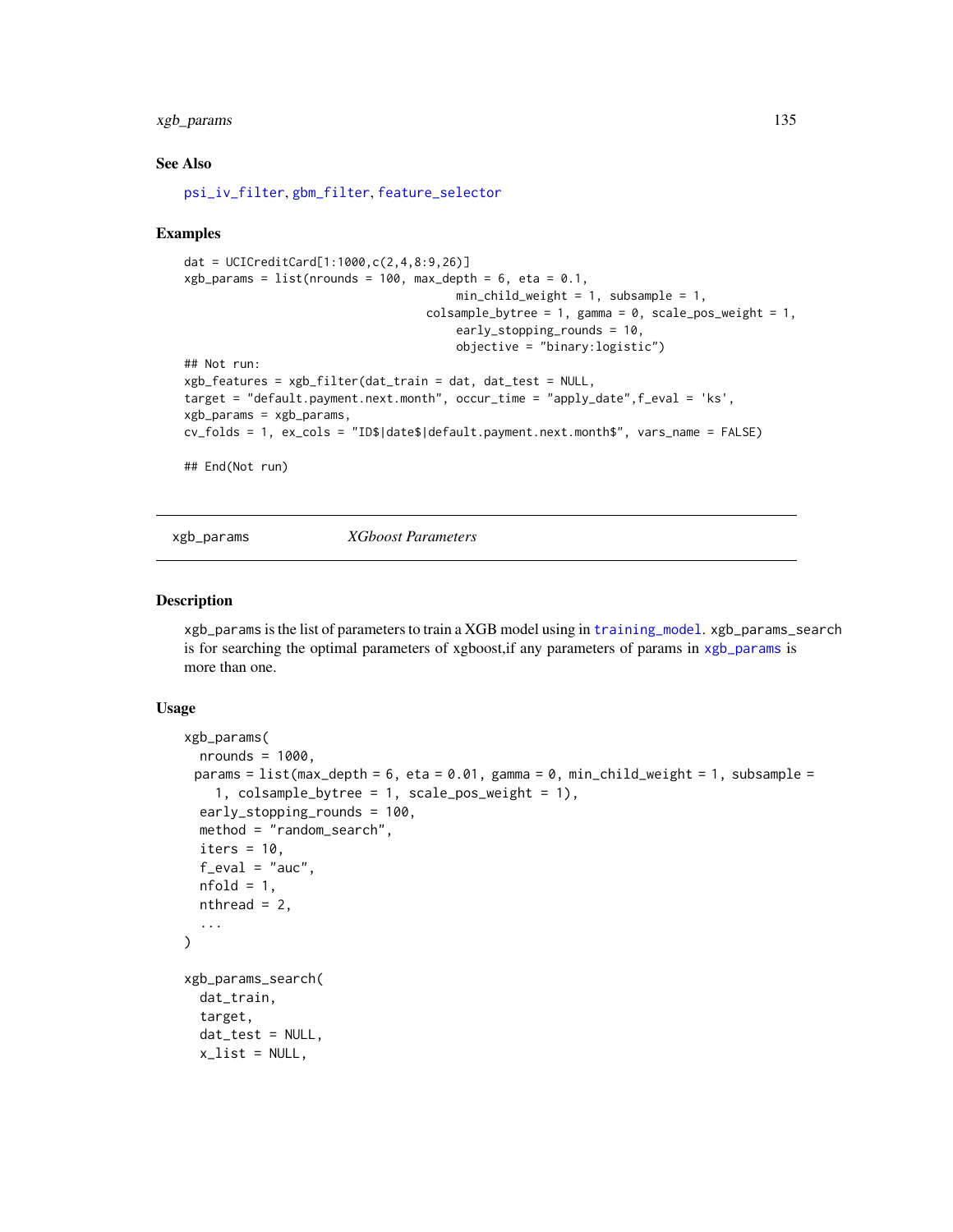```
prop = 0.7,
 occur_time = NULL,
 method = "random_search",
 iters = 10,
 nrounds = 100,
 early_stopping_rounds = 10,
 params = list(max_depth = 6, eta = 0.01, gamma = 0, min_child\_weight = 1, subsample =1, colsample_bytree = 1, scale_pos_weight = 1),
 f<sub>eval</sub> = "auc",
 nfold = 1,nthread = 2,
 ...
\mathcal{L}
```
# Arguments

| nrounds               | Max number of boosting iterations.                                                                                                                                             |  |
|-----------------------|--------------------------------------------------------------------------------------------------------------------------------------------------------------------------------|--|
| params                | List of contains parameters of xgboost. The complete list of parameters is avail-<br>able at: http://xgboost.readthedocs.io/en/latest/parameter.html                           |  |
| early_stopping_rounds |                                                                                                                                                                                |  |
|                       | If NULL, the early stopping function is not triggered. If set to an integer k,<br>training with a validation set will stop if the performance doesn't improve for k<br>rounds. |  |
| method                | Method of searching optimal parameters."random_search","grid_search","local_search"<br>are available.                                                                          |  |
| iters                 | Number of iterations of "random_search" optimal parameters.                                                                                                                    |  |
| f_eval                | Custimized evaluation function,"ks" & "auc" are available.                                                                                                                     |  |
| nfold                 | Number of the cross validation of xgboost                                                                                                                                      |  |
| nthread               | Number of threads                                                                                                                                                              |  |
| $\ddotsc$             | Other parameters                                                                                                                                                               |  |
| dat_train             | A data.frame of train data. Default is NULL.                                                                                                                                   |  |
| target                | Name of target variable.                                                                                                                                                       |  |
| dat_test              | A data frame of test data. Default is NULL.                                                                                                                                    |  |
| x_list                | Names of independent variables. Default is NULL.                                                                                                                               |  |
| prop                  | Percentage of train-data after the partition. Default: 0.7.                                                                                                                    |  |
| occur_time            | The name of the variable that represents the time at which each observation takes<br>place.Default is NULL.                                                                    |  |

#### Value

A list of parameters.

# See Also

[training\\_model](#page-121-0), [lr\\_params](#page-69-0),[gbm\\_params](#page-35-0), [rf\\_params](#page-103-0)

<span id="page-135-0"></span>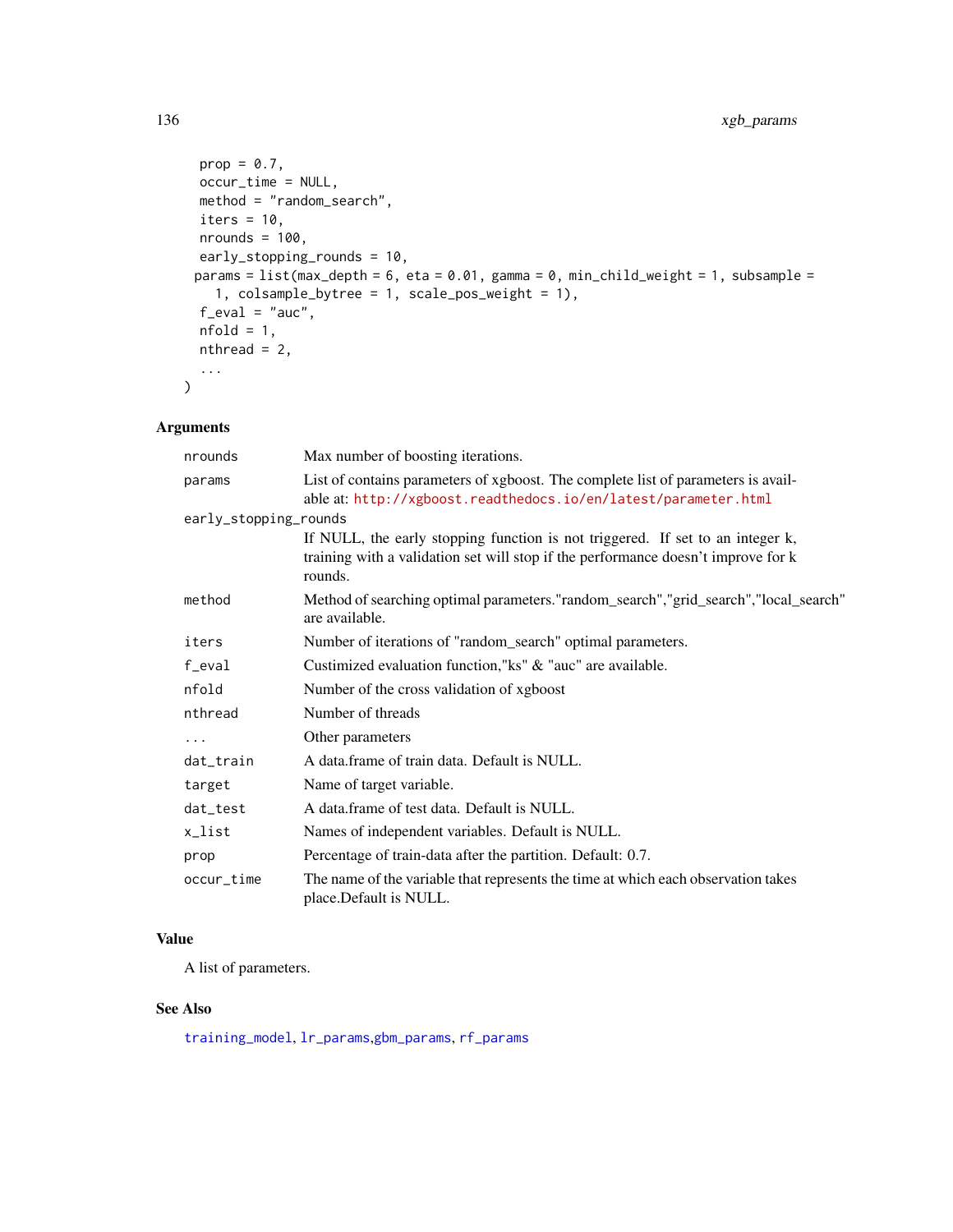<span id="page-136-0"></span>

# Description

Fuzzy String matching

# Usage

x %alike% y

# Arguments

| х | A string. |
|---|-----------|
| y | A string. |

# Value

Logical.

# Examples

"xyz" %alike% "xy"

| %islike% | <b>Fuzzy String matching</b> |  |
|----------|------------------------------|--|
|----------|------------------------------|--|

# Description

Fuzzy String matching

# Usage

x %islike% y

# Arguments

| x | A string. |
|---|-----------|
| y | A string. |

#### Value

Logical.

# Examples

"xyz" %islike% "yz\$"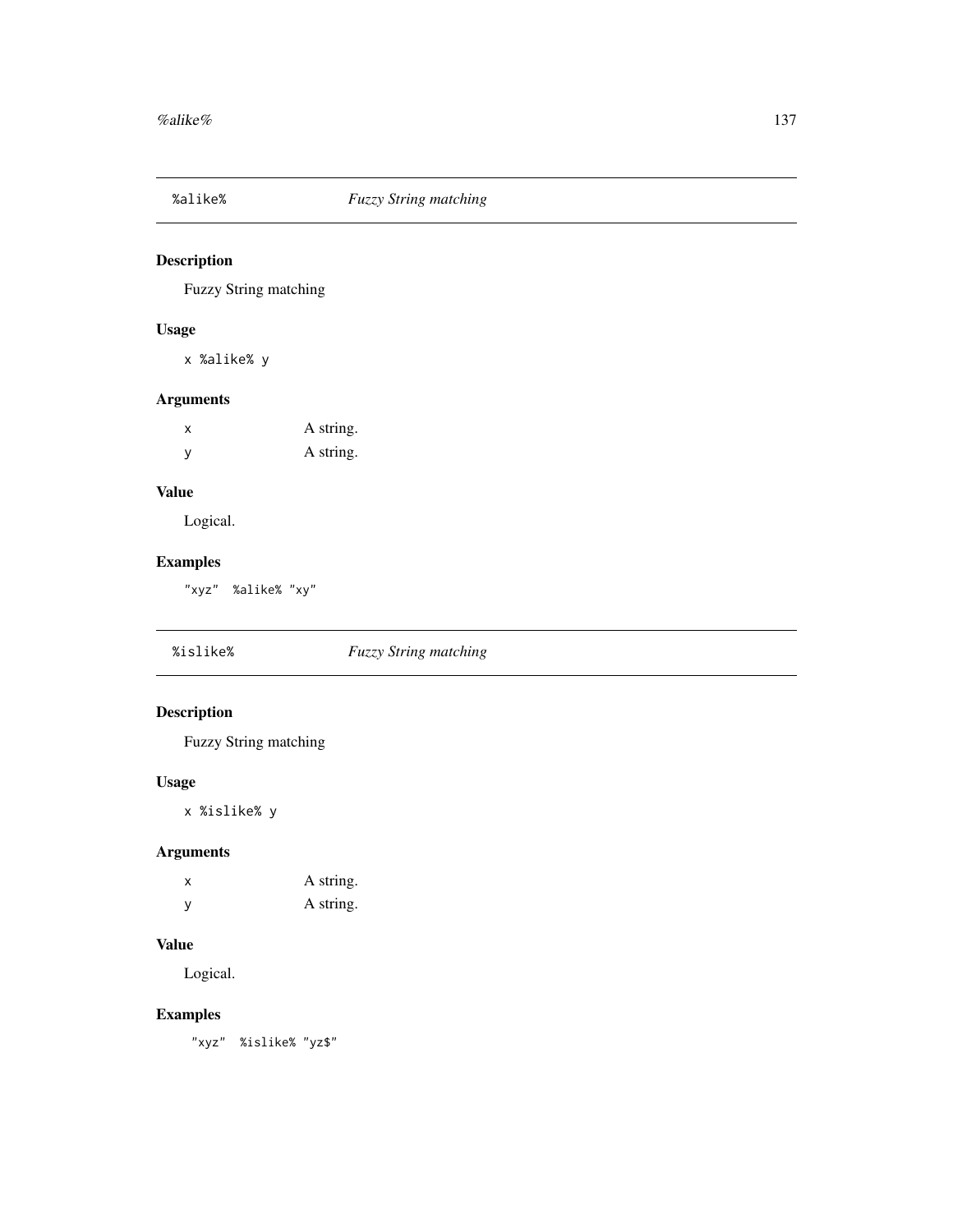# **Index**

∗ datasets ewm\_data, [28](#page-27-0) lendingclub, [65](#page-64-1) UCICreditCard, [128](#page-127-0) %alike%, [137](#page-136-0) %islike%, [137](#page-136-0) add\_variable\_process, [6](#page-5-0) address\_varieble, [5](#page-4-0) analysis\_nas, [6,](#page-5-0) *[91](#page-90-0)* analysis\_outliers, [7](#page-6-0) as\_percent, [8](#page-7-0) auc\_value, [8](#page-7-0) avg\_x *(*rowAny*)*, [105](#page-104-0) char\_cor *(*char\_cor\_vars*)*, [9](#page-8-0) char\_cor\_vars, [9,](#page-8-0) *[30](#page-29-1)* char\_to\_num, [10](#page-9-0) check\_data\_format *(*read\_data*)*, [99](#page-98-0) checking\_data, [11](#page-10-0) city\_varieble, [11](#page-10-0) city\_varieble\_process, [12](#page-11-0) cnt\_x *(*rowAny*)*, [105](#page-104-0) cohort\_plot *(*cohort\_table\_plot*)*, [13](#page-12-0) cohort\_table\_plot, [13](#page-12-0) colAllnas *(*rowAny*)*, [105](#page-104-0) colAllzeros *(*rowAny*)*, [105](#page-104-0) colMaxMins *(*rowAny*)*, [105](#page-104-0) color\_ramp\_palette *(*plot\_colors*)*, [85](#page-84-0) colSds *(*rowAny*)*, [105](#page-104-0) cor\_heat\_plot, [13](#page-12-0) cor\_plot, [14](#page-13-0) cos\_sim, [15](#page-14-0) creditmodel *(*creditmodel-package*)*, [5](#page-4-0) creditmodel-package, [5](#page-4-0) customer\_segmentation, [15](#page-14-0) cut\_equal, [17,](#page-16-1) *[42](#page-41-0)*, *[110](#page-109-0)*, *[113](#page-112-0)*, *[132](#page-131-0)* cv\_split, [17](#page-16-1)

data\_cleansing, [18,](#page-17-1) *[124](#page-123-0)*

data\_exploration, [20](#page-19-0) date\_cut, [21](#page-20-0) de\_one\_hot\_encoding, [24,](#page-23-0) *[82](#page-81-0)* de\_percent, [25](#page-24-0) derived\_interval, [21](#page-20-0) derived\_partial\_acf, [22](#page-21-0) derived\_pct, [22](#page-21-0) derived\_ts *(*derived\_ts\_vars*)*, [23](#page-22-0) derived\_ts\_vars, [23](#page-22-0) digits\_num, [25](#page-24-0) e\_ij *(*p\_ij*)*, [95](#page-94-0) entropy\_weight, [26](#page-25-0) entry\_rate\_na, *[19](#page-18-0)*, [27](#page-26-0) euclid\_dist, [27](#page-26-0) eval\_auc, [28](#page-27-0) eval\_ks *(*eval\_auc*)*, [28](#page-27-0) eval\_lift *(*eval\_auc*)*, [28](#page-27-0) eval\_tnr *(*eval\_auc*)*, [28](#page-27-0) ewm\_data, [28](#page-27-0) fast\_high\_cor\_filter, [29,](#page-28-1) *[124](#page-123-0)* feature\_selector, [30,](#page-29-1) *[35](#page-34-0)*, *[95](#page-94-0)*, *[123,](#page-122-0) [124](#page-123-0)*, *[135](#page-134-1)* fuzzy\_cluster *(*fuzzy\_cluster\_means*)*, [32](#page-31-0) fuzzy\_cluster\_means, [32](#page-31-0) gather\_data, [33](#page-32-0) gbm\_filter, *[32](#page-31-0)*, [34,](#page-33-1) *[95](#page-94-0)*, *[135](#page-134-1)* gbm\_params, [36,](#page-35-1) *[72](#page-71-0)*, *[104](#page-103-1)*, *[123,](#page-122-0) [124](#page-123-0)*, *[136](#page-135-0)* get\_auc\_ks\_lambda, [37](#page-36-0) get\_bins\_table, *[54](#page-53-1)*, *[90](#page-89-0)*, *[131](#page-130-1)* get\_bins\_table *(*get\_bins\_table\_all*)*, [38](#page-37-2) get\_bins\_table\_all, [38,](#page-37-2) *[131](#page-130-1)* get\_breaks, *[17](#page-16-1)*, *[57](#page-56-1)*, *[110](#page-109-0)*, *[113](#page-112-0)*, *[131](#page-130-1)* get\_breaks *(*get\_breaks\_all*)*, [39](#page-38-2) get\_breaks\_all, *[17](#page-16-1)*, [39,](#page-38-2) *[57](#page-56-1)*, *[113](#page-112-0)*, *[124](#page-123-0)*, *[131](#page-130-1)* get\_correlation\_group, *[30](#page-29-1)*, [42](#page-41-0) get\_iv, *[39](#page-38-2)*, *[45](#page-44-1)*, *[50](#page-49-0)*, *[52](#page-51-0)* get\_iv *(*get\_iv\_all*)*, [43](#page-42-0) get\_iv\_all, *[39](#page-38-2)*, [43,](#page-42-0) *[45](#page-44-1)*, *[50](#page-49-0)*, *[52](#page-51-0)*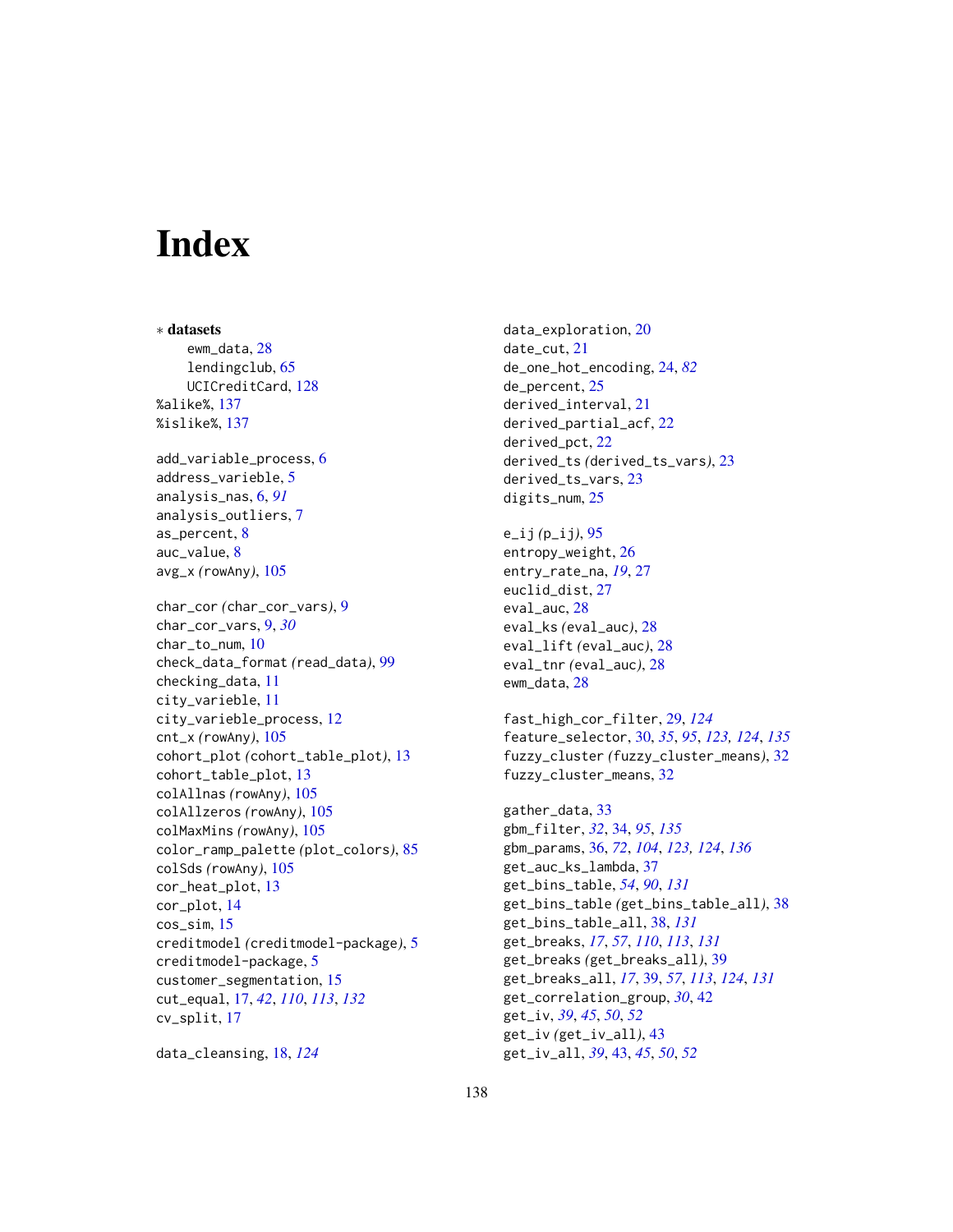#### INDEX 139

get\_logistic\_coef, [45,](#page-44-1) *[124](#page-123-0)* get\_median, [46](#page-45-0) get\_names, [47,](#page-46-0) *[58](#page-57-0)* get\_nas\_random, [48](#page-47-0) get\_partial\_dependence\_plots *(*partial\_dependence\_plot*)*, [83](#page-82-0) get\_psi, *[39](#page-38-2)*, *[45](#page-44-1)*, *[50](#page-49-0)*, *[52](#page-51-0)* get\_psi *(*get\_psi\_all*)*, [48](#page-47-0) get\_psi\_all, *[39](#page-38-2)*, *[45](#page-44-1)*, [48,](#page-47-0) *[50](#page-49-0)*, *[52](#page-51-0)* get\_psi\_iv *(*get\_psi\_iv\_all*)*, [50](#page-49-0) get\_psi\_iv\_all, [50](#page-49-0) get\_psi\_plots, [52](#page-51-0) get\_score\_card, [54,](#page-53-1) *[124](#page-123-0)* get\_shadow\_nas, [56](#page-55-0) get\_sim\_sign\_lambda, *[38](#page-37-2)*, [56](#page-55-0) get\_tree\_breaks, *[17](#page-16-1)*, *[42](#page-41-0)*, *[44](#page-43-0)*, *[52](#page-51-0)*, [57,](#page-56-1) *[71](#page-70-0)*, *[110](#page-109-0)*, *[113](#page-112-0)*, *[125](#page-124-0)*, *[132](#page-131-0)* get\_x\_list, *[47](#page-46-0)*, [58](#page-57-0) high\_cor\_filter *(*fast\_high\_cor\_filter*)*, [29](#page-28-1) high\_cor\_selector, *[30](#page-29-1)*, [59](#page-58-0) is\_date, [59](#page-58-0) knn\_nas\_imp, [60](#page-59-0) ks\_plot *(*model\_result\_plot*)*, [75](#page-74-0) ks\_psi\_plot, *[124](#page-123-0)* ks\_psi\_plot *(*ks\_table*)*, [61](#page-60-1) ks\_table, [61,](#page-60-1) *[62](#page-61-0)* ks\_table\_plot, *[124](#page-123-0)* ks\_table\_plot *(*ks\_table*)*, [61](#page-60-1) ks\_value, [63](#page-62-1) lasso\_filter, *[38](#page-37-2)*, [63,](#page-62-1) *[124](#page-123-0)* lendingclub, [65,](#page-64-1) *[129](#page-128-0)* lift\_plot *(*model\_result\_plot*)*, [75](#page-74-0) lift\_value, [66](#page-65-0) local\_outlier\_factor, [67](#page-66-0) log\_trans, [67](#page-66-0) log\_vars *(*log\_trans*)*, [67](#page-66-0) loop\_function, [68](#page-67-0) love\_color, [69](#page-68-0) low\_variance\_filter, *[19](#page-18-0)*, [70](#page-69-1) lr\_params, *[37](#page-36-0)*, *[70](#page-69-1)*, [70,](#page-69-1) *[90](#page-89-0)*, *[104](#page-103-1)*, *[123,](#page-122-0) [124](#page-123-0)*, *[136](#page-135-0)* lr\_params\_search *(*lr\_params*)*, [70](#page-69-1) lr\_vif, [73](#page-72-0)

max\_min\_norm, [73](#page-72-0)

max\_x *(*rowAny*)*, [105](#page-104-0) merge\_category, [74](#page-73-0) min\_max\_norm, [75](#page-74-0) min\_x *(*rowAny*)*, [105](#page-104-0) model\_key\_index, *[124](#page-123-0)* model\_key\_index *(*ks\_table*)*, [61](#page-60-1) model\_result\_plot, [75](#page-74-0) multi\_grid, [78](#page-77-0) multi\_left\_join, [79](#page-78-0) n\_char, [81](#page-80-0) null\_blank\_na, *[19](#page-18-0)*, [80](#page-79-0) one\_hot\_encoding, *[24](#page-23-0)*, [81](#page-80-0) outliers\_detection, [82](#page-81-0) outliers\_kmeans\_lof *(*process\_outliers*)*, [92](#page-91-0)  $p_i$  ij, [95](#page-94-0) p\_to\_score, [96](#page-95-0) partial\_dependence\_plot, [83](#page-82-0) PCA\_reduce, [84](#page-83-0) perf\_table *(*model\_result\_plot*)*, [75](#page-74-0) plot\_colors, [85](#page-84-0) plot\_oot\_perf, [85](#page-84-0) plot\_table, [87](#page-86-0) plot\_theme, [88](#page-87-0) pred\_score, [89,](#page-88-0) *[96](#page-95-0)* process\_nas, *[19](#page-18-0)*, [90](#page-89-0) process\_nas\_var *(*process\_nas*)*, [90](#page-89-0) process\_outliers, *[19](#page-18-0)*, [92](#page-91-0) psi\_iv\_filter, *[32](#page-31-0)*, *[35](#page-34-0)*, [93,](#page-92-1) *[135](#page-134-1)* psi\_plot *(*get\_psi\_plots*)*, [52](#page-51-0) quick\_as\_df, [97](#page-96-0) ranking\_percent\_dict *(*ranking\_percent\_proc*)*, [97](#page-96-0) ranking\_percent\_dict\_x *(*ranking\_percent\_proc*)*, [97](#page-96-0) ranking\_percent\_proc, [97](#page-96-0) ranking\_percent\_proc\_x *(*ranking\_percent\_proc*)*, [97](#page-96-0) re\_code, [103](#page-102-0)

re\_name, [103](#page-102-0) read\_data, [99](#page-98-0) reduce\_high\_cor\_filter, [100](#page-99-0) remove\_duplicated, *[19](#page-18-0)*, [100](#page-99-0) replace\_value, [101](#page-100-0)